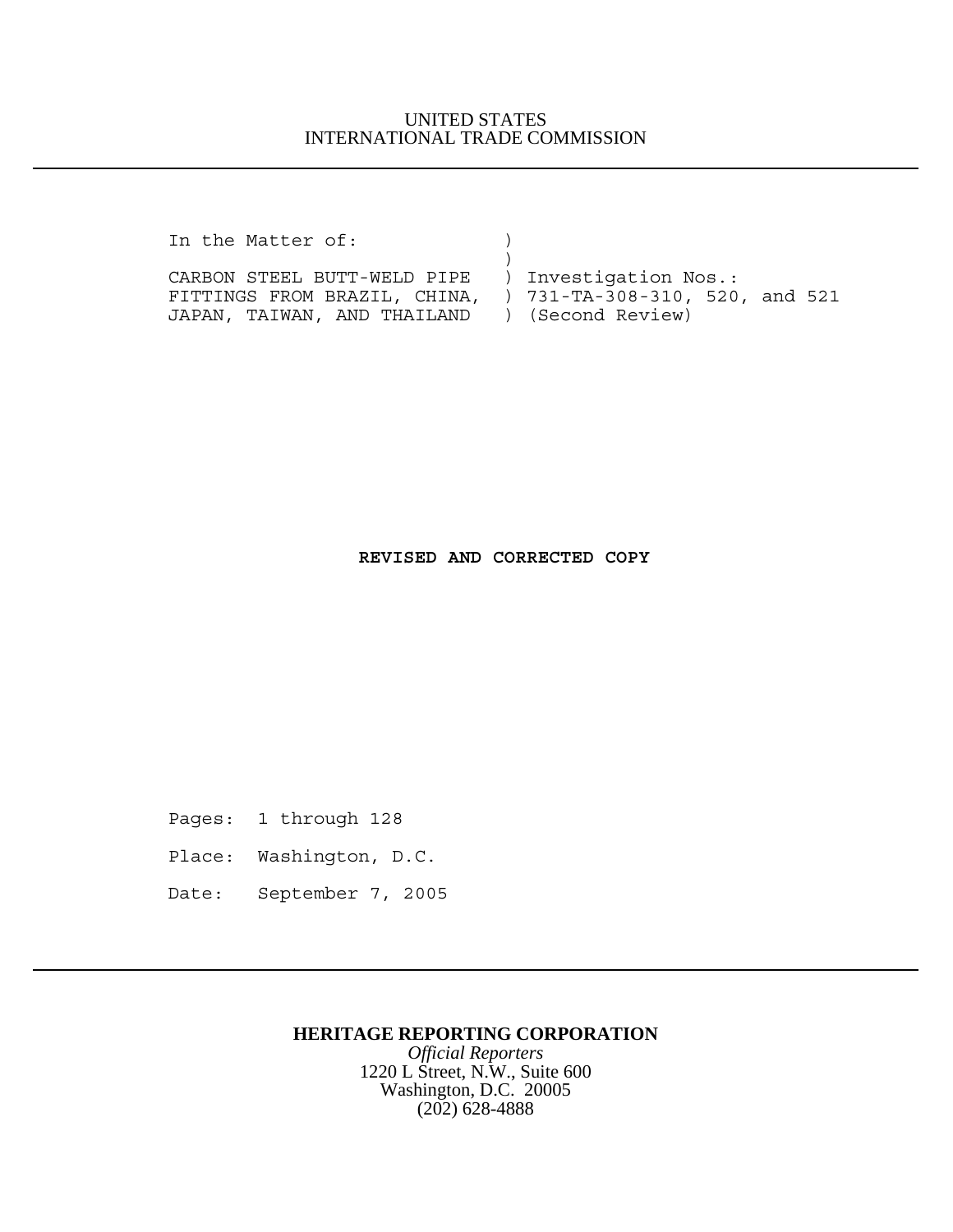THE UNITED STATES INTERNATIONAL TRADE COMMISSION

In the Matter of:  $)$  $)$ CARBON STEEL BUTT-WELD PIPE ) Investigation Nos.: FITTINGS FROM BRAZIL, CHINA, ) 731-TA-308-310, 520, 521 JAPAN, TAIWAN, AND THAILAND ) (Second Review)

> Wednesday, September 7, 2005

Room 101 U.S. International Trade Commission 500 E Street, SW Washington, D.C.

The hearing commenced, pursuant to notice, at

9:30 a.m., before the Commissioners of the United States International Trade Commission, the Honorable STEPHEN KOPLAN, Chairman, presiding.

APPEARANCES:

On behalf of the International Trade Commission:

Commissioners:

STEPHEN KOPLAN, CHAIRMAN (presiding) DEANNA TANNER OKUN, VICE CHAIRMAN JENNIFER A. HILLMAN, COMMISSIONER CHARLOTTE R. LANE, COMMISSIONER DANIEL R. PEARSON, COMMISSIONER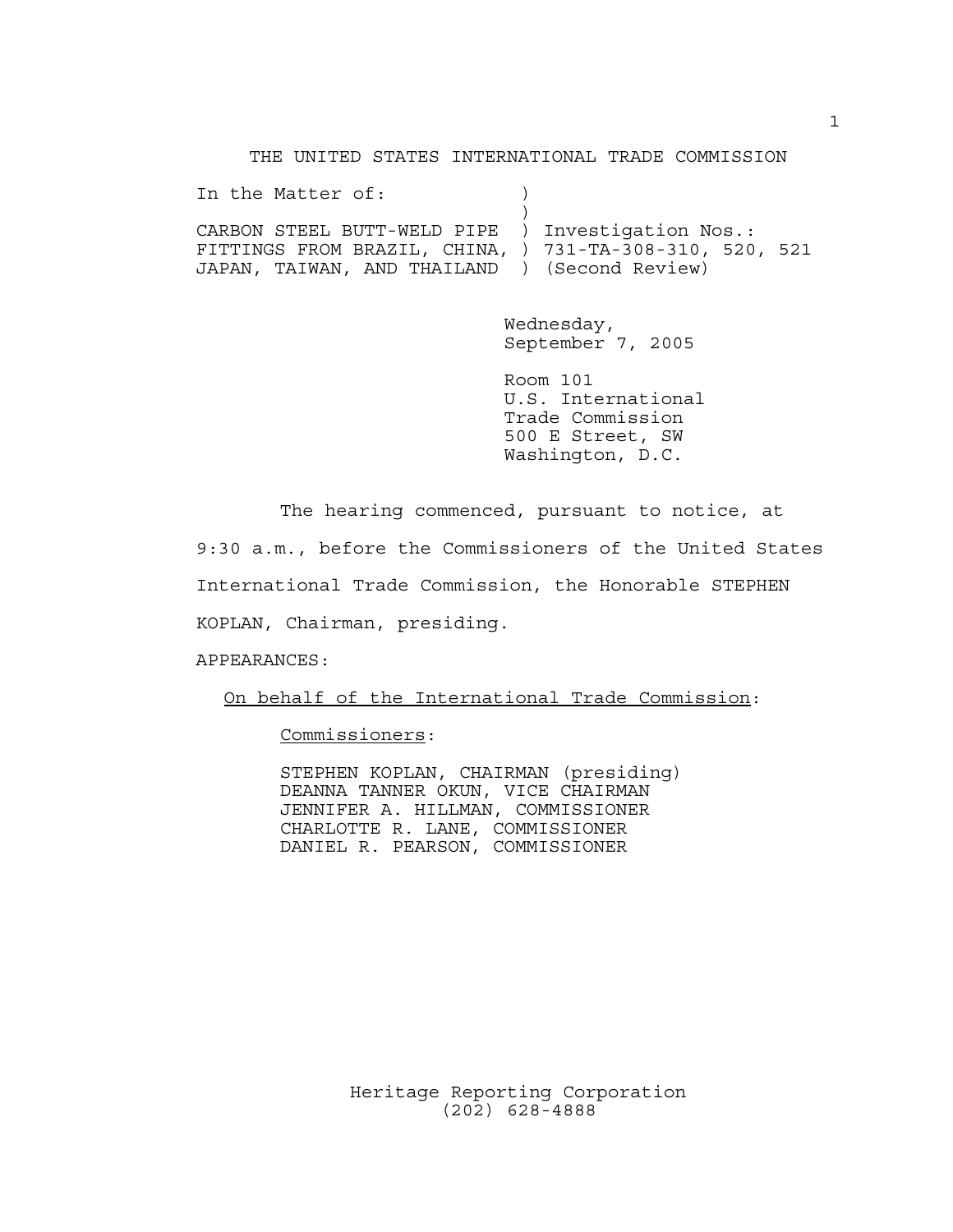APPEARANCES (continued):

Staff:

MARILYN R. ABBOTT, SECRETARY TO THE COMMISSION WILLIAM R. BISHOP, HEARINGS AND MEETINGS COORDINATOR SHARON BELLAMY, HEARINGS AND MEETINGS ASSISTANT CHRISTOPHER CASSISE, INVESTIGATOR NORMAN VAN TOAI, INDUSTRY ANALYST ROBERT HUGHES, ECONOMIST DAVID BOYLAND, ACCOUNTANT/AUDITOR JUNE BROWN, ATTORNEY DIANE MAZUR, SUPERVISORY INVESTIGATOR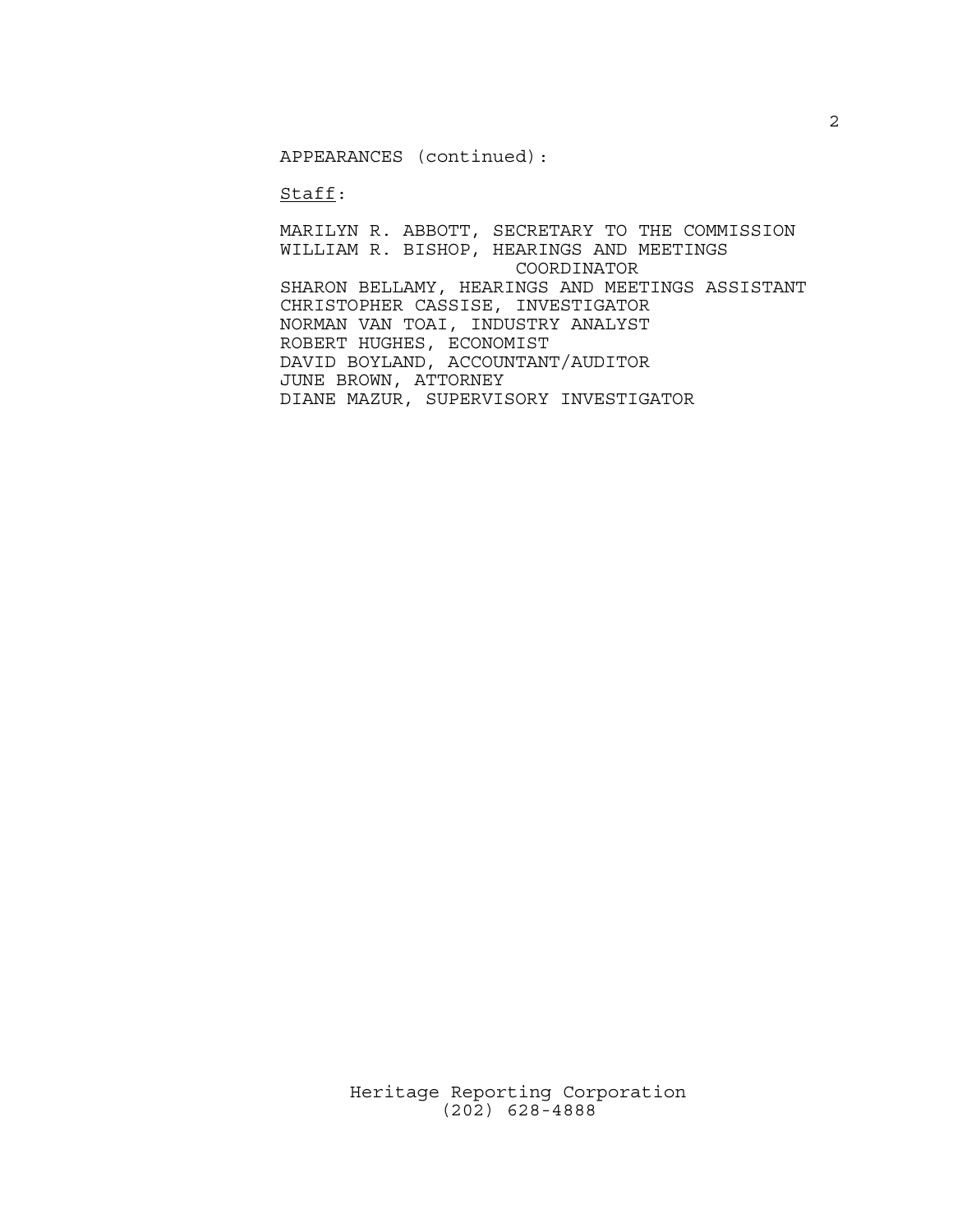APPEARANCES (continued):

In Support of the Continuation of the Antidumping Duty Orders:

On behalf of Trinity Industries, Inc.:

DON A. GRAHAM, President, Trinity Fittings Group, Inc. CHRIS FORBIS, Executive Vice President, Trinity Fittings Group, Inc.

Of Counsel:

CHERYL ELLSWORTH, Esquire JOHN B. TOTARO, JR., Esquire Schmeltzer, Aptaker & Shepard, P.C. Washington, D.C.

On behalf of Weldbend Corp.:

JAMES J. COULAS, JR., President, Weldbend

Of Counsel:

SIMEON M. KRIESBERG, Esquire CAROL J. BILZI, Esquire PRITI SEKSARIA AGRAWAL, Esquire Mayer, Brown, Rowe & Maw, LLP Washington, D.C.

On behalf of Tube Forgings America, Inc. ("TFA") and Mills Iron Works, Inc.:

JAY ZIDELL, President, TFA KENNETH BERGER, President, Mills Iron

Of Counsel:

LAWRENCE J. BOGARD, Esquire CATHERINE CHESS CHEN, Esquire Nelville Peterson, LLP Washington, D.C.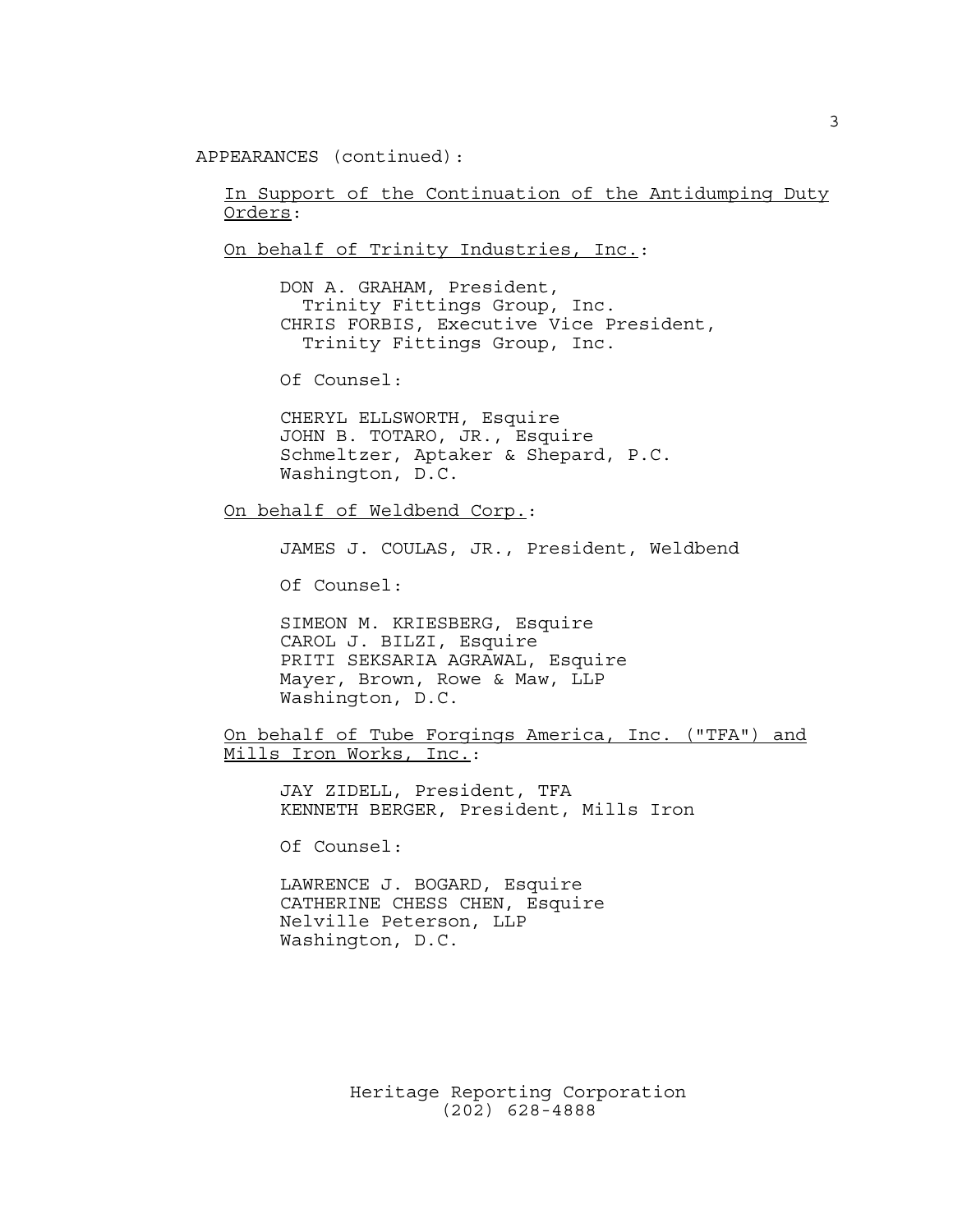## I N D E X

4

| OPENING REMARKS OF JOHN B. TOTARO, JR.,<br>(Schmeltzer, Aptaker & Shepard, P.C.)     | 6   |
|--------------------------------------------------------------------------------------|-----|
| TESTIMONY OF DON A. GRAHAM, President,<br>Trinity Fittings Group, Inc.               | 11  |
| TESTIMONY OF CHRIS FORBIS, Executive Vice President,<br>Trinity Fittings Group, Inc. | 17  |
| TESTIMONY OF SIMEON M. KRIESBERG,<br>(Mayer Brown Rowe & Maw LLP)                    | 22  |
| TESTIMONY OF JAMES J. COULAS, JR., President, Weldbend                               | 23  |
| TESTIMONY OF KENNETH BERGER, President, Mills Iron                                   | 33  |
| TESTIMONY OF JAY ZIDELL, President, TFA                                              | 40  |
| TESTIMONY OF CHERYL ELLSWORTH,<br>(Schmeltzer, Aptaker & Shepard, P.C.)              | 87  |
| CLOSING REMARKS OF LAWRENCE J. BOGARD<br>(Nelville Peterson, LLP)                    | 125 |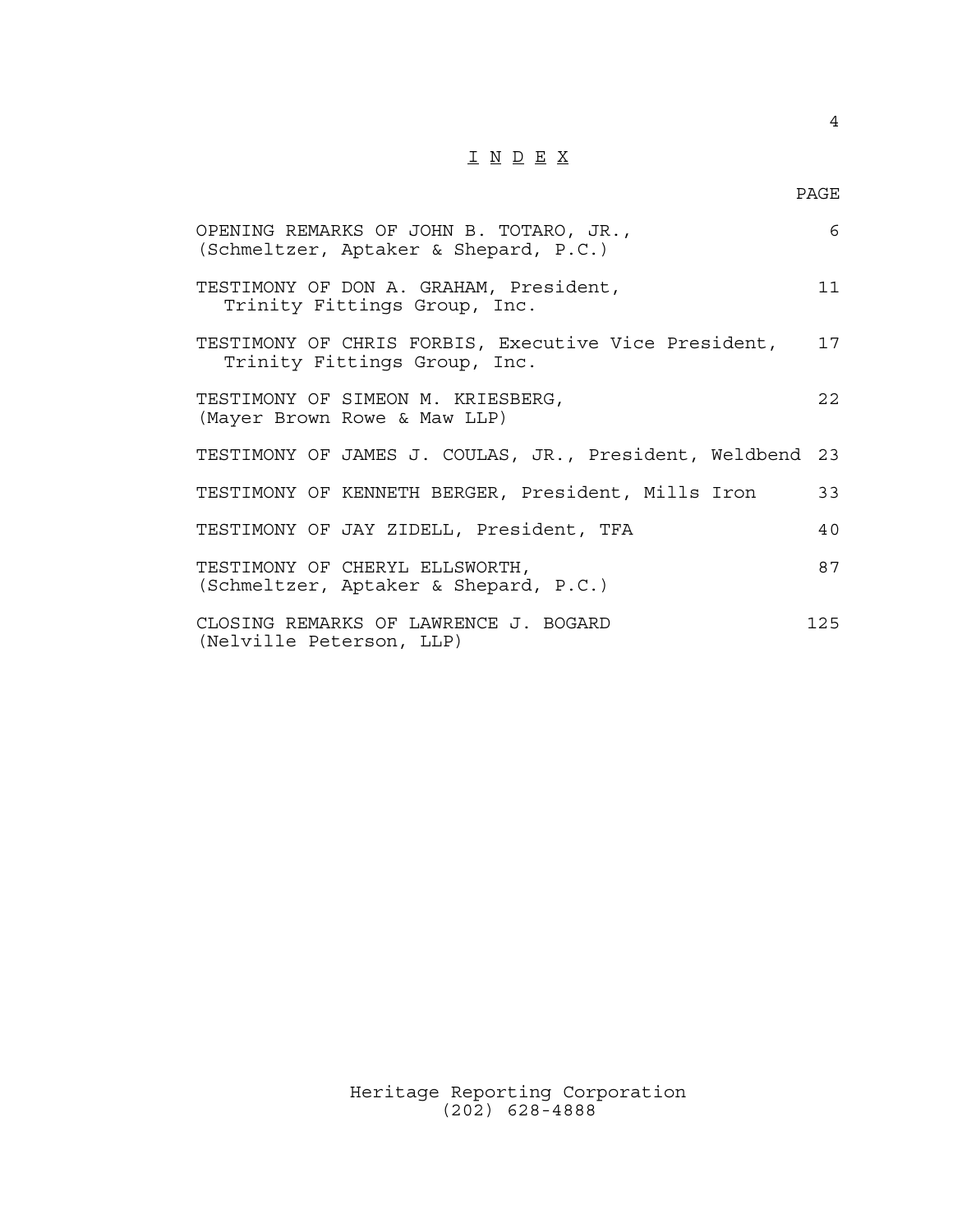| 1  | $\underline{P} \underline{R} \underline{O} \underline{C} \underline{E} \underline{E} \underline{D} \underline{I} \underline{N} \underline{G} \underline{S}$ |
|----|-------------------------------------------------------------------------------------------------------------------------------------------------------------|
| 2  | (9:30 a.m.)                                                                                                                                                 |
| 3  | VICE CHAIRMAN OKUN: Good morning. On                                                                                                                        |
| 4  | behalf of the United States International Trade                                                                                                             |
| 5  | Commission, I welcome you to this hearing on                                                                                                                |
| 6  | Investigation Nos. 731-TA-308-310, 520, and 521                                                                                                             |
| 7  | (Second Review) involving Carbon Steel Butt-Weld Pipe                                                                                                       |
| 8  | Fittings from Brazil, China, Japan, Taiwan, and                                                                                                             |
| 9  | Thailand.                                                                                                                                                   |
| 10 | The purpose of these second five-year review                                                                                                                |
| 11 | investigations is to determine whether revocation of                                                                                                        |
| 12 | the antidumping duty orders covering carbon steel                                                                                                           |
| 13 | butt-weld pipe fittings from Brazil, China, Japan,                                                                                                          |
| 14 | Taiwan, and Thailand would be likely to lead to                                                                                                             |
| 15 | continuation or recurrence of material injury to an                                                                                                         |
| 16 | industry in the United States within a reasonably                                                                                                           |
| 17 | foreseeable time.                                                                                                                                           |
| 18 | Notice of investigation for this hearing,                                                                                                                   |
| 19 | list of witnesses, and transcript order forms are                                                                                                           |
| 20 | available at the secretary's desk.                                                                                                                          |
| 21 | I understand the parties are aware of the                                                                                                                   |
| 22 | time allocations. Any questions regarding the time                                                                                                          |
| 23 | allocations should be directed to the secretary.<br>As                                                                                                      |
| 24 | all written material will be entered in full into the                                                                                                       |
| 25 | record, it need not be read to us at this time.<br>The                                                                                                      |
|    |                                                                                                                                                             |

Heritage Reporting Corporation (202) 628-4888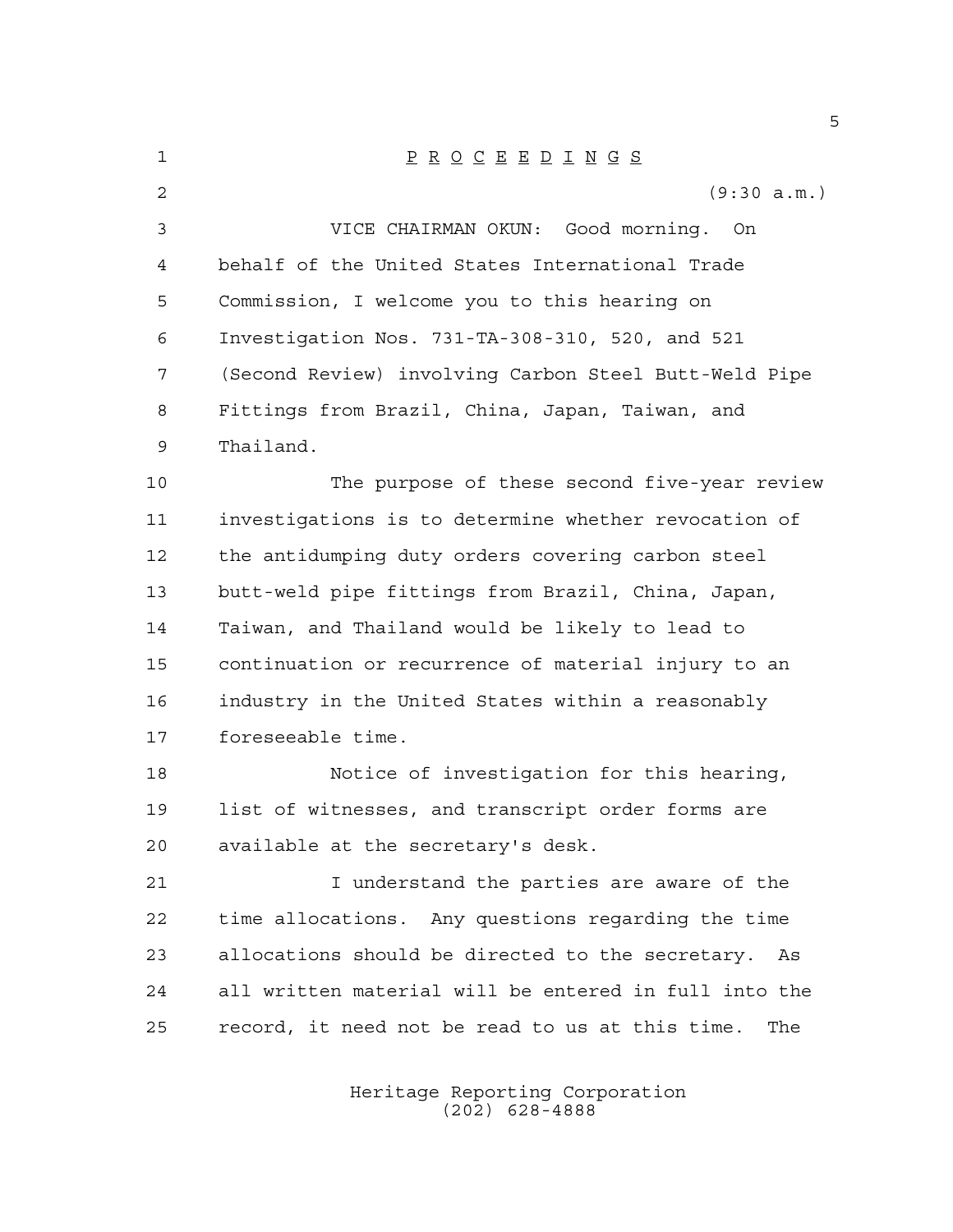parties are reminded to give any prepared testimony to the secretary. Do not place testimony directly on the public distribution table. All witnesses must be sworn in by the secretary before presenting testimony. Finally, if you will be submitting documents that contain information you wish classified as business confidential, your request should comply with Commission Rule 201.6. Madam Secretary, are there any preliminary matters? 12 MS. ABBOTT: No, Madam Chairman. VICE CHAIRMAN OKUN: Very well. Let us proceed with the opening remarks. MS. ABBOTT: Opening remarks in support of continuation of orders will be by John B. Totaro, Schmeltzer, Aptaker & Shepard. VICE CHAIRMAN OKUN: Welcome, Mr. Totaro. OPENING REMARKS BY JOHN B. TOTARO MR. TOTARO: Good morning, Madam Vice Chairman and members of the Commission. My name is John Totaro, and I'm with the Schmeltzer, Aptaker & Shepard, Harris, Ellsworth & Levin International Trade Group. I'm appearing today on behalf of Trinity Industries, a domestic producer of carbon steel butt-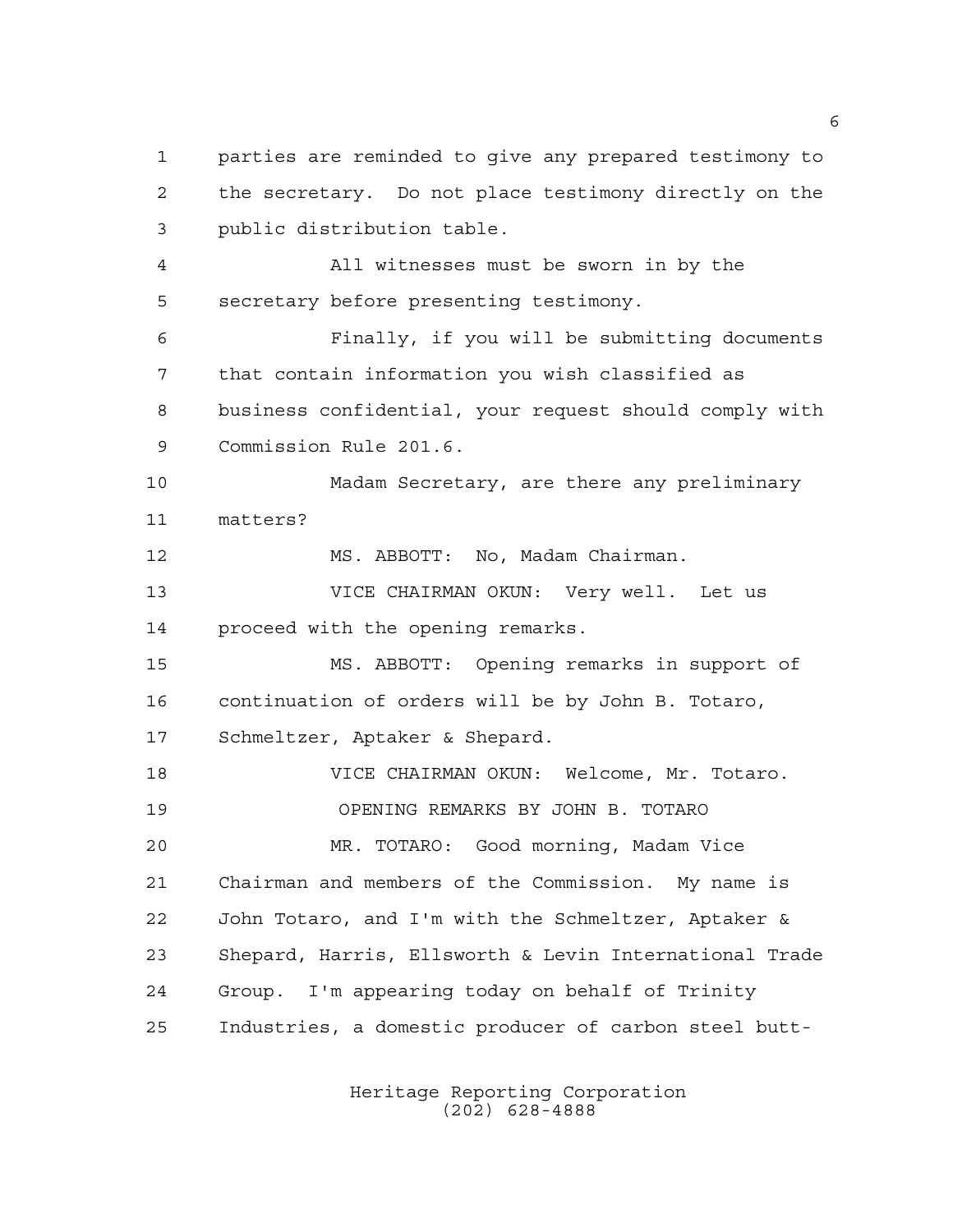weld pipe fittings, a product that I will refer to as "fittings."

 Trinity and the other members of the domestic industry before you today will underscore the importance of maintaining the five antidumping orders on fittings from Brazil, China, Japan, Taiwan, and Thailand.

 The Commission determined to conduct full reviews of these orders despite the lack of input from any Respondent interested party because of "the age of the orders in question and in order to examine in detail the conditions of competition in the market." As the domestic industry will discuss, despite their age, the five fittings orders remain an important regulating influence in the United States market.

 The domestic producers are confident that if the orders are revoked, significant volumes of unfairly traded imports from the five countries will resume. Their concerns are well founded, based on several factors, including: (1) the rapid rise in imports from the subject countries in the years preceding the imposition of the orders and the current low levels of subject imports; (2) the attractiveness of the U.S. market; (3) the continued operation and export orientation of the fittings industries in the

> Heritage Reporting Corporation (202) 628-4888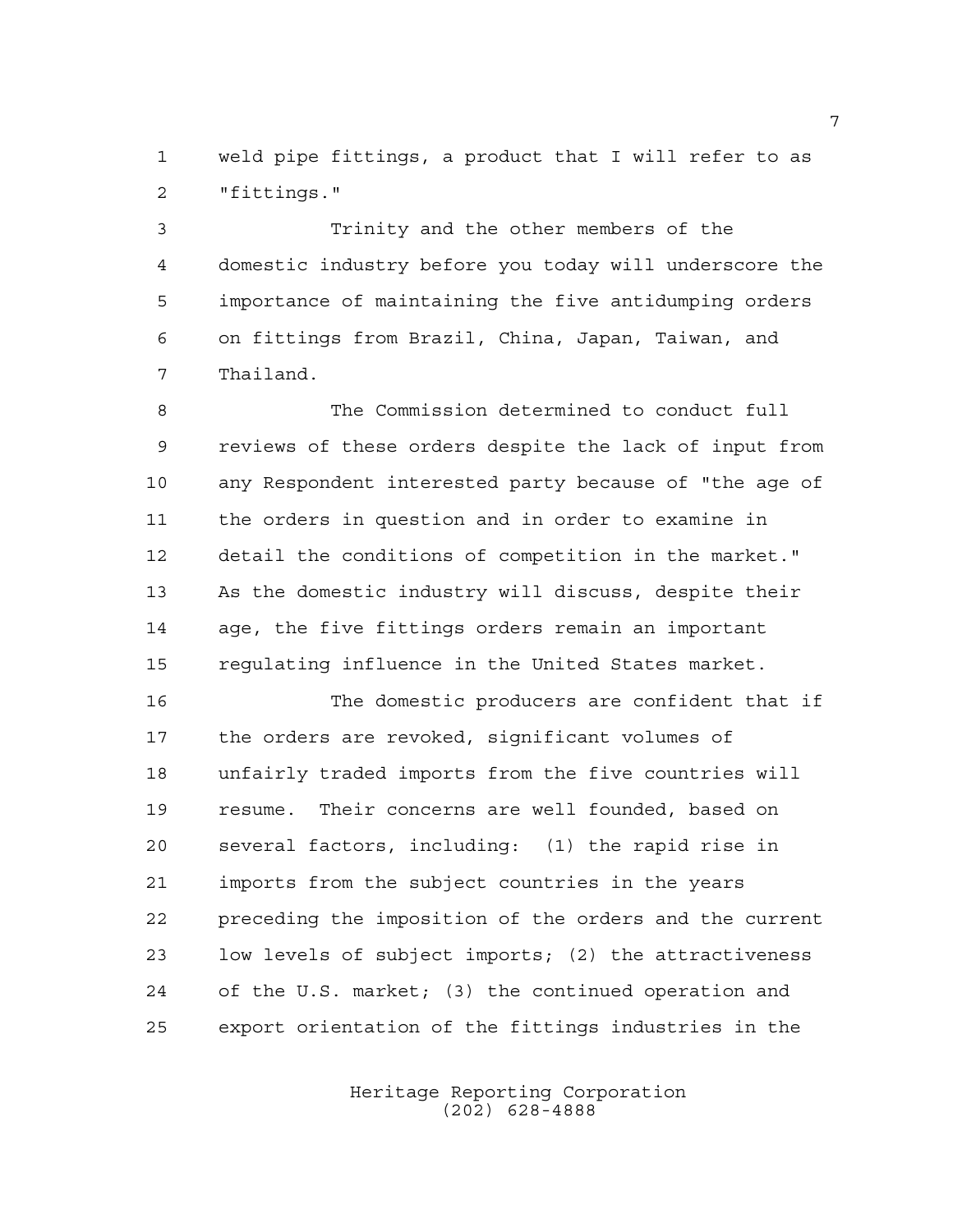subject countries; and (4) the existence of

 antidumping orders in Europe and Mexico that force some subject suppliers to seek alternative markets.

 The U.S. purchasers that responded to the Commission's questionnaire share the domestic producers' expectations, namely that if the orders are revoked, the volume of subject imports will increase, and purchasers will buy more subject imports and fewer domestic fittings.

 Subject imports are likely to regain market share by resuming the underselling that the Commission documented during the original investigations. The Department of Commerce determined earlier this summer that dumping is likely to recur if the orders are revoked, which suggests that underselling is likely to recur as well.

 These low-priced imports would exert a depressing or suppressing effect on domestic prices. The domestic industry is now particularly sensitive to such price effects, given the high cost of their raw material, which is not expected to decline any time soon, and the overriding importance of price to purchasers. The result of such underselling would be sales lost to subject imports and sinking profitability. These, in turn, could jeopardize the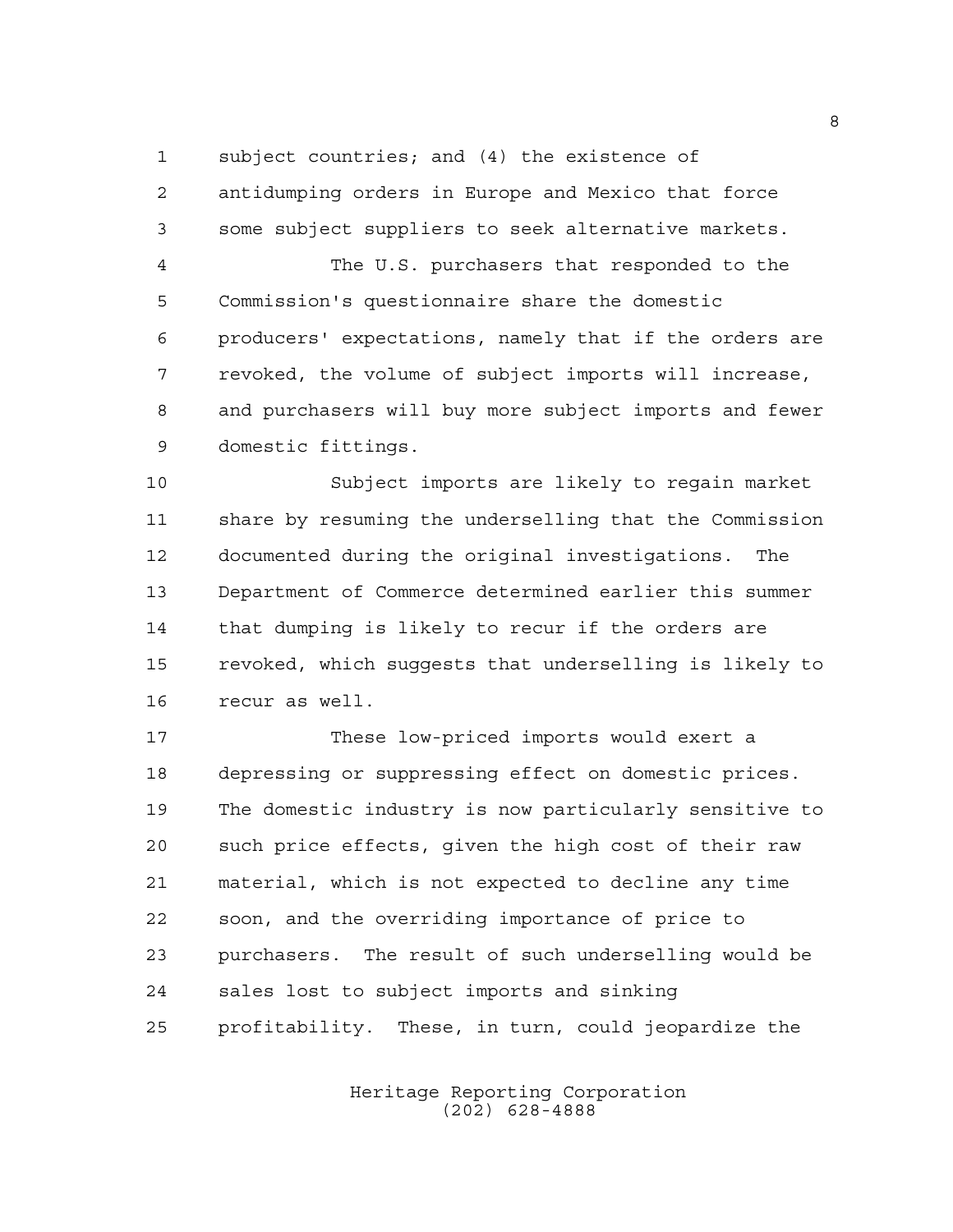future of the domestic industry.

| $\overline{a}$ | The industry's vulnerability to material               |
|----------------|--------------------------------------------------------|
| $\mathfrak{Z}$ | injury if the orders are revoked is evident from its   |
| 4              | performance over the past six years. For example,      |
| 5              | despite the fact that overall consumption increased by |
| 6              | 15 percent, comparing 2004 and 1999, domestic market   |
| 7              | share was 6 percent lower in 2004. Domestic sales      |
| 8              | volumes were relatively stagnant over the period but   |
| 9              | were lower in recent years. Financial performance was  |
| 10             | qenerally weak.                                        |
| 11             | In 2004, domestic producers were able to               |
| 12             | increase their fittings prices as raw material prices  |
| 13             | rose, and their financial results improved somewhat,   |
| 14             | but the anomalous factors that influenced this         |
| 15             | improvement and the low volume of sales reported in    |
| 16             | 2005 indicate that this upswing in financial           |
| 17             | performance will be short lived.                       |
| 18             | From the industry's perspective, the five              |
| 19             | fittings orders have been effective. They have         |
| 20             | significantly reduced the volume of dumped imports     |
| 21             | from these countries and alleviated the injury         |
| 22             | attributable to these imports. Nonetheless, the        |
| 23             | growth in nonsubject imports has made the industry     |
| 24             | vulnerable to additional imports from the subject      |
| 25             | countries. It would be hard to imagine a worse time    |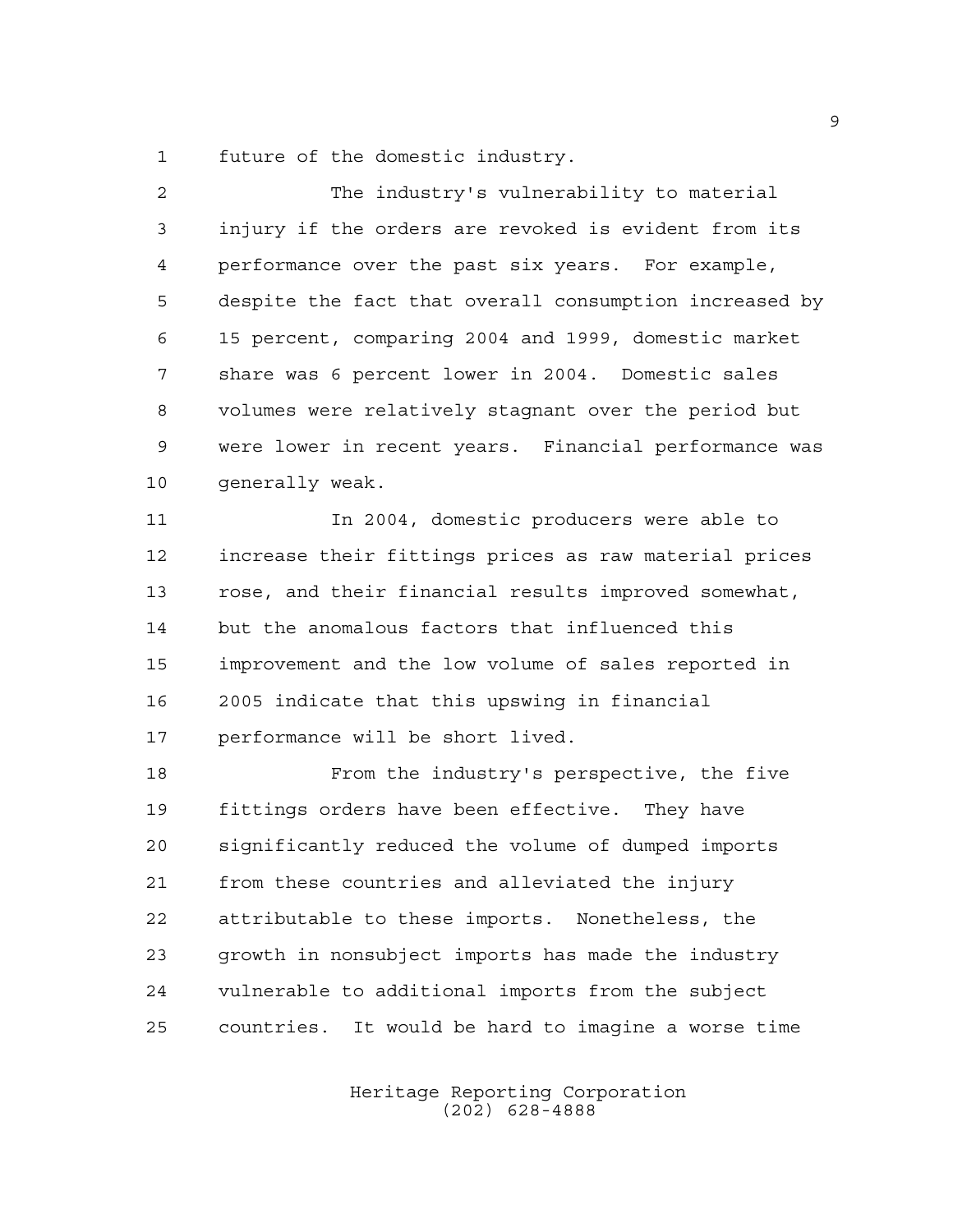to revoke the orders and expose the industry to the wave of subject imports that will surely result. The testimony that you will hear today will underscore that assessment.

 The information before you indicates that material injury is likely to continue or recur within a reasonably foreseeable time. On that basis, we urge the Commission to make an affirmative determination and continue the five fittings orders. Thank you. VICE CHAIRMAN OKUN: Thank you. Madam Secretary, have all of the witnesses been sworn? MS. ABBOTT: Yes, Madam Chairman. VICE CHAIRMAN OKUN: Please announce our first panel, our only panel. MS. ABBOTT: Our only panel is in support of the continuation of antidumping duty orders. All witnesses have been sworn. VICE CHAIRMAN OKUN: You may proceed. MR. TOTARO: For the record, my name is John Totaro. I'm with the Schmeltzer, Aptaker & Shepard,

 Harris, Ellsworth, and Levin International Trade Group. Also with me is Cheryl Ellsworth, another attorney with our firm, and together we represent Trinity Industries, Inc., a domestic producer of

> Heritage Reporting Corporation (202) 628-4888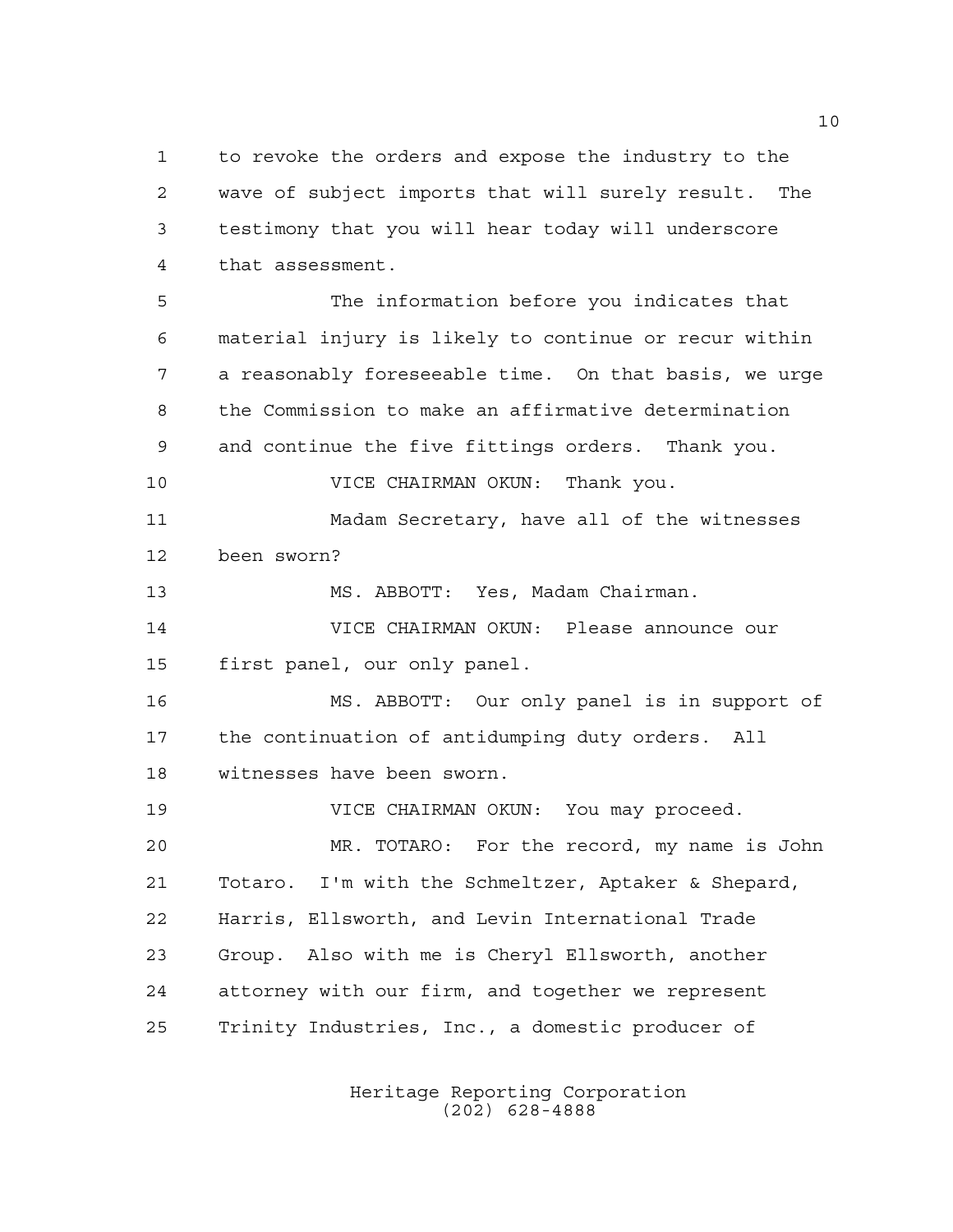carbon steel butt-weld pipe fittings.

| 2  | I would also like to introduce two Trinity             |
|----|--------------------------------------------------------|
| 3  | officials who traveled here this morning from Dallas,  |
| 4  | Texas, to present testimony today: to my right, Don    |
| 5  | Graham, who is the president of Trinity Fittings       |
| 6  | Group, Inc.; and down at the end of the table, Chris   |
| 7  | Forbis, who is the executive vice president of Trinity |
| 8  | Fittings Group, Inc. Don Graham will begin our         |
| 9  | panel's testimony.                                     |
| 10 | MR. GRAHAM: My name is Don Graham. I'm the             |
| 11 | president of Trinity Fittings Group, Inc. Trinity is   |
| 12 | a manufacturer of carbon steel butt-weld pipe          |

 fittings, which I will refer to as "weld fittings" or "fittings." Trinity has manufactured weld fittings in the United States for three decades, selling under the Hackney, Ladish, and Flo-Bend names. Our current production facilities are located in Russellville, Arkansas, and Enid, Oklahoma.

 Only a few years ago, Trinity manufactured fittings for four plants; however, we closed two of these facilities as a part of a major consolidation of our fittings operations. The consolidation project included relocating the manufacturing equipment from the plants we closed to the two remaining plants. Even though we operated at reduced capacity while the

> Heritage Reporting Corporation (202) 628-4888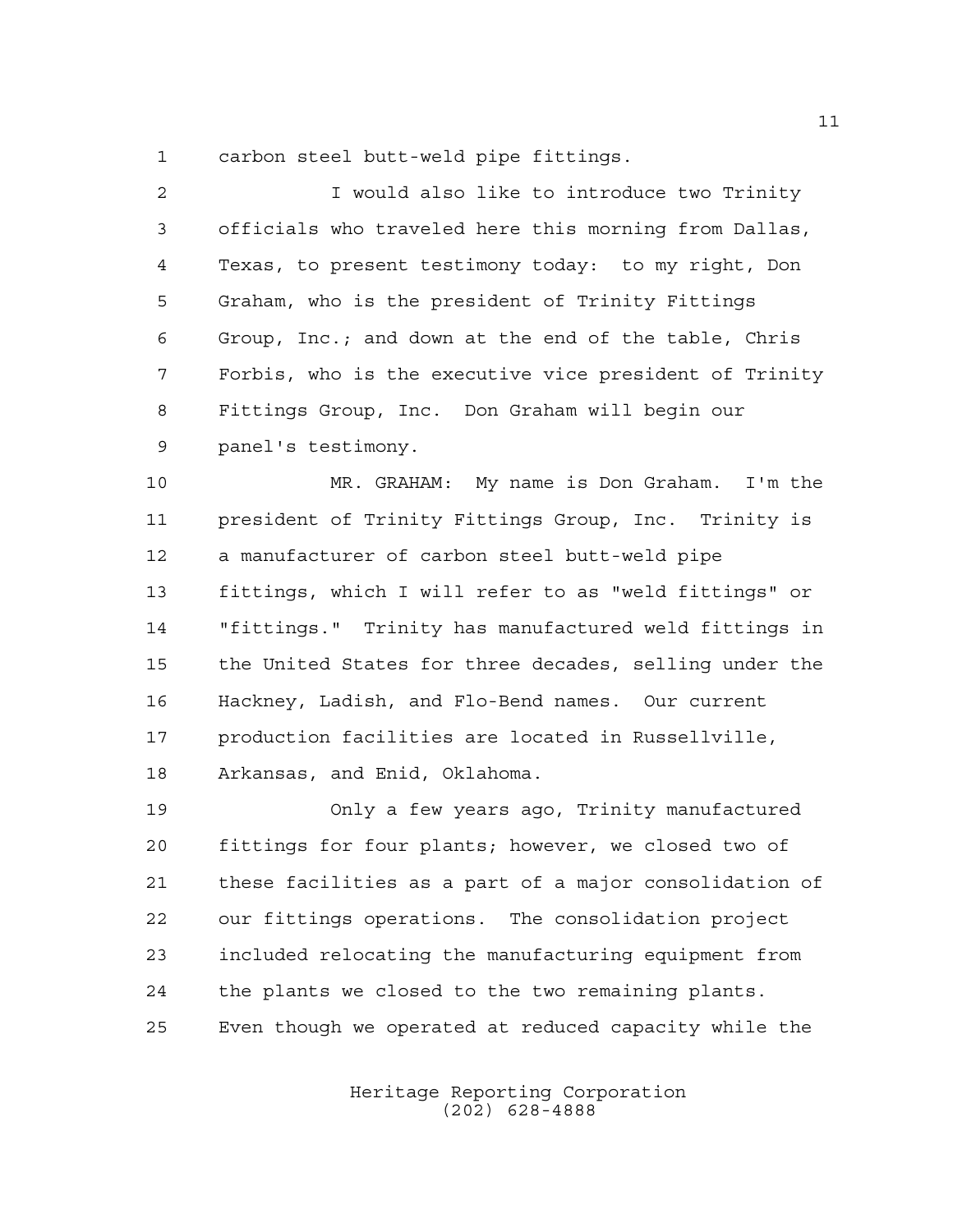move was underway, our capacity today is the same as it was before the consolidation. While I cannot go into the specifics of the cost of the project in this public forum, Trinity's questionnaire response provides this information, as well as the effect of our consolidation on Trinity's production capacity and production volumes during the period the Commission is reviewing.

 While we knew that this consolidation would be expensive, we determined that it was necessary in the light of the competitive conditions we were facing in the market for the weld fittings. Specifically, Trinity has fought to reduce costs and increase efficiencies in an effort to remain competitive with low-priced, imported weld fittings. At the same time, Trinity has relied on the antidumping laws to assure that imports from several key suppliers are fairly traded.

 Trinity, through Ladish and Hackney, was a petitioner in the antidumping investigations that resulted in the orders that are now under review. These orders have been extremely beneficial to Trinity. Their effect may have been most noticeable in the period immediately after the orders were imposed when covered imports were reduced to a

> Heritage Reporting Corporation (202) 628-4888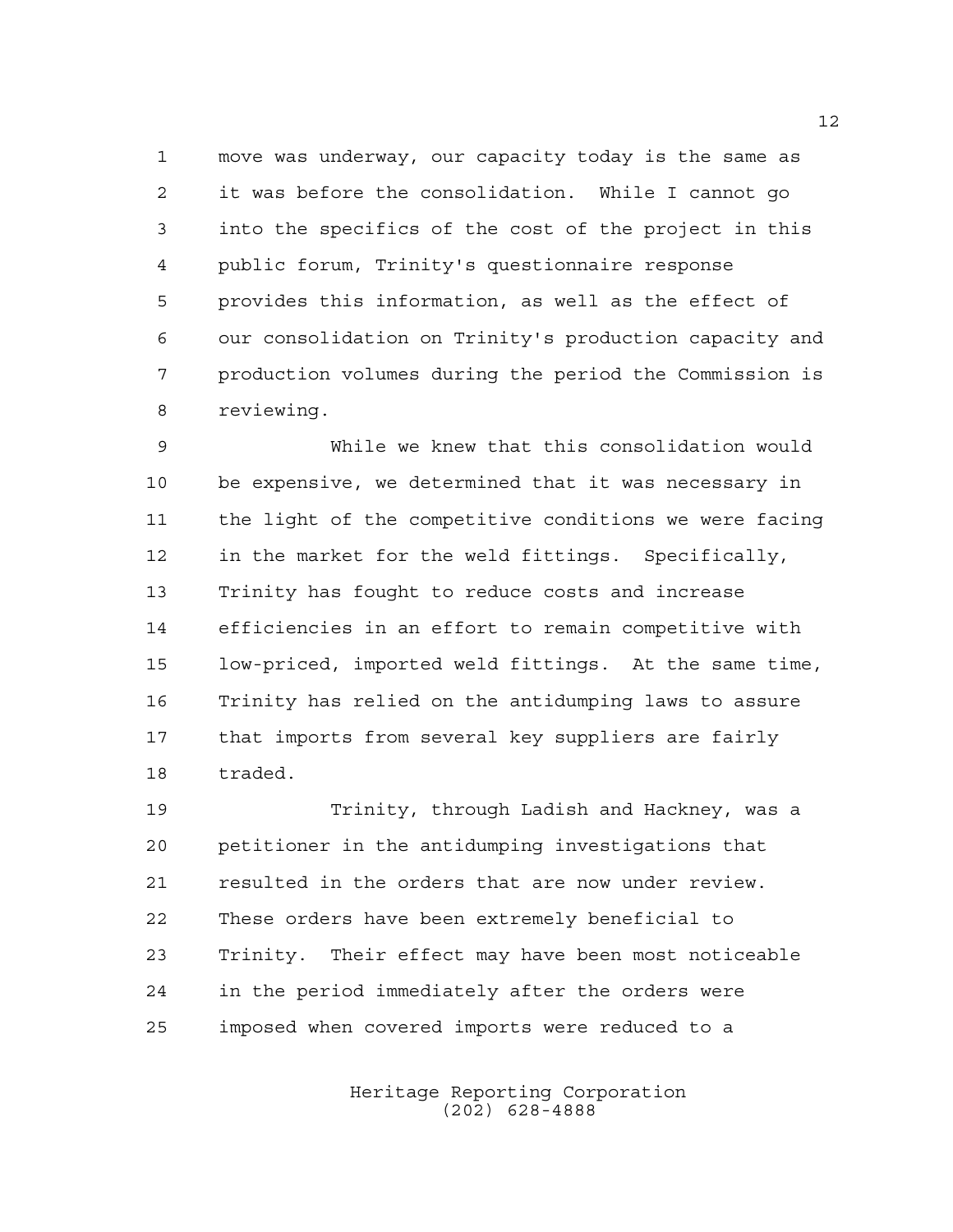trickle. Nevertheless, Trinity continues to benefit from the regulation of the subject imports that the orders provide.

 By the late 1990's, the U.S. market was once again flooded by cheaply priced, imported fittings from suppliers not covered by the dumping orders. Trinity decided the best way to position itself to compete with these imports for the long term was to restructure its operations. By consolidating production and distribution, we made Trinity's operations more efficient and economical. Our objective was to lower Trinity's cost basis, improve customer service, increase capacity utilization, and target improvements in our manufacturing equipment.

 Trinity was in a position to launch this lengthy and expensive process in part because the antidumping orders had reduced imports of weld fittings from Brazil, China, Japan, Taiwan, and Thailand to a fraction of the pre-order volumes. Trinity's restructuring was completed in late 2003. While it was not the magic bullet we might have hoped for, we are encouraged by the efficiencies and economies that have resulted.

 Import competition has certainly not let up, and the effects of these imports are made worse by the

> Heritage Reporting Corporation (202) 628-4888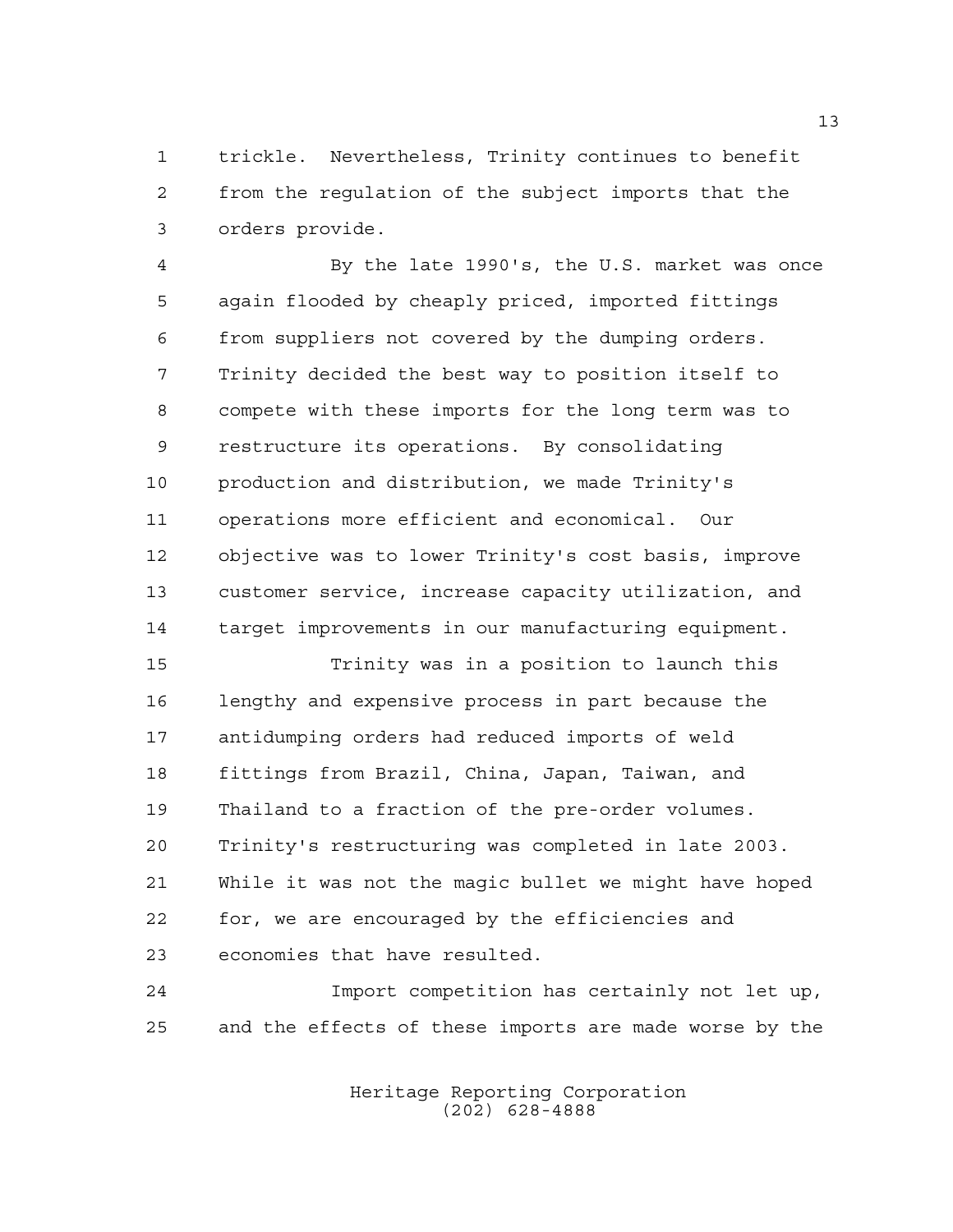fact that the U.S. consumers are more willing than ever to buy imported fittings. We will continue to compete with the import weld fittings on a daily basis. We rely on the buffer created by the antidumping orders to put us in a more secure position than we would be otherwise. Trinity is confident that if the five dumping orders on weld fittings were revoked, imports from these countries that are now subject to orders would quickly increase and have a devastating effect on U.S. producers.

 We remember well how quickly those imports increased in the years before the orders were imposed. For example, after the orders on Brazil, Japan, and Taiwan went into effect, waves of imports from China and Thailand arrived in the United States. In fact, China alone was shipping 30 million pounds annually in the years before the next round of orders curtailed much of that supply.

 These days, we compete against huge volumes of imports from countries like Mexico and Malaysia. We have no reason to believe that foreign producers whose exports to the United States are now restricted by dumping orders would not jump at the chance to return to the U.S. market. We are confident that we would lose sales to those imported weld fittings if

> Heritage Reporting Corporation (202) 628-4888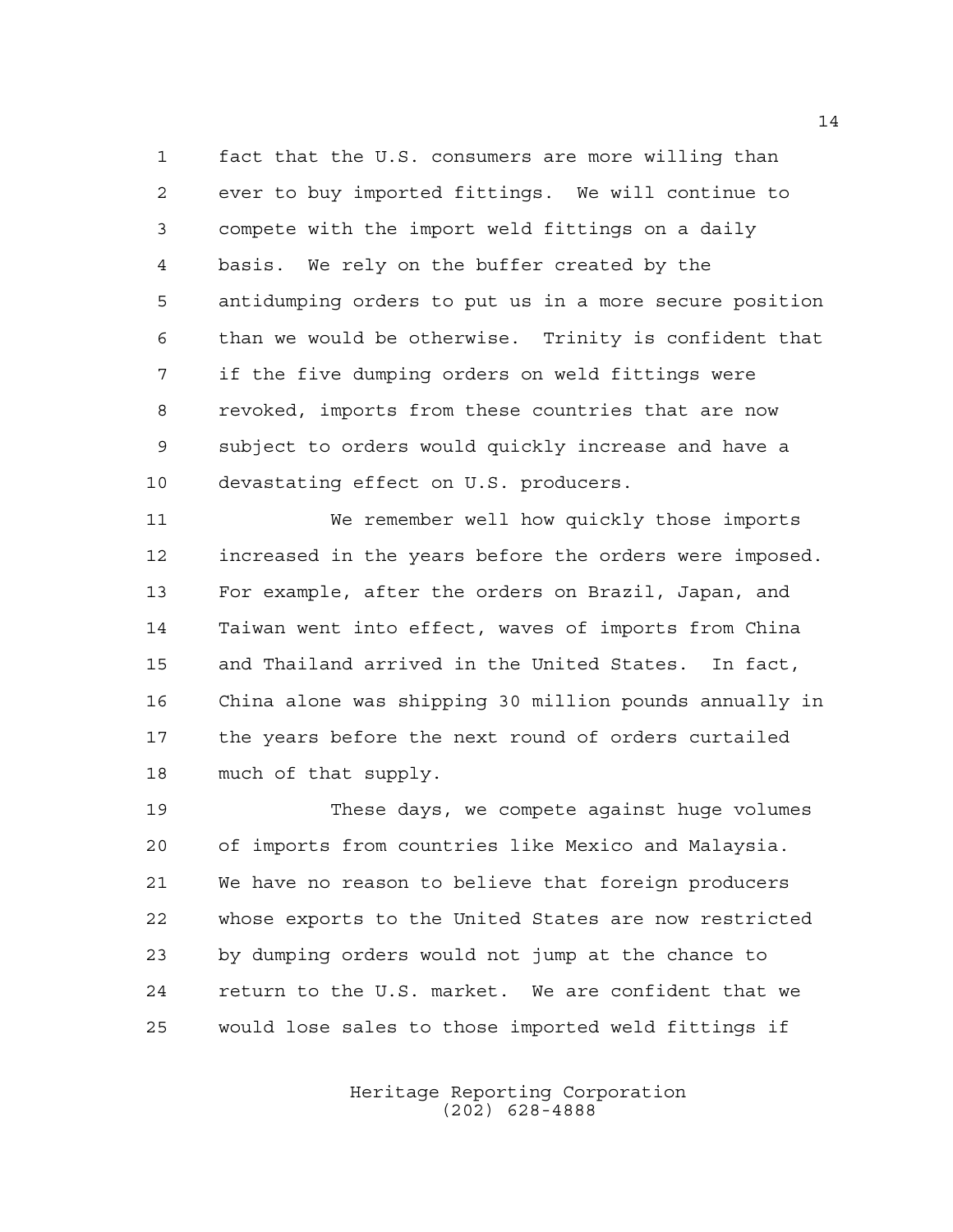the orders were revoked.

| $\overline{2}$ | When end users are deciding whether to                 |
|----------------|--------------------------------------------------------|
| 3              | purchase domestic or imported weld fittings, they      |
| 4              | consider several factors. First is finding fittings    |
| 5              | that will serve their needs at the lowest price.       |
| 6              | Also, most customers want assurances that the fittings |
| 7              | have been manufactured consistent with the applicable  |
| 8              | technical standards. Both domestic and imported weld   |
| 9              | fittings meet these standards.                         |
| 10             | After the basic quality requirements are               |
| 11             | satisfied, for most projects that require weld         |
| 12             | fittings 14 inches and under, it will not matter to    |
| 13             | most end users whether domestic imported fittings are  |
| 14             | supplied. The central concern for these buyers is      |
| 15             | price. Only a small proportion of customers give       |
| 16             | weight to the approved lists of major U.S. end users   |
| 17             | in the oil and gas industry. Moreover, many foreign    |
| 18             | fittings manufacturers appear on these lists.          |
| 19             | As a result, price, rather than whether the            |
| 20             | fitting is domestic or imported, remains the most      |
| 21             | important factor. Our customers are major fittings     |
| 22             | distributors and stock both domestic and imported weld |
| 23             | fittings. We know from contacts with these             |
| 24             | distributors that many of their end user customers ask |

Heritage Reporting Corporation (202) 628-4888

for low-priced fittings. Where the distributor stocks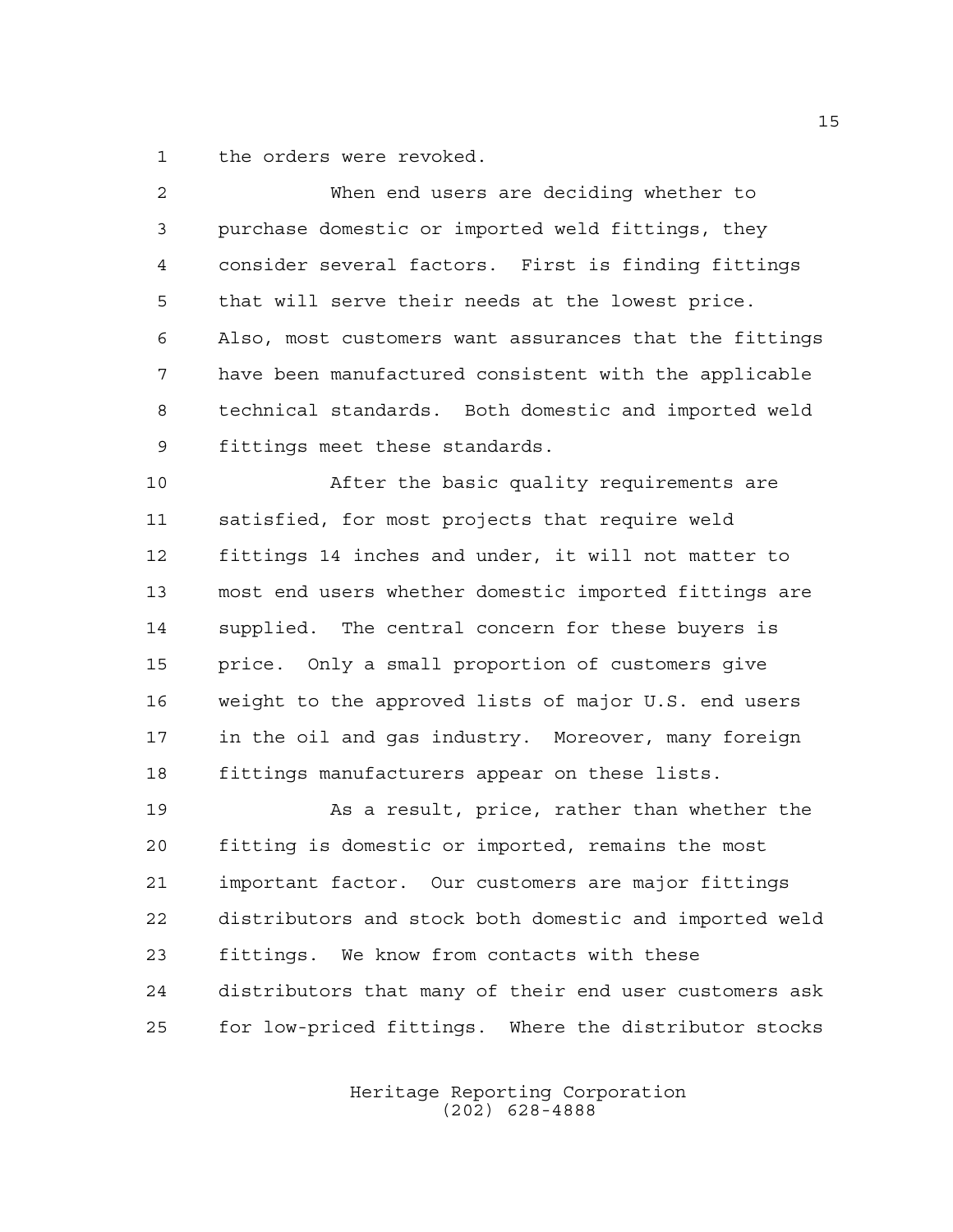the requested size of fittings in inventory from both domestic and imported sources, it is almost guaranteed that the imported fittings will be priced below domestic fittings. Domestic producers may have an advantage in situations where fittings must be produced to order on a tight schedule, but where we compete head to head with imported fittings, the imported product, as a rule, will undercut us on price, and we will certainly lose the sale on that basis.

11 11 It is simply a reality that our customers are increasingly inclined to purchase cheaper imported fittings. We expect the supply of low-priced fittings available in the market to multiply if the orders on weld fittings are revoked, which would mean a greater likelihood that imported fittings would take sales and customers from Trinity. Relentless competition from imported weld fittings has exerted substantial pressure on prices that Trinity is able to charge for its fittings and, as a result, has had a damaging effect on the margins that Trinity has earned on its sales.

 As Chris Forbis will discuss, in 2004, this pattern was temporarily interrupted. We were able to raise our prices and improve our financial results due

> Heritage Reporting Corporation (202) 628-4888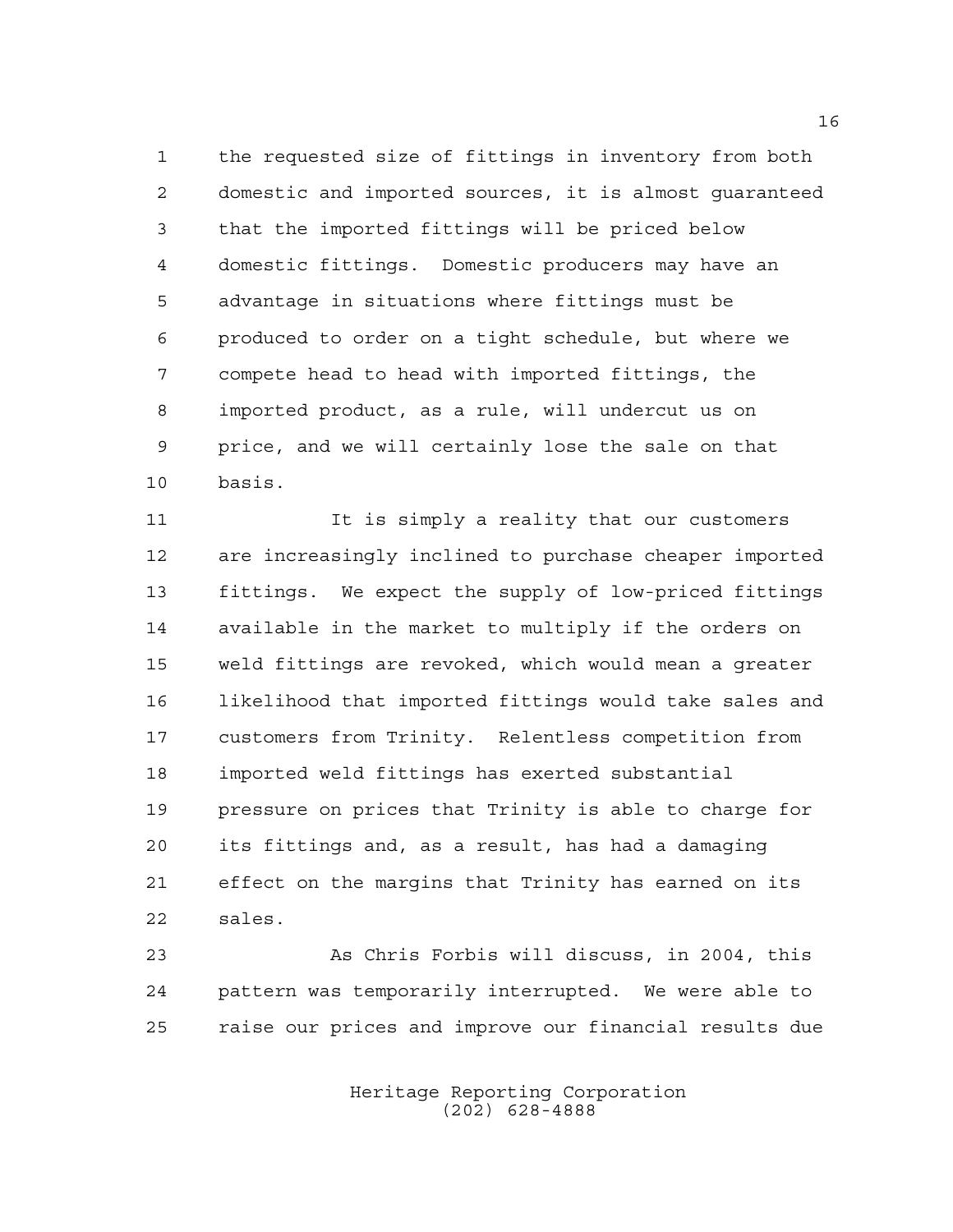to an unusual combination of events, most notably a series of significant increases in our raw material prices. Our ability to maintain these results is doubtful.

 Our consolidation was a costly but worthwhile effort and one which we believe positioned Trinity to compete effectively with imported fittings, but these changes will not insulate us from the effects of the increase in cheaply priced imports that we believe will occur if the antidumping orders are revoked. As long as the five antidumping orders remain in place, we have a chance to maintain a reasonable rate of return. If these orders are revoked, the impact on domestic producers will be devastating. Therefore, I urge you to vote to maintain these orders.

 MR. TOTARO: Thank you, Don. Now we will hear testimony from Chris Forbis.

 MR. FORBIS: Good morning. My name is Chris Forbis. I'm the executive vice president of Trinity Fittings Group, Inc., and I appreciate the opportunity to appear before you today.

 As Don Graham mentioned, Trinity faced an unusual combination of circumstances in 2004 that affected our prices for weld fittings and at least

> Heritage Reporting Corporation (202) 628-4888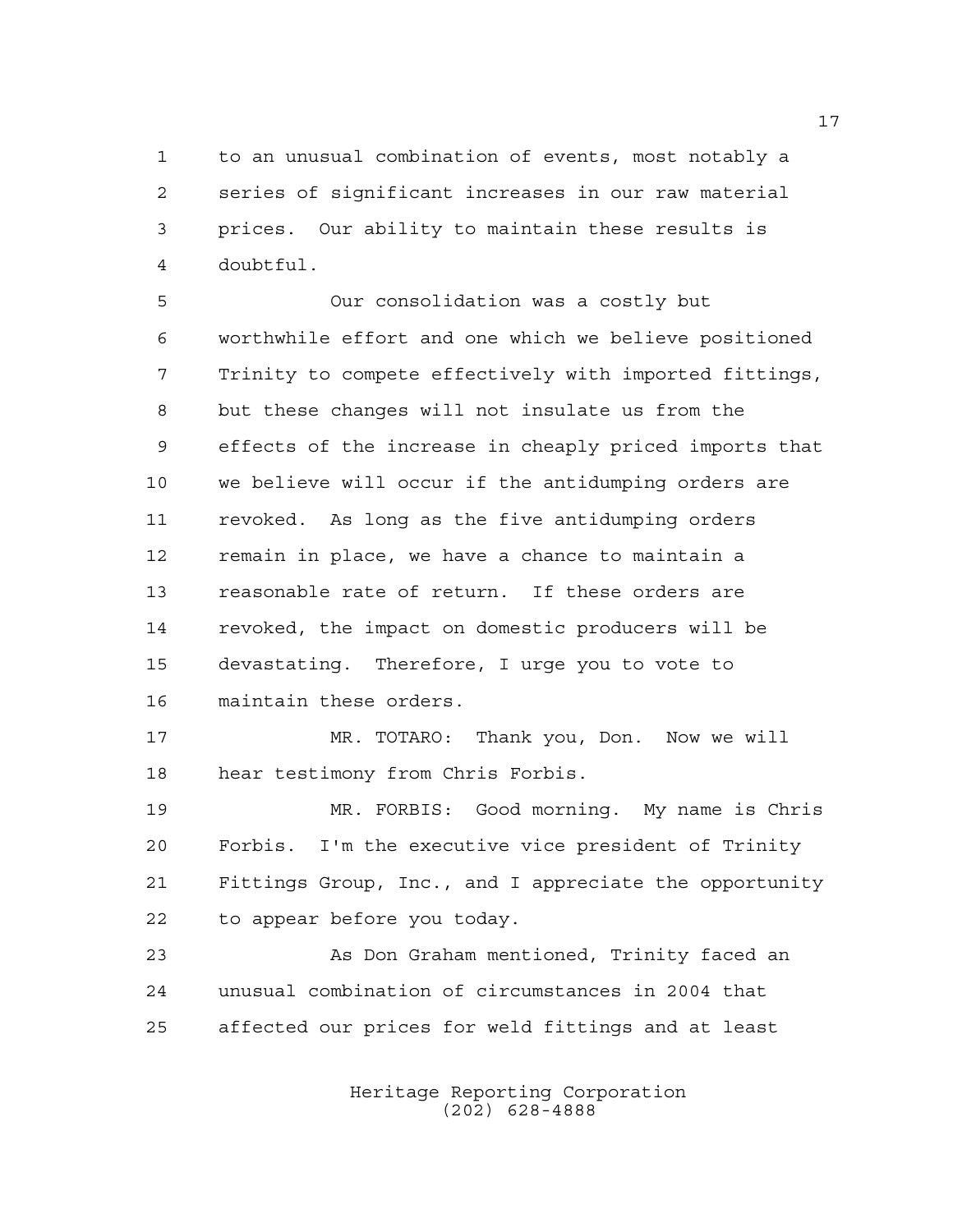temporarily improved our financial results. I would like to describe Trinity's experiences over the past 18 months or so and our expectations for the future. I will provide as many specifics as I can in this public setting, but I also direct the Commission to the more detailed, confidential information on these events that we provided in our questionnaire response and prehearing brief.

 In 2003, demand for weld fittings in the United States was relatively low. This was fortuitous for Trinity because the major elements of our consolidation were still underway. Even though most of our machinery had been moved from the two plants that we closed, it took time to set up this machinery and adjust it to perform well in its new locations. By the end of 2003, our consolidation was completed, and our transported equipment was up and running.

 In late 2003, the United States market was suddenly faced with a shortage of steel. This included seamless pipe, which is our primary production input for manufacturing weld fittings. As the shortage grew, pipe prices began to increase. However, the most significant pipe price increases began in 2004. Our customers were concerned about these increases and the shortages that were occurring

> Heritage Reporting Corporation (202) 628-4888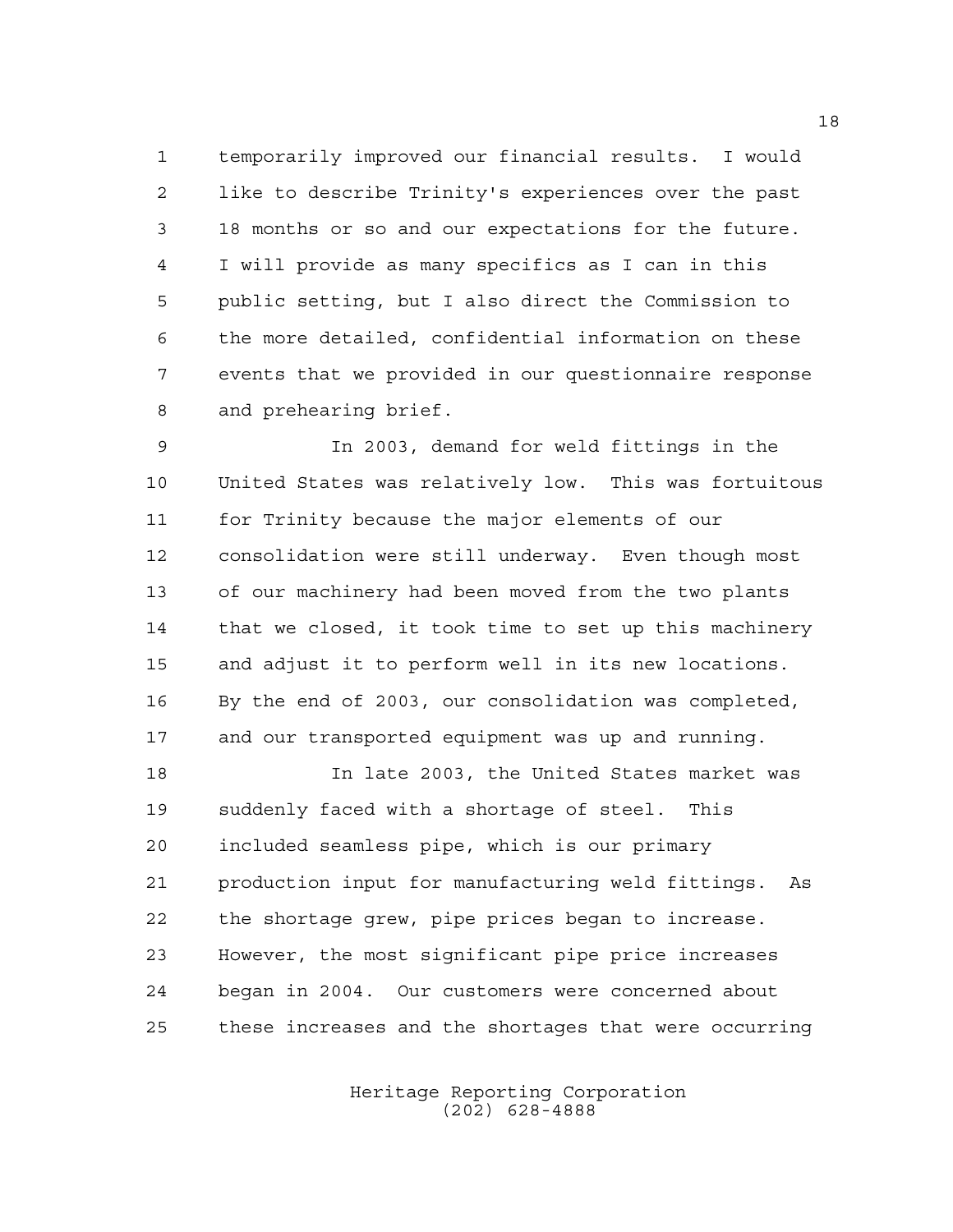in the global market for steel. They thought that the conditions of scarcity that caused the jump in pipe prices might also limit their ability to obtain weld fittings from either domestic or foreign sources. Some customers viewed us, as a domestic manufacturer, as a source more likely to be able to provide them with the fittings they would need during this period of uncertainty and to do so on a timely basis.

 With these concerns in mind, some of Trinity's customers placed orders for large quantities of weld fittings in the early part of 2004 to secure their projected supply requirements for most of the year. A substantial part of Trinity's production during 2004 was devoted to fulfilling these orders.

 During 2004, Trinity experienced numerous increases in pipe prices which nearly doubled the price per ton for this raw material. We were able to pass on some of these pipe price increases to our customers in the form of higher prices for weld fittings. Our price increases, combined with the higher sales volumes we registered based upon these early 2004 orders, contributed to the improvement in Trinity's operating results in 2004.

 As I mentioned earlier, 2003 was a relatively stagnant year for Trinity for several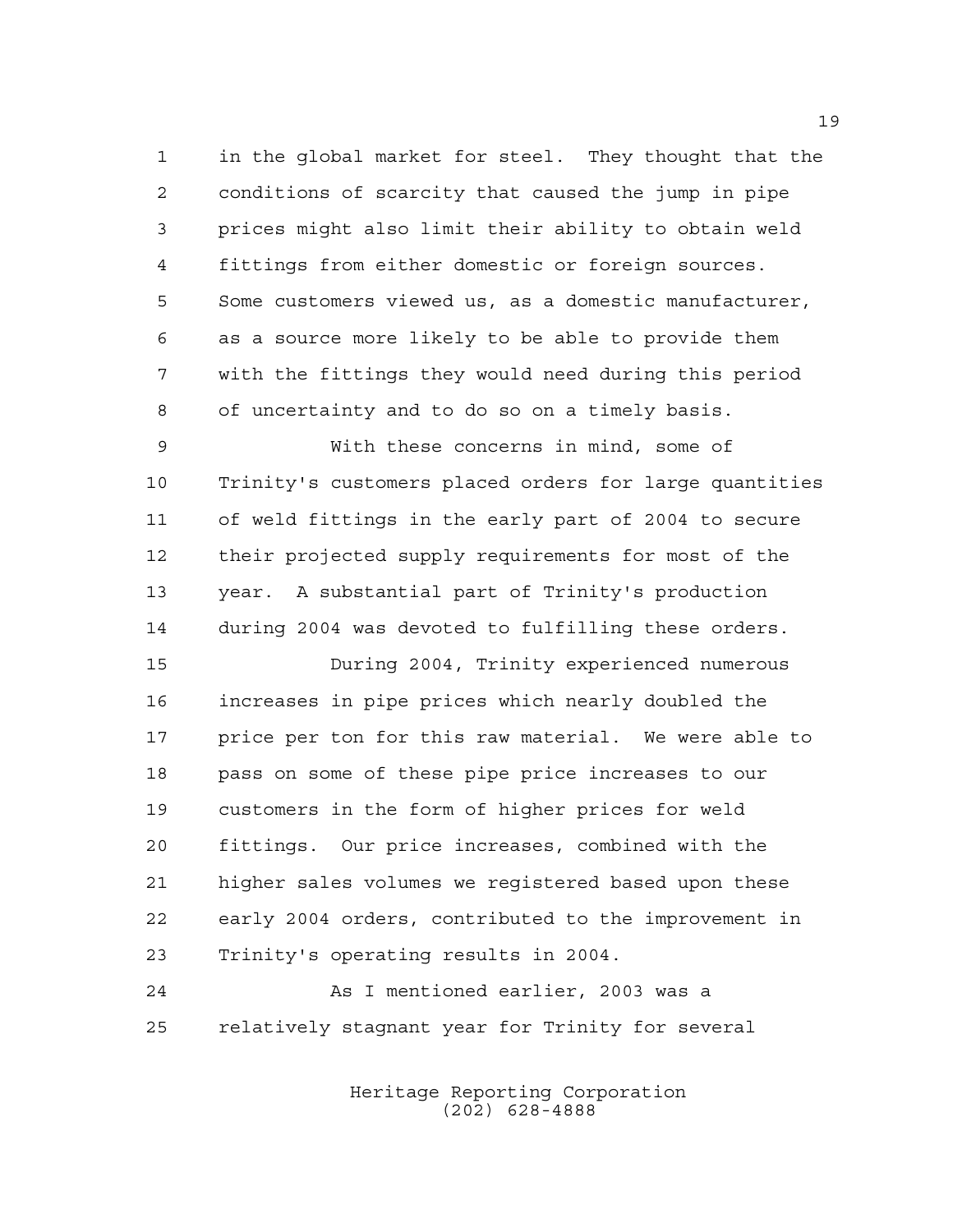reasons. Our unremarkable performance in 2003 made Trinity's improved financial results in 2004 appear even more dramatic.

 In 2005, Trinity's experience has been very different. Most importantly, Trinity's customers, who may have overstocked in 2004 based upon their concerns about scarce supply from all sources, substantially reduced their orders for weld fittings. I understand from the combined data that the Commission collected from the domestic industry that U.S. weld fittings producers, as a whole, produced and sold a significantly smaller volume of fittings in the first half of 2005 compared to the first half of 2004.

 It became clear to Trinity in 2005 that our customers were no longer concerned about the potential lack of availability of fittings from foreign sources. In 2005, our customers have been increasingly willing to order less-expensive, imported weld fittings, once again focusing predominantly on price.

 As a result of these conditions, which I would describe as the more typical conditions in the weld fittings market, Trinity, in 2005, again finds itself in the position of losing sales to less-expensive, imported weld fittings.

Another reality in 2005 is that prices for

Heritage Reporting Corporation (202) 628-4888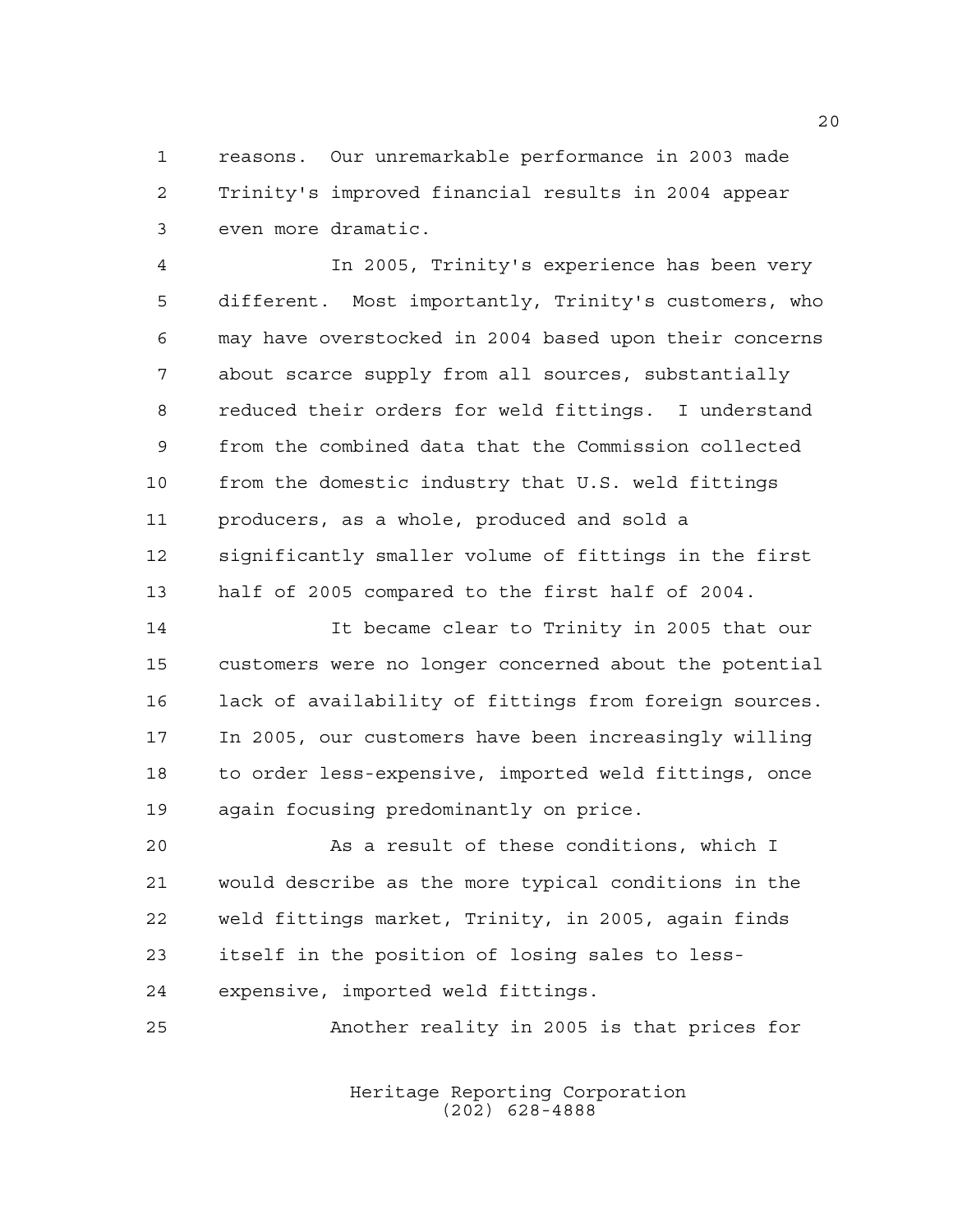our raw material, seamless pipe, remain extremely high and continue to increase. So far, we have been able to pass on these increases by raising our selling prices proportionately. However, in light of the renewed pressure from our customers to reduce prices, it is not clear how much longer we will be able to pass on material costs and still maintain acceptable sales levels.

 Lower-priced imports are already placing severe pressure on Trinity's prices. These conditions will be more pronounced if the antidumping orders on weld fittings from Brazil, China, Japan, Taiwan, and Thailand are revoked, and the volume of imported fittings increases further. We fully expect that the increased volume of imported weld fittings that would result from the removed orders would decrease demand for Trinity's products, which, in turn, would reduce our production, shipments, revenues, and profitability. This would jeopardize Trinity's future as a domestic manufacturer of weld fittings and could have similar effects on other members of the domestic industry.

 Moreover, we understand that some of our domestic competitors rely, to varying degrees, on imported weld fittings forgings which they finish in

> Heritage Reporting Corporation (202) 628-4888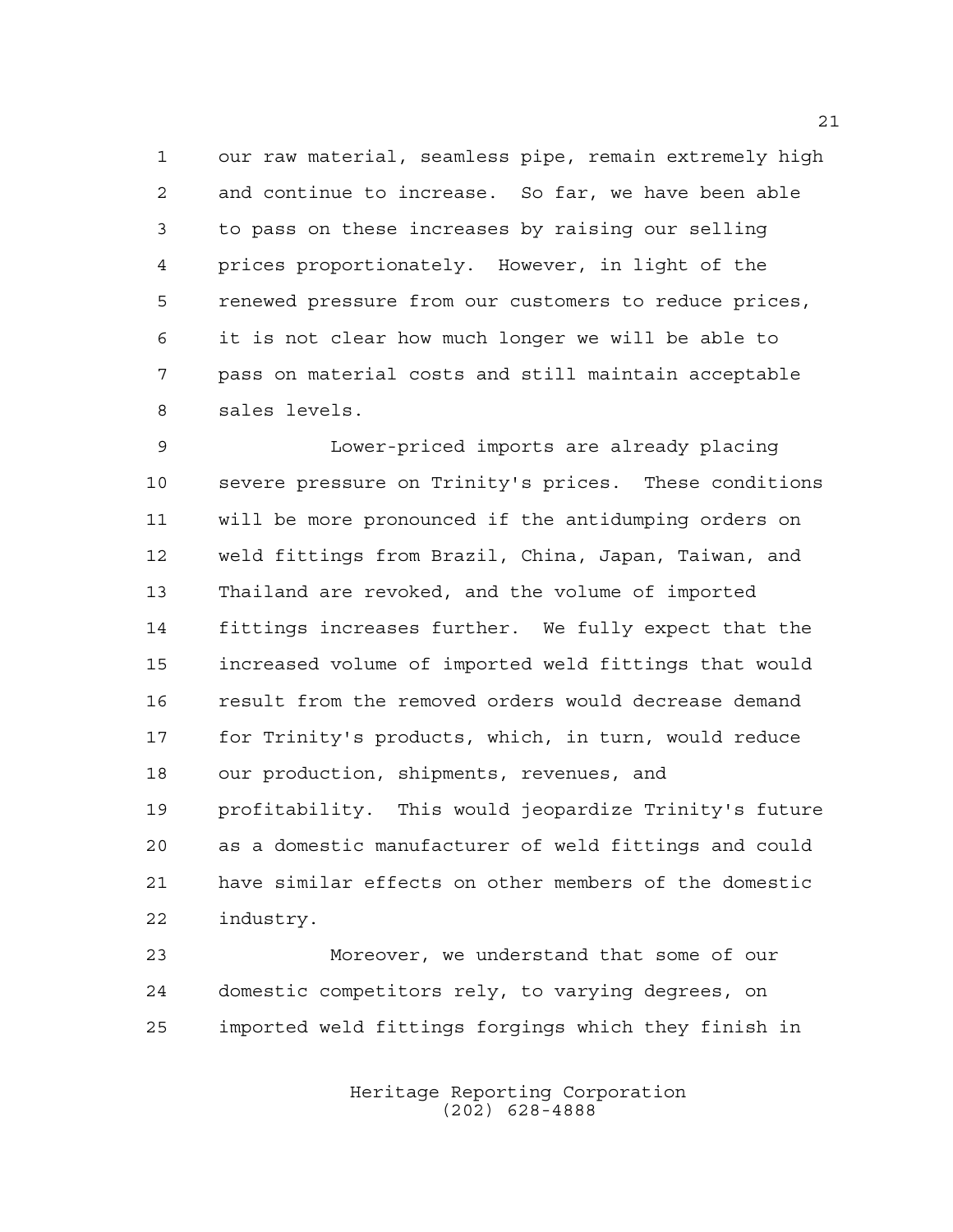the United States and sell under their own brand names to fill out certain product lines. The increase in low-priced, subject imports that we expect if the orders are revoked could force domestic producers to abandon even larger segments of their integrated production. The migration from integrated production to mere finishing is not in the best interests of U.S. producers or consumers, but it could be viewed as the only means of survival if import competition becomes too great.

 I ask the Commission not to remove the five antidumping orders. These orders have been effective in reducing unfairly traded imports of weld fittings and have shielded Trinity from the damage that has been inflicted by those imports. I urge you to vote to retain the antidumping orders. Thank you. MR. TOTARO: Thank you, Chris. That concludes our direct presentation, and I will pass to counsel for Weldbend Corporation. MR. KRIESBERG: Good morning. My name is Simeon M. Kriesberg of the law firm of Mayer, Brown,

 Rowe & Maw. I'm here with my colleagues, Carol Bilzi and Priti Seksaria Agrawal, and traveling to Washington from Argo, Illinois, is Weldbend

Corporation Official James J. Coulas, Jr., who will be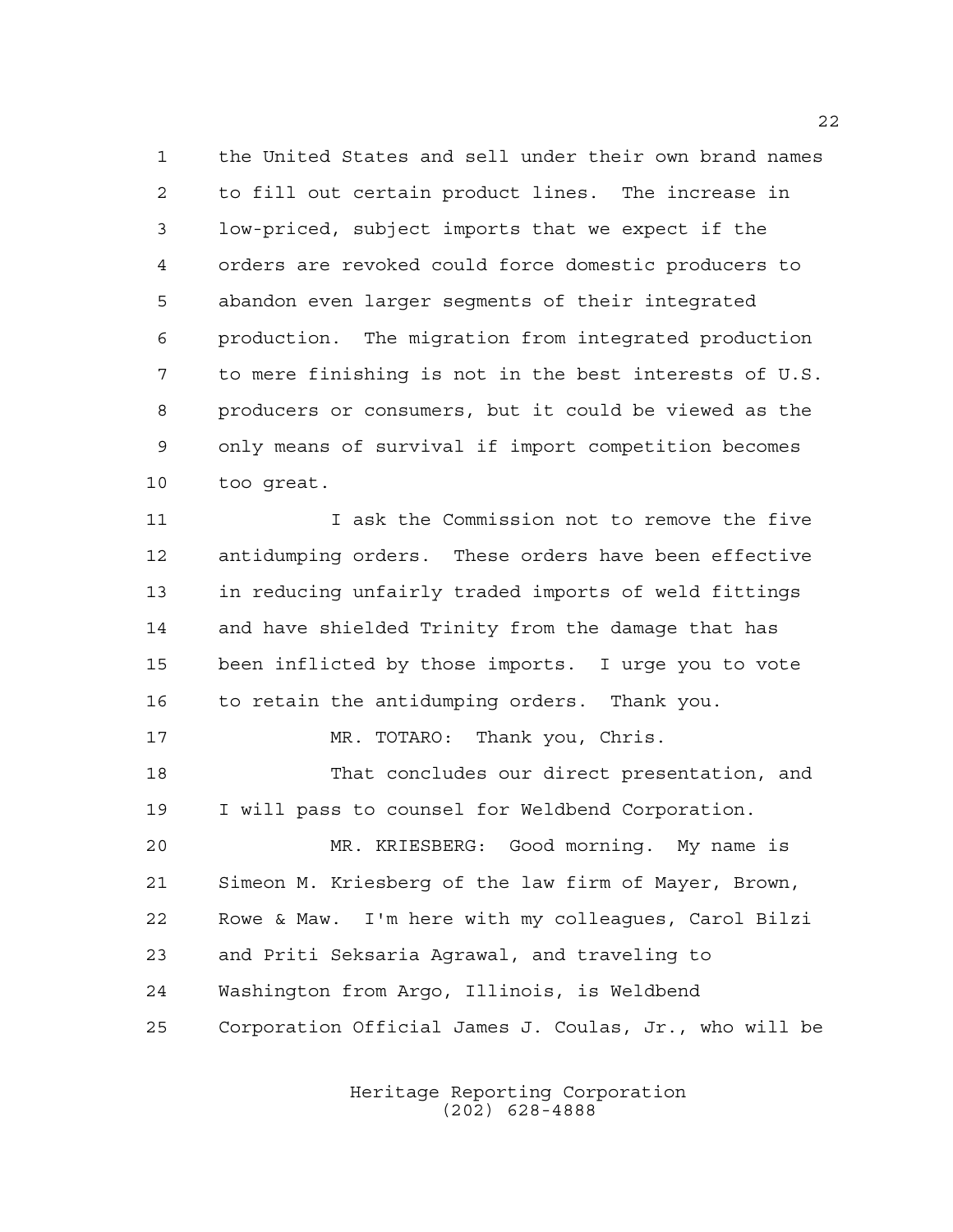sharing with the Commission his insights into the state of the industry today.

 MR. COULAS: Good morning, Mr. Chairman, and members of the Commission, and thank you for this opportunity to appear before you today. My name is James J. Coulas, Jr., of Weldbend Corporation. Weldbend is based in Argo, Illinois, just outside of Chicago.

 Weldbend was founded by my father some 50 years ago, and we have been in the carbon steel butt- weld, pipe-fitting business ever sense. What began as a small company employing my father and one other person has grown into a substantial operation with nearly 200 employees.

 Weldbend has worked hard to remain competitive in the face of low-priced imports. Over the past 15 years, we have invested millions of dollars to become a more integrated producer. We have improved our plant and increased our efficiency by acquiring additional, customized manufacturing equipment. Today, we are the only company in America that manufactures both carbon steel fittings and carbon steel flanges.

 Five years ago, the Commission decided that removing the antidumping duty orders on fittings from

> Heritage Reporting Corporation (202) 628-4888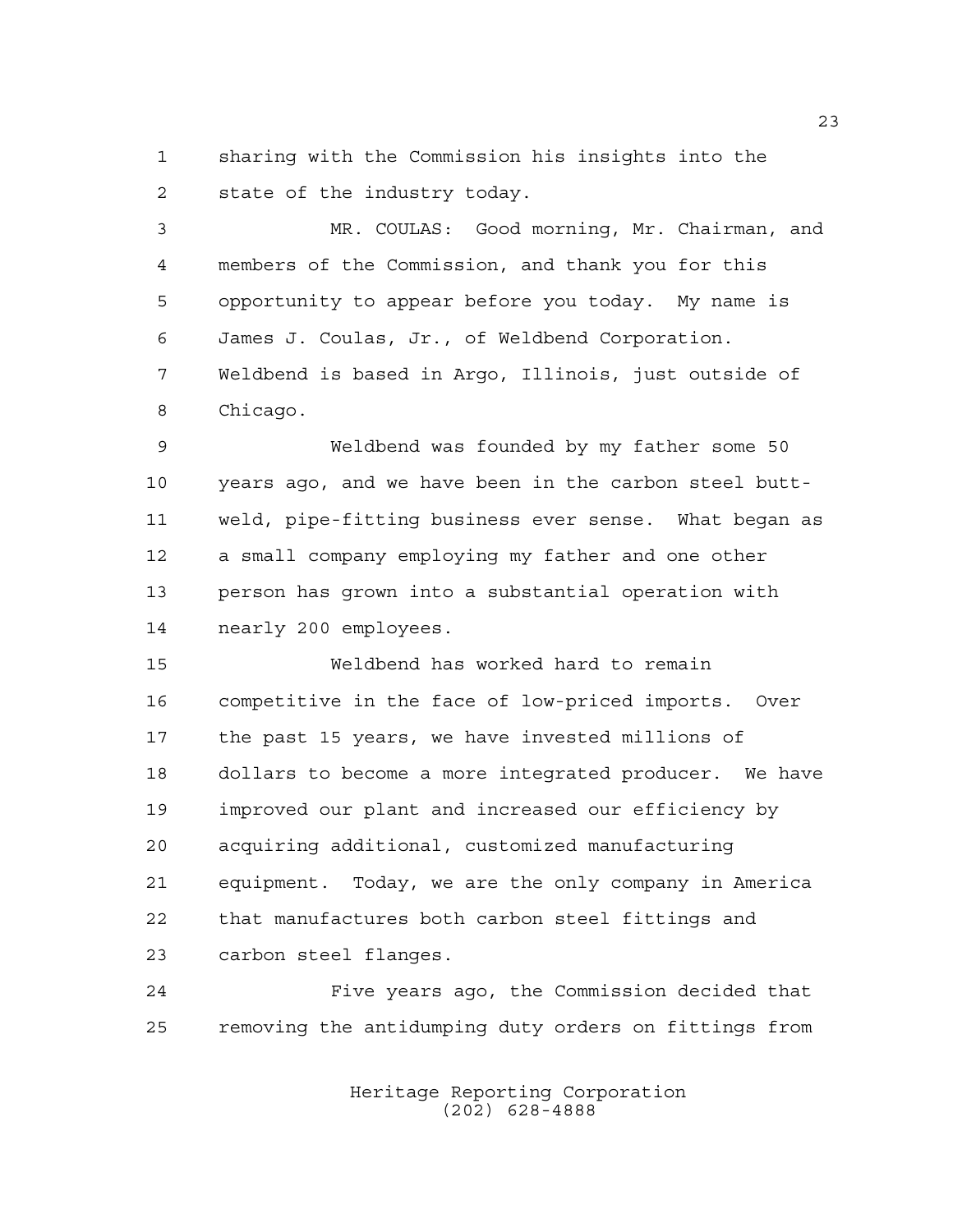Brazil, China, Japan, Taiwan, and Thailand would lead to a continuation or a recurrence of the injury that lead to the orders to be imposed in the first place. The question before you today is whether things have changed so much in the past five years that a different decision must be made. The short answer is that most things have remained the same, and a few things have changed, but the overall result is that our industry, at this moment in time, is more vulnerable to injury from dumped imports than ever before.

 Let me explain why. First, what things have remained the same? I would point to several things. The first of these is that carbon steel butt-weld pipe fittings remain a commodity product. All butt-weld pipe fittings, whether domestic or imported, must meet ASTM and ANSI standards. Once these specifications are met, butt-weld pipe fittings can be used interchangeably. Each of the companies testifying before you today is proud of their own products, but we all know from hard experience that to most of our customers one producer's fittings are pretty much interchangeable with another's, and that is true whether the producer is American or foreign. Fittings are also a commodity product in the sense that they

> Heritage Reporting Corporation (202) 628-4888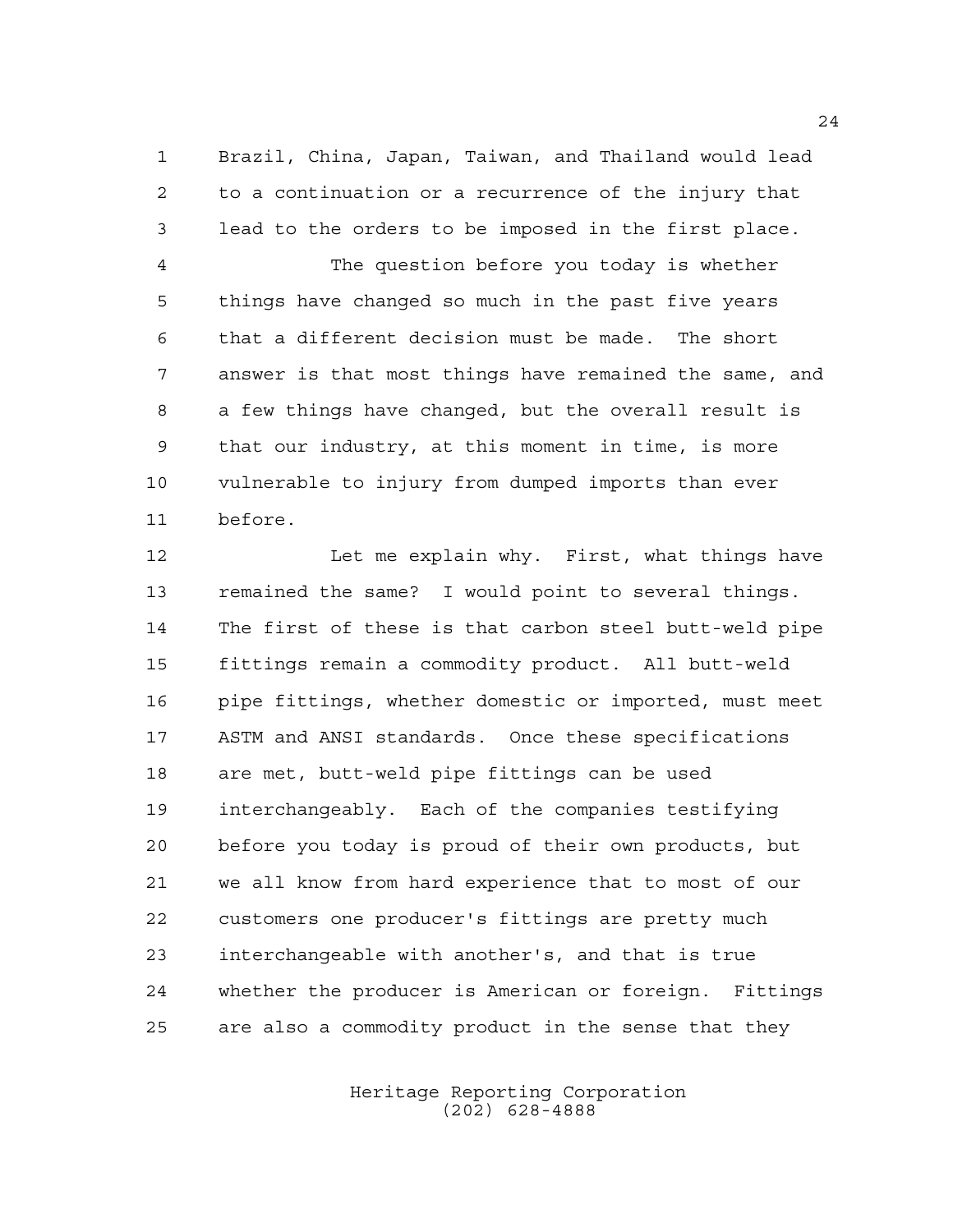are manufactured in many different countries, so the sources of supply are numerous.

 A second thing that remains the same is that price is a key consideration in a purchaser's choice among fittings suppliers. The Commission has found this to be true time and again. It is simply a fact of life in our industry. I know this especially well because Weldbend's price list is often considered the industry standard, and many distributors of foreign fittings quote their prices as discounts from the Weldbend price sheet.

 A third thing that remains the same is that the domestic industry consists of the same products today as during the Commission's last review in 1999. There has not been any major restructuring of our industry as we have seen in some other sectors of the U.S. steel industry. While we have seen the industry contract from 12 producers in 1986 to seven in 1992 and then undergo further consolidation in the 1990's, the industry today retains essentially the same configuration as it did in the Commission's first review.

23 A fourth thing that remains the same is that the demand for carbon steel butt-weld pipe fittings has remained relatively stable since 1999. Although

> Heritage Reporting Corporation (202) 628-4888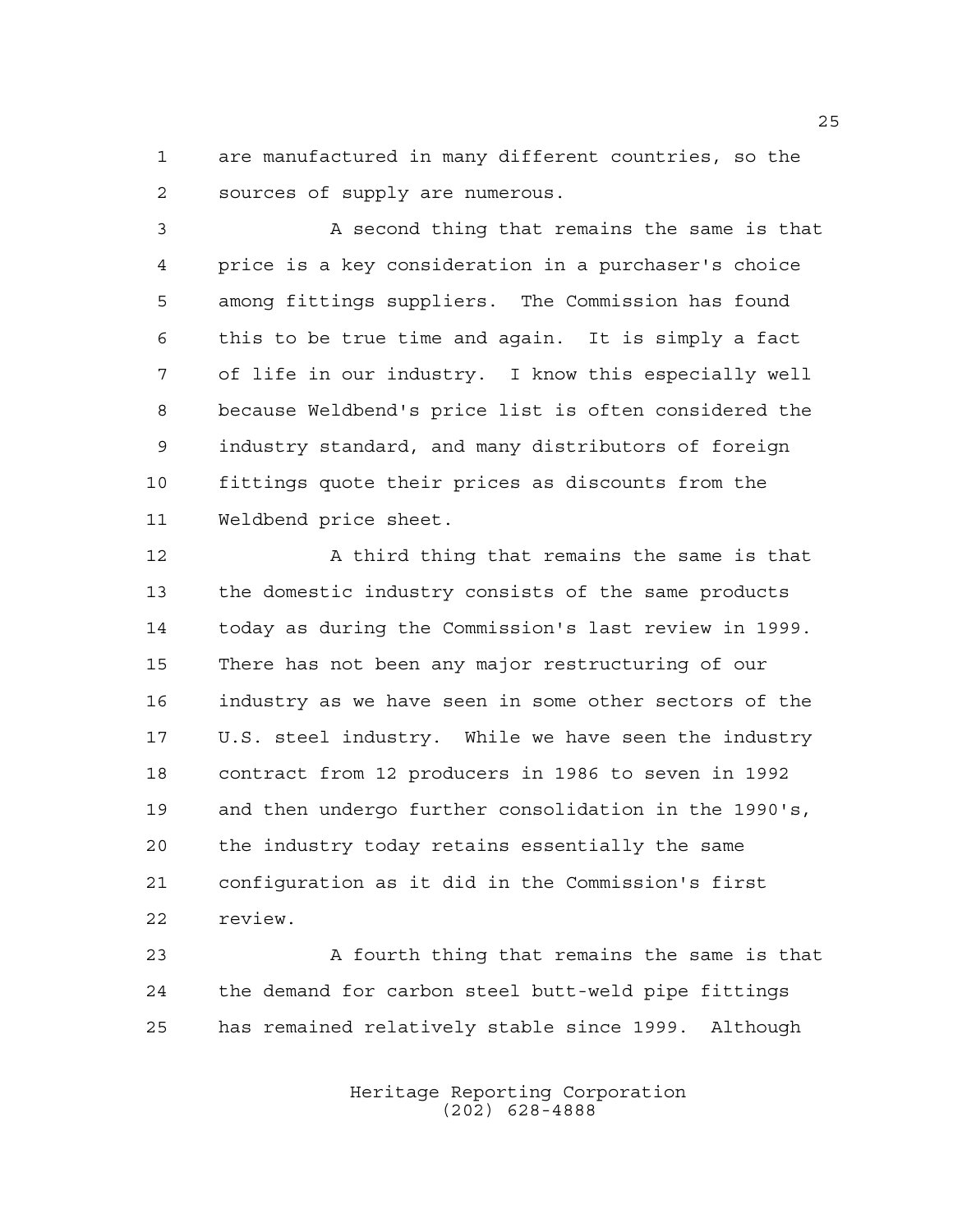there are fluctuations in demand with the ups and downs of a business cycle, there is limited room for growth in this market. Demand for carbon steel butt- weld pipe fittings depends on the vitality of the industries that use them, such as industrial and commercial construction, oil and gas, chemical, electrical power, and many other industries.

 In the area around our plant in Argo, we have seen the demise of several large industrial plants. Down the street, a large manufacturing facility was recently torn down to make way for a soccer field. Soccer fields do not use fittings. About a mile from our plant, a couple of other manufacturing sites are being replaced by large warehouses, and warehouses do not use fittings.

 These are only a few illustrations in my area of the country of the general shift from manufacturing to service industries in our country. As a result of this shift, there is not much prospect for the growth of demand for fittings, and there is no opportunity for new product development.

 So we have the same four producers vying for a share of the market with relatively stable demand where customers give heavy weight to relative price when choosing among suppliers.

> Heritage Reporting Corporation (202) 628-4888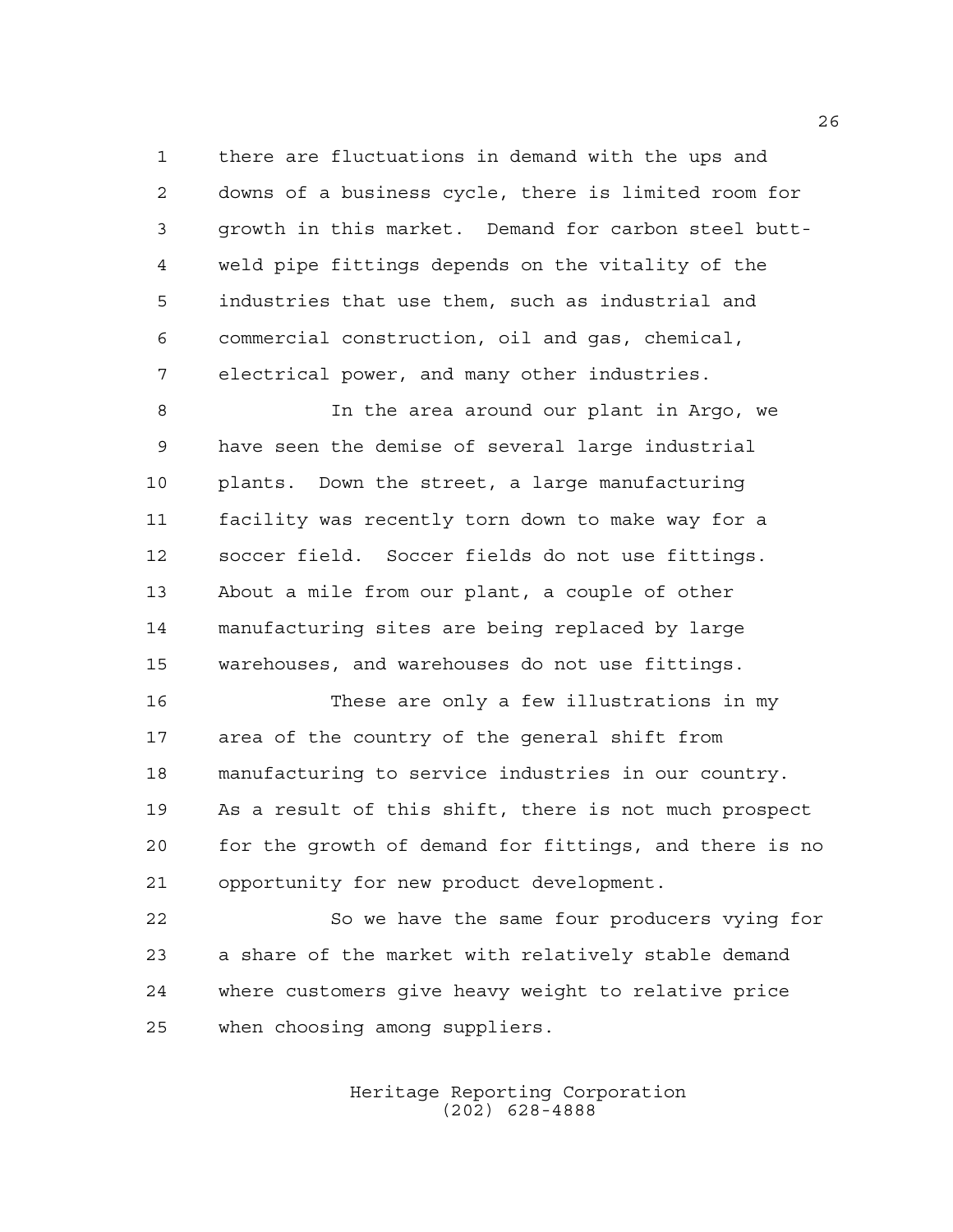Finally, as during the last review, domestic producers remain under constant pressure from lower- priced imports, and as was the case during the Commission's last review, imported fittings continue to undersell domestic fittings. Within recent months, I have seen distributors of imported products quoting prices some 35 to 40 percent below Weldbend's own discounts, and just last year, we were stunned to learn that fittings ordered for use by National Steel and Shipbuilding Company in San Diego in constructing 12 U.S. Navy, ammunition-cargo vessels were foreign- made fittings rather than domestic fittings. Our understanding is that the domestic industry lost the business because foreign-made fittings substantially undersold domestic fittings.

 I'll turn to the changes in the market since the last review. What has changed? Perhaps the most significant change in the past five years is the unprecedented increase in the cost of raw materials used to make carbon steel butt-weld pipe fittings. Beginning in the fourth quarter of 2003 and continuing through 2004, we saw the price of scrap steel increase dramatically. This caused increases in the price of carbon steel pipe used to make fittings. This steep rise in raw material costs forced the domestic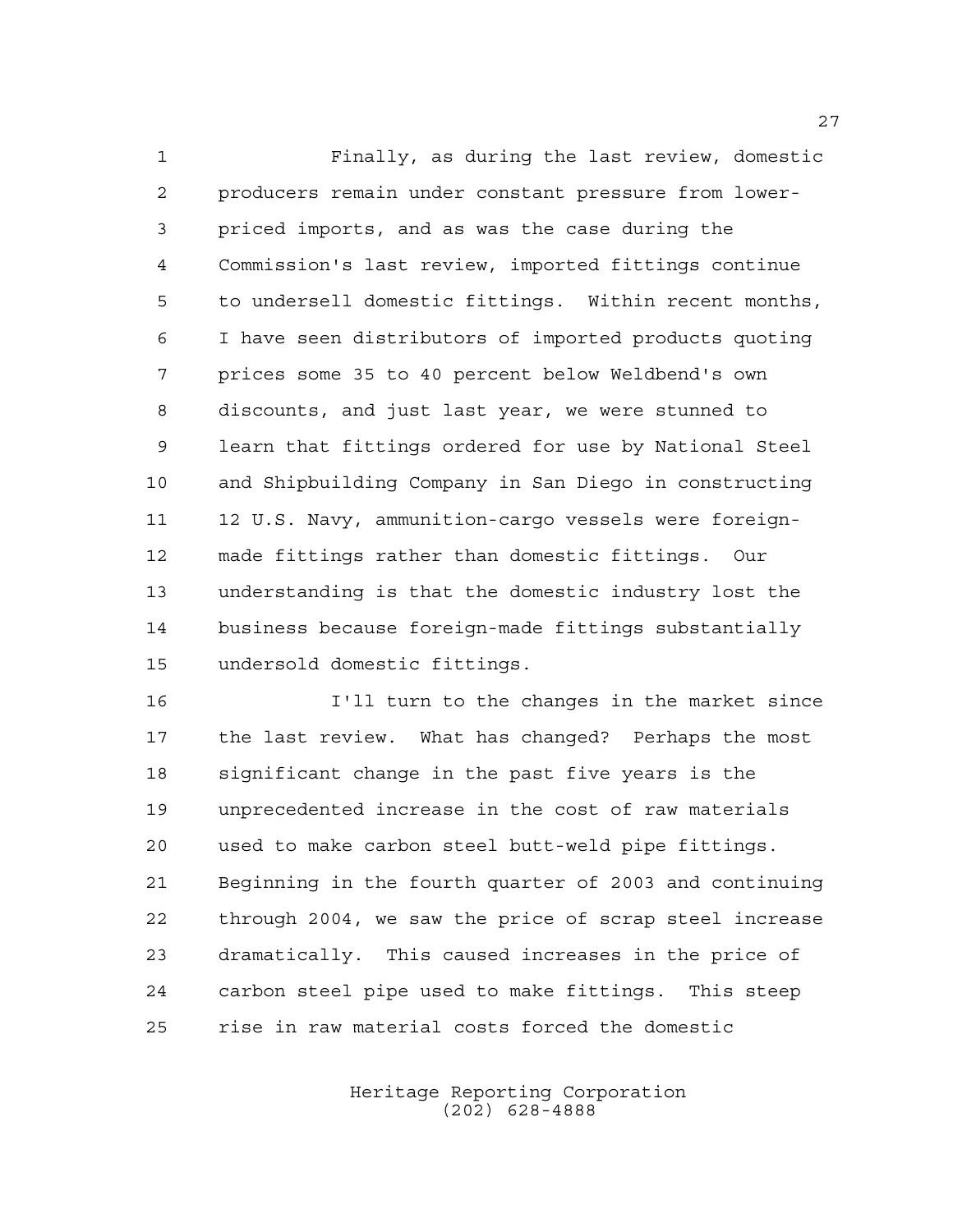producers to raise their prices in order to cover their increased costs.

 While the cost of raw material remains high, domestic producers will not be able to pass these costs on to our customers indefinitely without a serious erosion in our market share. On the contrary, the unprecedented cost of price increases and the associated increase in sales and revenues are not sustainable. In fact, conditions have already begun to change.

 During 2004, the domestic industry's sales increased as we saw what I would call "panic buying." There was great uncertainty as customers wondered whether they would be able to find a sufficient supply of fittings in a market where raw material costs had skyrocketed. Under these circumstances, we were able to institute a number of price increases for our fittings, but the increased demand we saw from panic buying during 2004 has faded. Customers are no longer concerned about short supply.

 As a result, the volume of domestic sales by our industry dropped dramatically in the first half of 2005, and yet our costs have continued to increase. In addition to increased raw material costs, we have seen increases in energy, labor, fuel, and health

> Heritage Reporting Corporation (202) 628-4888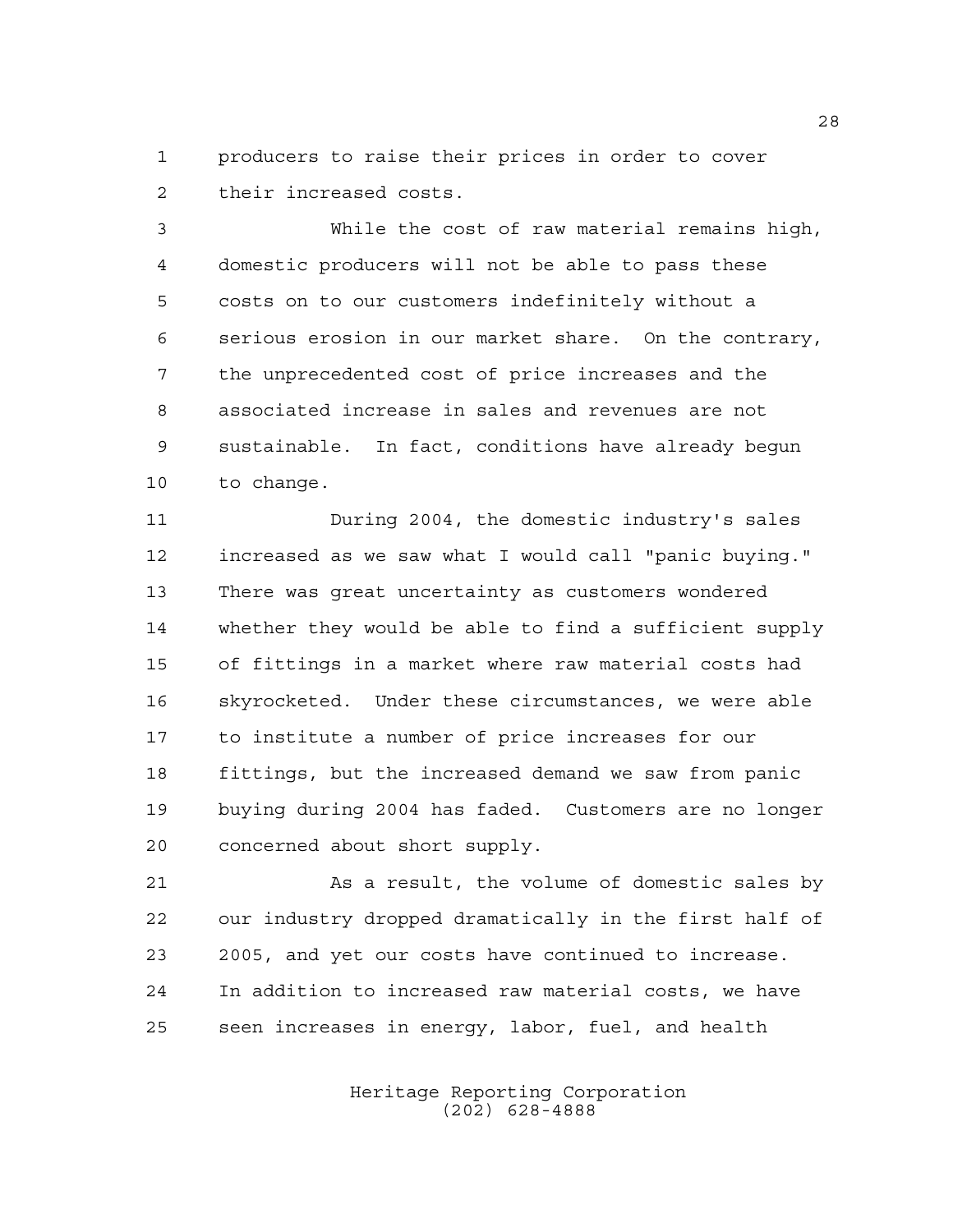insurance costs since the last review. It is

 impossible to sustain the higher price levels needed to cover our increased costs without losing more and more sales to cheap imports.

 Let me emphasize that although we were able to increase our prices in 2004, at a time when customers were eager to purchase our products because of a perceived scarcity in the market, the increased sales and higher prices were only temporary.

 The second change in the last five years is that the industry has seen its market share shrink while imports continue to make inroads into the market. We are struggling to maintain even half of the domestic market while capacity utilization in the industry remains very low. We have unused capacity at Weldbend as does the rest of the domestic industry.

 A third change over the past five years is the increase in exports from subject countries to markets outside the United States. If the Commission were to lift the orders, there is no doubt that foreign producers would shift substantial volumes of their exports to the U.S. market. The United States remains a very attractive market for foreign suppliers. It is a large market with a good distribution system, and we understand that U.S.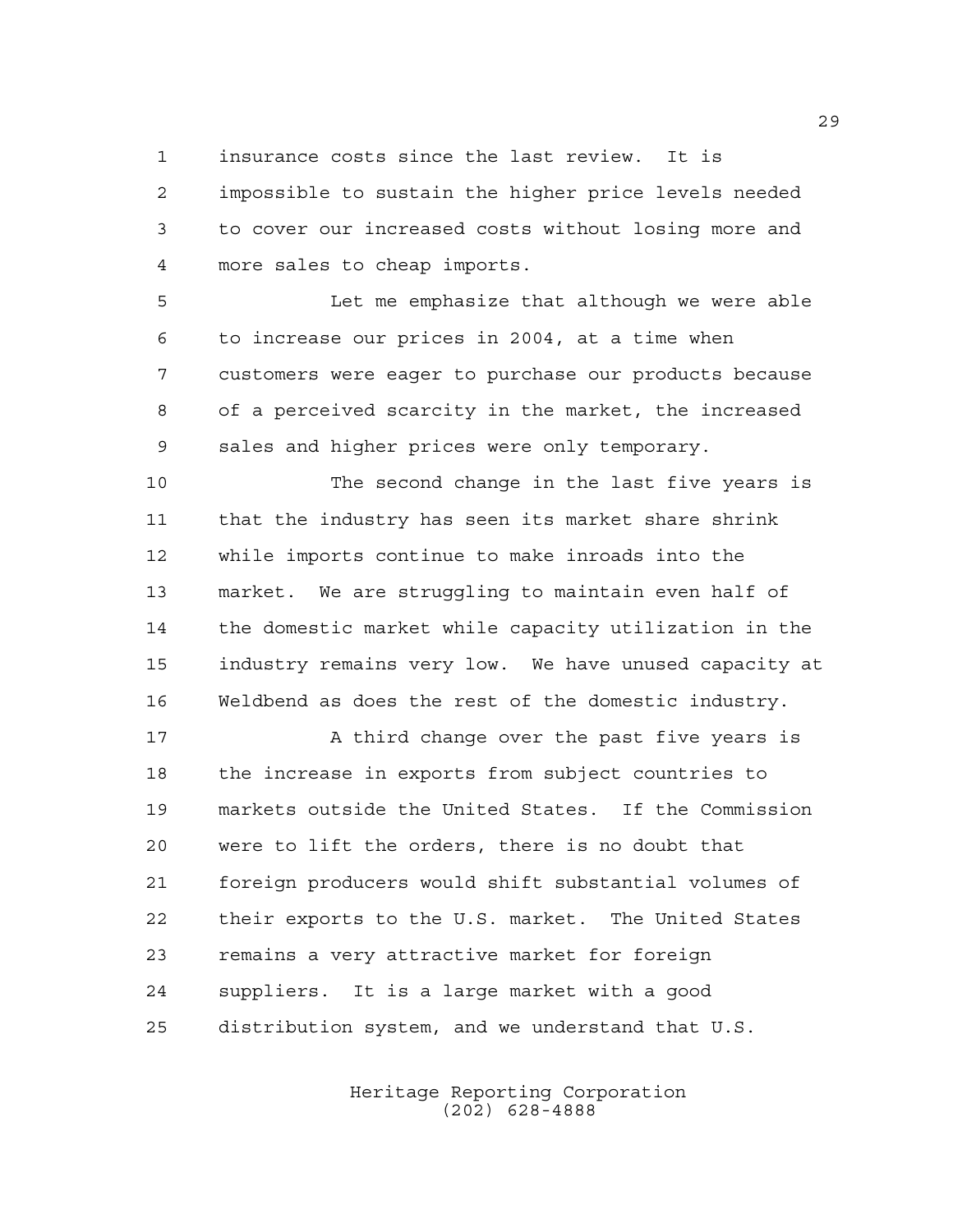prices are generally higher than those in foreign markets.

 Without the current antidumping duty orders, there would be a flood of dumped imports from subject countries. In fact, we have strong reason to believe that the Chinese fittings are already entering the United States through other countries, in circumvention of the orders. We, ourselves, have been offered fittings by Chinese suppliers that were to transit through other countries and have other country-of-origin markings. Of course, we have refused these offers and have contacted the appropriate authorities.

 The European Union has encountered the same problem. The EU has found that Chinese producers of butt-weld pipe fittings have tried to circumvent the EU's antidumping order by trans-shipping fittings through Taiwan. We are also concerned about Chinese imports flooding the U.S. market if the orders are lifted because the Chinese are already subject to antidumping duties in the EU and Mexico.

 Given what has remained the same and what has changed over the past five years, it is clear that the industry is more vulnerable to dumped imports than it has ever been. Fittings are a commodity product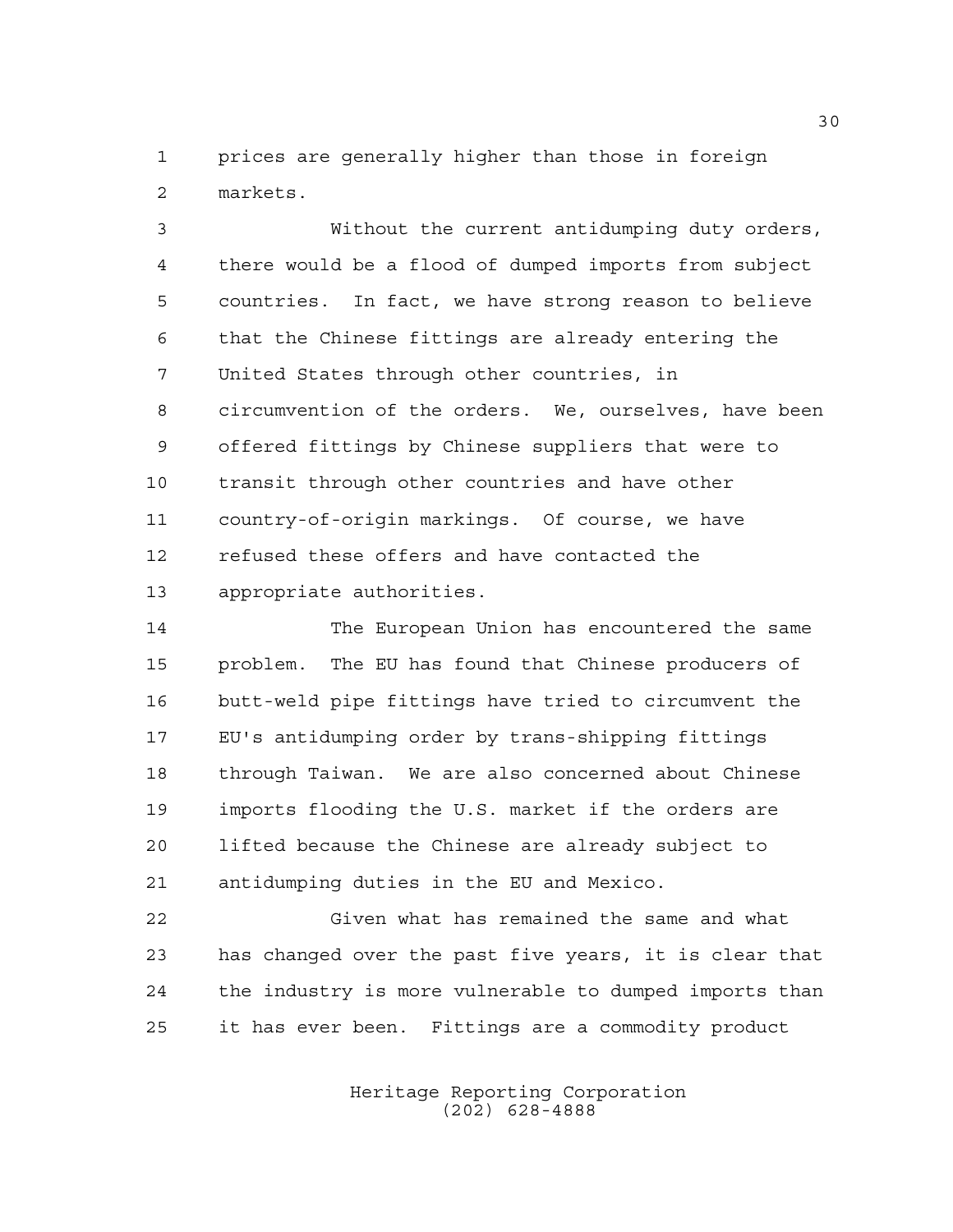and are extremely price sensitive. Imported fittings and domestic fittings are interchangeable as long as they meet the industry standards. This is a mature market with relatively stable demand and little room for innovation or growth. The industry has struggled to remain competitive but has not experienced any major reorganization or restructuring since the last review.

 We saw unprecedented increases in raw material costs, and for the first time ever, imported fittings have captured a greater share of the market than domestic fittings in 2005. Producers in the subject countries are poised to take advantage of the large, open U.S. market if the five antidumping duty orders are removed, as evidenced by large volumes of exports from these countries to market share outside the United States. This is clearly not the time to remove the order that has been effective in keeping large volumes of dumped imports from these five countries out of the U.S. market.

 I mentioned at the outset of my testimony that my father founded Weldbend some 50 years ago. Today, at age 91, he still comes to the office every day. Also coming to the office every day are members of the third generation of my family, including my

> Heritage Reporting Corporation (202) 628-4888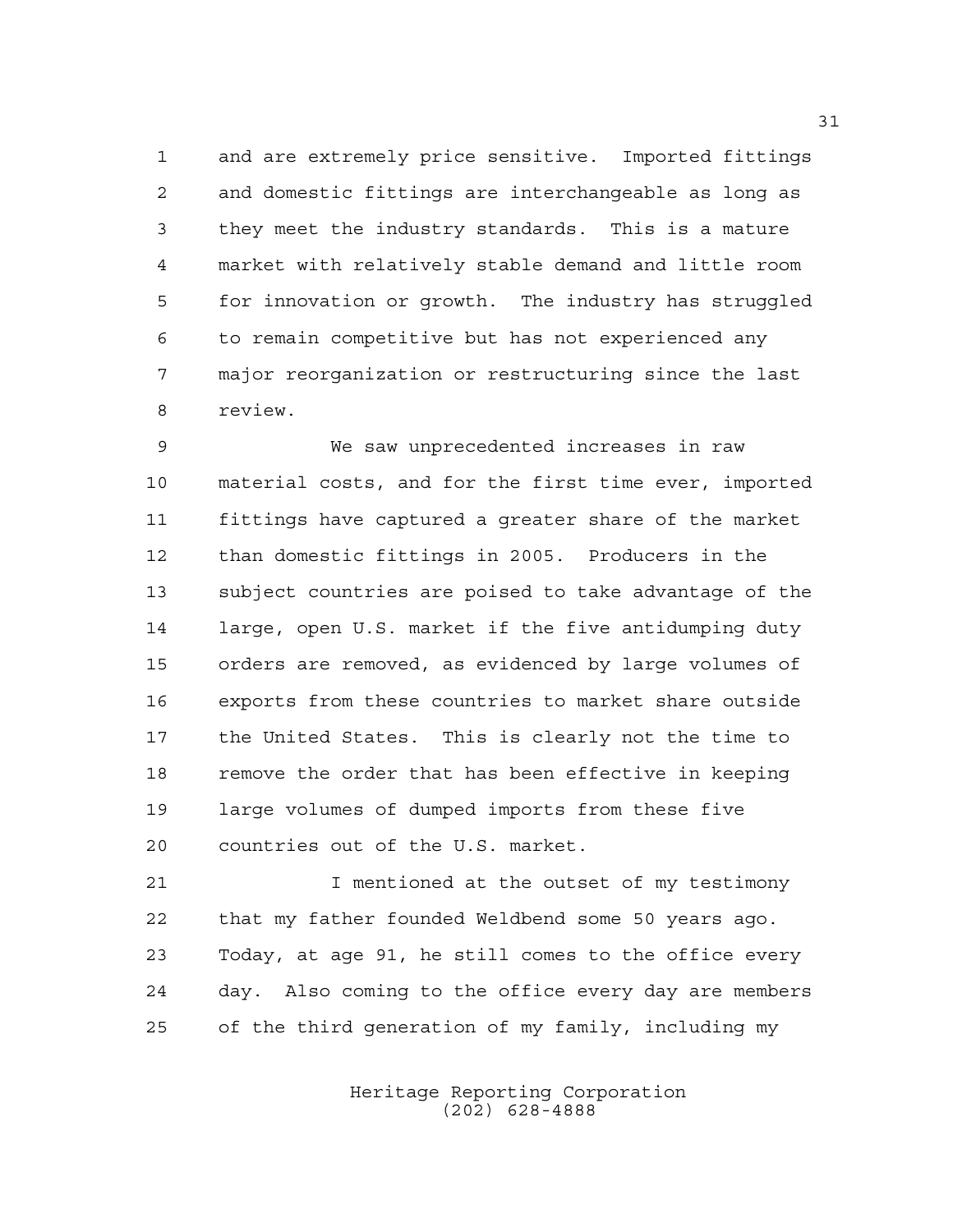son. Given the current vulnerable state of the domestic industry and devastating impact that dumped imports would have if the Commission were to lift the five orders, I worry Weldbend will be around when the next generation is ready to assume the leadership.

 My family has worked hard to build this business, and we are proud of what we produce: an important steel product that is an essential component of every industrial and commercial structure in the United States. The decision of the Commission is very important to our family, to the future of our company, and to the future of the domestic industry. Weldbend urges the Commission to keep all five of the orders in place. I appreciate the time in consideration of this matter that is so important to my family.

 MR. KRIESBERG: That concludes the testimony on behalf of Weldbend.

 MR. BOGARD: Good morning. For the record, I'm Lawrence Bogard from the law firm of Nelville Peterson. To my far right is my colleague, Catherine Chess Chen. To my immediate right is Jay Zidell, who is the president of Tube Forgings of America, Inc. Mr. Zidell has come this morning from Portland, Oregon. To my left is Kenneth Berger, who is the

> Heritage Reporting Corporation (202) 628-4888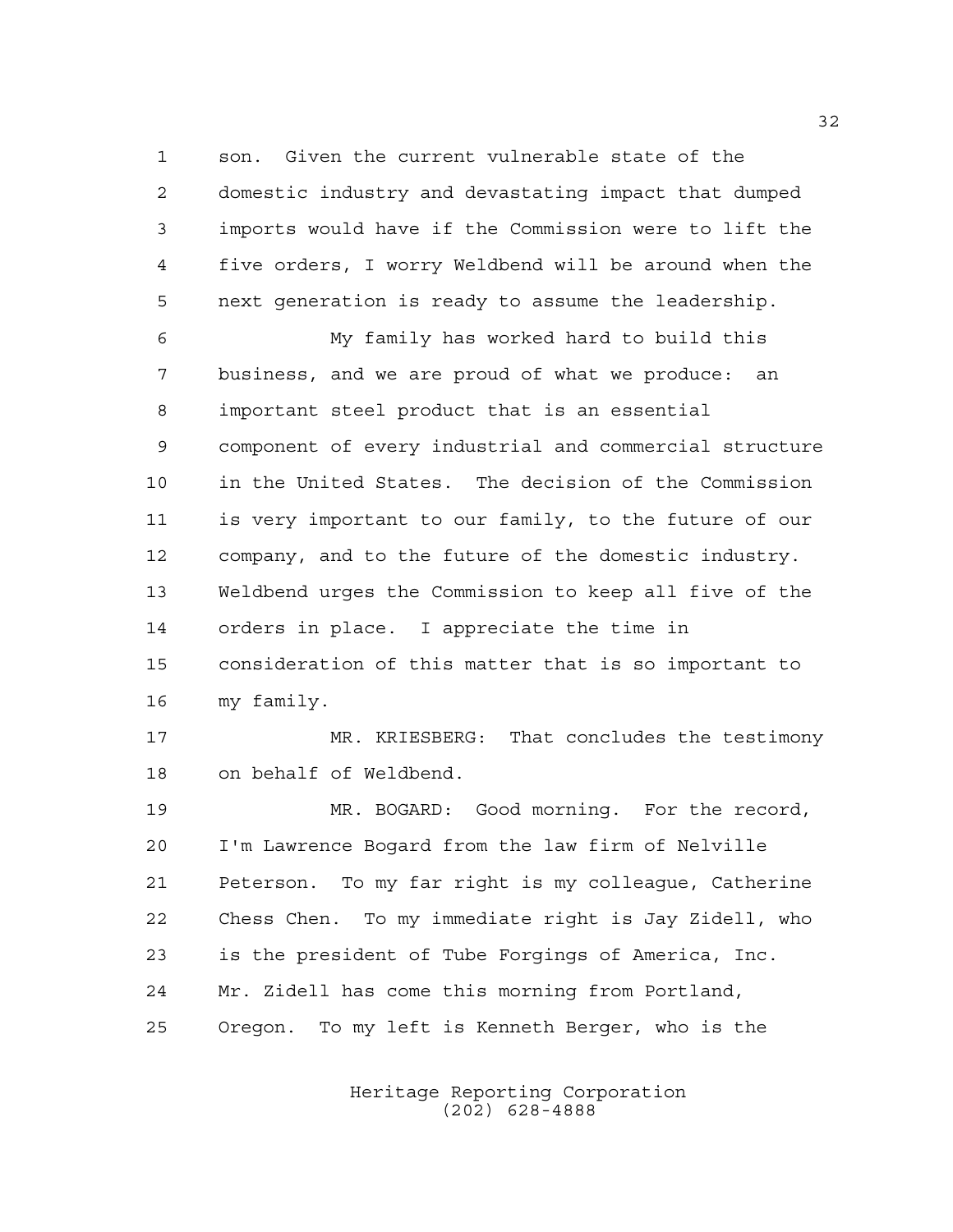president of Mills Iron Works, who has come to testify this morning from southern California. Having concluded the introductions, I'm sure you would rather hear from the industry members than the lawyers, so I will hand the microphone to Mr. Berger.

 MR. BERGER: Good morning. My name is Ken Berger. I'm president of Mills Iron Works. Mills Iron Works has been in the carbon steel butt-weld business since 1905 and just celebrated our 100th anniversary.

11 12 I have traveled from Gardenia, California, to testify today because I want to tell you personally how essential these orders are to our industry. The subject orders have been a lifeline to the domestic industry and for Mills Iron, but they have not been our salvation. By that, I mean, while the orders have helped us and the rest of the U.S. industry to continue in business, they have not enabled the U.S. industry to achieve financial strength.

 The financial condition of our industry is extremely fragile, and we are vulnerable to competition from low-priced imports. Given this vulnerability, the impact of revocation of the orders on Mills Iron and the other members of the industry would be devastating. Let me explain why.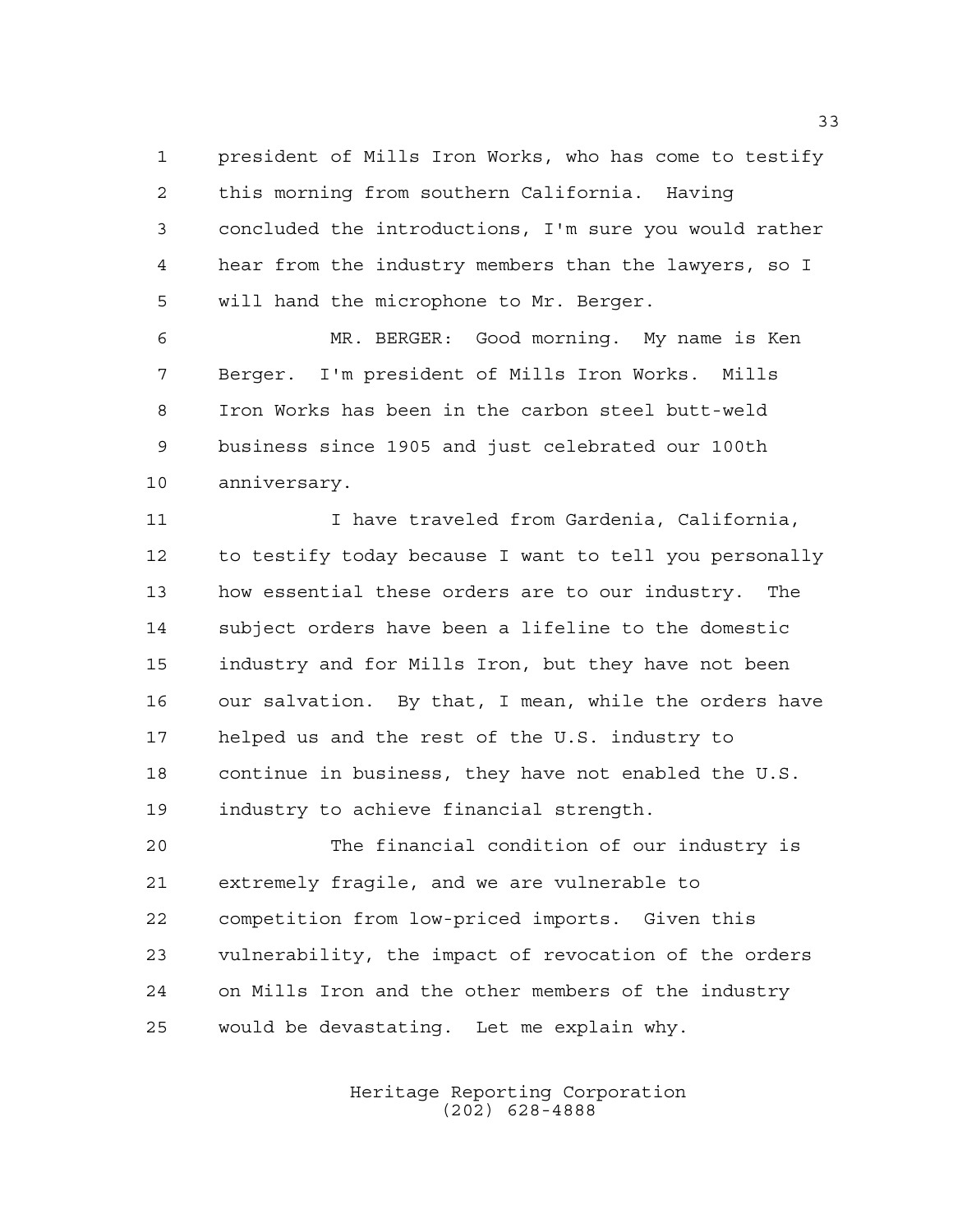In my view, demand for fittings in the United States is declining. There has been virtually no new construction in the petrochemical industry. In fact, it has been decades since a refinery was built in the United States. In addition, the crude oil and gas industries now perform their maintenance cycles less frequently than in the past, and they use fewer fittings as a result.

 Finally, the chemical industry's demand for fittings has decreased. Falling demand cannot be offset by new market opportunities. Ours is a mature industry. Very little has changed in terms of product design, product technology, or end uses for a long time. Consequently, we have few opportunities for growth or expansion.

 The consolidation of our customer base has also limited our expansion opportunities. In the past, our customer base consisted of numerous, small, independent distributors, each of which would place its own orders. Many, if not most, of these independent distributors have been purchased by larger distributors who run them as branches of their companies. While this has made our sales process more efficient because we now sell to a centralized purchasing office, it has also reduced opportunities

> Heritage Reporting Corporation (202) 628-4888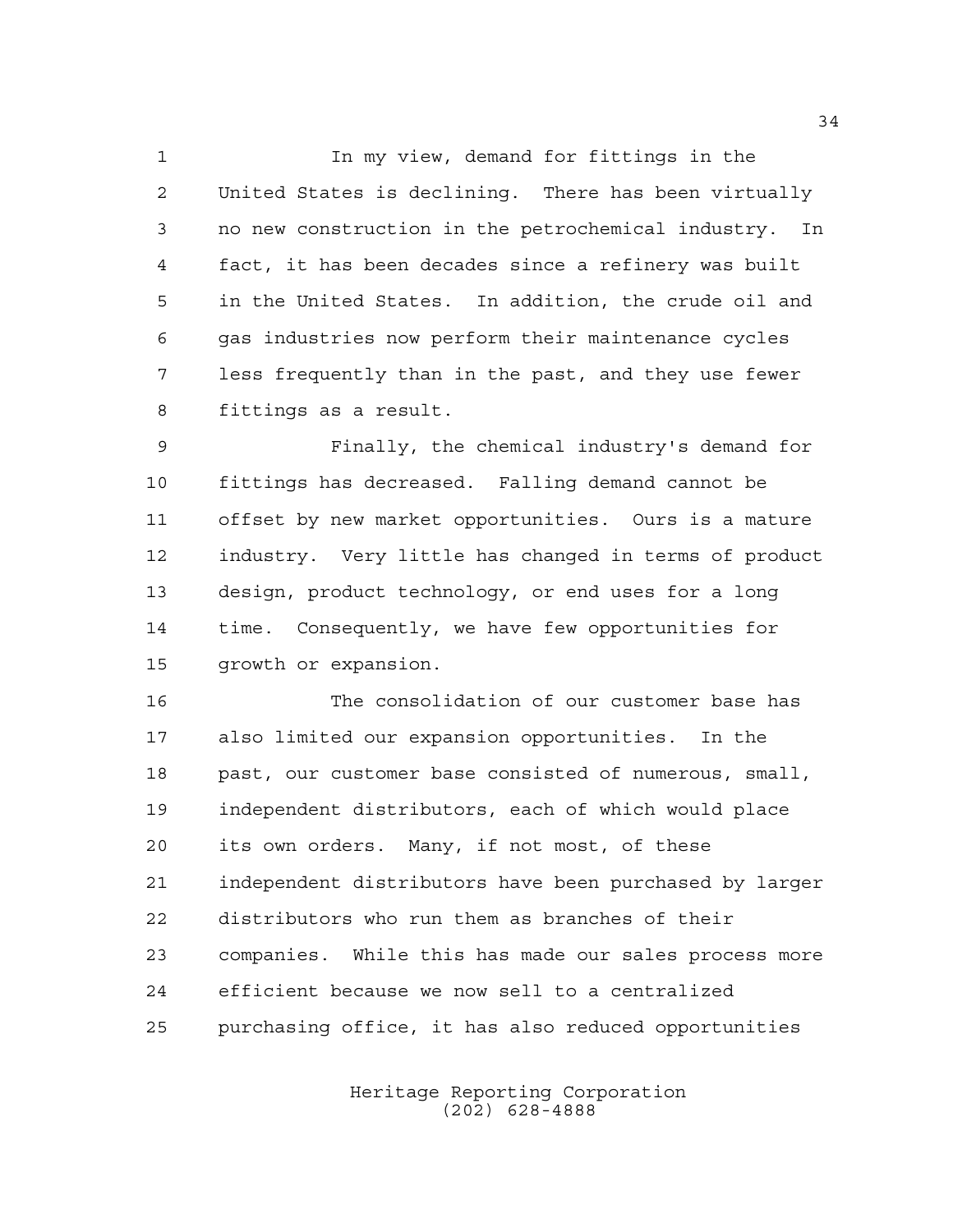for sales by eliminating a number of independent customers. Given our limited opportunities for growth, we have been working for 20 years to make better use of production technology, improve the efficiency of our operations through the implementation of such concepts as demand-flow technology or lean manufacturing. These advances on the cost side of our business would be jeopardized by competition with subject imports if the orders were revoked.

 U.S. and foreign fittings are highly substitutable for each other. The Commission acknowledged this in past cases, and nothing has changed. As has been true since the first investigation, all butt-weld fittings, whether domestic or imported, must meet the standards set by ASTM and ASME. As long as fittings satisfy the criteria established by these organizations, they are substitutable for one another. The industry's limited opportunity for expansion means that competition among us is fierce. The high level of substitutability among all butt-weld fittings means that this competition is primarily based on price. All of us who sell butt-weld fittings in the

United States use a list price and then quote a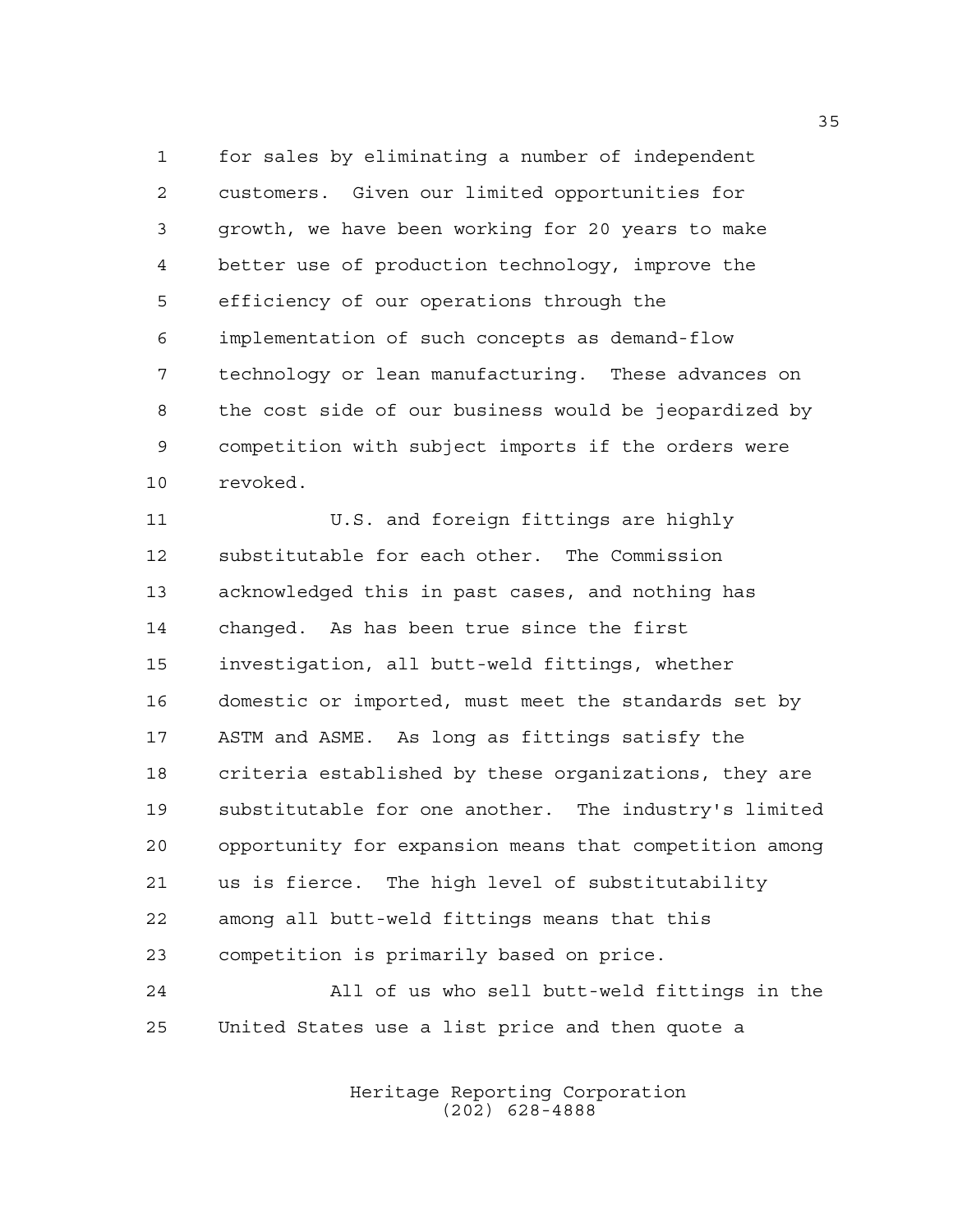multiplier discount to calculate the net price at which the fittings are actually sold. Competition occurs on a net-price basis. Customers make it very clear when they can obtain a lower net price from another supplier, and that puts tremendous pressure on us to keep prices down.

 The price system that I've just described makes it very easy for importers to undercut our prices. They know exactly what the price has to be to undercut ours, and they consistently do it. As the staff report shows, domestic prices are currently being undercut by imports from nonsubject countries. This price pressure will become even more intense for us if the orders are revoked. Imports from the subject countries undercut domestic prices by wide margins during the original investigations, and they continue to do so.

 According to the staff report, the average value of imports from each of the subject countries has been lower than the average shipment value of domestic fittings throughout the period covered by the review.

 It is important for you to understand that the imports do not actually have to take a sale to pressure our prices. The mere fact that they are

> Heritage Reporting Corporation (202) 628-4888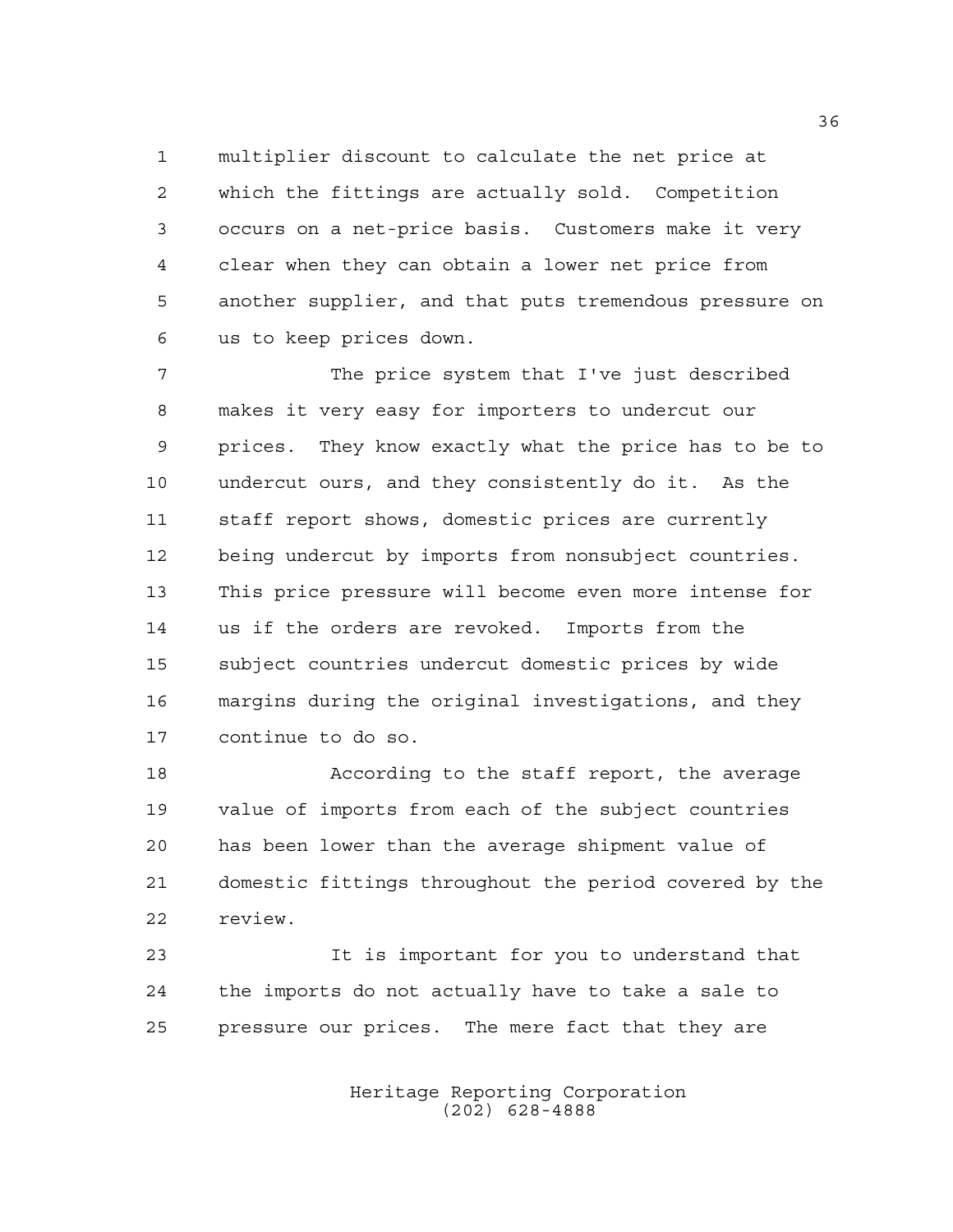quoting prices below ours creates pressure. So it is not necessary for the subject imports to be here in large volumes to drive prices downwards. It is sufficient that importers would be able to quote prices without the discipline imposed by the antidumping duty orders. Because of this, I am certain that downward price pressure from subject imports would cause domestic prices to plummet if the orders were revoked.

 I'm equally certain that if the orders were lifted, subject imports would, in fact, return to the United States in very high volumes. As the exhibits attached to our prehearing brief show, each of the subject countries manufactures butt-weld fittings and is focused on exporting them. Foreign manufacturers' Web sites call the United States a "target market" and boast of their joint overseas strategy to increase the volume of exports abroad.

 The United States is the largest market in the world. Each of the subject countries was a major supplier to this market before the orders were imposed. Chinese producers are subject to antidumping orders in Europe and in Mexico. Thailand producers faced a European order as well. A reopened U.S. market would be the obvious alternative to these

> Heritage Reporting Corporation (202) 628-4888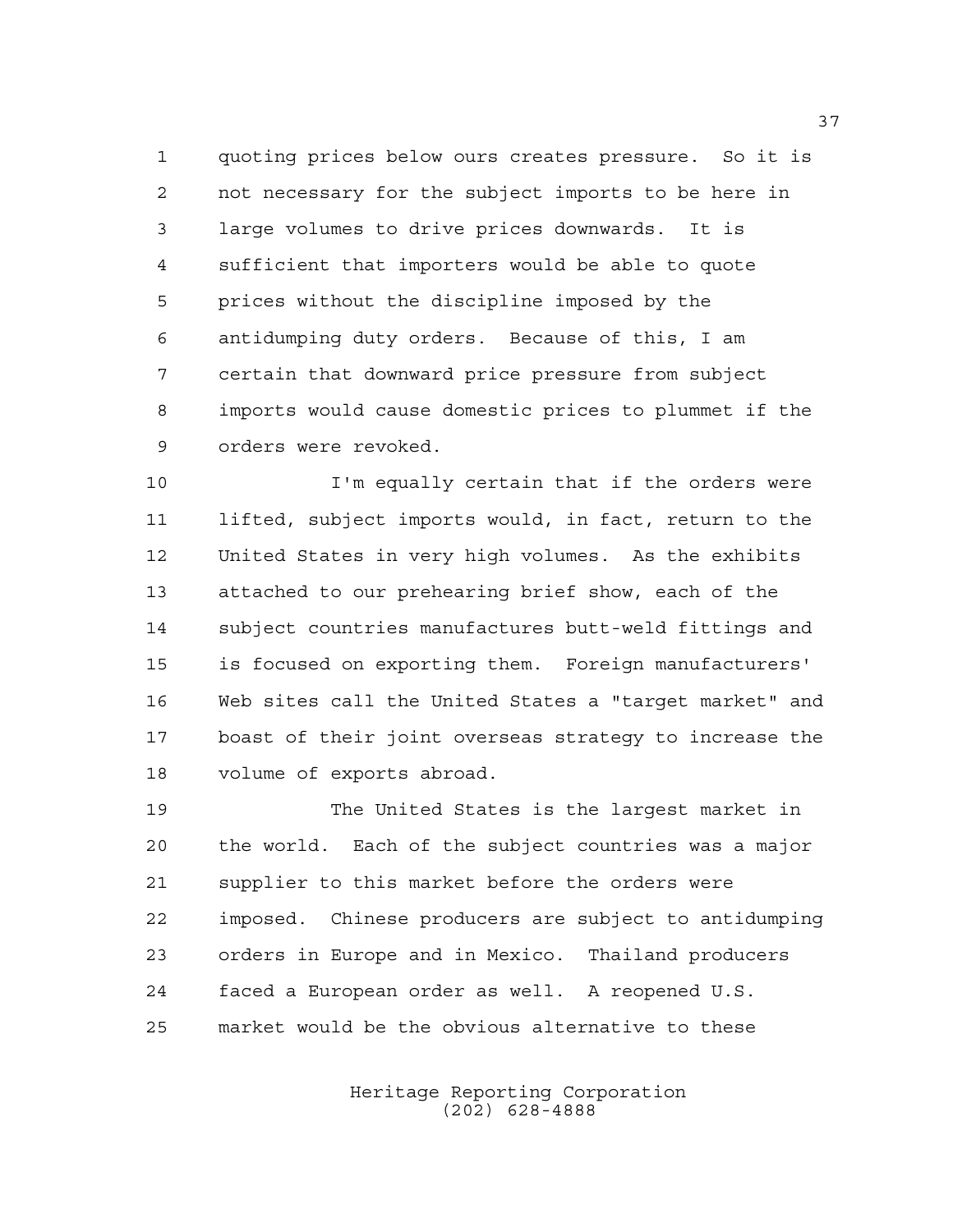markets.

 I think that the recent surge of nonsubject imports, however, is the best evidence that low-priced imports from subject countries will flood the U.S. markets in the absence of the orders because it proves the attractiveness of the U.S. market for low-priced, foreign products. If the orders were revoked, the combined effect of reentry into the market of subject merchandise and the ever-increasing volume of imports from nonsubject producers could cripple the U.S. industry through declining prices and shrinking market share.

 Speaking for Mills Iron, it is important for the Commission to understand that price increases and corresponding profits we realized in 2004 will not insulate us from the harmful effects of price undercutting by subject imports. The price increases were caused by a surge in our raw material costs, and they cannot be sustained. The surge in steel prices created an atmosphere which allowed the domestic industry to raise its prices and see moderate profit growth during 2004.

 Mills Iron, in particular, experienced an immediate benefit from these circumstances because we had raw material inventory purchased prior to the run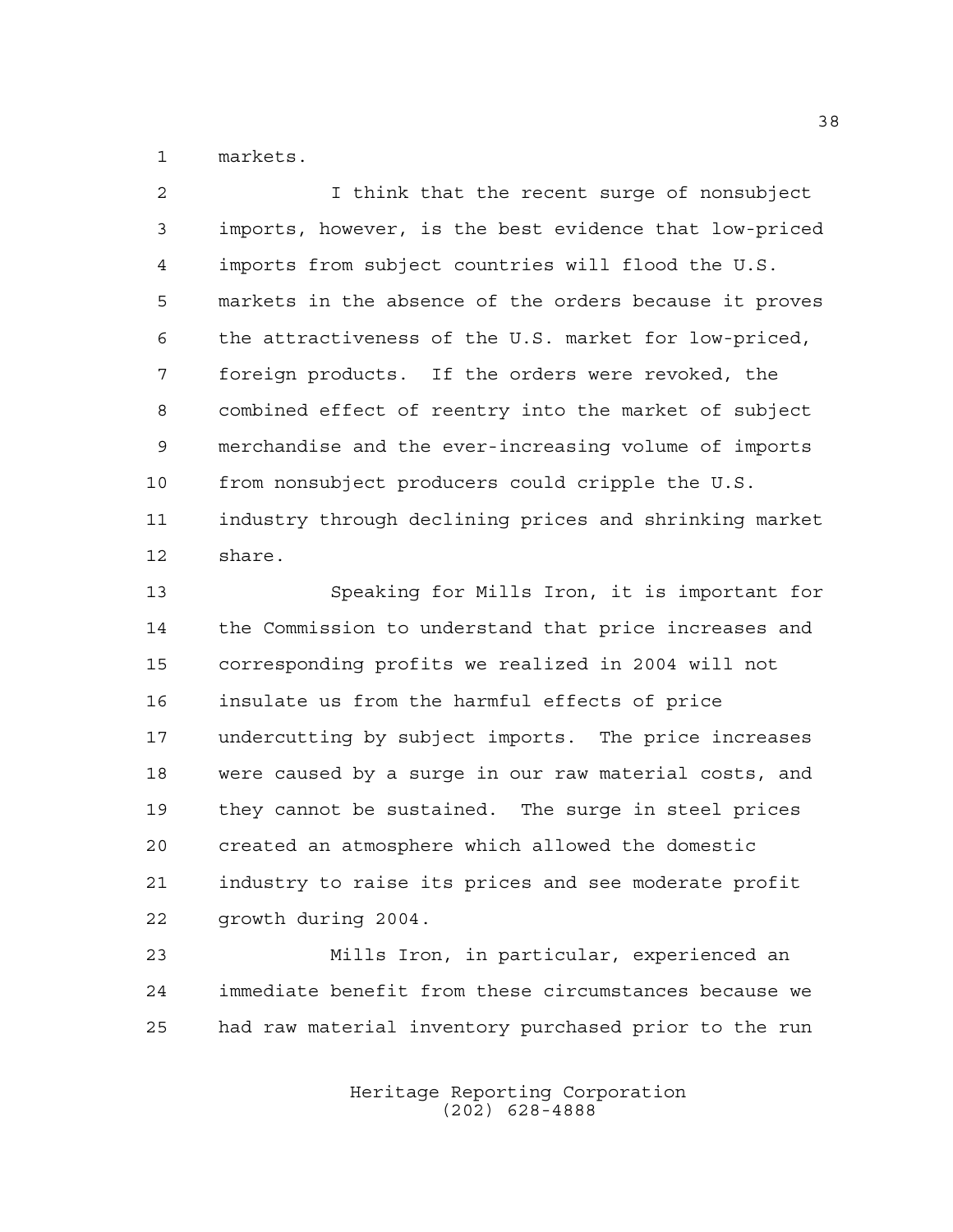up in steel prices. This allowed us to benefit from the old raw material costs and the new price structure, including our 2004 performance. In addition, I'm sure that we made sales to some customers who were purchasing merely to avoid anticipated future price increases. While this helped us in the short run, in the long run, it cost us future sales.

 The events of 2004 were unique, unsustainable, and, I believe, short lived. Looking at the data for the first half of 2005, domestic shipment volumes and domestic market share have declined. These trends suggest that our customers are resisting sales at our current prices, and a cost- price squeeze could be near. Soon, we could be faced with a Hobson's choice: We can either maintain our prices to cover our raw material costs and lose sales, or we can lower prices in an attempt to maintain sales volume. Either way, the certain result will be falling revenue and profitability.

 In these circumstances, revoking the orders would present Mills Iron with the worst-case scenario: Low-cost imports would flood U.S. markets in very high volumes. There is no increased demand to absorb them. Subject imports would try to seize U.S. market share

> Heritage Reporting Corporation (202) 628-4888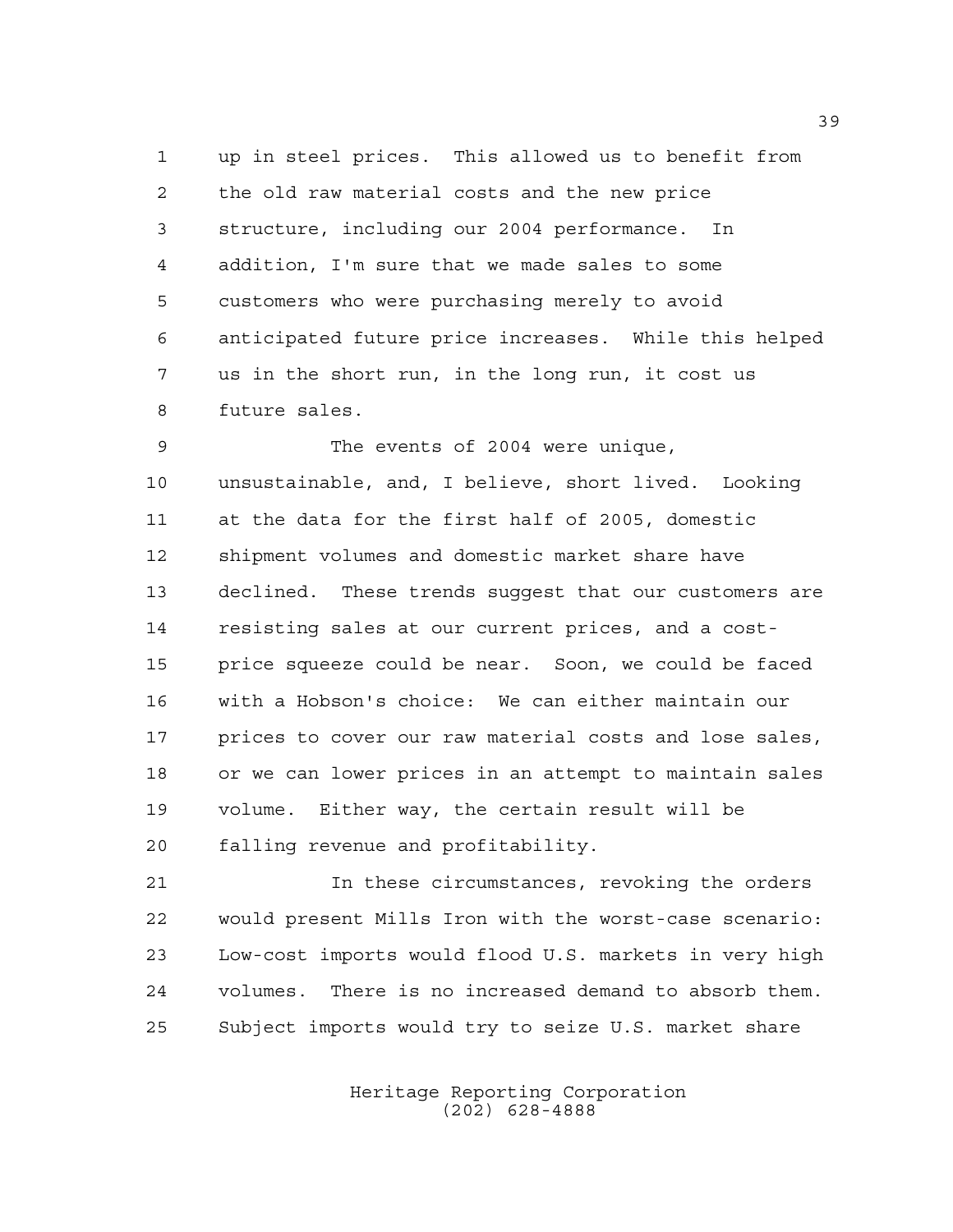by undercutting our prices. This undercutting would suppress or depress our prices, depriving the domestic industry of our modest recent profit.

 Speaking for Mills Iron alone, it would be very difficult to continue as an ongoing business in such an environment. Thank you very much for your attention. I'm happy to answer any questions you may have.

 MR. ZIDELL: Good morning. I am Jay Zidell, president of Tube Forgings of America, Inc. TFA is a family-owned company based in Portland, Oregon. We are celebrating our fiftieth year in business.

 The condition of the domestic industry is largely the same as it was when the orders were imposed, except there are fewer of us. There were 12 U.S. manufacturers of butt-weld fittings in 1986. That number fell to seven by 1992, and now there are only four of us. The orders have enabled us survivors to remain in business. They have not enabled us to prosper.

 As you know from the staff report, while industry production levels have fluctuated during the period of review, they declined sharply in the first half of this year. The industry's utilization of production capacity has consistently been low, with

> Heritage Reporting Corporation (202) 628-4888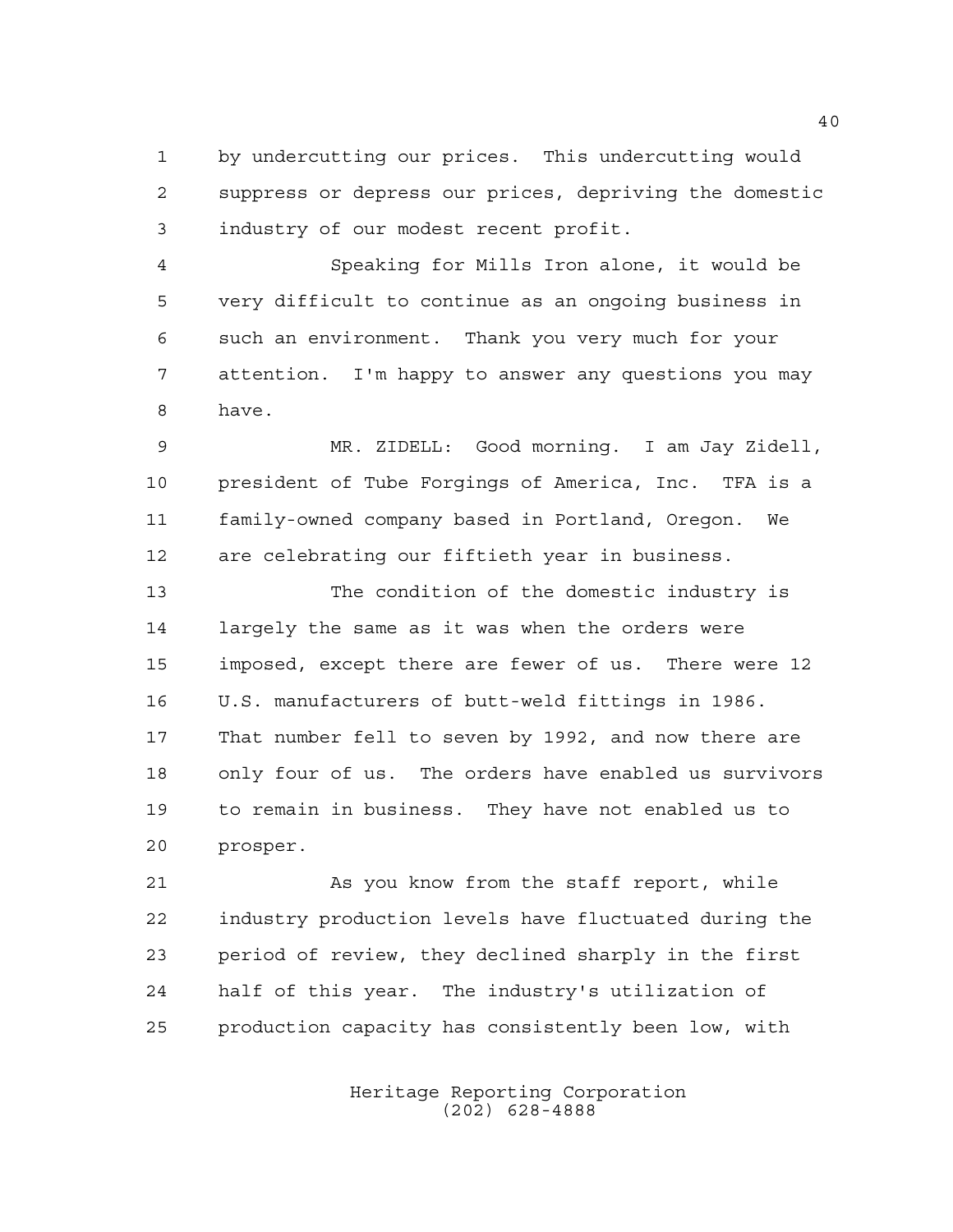the industry operating at less than two-thirds of its available production capacity throughout the review period.

 In 2005, the volume of our shipments has fallen, and we now represent less than half of apparent consumption in our own market. These are not signs of a healthy industry. The industry's modest profit in 2004 does not reflect an improvement in the overall financial health of the industry; rather, it is an aberration brought about by a series of price changes implemented to combat the surging cost of our raw material.

 Beginning in the fourth quarter of 2003, there have been multiple price increases in seamless steel pipe. These increases have forced domestic manufacturers to raise prices repeatedly. TFA has raised its price seven times since February 2004. This followed a period of three full years in which we did not raise prices at all. While the short-term effect of these increases was an industry-wide profit, the long-term impact will be far from process.

 As Mr. Berger has explained, some of the profit generated in 2004 was the result of customers buying to avoid future price increases. These sales are unsustainable, and my own company's experience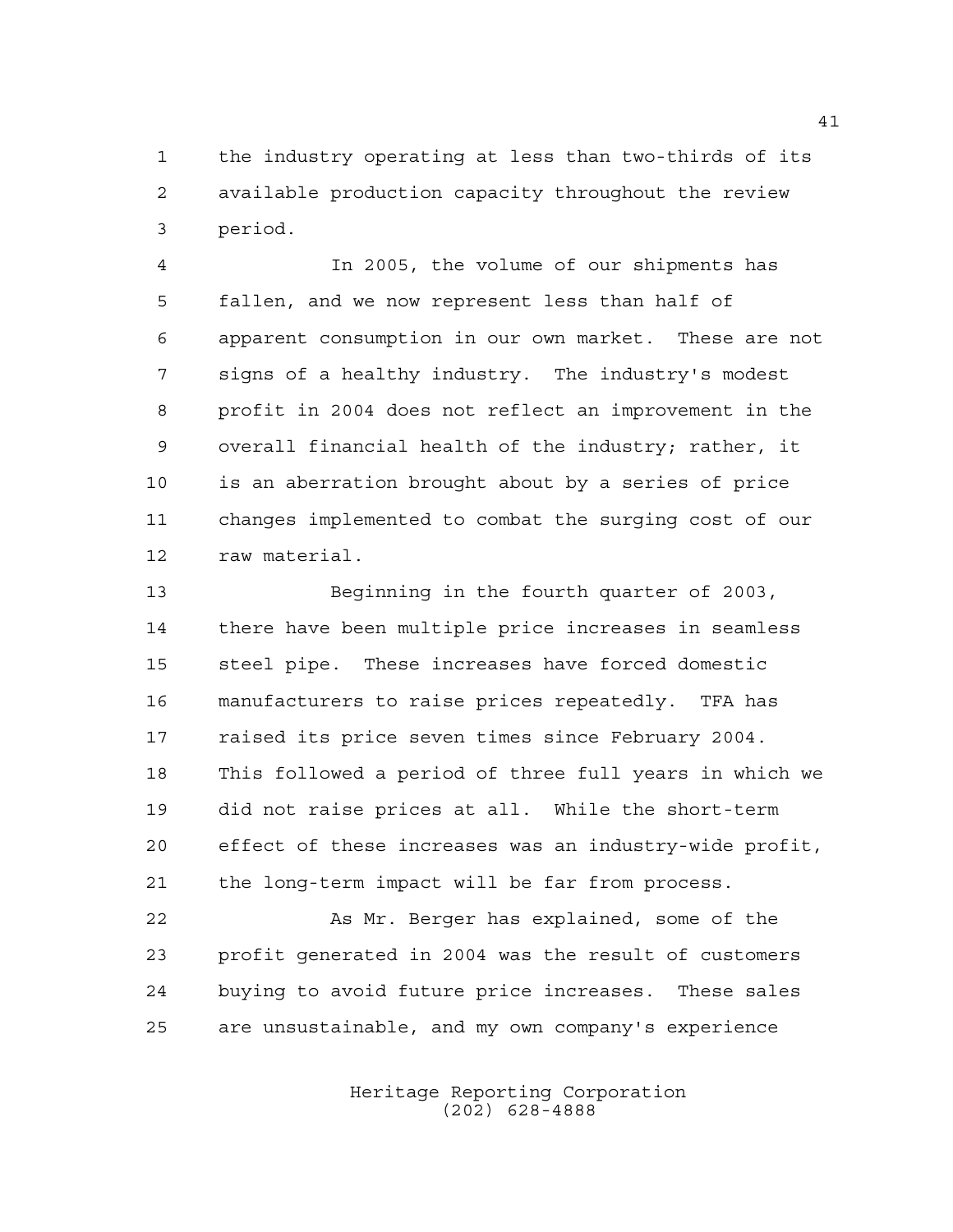since October 2004 indicates that purchasers have begun to resist placing orders at the industry's current prices. If we cannot raise prices, or we have to reduce them, and raw material costs remain high, which we expect them to do, the result will be the significant erosion, if not elimination, of the industry's profitability.

 Other factors contribute to the vulnerability of our industry. We are facing increasing competition from low-priced, nonsubject imports, particularly those from Mexico, Malaysia, and Korea. At TFA, we recently curtailed overtime operations on a regular basis as the result of losing market share to fittings from nonsubject countries.

 Furthermore, as discussed by Mr. Berger, imported fittings compete directly with domestic products, and the two types of fittings are highly substitutable for one another. I agree with Mr. Berger that as long as the fittings meet ASTM and ASME specifications, quality is not an issue, and imported and domestically produced fittings compete with each other on the basis of price.

 The staff report suggests that the so-called "approved vendors lists" used by some U.S. customers limit the substitution of imported fittings for

> Heritage Reporting Corporation (202) 628-4888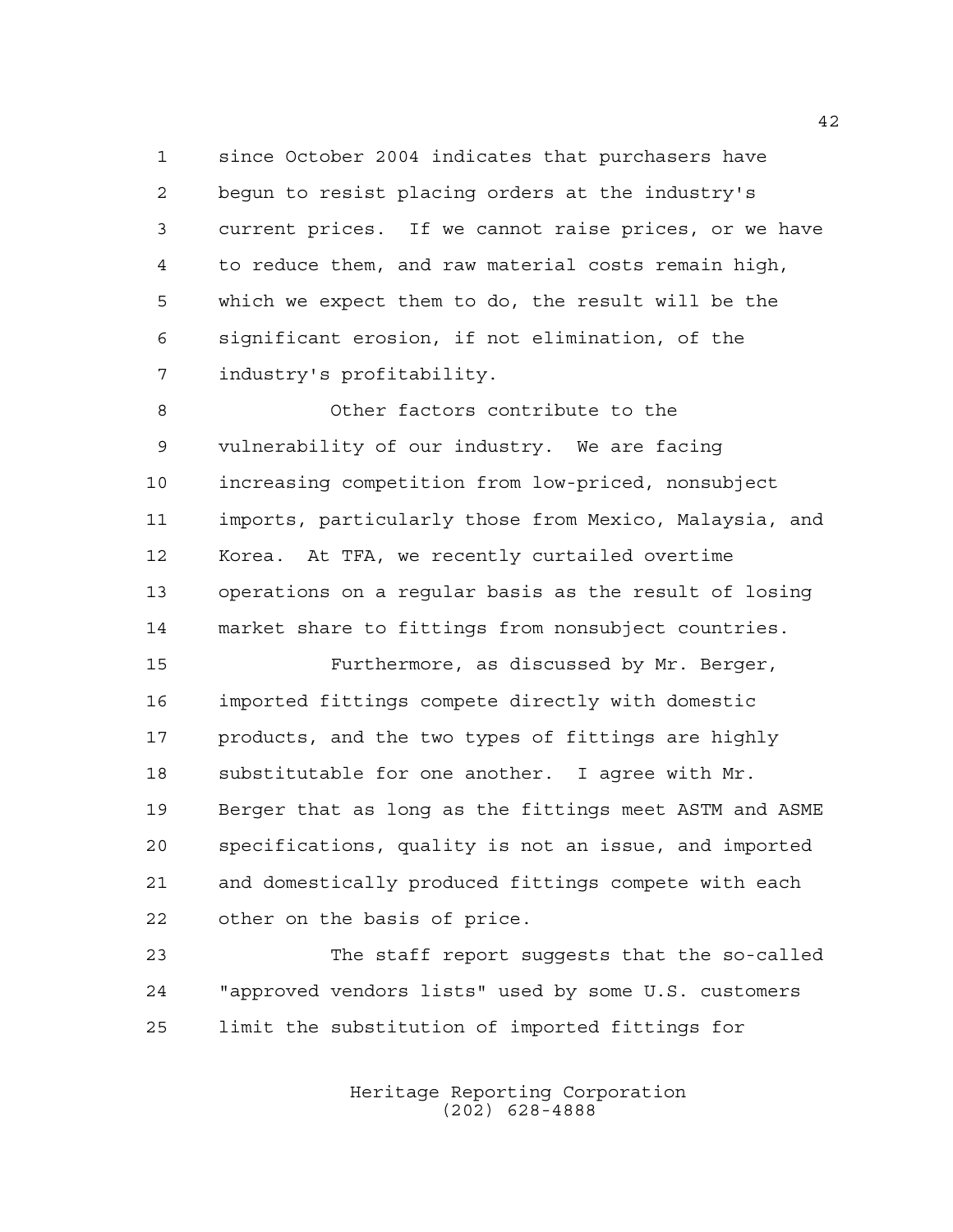domestic fittings, but that simply is not the case for several reasons.

 First, manufacturers from Japan, Thailand, and a number of nonsubject countries are on the approved vendors lists.

 Second, in the experience of my sales staff, procurement personnel do not strictly adhere to the approved vendors lists. It appears that the run up in steel prices has placed pressure on persons responsible for procurement at companies that use approved vendors lists to purchase steel pipe and fittings from the cheapest source possible. As a result, many procurement departments now consider ISO certification to be a sufficient litmus test for manufacturer reliability regardless of whether a manufacturer is on an approved vendor list. Many subject manufacturers, including those from China and Japan, are ISO certified.

 Third, my sale staff reports to me that purchasers who use approved vendors lists are now accepting seamless carbon steel pipe manufactured in China. If these purchasers are willing to use Chinese pipe, it is likely they would purchase Chinese fittings if Chinese fittings were more readily available.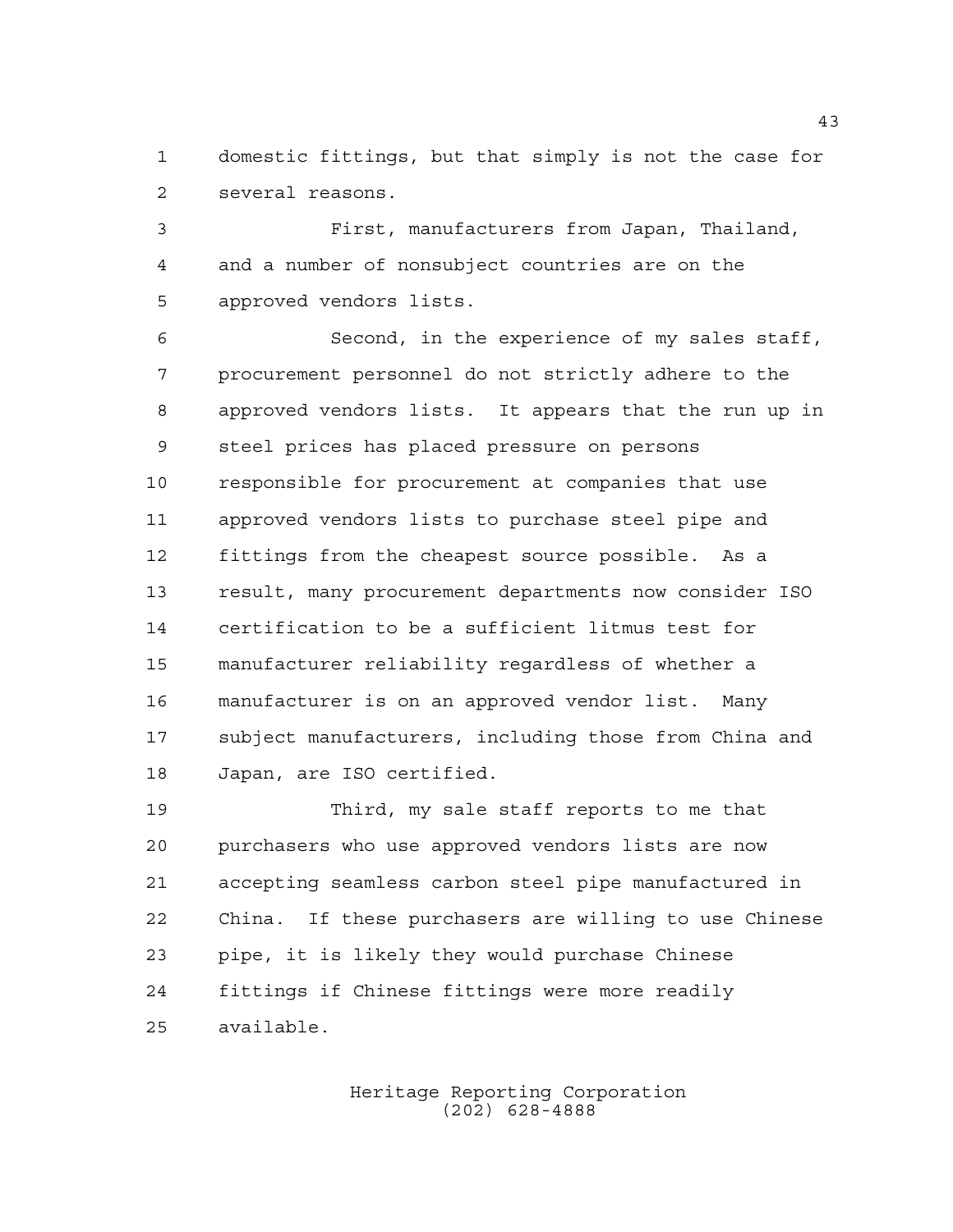The high level of substitutability might be less of a concern if U.S. demand could increase to absorb growing volumes of foreign fittings, but for the reasons Mr. Berger discussed, that is not likely. If the orders were revoked, our industry would lose still more of its market share to low-priced, subject imports. The staff report confirms this.

 In responding to the Commission's questionnaire, purchasers indicated their willingness to buy low-priced, imported fittings. All purchasers noted that price is a very important factor in deciding which butt-weld fittings to buy, and one predicted that the market as a whole would move toward imports because of lower prices. Yet another purchaser acknowledged that if the orders were removed, they would solicit pricing from certain mills in Thailand to see if they were more competitive. While purchasers are looking to buy low-priced imports, are evidence is that manufacturers of Thai fittings are preparing to make those goods readily available.

 One of my employees was recently informed that a representative from Canadoil Group, the owner of Thai Benkan, has been meeting with our customers in the United States to promote sales of Thai Benkan

> Heritage Reporting Corporation (202) 628-4888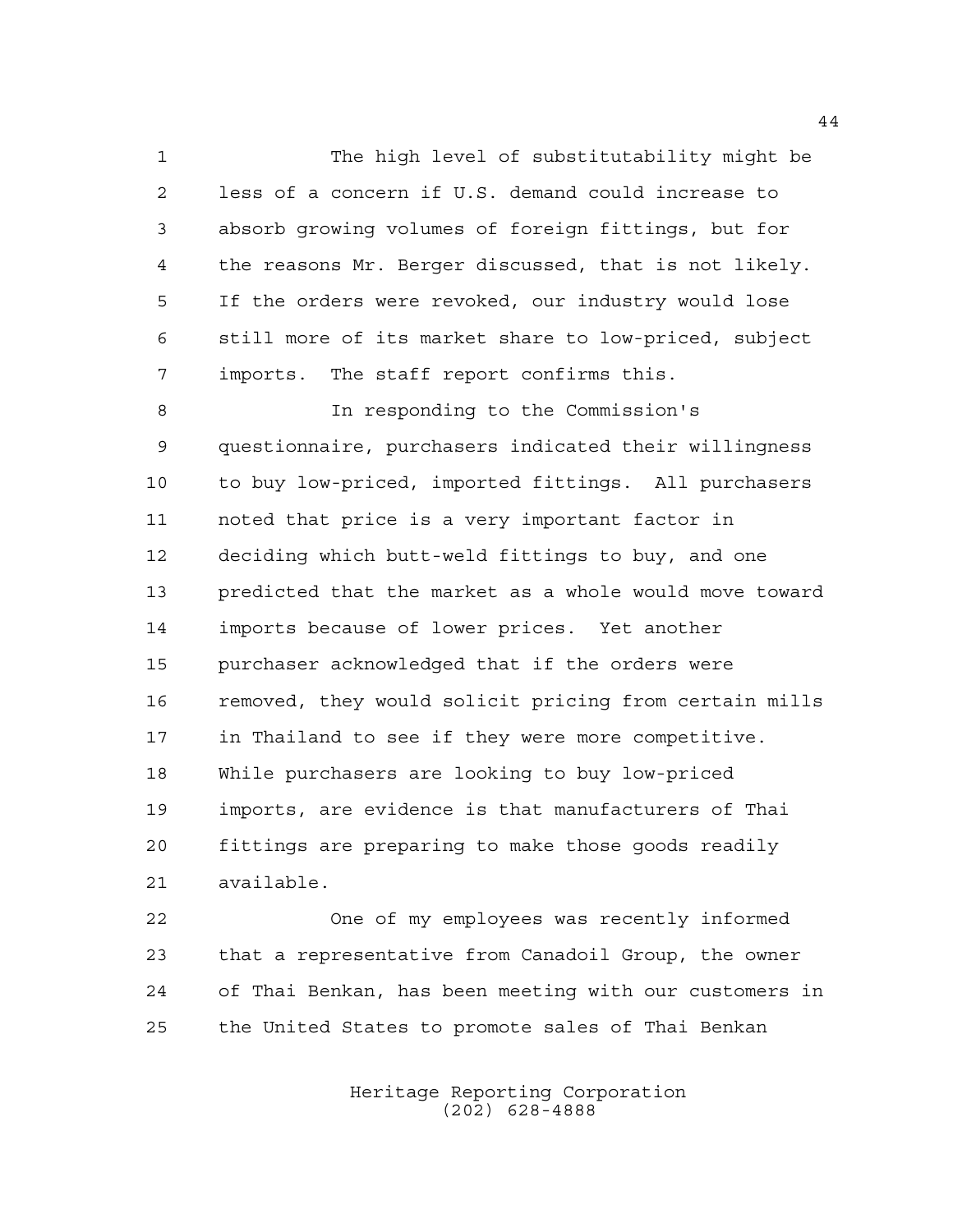fittings. Canadoil has been telling customers that it will have additional capacity available later this year to supply the U.S. market. When asked about this capacity, Canadoil relates it to an expectation that the Thailand order will be revoked. Canadoil purchase of Thai Benkan in 2002 shows that Thai Benkan is well funded and in a better position than ever to export Thai fittings to the United States.

 Other subject manufacturers are also earmarking funds and engineering strategies to increase exports of subject fittings. For instance, the Brazilian company, Conforja, which, I believe, now operates as Uniforga, appears to be receiving money from the Brazilian Economic and Social Development Bank to support the sale and exportation of its products, including butt-weld fittings.

 Two Japanese manufacturers, Awaji Sangyo and Bendix Corporation, have joined forces to create a joint, overseas strategy aimed at improving their performance in export markets, and one Taiwanese distributor of subject fittings described its primary business goal as promoting various pipe fittings in both domestic and foreign markets in order to achieve the dream of global business. China, as Mr. Berger explained, also appears to have an aggressive, export-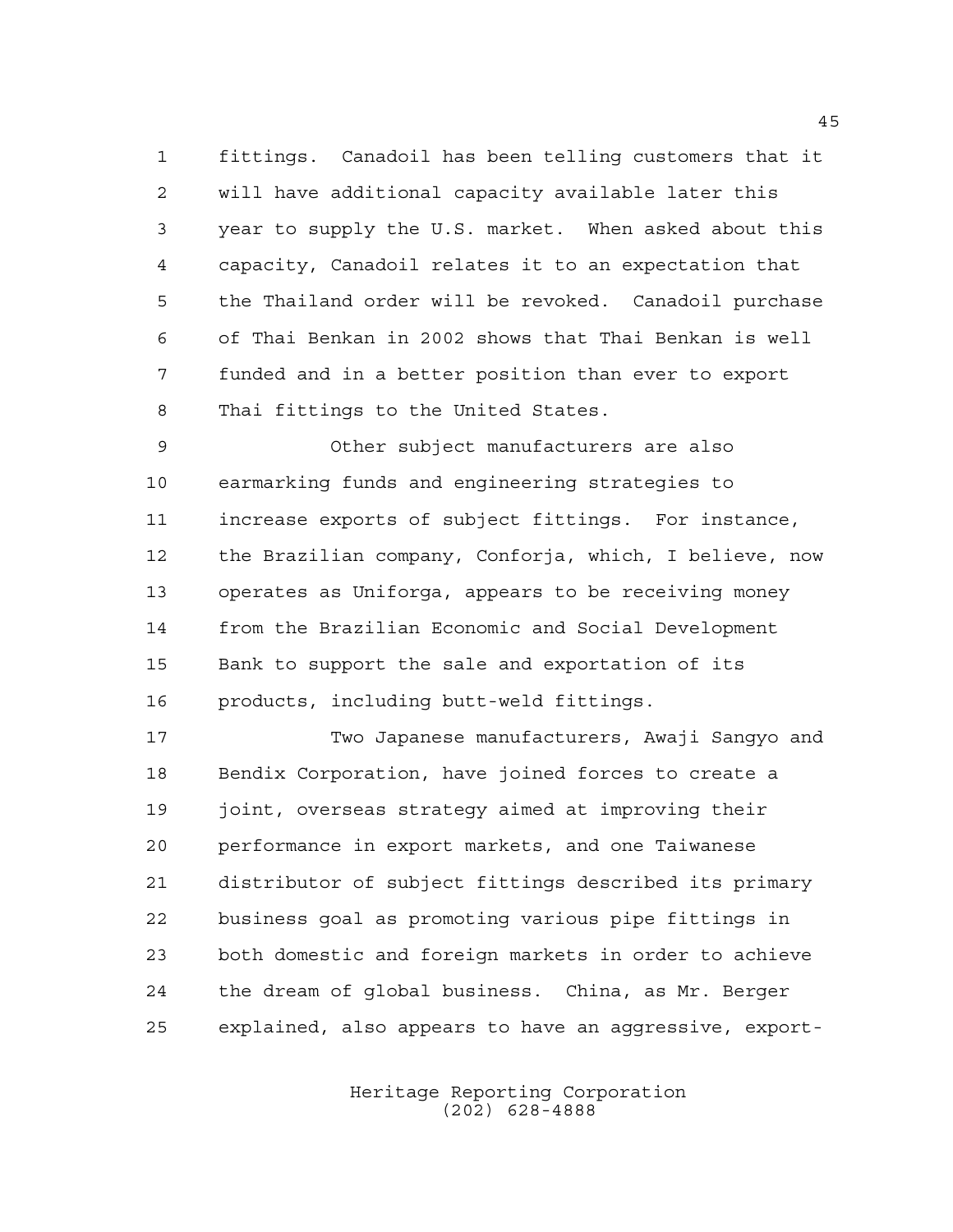oriented agenda.

| $\overline{2}$ | If these manufacturers are given unfettered            |
|----------------|--------------------------------------------------------|
| $\mathfrak{Z}$ | access to the U.S. market, I am certain that their     |
| 4              | prices will undercut ours. The staff report states     |
| 5              | that importers generally negotiate their price based   |
| 6              | on market conditions on a transaction-by-transaction   |
| 7              | basis, with cost plus being whatever the market will   |
| 8              | support.                                               |
| 9              | Based on my experience, that is incorrect.             |
| 10             | Rather, importers intentionally set their prices at a  |
| 11             | particular level below that of U.S. producers in order |
| 12             | to capture a certain volume from the U.S. market. I    |
| 13             | believe that this underpricing would occur on a much   |
| 14             | larger scale if the orders were revoked, and the       |
| 15             | effect on our industry, already in a vulnerable state, |
| 16             | would be devastating.                                  |
|                |                                                        |

17 17 If the orders were revoked, TFA would face an influx of subject imports. In the short term, we would experience an almost immediate decline in shipments, forcing us to further reduce production hours and the size of our production workforce. Profits surely would decline, if not disappear, as a result of reduced sales, reduced or stagnant prices, or both.

While I cannot predict how my company would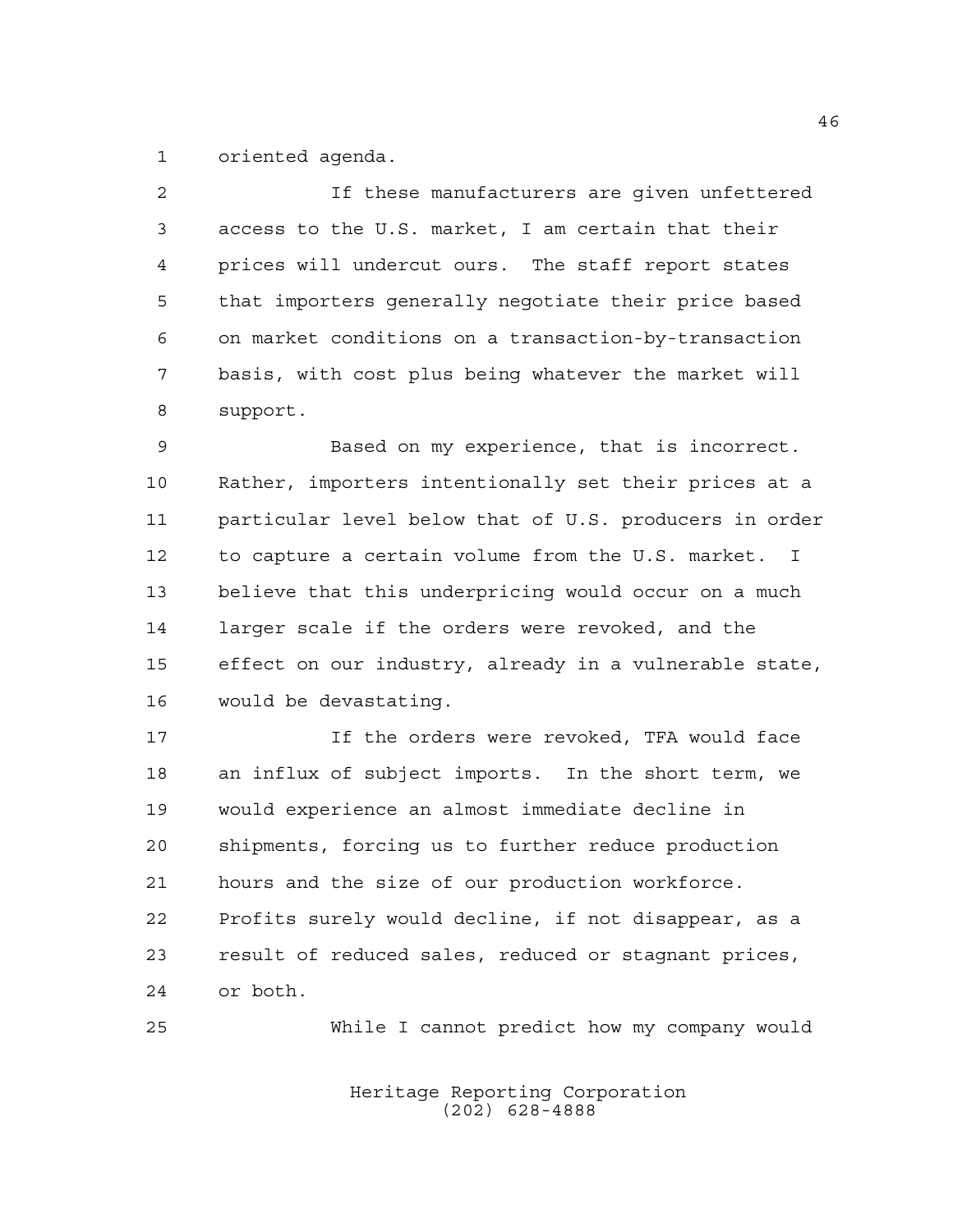respond to these competitive pressures, I can say that they would have a profound, negative effect on our ability to continue as a full-line, U.S. manufacturer of butt-weld pipe fittings.

 I urge the Commission not to revoke the orders. Thank you for your time, and I am prepared to answer any questions you may have.

 MR. BOGARD: Thank you. That concludes the testimony of all witnesses for the domestic industry.

 CHAIRMAN KOPLAN: Thank you very much. First, I want to apologize for being late this morning. That's actually the first time that's happened to me. I realize I missed the opening statement and the first part of Mr. Graham's testimony, but I will have a transcript of all of this, and so I will review that.

 I'll begin the questioning, and I direct this question to the industry witnesses. However, first, I just want to note that in your responses to the notice of institution for these second five-year reviews, I realize you indicated that no significant changes in the market have taken place during the last five years, that the product and the industry are technologically mature, that there have been no new end users nor new substitute products, and the price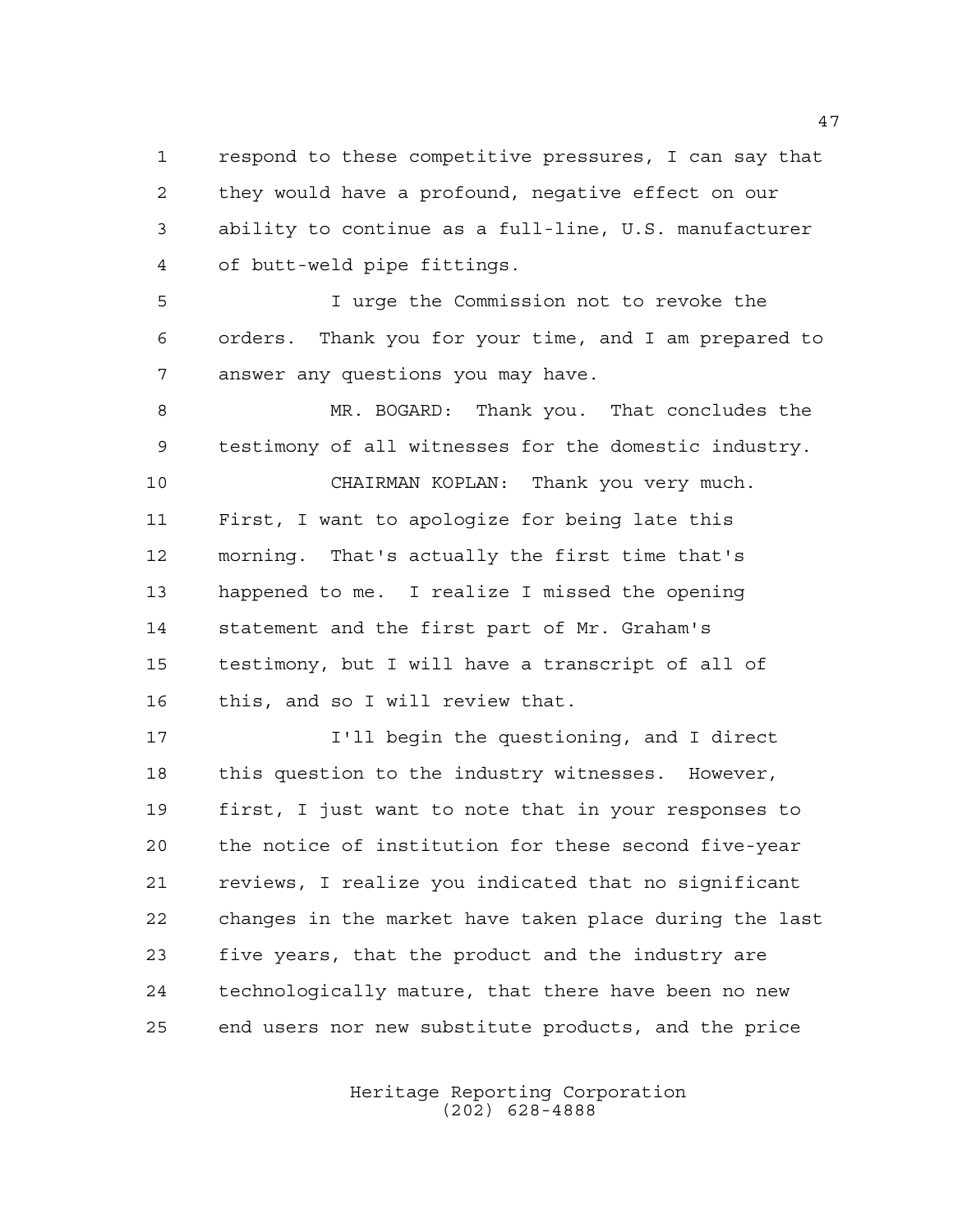remains the principal determinant in making a sale. You argue that since the Respondents once again have exercised their option not to participate, the Commission should expedite this review, as we did in the first review. You do mention the increase in raw material costs as an ongoing problem that you all face, and you've talked about that again this morning, and, of course, that was in your briefs as well.

 I saw nothing new either and, therefore, voted to expedite. Your prehearing briefs and testimony appear consistent with your initial responses. However, since I have you here, I am curious as to why subject imports from Thailand have continued at what I consider to be significant levels despite antidumping margins of nearly 53 percent. Is that caused, in large part, by the fact that during the period the European Union has had even higher antidumping duty orders in place, nearly 60 percent with regard to Thailand?

 I can't disclose either their market share or the data related to their imports because that is business-proprietary information, but I'm sure you must be aware of their continued significant presence, and I would like to hear from the industry witnesses as to why I see that in our data. Who would begin?

> Heritage Reporting Corporation (202) 628-4888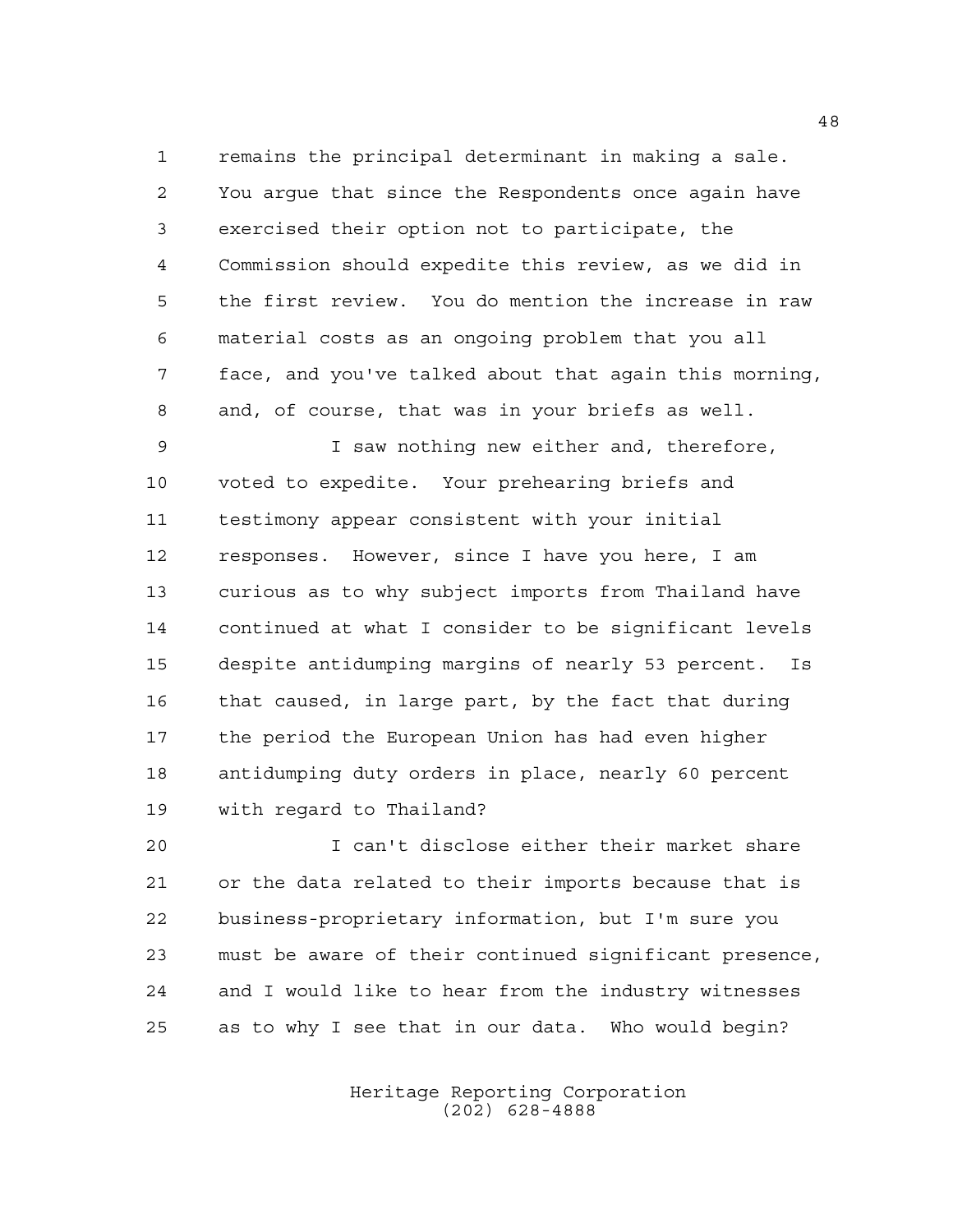MR. ZIDELL: I would like to take a shot at it, if I could. CHAIRMAN KOPLAN: As you go along, if you could re-identify yourselves for the record for purposes of the court reporter. MR. ZIDELL: Certainly. I'm Jay Zidell from Tube Forging. CHAIRMAN KOPLAN: Thank you. MR. ZIDELL: I'm a little confused by your question. The domestic industry is faced with a tremendous amount of Thai product that comes in here, but it almost exclusively comes from one company who, in a prior dumping case, was found to be at a de minimis level and therefore escaped any dumping orders. I'm guessing that the volume of imports you're seeing is coming from that country. CHAIRMAN KOPLAN: I think what you're saying to me is that those are nonsubject imports that I'm looking at. MR. ZIDELL: Yes, sir. That's correct. CHAIRMAN KOPLAN: But that's not the case. What I'm looking at are subject imports from Thailand, and they still appear significant to me. I appreciate what you're referring to, but I'm on a different page. I'm saying that when I look at Thai subject imports,

> Heritage Reporting Corporation (202) 628-4888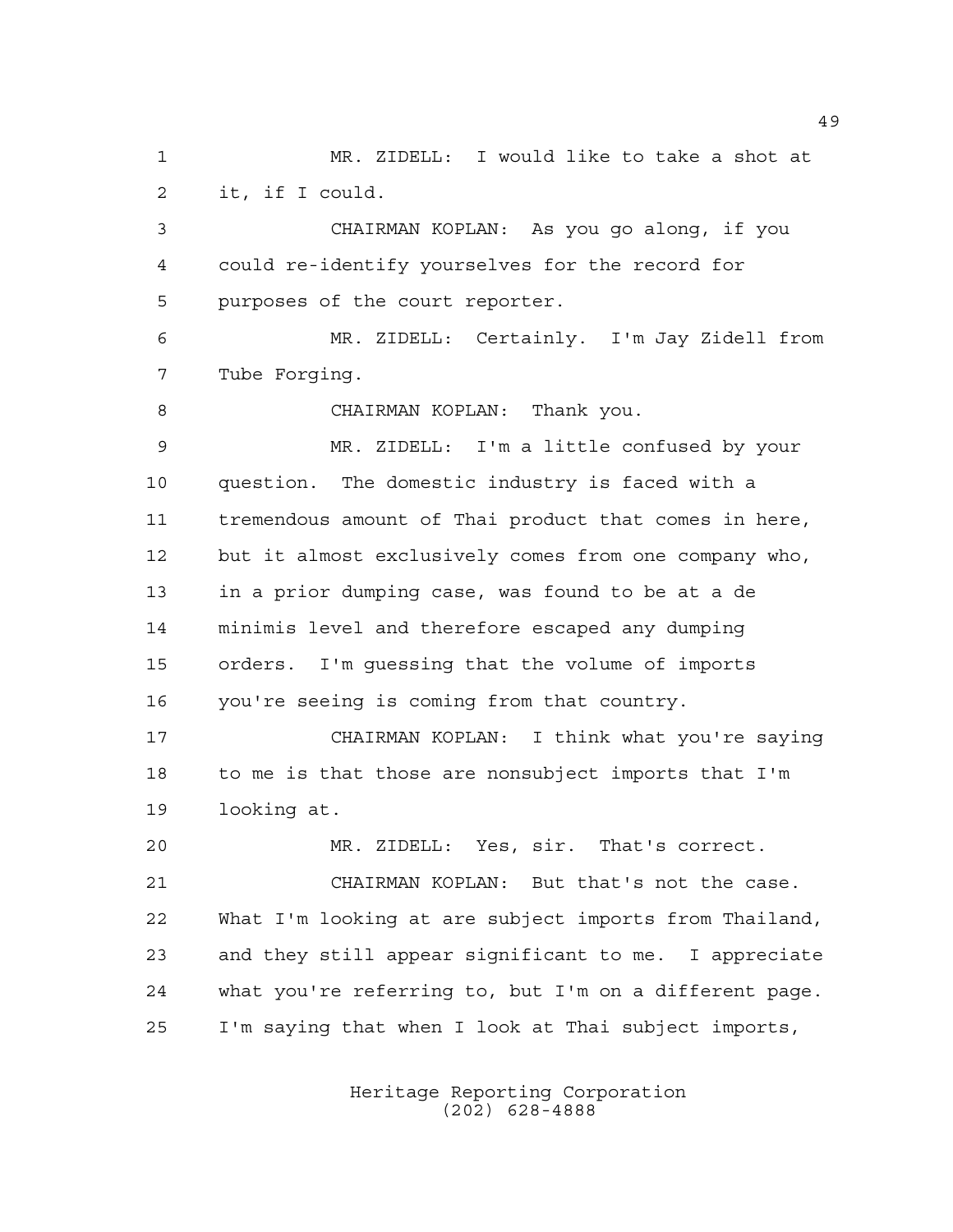they are still, in my opinion, significant --

 MR. TOTARO: Excuse me. Mr. Chairman? CHAIRMAN KOPLAN: -- and I'm talking about the imports that are the subject of this order. MR. TOTARO: Mr. Chairman? CHAIRMAN KOPLAN: Yes. MR. TOTARO: I'm sorry to interrupt. This is John Totaro from Schmeltzer, Aptaker & Shepard. We did point out in our brief that the Commission staff had to choose a manner of determining what proportion of the total Thai imports were subject and what were nonsubject. CHAIRMAN KOPLAN: You wanted us to do an alternative computation, as I recall. MR. TOTARO: Right. Our understanding and our reading of the data was that the way the data was presented in the staff report overstated the quantity of the total imports represented by subject imports, and Trinity's understanding was that a very small proportion of the total imports from Thailand were subject imports. CHAIRMAN KOPLAN: Could you elaborate on that for me again? MR. TOTARO: Sure. CHAIRMAN KOPLAN: I know it was in your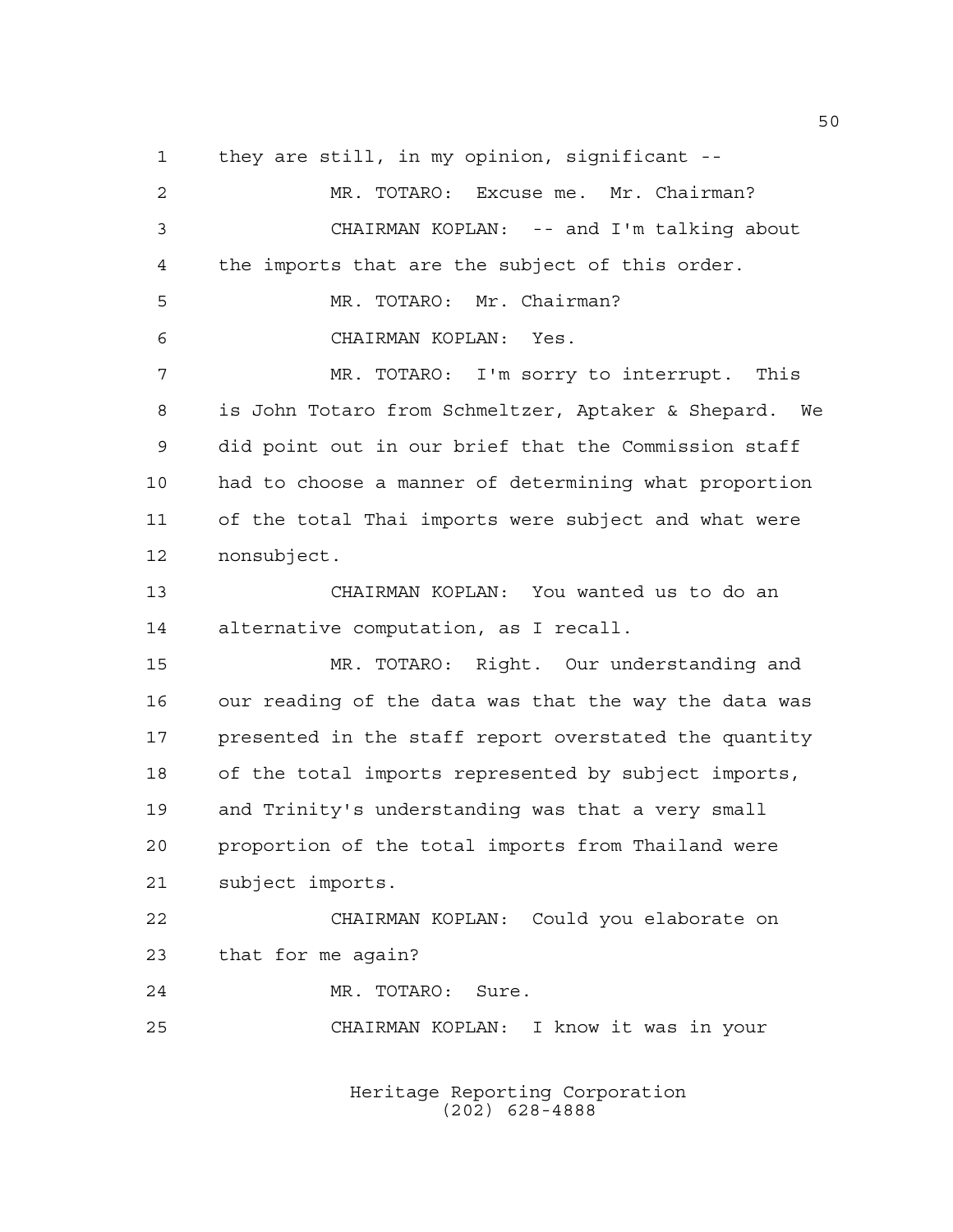brief.

 MR. TOTARO: A lot of this is proprietary, so I'll try to be as specific as I can. CHAIRMAN KOPLAN: As much as you can because I'm curious as to whether the other companies agree with you, whether you had talked with them. I thought you were the only one that raised it, actually. MR. TOTARO: I think counsel for Weldbend made at least a general statement that they thought that the subject imports, as presented, were overstated. 12 12 I think the way it was presented in the staff report drew the data that was presented as subject imports from questionnaire responses. CHAIRMAN KOPLAN: Subject imports were overstated or understated? MR. TOTARO: I believe that the quantity of subject imports were overstated. We believe there are actually very few subject imports in the market and that the vast majority of Thai imports that are in the market are those produced by Awaji Sangyo, who is not subject to the order. CHAIRMAN KOPLAN: Okay. MR. TOTARO: There is other information on the record, just, you know, another source, that the

> Heritage Reporting Corporation (202) 628-4888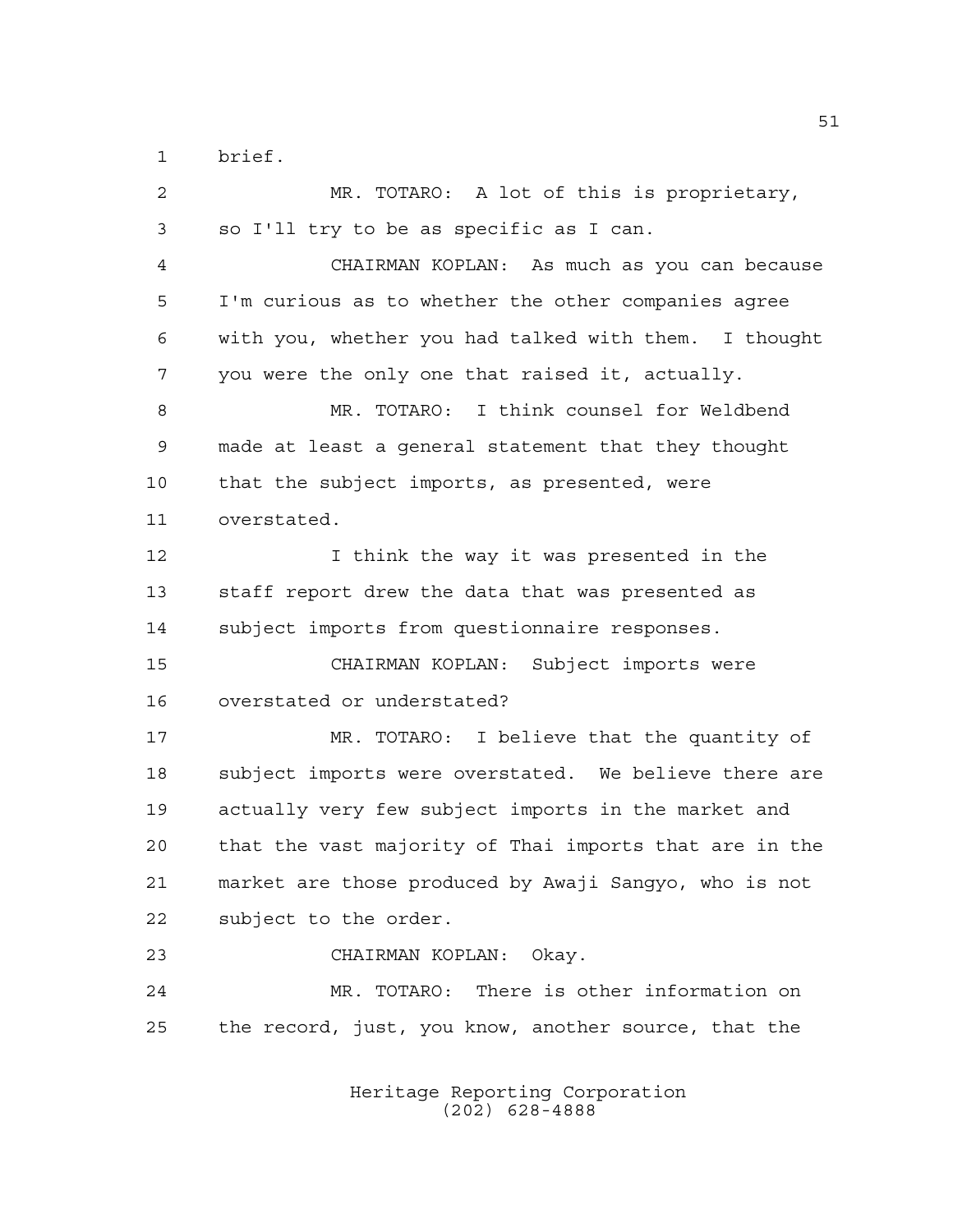Commission could use to make the subject-nonsubject breakdown, which is data, I believe, received from the Census Bureau or customs that identifies the importer and identifies the manufacturer, and I think that's just another way of going about it that I think will provide a more accurate portrayal of the subject- nonsubject breakdown. CHAIRMAN KOPLAN: You did mention that they

were overstated in your brief, as I recall.

MR. TOTARO: Right. That's right.

 CHAIRMAN KOPLAN: And do the other companies agree with your suggestions?

 MR. BOGARD: Yes, Commissioner. I think both Mills Iron and, obviously, Mr. Zidell at Tube Forgings would agree with the assessment. I think the issue, as presented by Trinity in their brief, addressed it really pretty well.

 CHAIRMAN KOPLAN: And Weldbend? MS. BILZI: Weldbend would agree as well, Commissioner. We would agree with the analysis in Trinity's brief as well.

 CHAIRMAN KOPLAN: And if you could just identify yourself again for the record.

 MS. BILZI: Carol Bilzi on behalf of Weldbend.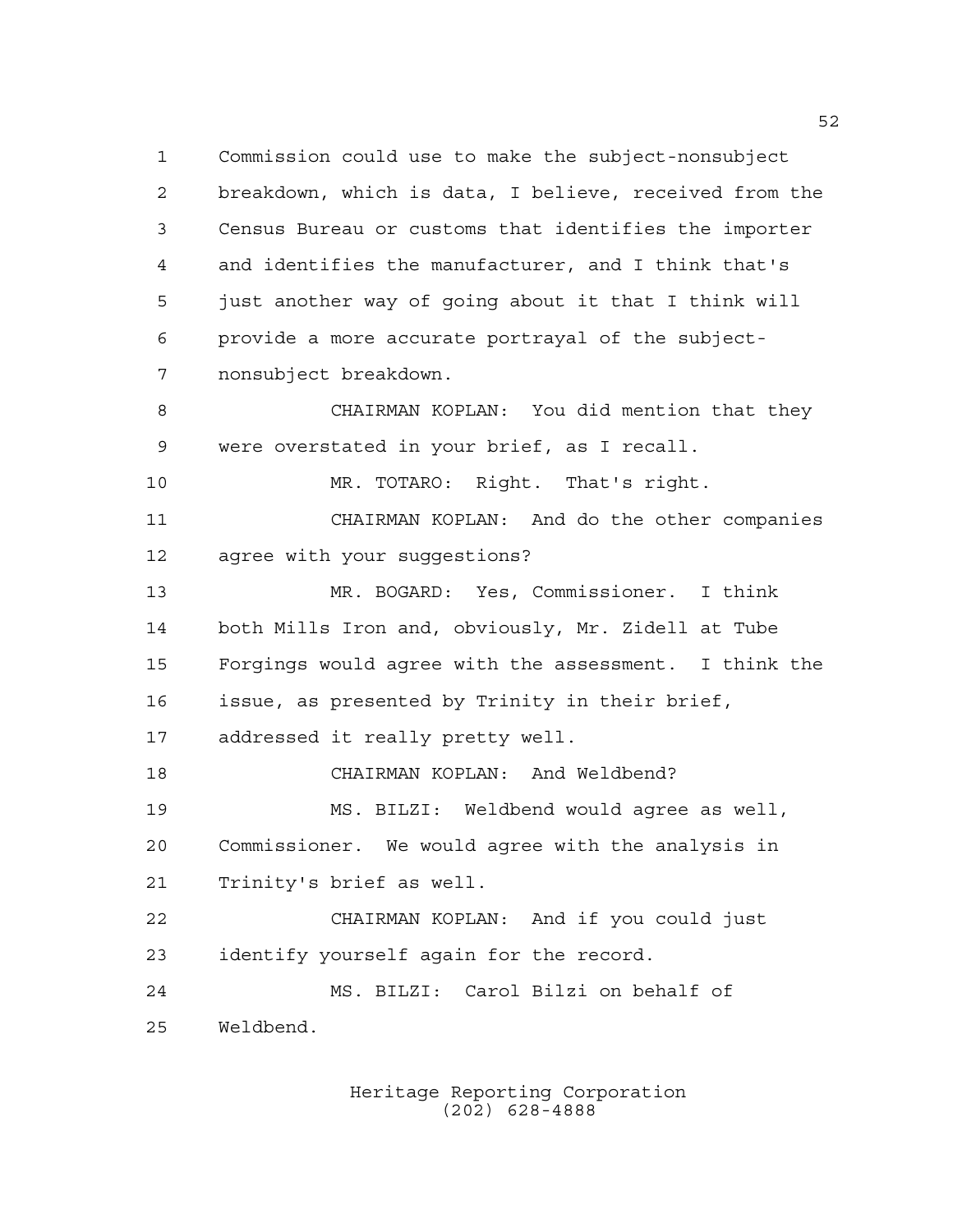CHAIRMAN KOPLAN: Thank you very much. I appreciate your responses to that question.

 At page 12 of TFA's and Mills' joint prehearing brief, you state that the domestic industry turned, and I quote, "a small profit of 3.6 percent for the first time in 2001" when sales increased in anticipation of the imposition of Section 201 trade restraints. Profits increased to 4.8 percent in 2002 after the safeguard tariffs went into effect but fell in 2003 to a mere 1.7 percent."

 As part of your post-hearing submissions, will each of the domestic producers quantify for me the impact of the Section 201 safeguard duties cited in your brief as consisting of an additional tariff of 13 percent ad valorem? I would like this financial information for each of your companies in terms of your profits while the tariffs were in effect, as well as the impact that resulted from the lifting of the tariffs.

 Counsel, will each of you document that for me in your respective submissions? If for the record, you could just respond, I would appreciate that. Go ahead.

 MR. BOGARD: We'll certainly do so, Commissioner.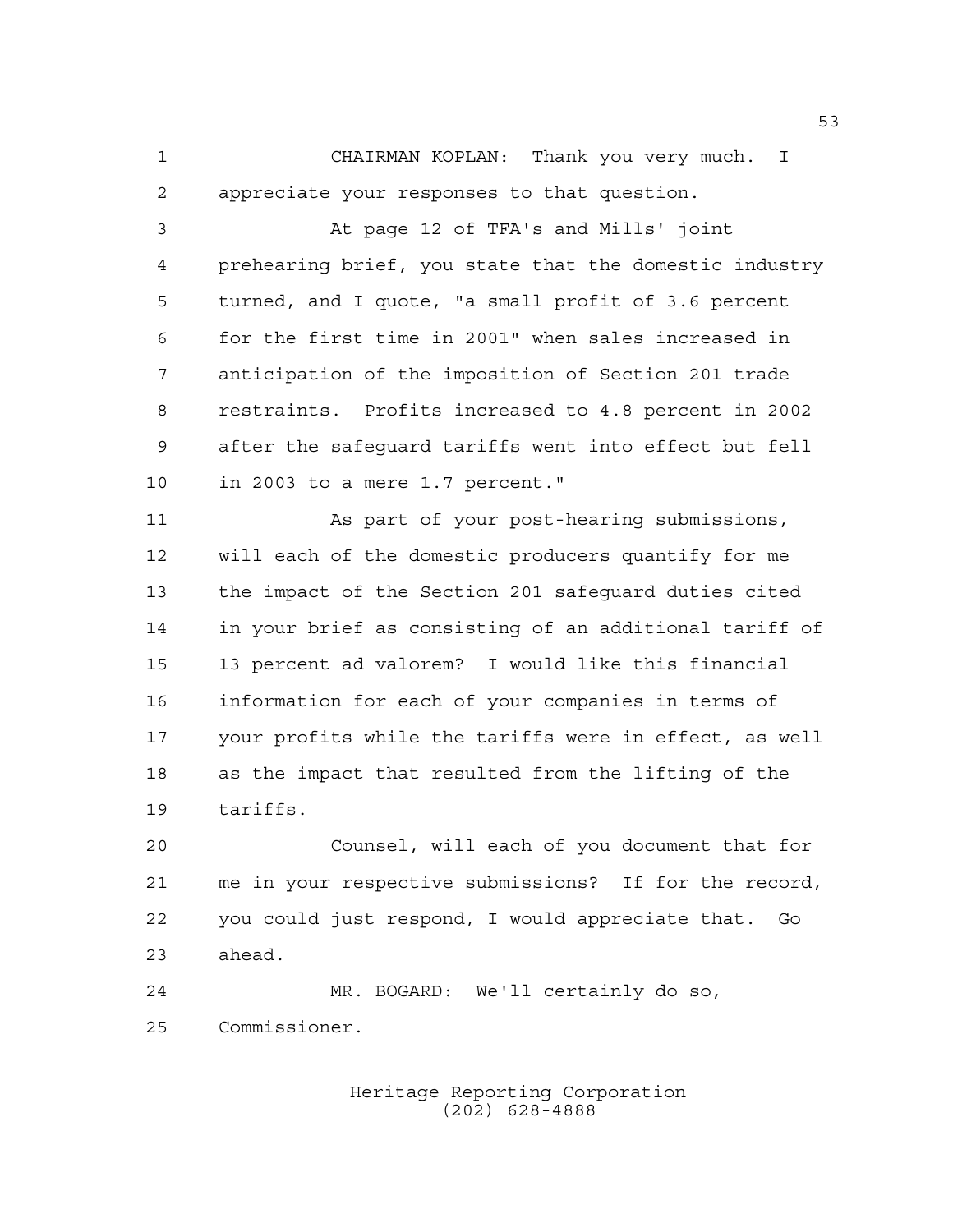CHAIRMAN KOPLAN: That's --

 MR. BOGARD: -- Mr. Bogard. I'm sorry. CHAIRMAN KOPLAN: Yes. Thank you. MR. TOTARO: This is John Totaro. We'll address that in our post-hearing brief. CHAIRMAN KOPLAN: And counsel for Weldbend? MR. KRIESBERG: Simeon Kriesberg. We will address that, yes. CHAIRMAN KOPLAN: Thank you very much. In their joint response to the notice of institution in these current reviews, TFA and Mills took the position, at page 21, that Tube Line is no longer a related party because Easy Flow, Inc., a Canadian manufacturer of large-diameter, high-yield, carbon steel butt-weld pipe fittings, has acquired Tube Line and changed its name to Tube Line Easy Flow, New Jersey, Inc. My question is twofold: First, exactly when did that merger occur; and, second, do the other domestic producers agree that Tube Line should no longer be considered a related party? Can someone tell me first when that merger took place? MR. BOGARD: I'm sorry, Commissioner. Neither Mr. Berger nor Mr. Zidell remember at the moment, but we will do the research and report in the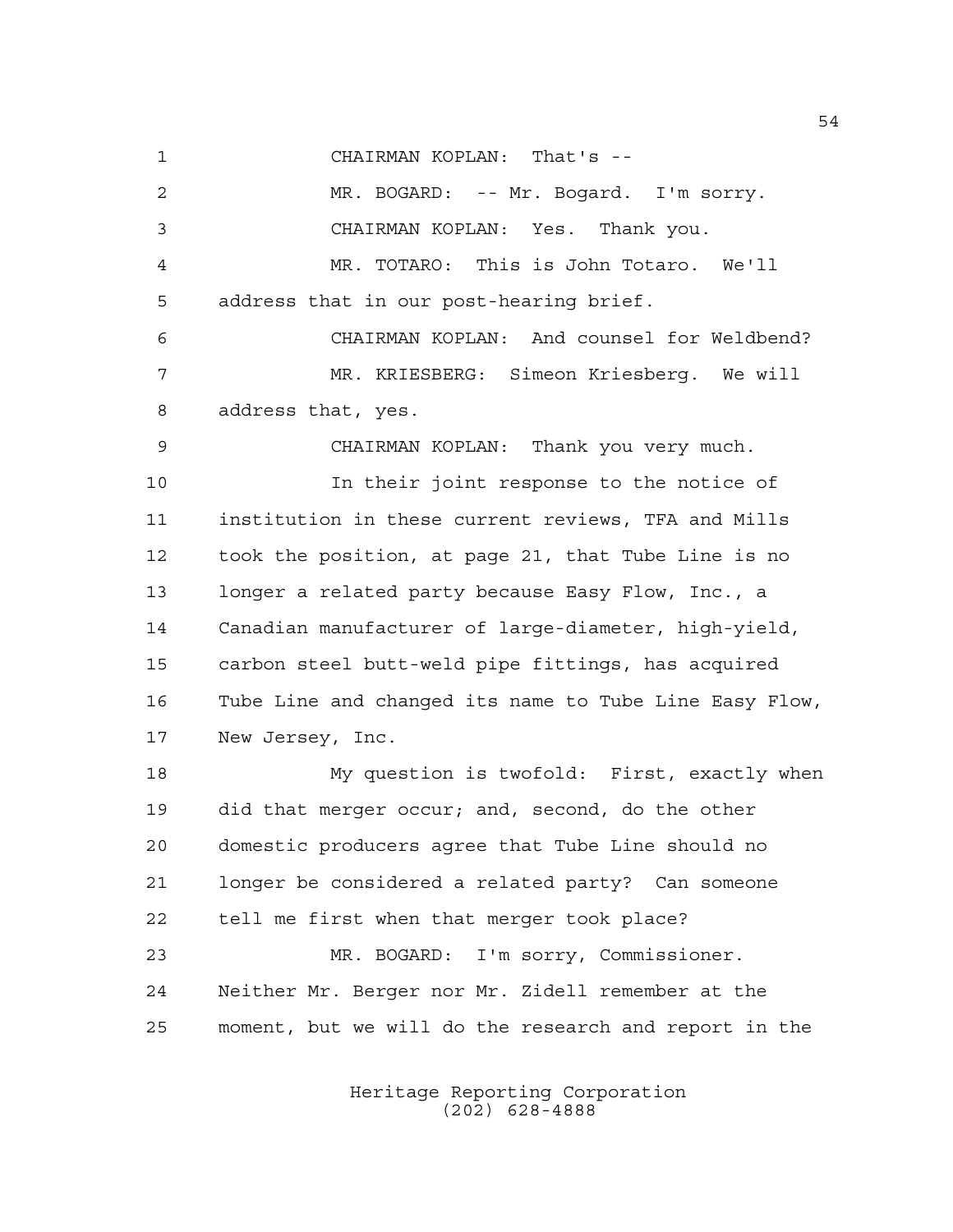post-hearing brief.

 CHAIRMAN KOPLAN: Okay. Does anyone have a recollection of that? I understand it took place during the five-year period we're looking at; I just don't know when. MR. FORBIS: I don't know the date either, but I would say that that facility in New Jersey is offering product in the market. CHAIRMAN KOPLAN: Do the other domestic producers agree with TFA and Mills that Tube Line should no longer be considered a related party? MR. FORBIS: Are you saying related, in that they produce weld fittings and -- CHAIRMAN KOPLAN: No, because of the change of ownership. Do you want to look at that issue and respond in the post-hearing submission? MS. ELLSWORTH: Yes. That's exactly what we'll do. CHAIRMAN KOPLAN: Thank you, Ms. Ellsworth. 20 And what about Weldbend? MR. KRIESBERG: We'll be happy to look into that, too. CHAIRMAN KOPLAN: And respond for purposes of the post-hearing? MR. KRIESBERG: Fine. Sure.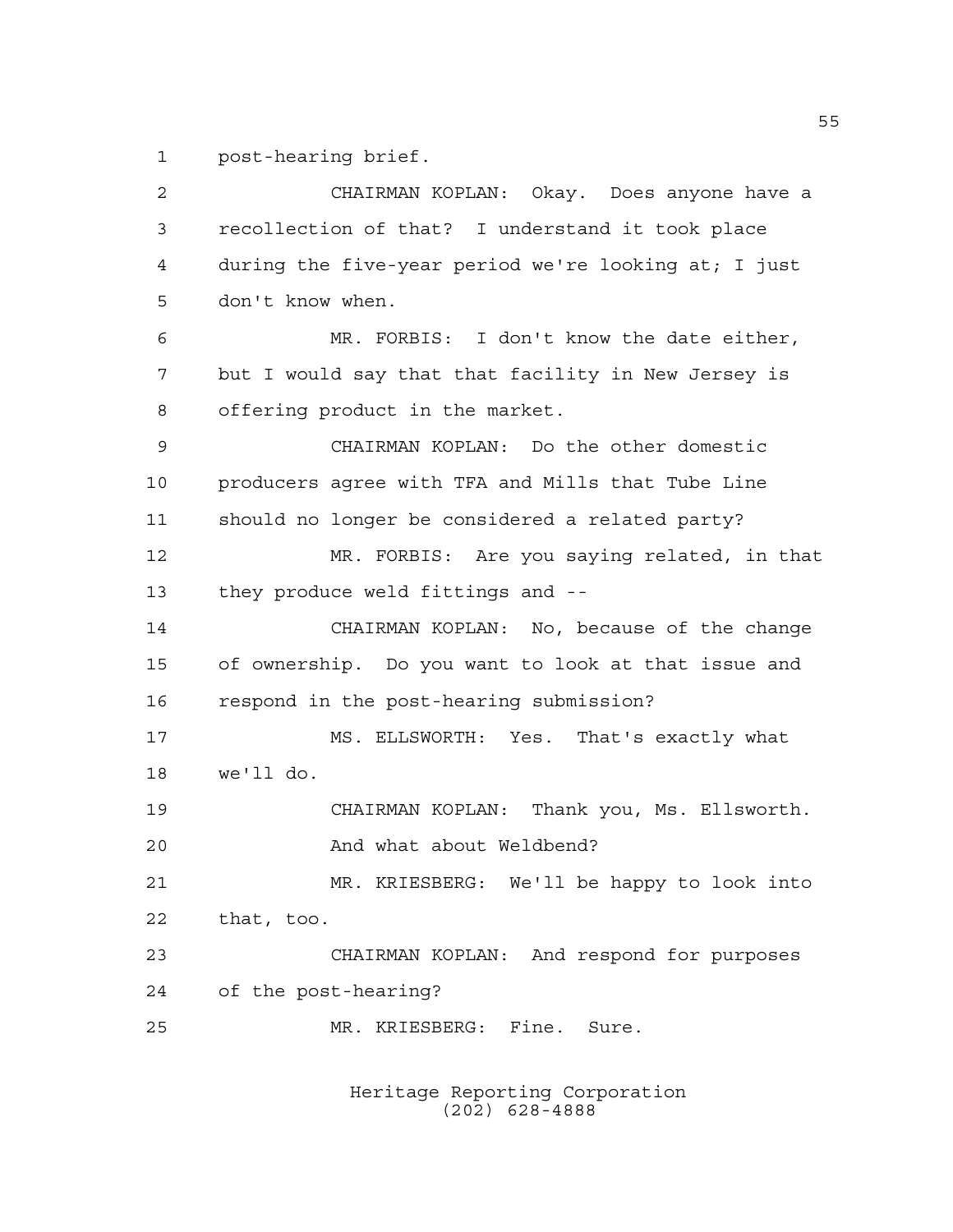CHAIRMAN KOPLAN: Okay. It might help you if you go back and look at our original views in the first review. That might be helpful to you in framing this. Thank you. I look forward to that, and we'll turn the questioning over to Vice Chairman Okun.

 VICE CHAIRMAN OKUN: Thank you, Mr. Chairman, and let me say welcome to all of you this morning. I appreciate all the witnesses being here, and I understand a number of you have traveled from around the country to be here, and, again, I appreciate it.

12 12 I did not participate in the first review. I've had an opportunity to review that record, but it was an expedited proceeding; and, therefore, I really welcome the opportunity to learn a little bit more about conditions of competition, both during the period of review that we're looking at and in the reasonably foreseeable future.

 So I think I will start with a question as it relates to '04 and then looking forward. I know a number of you have had an opportunity to talk about what you saw in '04, and I think a couple of you described it as panic buying.

 So I guess my first question for the industry witnesses would be to help me understand, in

> Heritage Reporting Corporation (202) 628-4888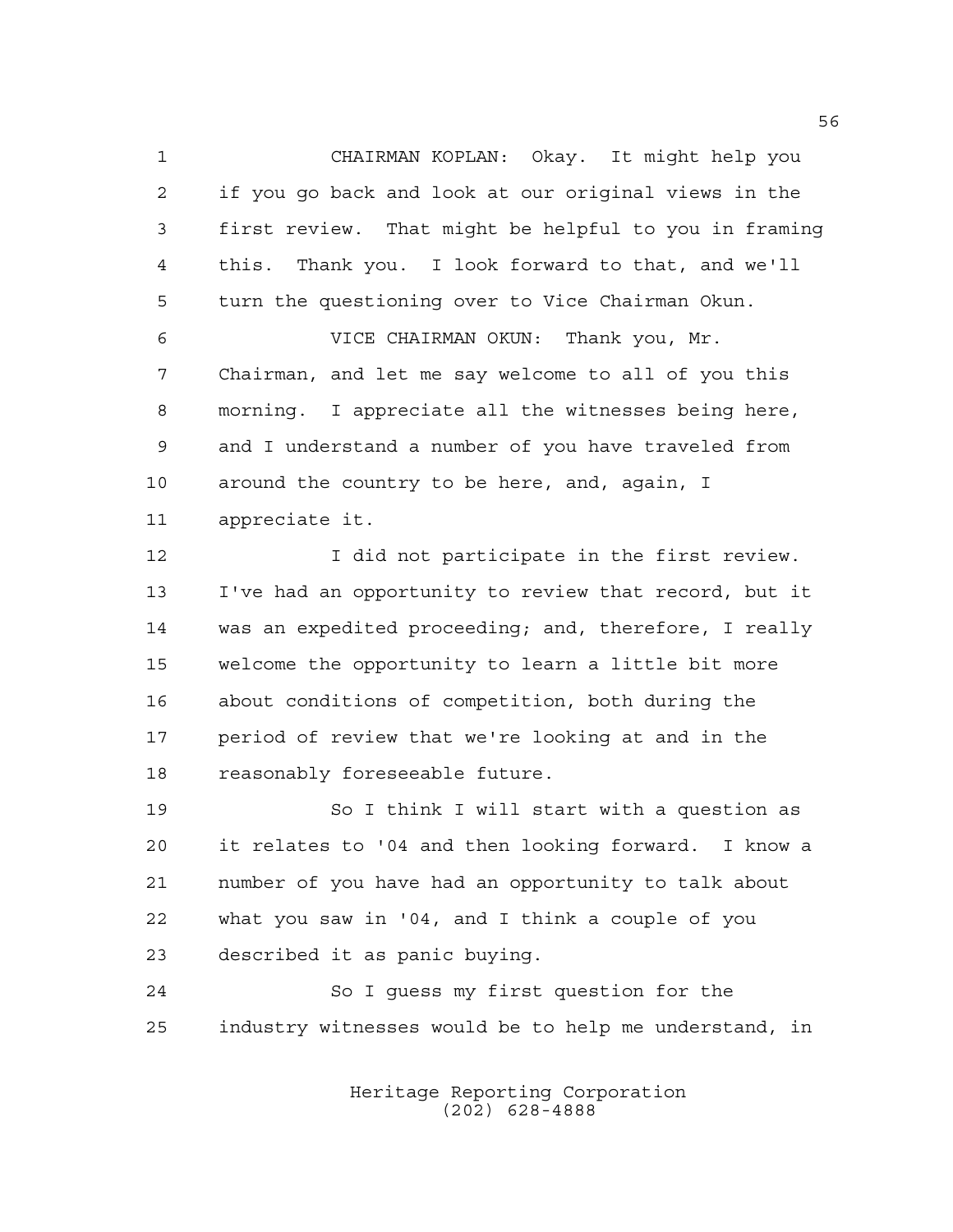'04, did you perceive your customers as panic buying because of perceived shortages in the U.S. market, or was it a worldwide perception that demand was up in perhaps the Asian markets or otherwise and that that was driving this? I want to understand that a little bit better. Mr. Forbis, you're shaking your head. Why don't you start?

 MR. FORBIS: Okay. I think it would be certainly a concern in the U.S. market. Outside the U.S., I would just be guessing, but I would think they thought it would be a shortage as well.

 MR. COULAS: Commissioner Okun, I would like Mr. Berger to address that question as well.

 VICE CHAIRMAN OKUN: Sure. Mr. Berger? MR. BERGER: I can't really speak as much 16 for outside the United States, but the thing was basically driven by the price of steel. Steel is a worldwide product, and for our industry, that translated into carbon pipe, which is seamless pipe. If you can't get the basic raw materials to make that, you just simply don't produce pipe, and if there is no pipe around, there won't be any fittings. So I think it sort of snowballed on itself, starting with sort of flat-rolled steel, that kind of thing, and scrap, followed by pipe coming to us.

> Heritage Reporting Corporation (202) 628-4888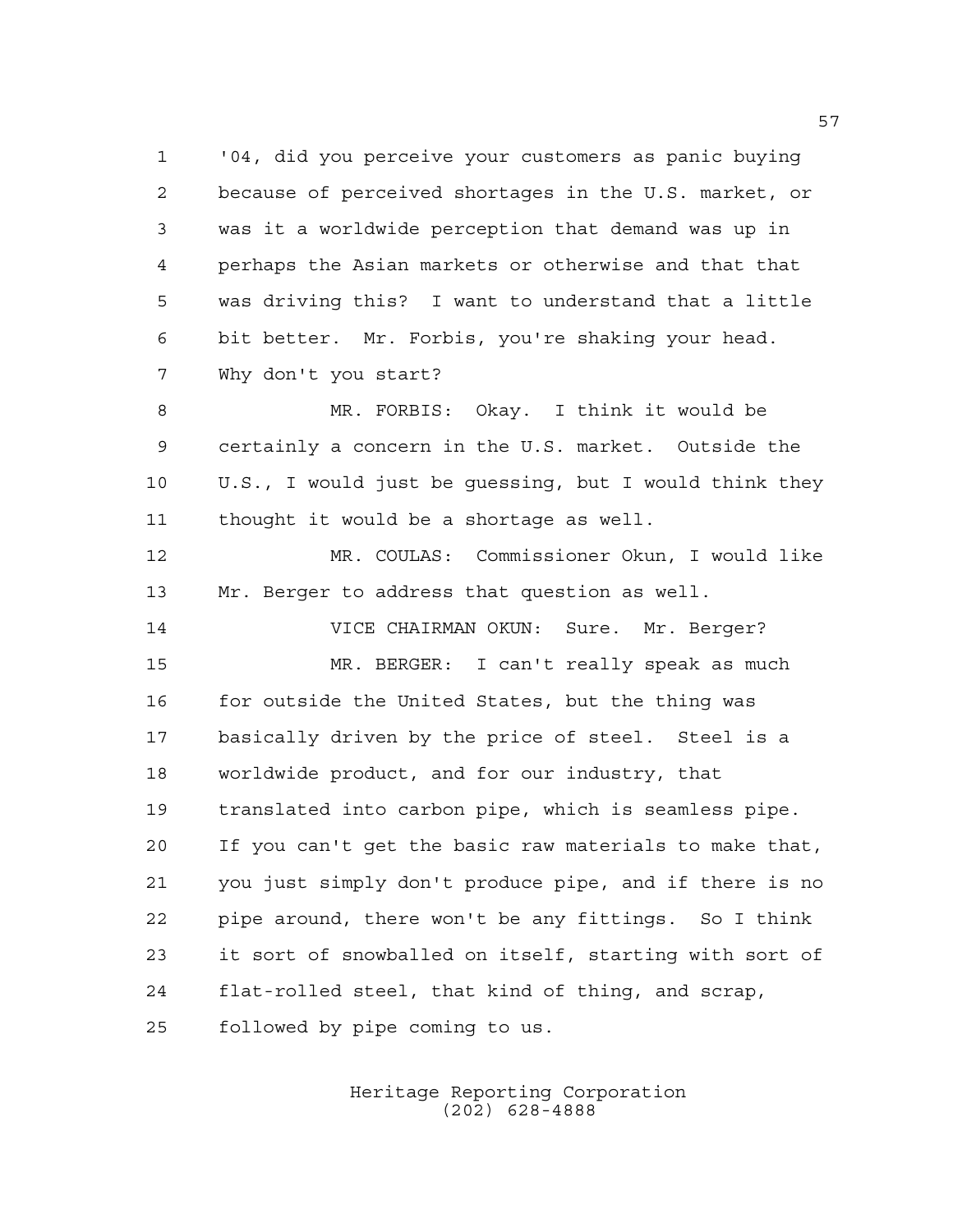VICE CHAIRMAN OKUN: Okay. Mr. Coulas, did you want to add anything there?

 MR. COULAS: I would say that it was a worldwide perception that there was going to be a shortage. Talking with other producers throughout the world, they were getting high prices, no scrap to make the material, and they all felt that there would be great shortages.

 VICE CHAIRMAN OKUN: Okay. And then you talked a little bit about the changes you've seen in '05 and maybe a leveling off on that, but help me understand, as we look forward here in this case, in terms of both demand and prices because one thing you still see in '05 is that you've been able to maintain price increases. We look at a number of cases, obviously, and a lot of different products, and many of your counsel have been here, but it is always interesting to me when you see a market where you're able to continue to get price increases even when nonsubjects, at this point, were increasing. So it's a market where you see the price for your raw material going up, but you're also recovering prices.

 So help me understand, looking forward now -- I can see what's on the record in '05 -- looking forward in what you believe your industry's

> Heritage Reporting Corporation (202) 628-4888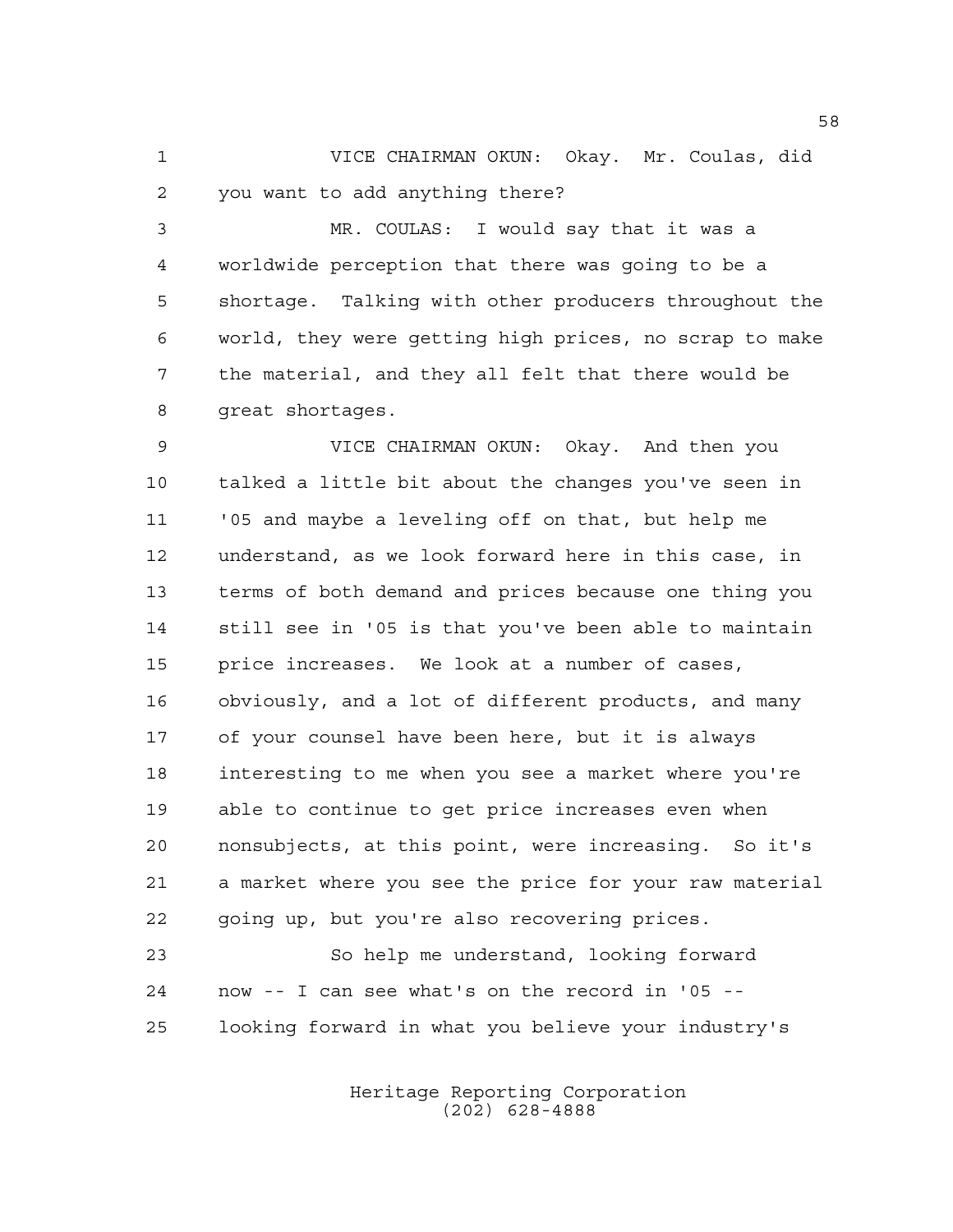reasonably foreseeable future is, I've heard you say you don't think they are sustainable, but help me understand why. Is it demand side? What makes your prices not sustainable? What's going to be different going forward than on the record I see before me?

 MR. FORBIS: I would say the pressures from the imports are already -- we've seen a loss of volume in 2005. So while we've raised prices because we needed to to cover the raw material costs, we have lost volume and, we believe, market share. So I think our position would be, going forward, we'll be faced with a question of do we lower our prices or hold our prices while material continues to go up in order to try to get some of that market share, or if we continue to raise prices, we'll lose market share to the importers.

 VICE CHAIRMAN OKUN: The price pressure you're seeing is the price pressure from nonsubjects or -- when you talk about imports, you're talking now about primarily nonsubjects.

 MR. FORBIS: I think it's both. I would say both, subject and nonsubject imports. Most of what's coming in now is nonsubject.

 VICE CHAIRMAN OKUN: From the other industry witnesses, Mr. Coulas? Mr. Berger?

> Heritage Reporting Corporation (202) 628-4888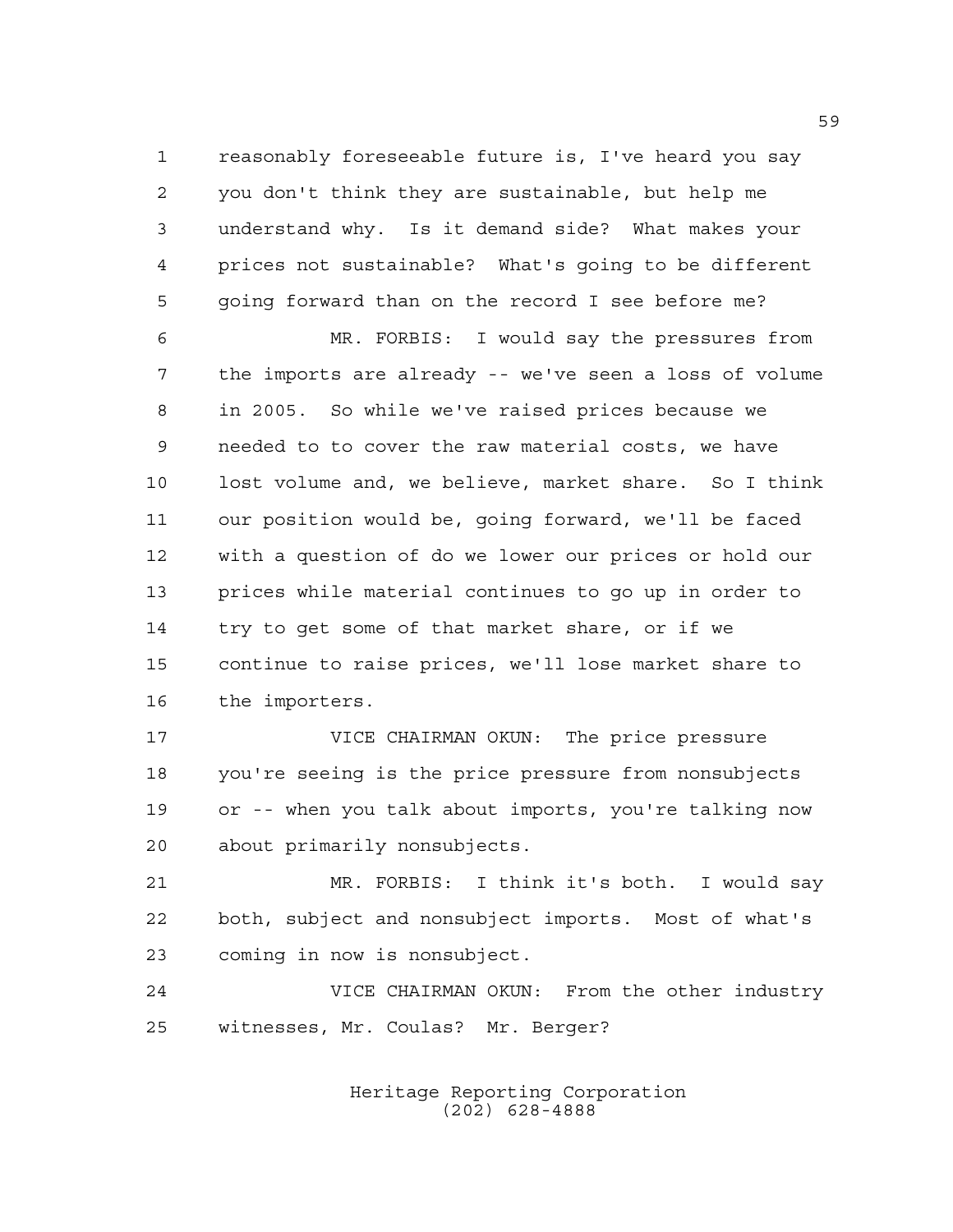MR. COULAS: I think that the prices have gone up, but we have also all, I believe, suffered erosion of our market share, and I would just take it to your own homes. If you went to a food store or a clothing store, and you saw something for \$50, and you went to another store with the same product, and it was selling for \$25, where would you go?

 VICE CHAIRMAN OKUN: Okay. Mr. Berger? MR. BERGER: As I said, much of this was driven by steel but specifically by pipe. Pipe is continuing to rise in price but the increases have slowed down, and part of what was beneficial for us was that we had pipe already in place and were continuing to replace pipe ahead of the next increase. So we were operating on that sort of upward slope that we would get the increased price before the full effect hits us. At some point, and I think that's coming in the near future, the price of pope will level off or decline. At that point, it's the other way where we go down much quicker than we go up.

 The other point is that with losing market share, the domestic industry, which is shown by the Commission's figures, it's only a matter of time until some of us say, There is no way that we can continue to sell less and less. We've got to find a way to

> Heritage Reporting Corporation (202) 628-4888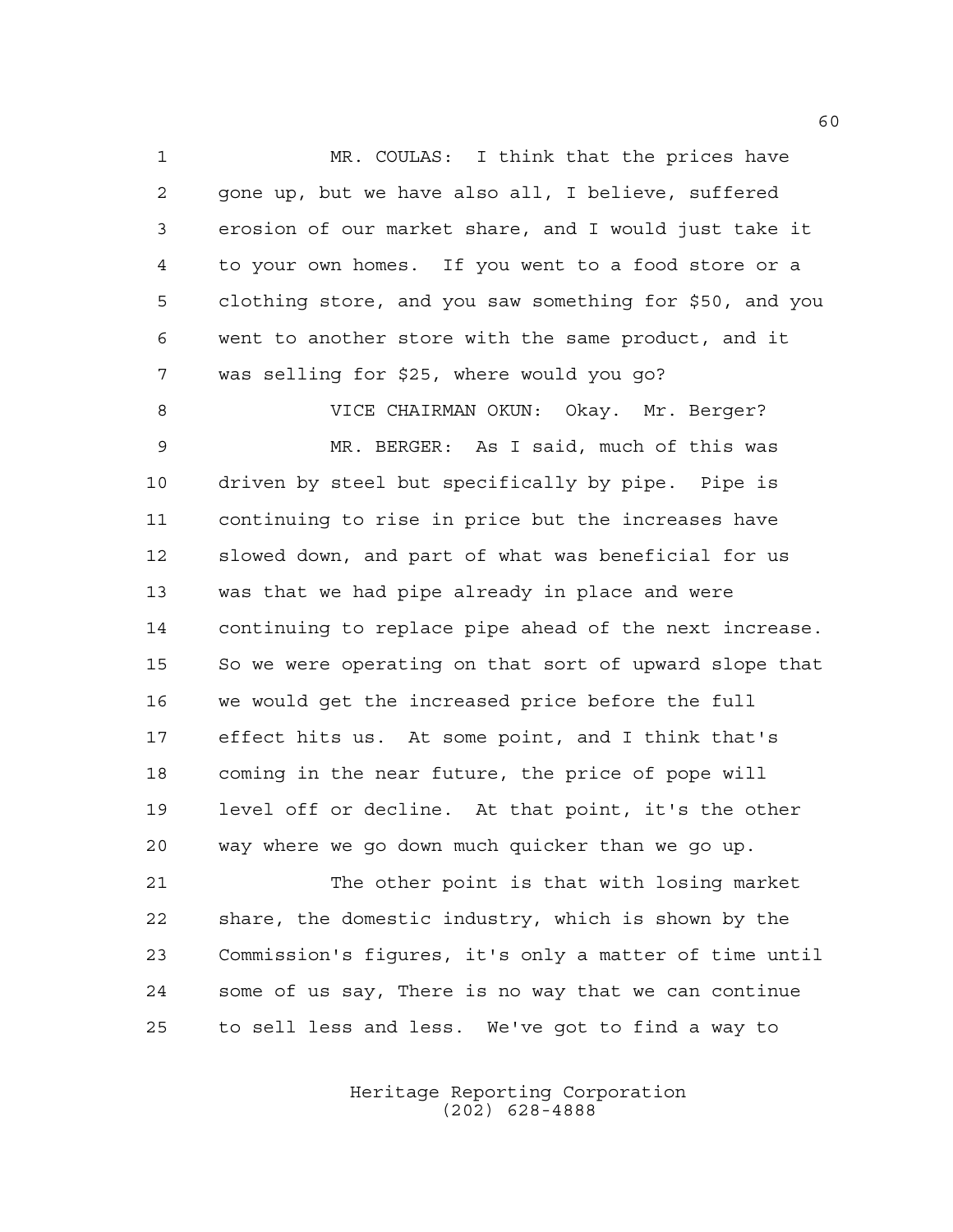keep the machines running because that's the only way you can keep a factory making money. So it's only a question of time.

 The importers, whether they want to be at 20 or 30 percent below the domestic price, stay at that same 20 or 30 percent below, so they have had the same increases that we have had, both probably with the raw material as well as increase in the price of their fittings.

 VICE CHAIRMAN OKUN: Okay. If we can just focus again on demand, looking forward. I've read your briefs and heard your testimony today talking about the mature state of the industry and where you see consumption and some discussion of the lack of new refineries being built and that in the oil and gas 16 that they have extended their maintenance contracts.

 Can any of you give me a sense of whether, if you look to industry reports that may talk about the future, whether that continues to be the case? I'm curious whether Katrina, the hurricane, or anything else on gas prices and the pressure on refineries in the U.S., changed any of those dynamics and whether you could provide for us any forecasts you look to when you're trying to figure out what demand for your product is because I know what you've put on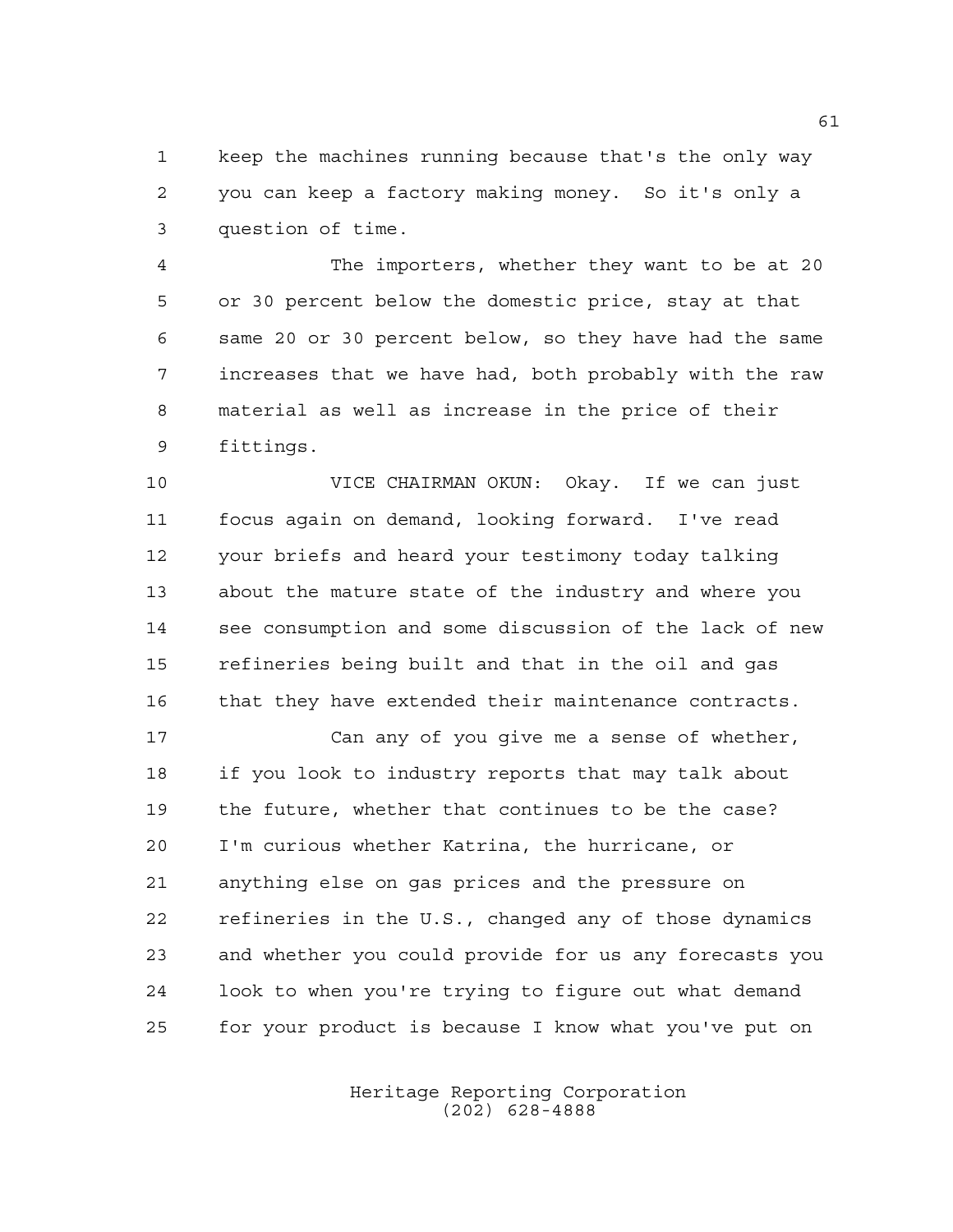the record about what happened during this period, but, again, I'm trying to look forward looking and see if there are going to be any changes because of events. Mr. Forbis?

 MR. FORBIS: I agree that it's a mature market. No, I don't see any of the, as you mentioned, the hurricane or oil prices changing the demand for our product significantly.

 VICE CHAIRMAN OKUN: I want to hear from the other industry folks, but do you think that's the case, both for your own market and for worldwide? Obviously, in the United States, refineries haven't been built, but that is not the case worldwide. Again, I'm trying to understand both how attractive, because I've heard you keep talking about the attractiveness of the U.S. market, how attractive the U.S. market is vis-a-vis other markets for your fittings.

 MR. FORBIS: You're saying us selling our fittings to --

 VICE CHAIRMAN OKUN: Not exporting, but, again, if we're talking about if the orders are lifted, will the subject imports come back into the market because it's so attractive, or will they find, you know, closer to their own natural markets?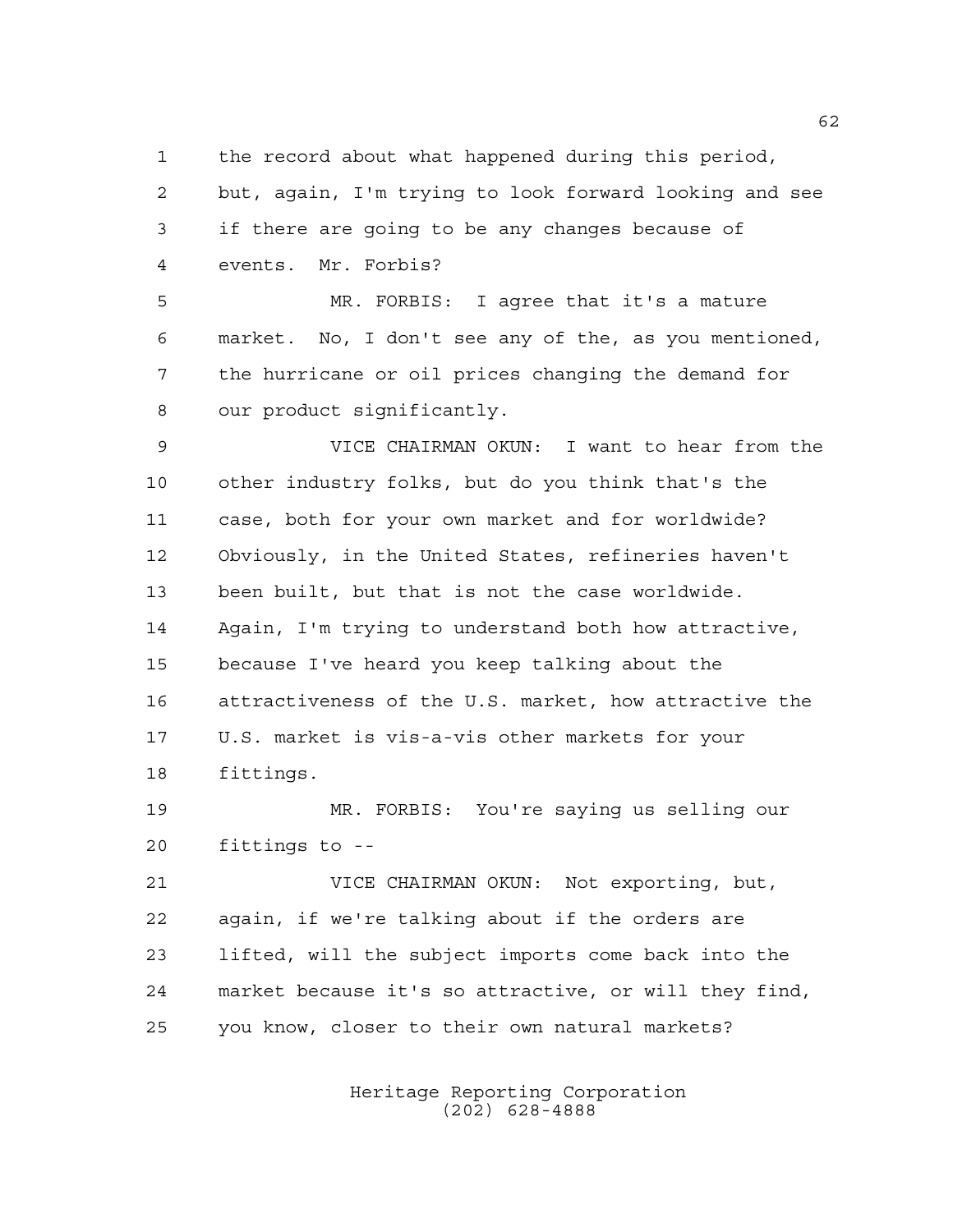MR. FORBIS: I wouldn't expect that they would find sufficient demand overseas to absorb their capabilities, no.

 VICE CHAIRMAN OKUN: Okay. From the other companies, any forecasts? Mr. Berger?

 MR. BERGER: I would agree with Mr. Forbis basically. The situation you mentioned with the refineries in the Louisiana area; it's way too early to know how much real damage has been done. Yes, there could be some fittings and additional pipe that would have to be put into those facilities. That would be just simply as part of the ongoing maintenance that they do anyway. This would simply increase that potentially for a short period. But that would not have a significant, overall impact on the demand in the United States. It would be very localized to those specific facilities.

 VICE CHAIRMAN OKUN: Mr. Coulas from Weldbend, anything you would like to add?

 MR. COULAS: I think we heard on television last night or this morning that most of the refineries are getting back up to speed. I think Marathon was almost 100 percent last weekend, and the Colonial, the pipeline that feeds Washington and New York, I think they have figured that they will be pretty close to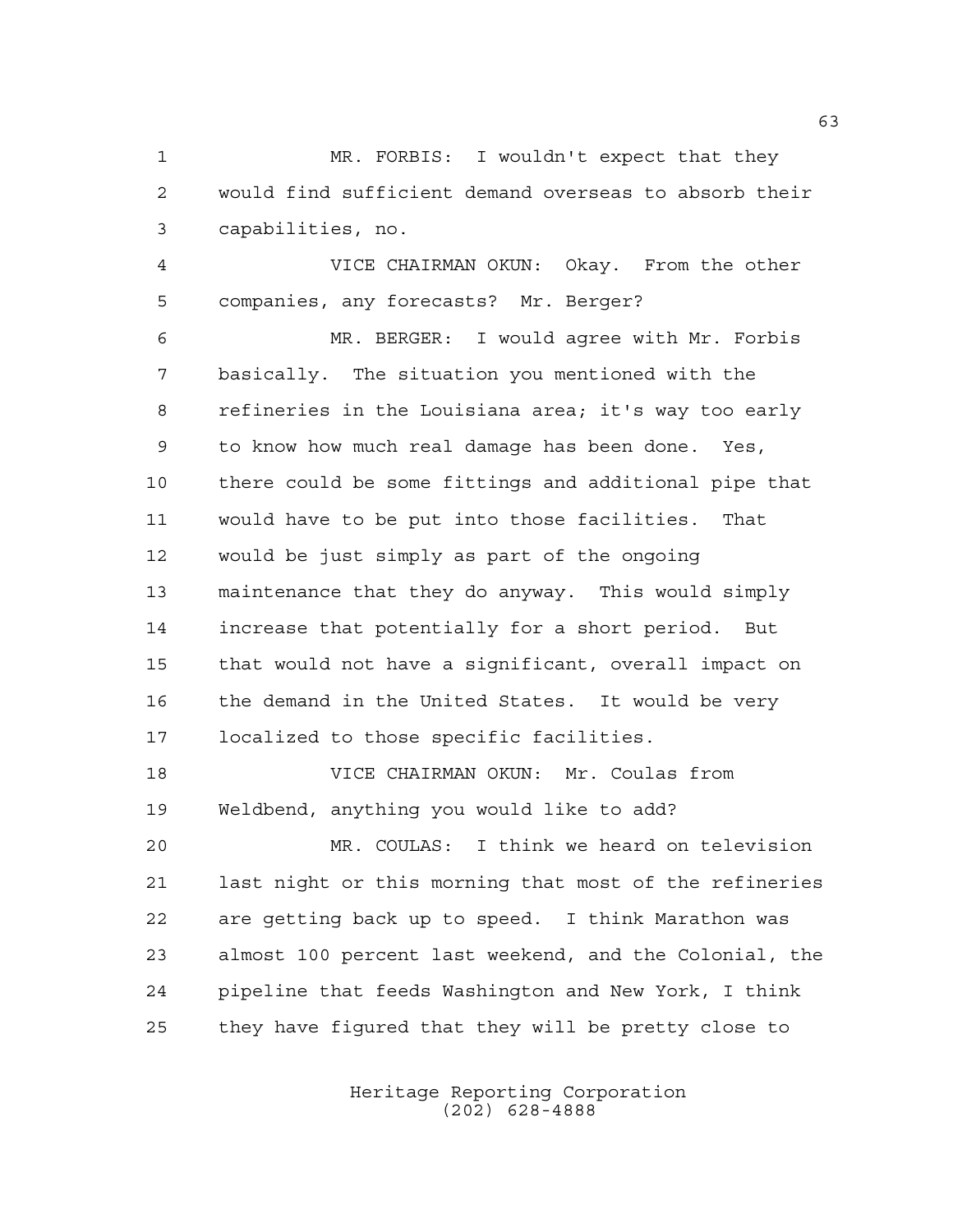100 percent, or close to it, by the end of this week. So I don't think the hurricane has much to do. There are some rigs that were sunk, but that's a long, long time before that would even come around. It would be years before a rig would be built again -- you know what I'm trying to say -- to get the drawings and everything. So I don't think the hurricane has much impact for our industry right now.

 VICE CHAIRMAN OKUN: Okay. I appreciate all of those comments. I see my red light has come on. Thank you.

 CHAIRMAN KOPLAN: Thank you. Commissioner Hillman?

 COMMISSIONER HILLMAN: Thank you, and I, too, would join my colleagues in welcoming all of you here, and we do very much appreciate all of the industry witnesses that have traveled, some of you quite a ways, to be with us this morning. Thank you. I guess, Mr. Zidell, if I can start with you, you were discussing a little bit the issue of low capacity utilization as an evidence of the vulnerability of the industry, and obviously if I look at these numbers as a pure percentage compared to a lot of what we see, I would agree with you; it's a fairly low number. What would the industry feel is a

> Heritage Reporting Corporation (202) 628-4888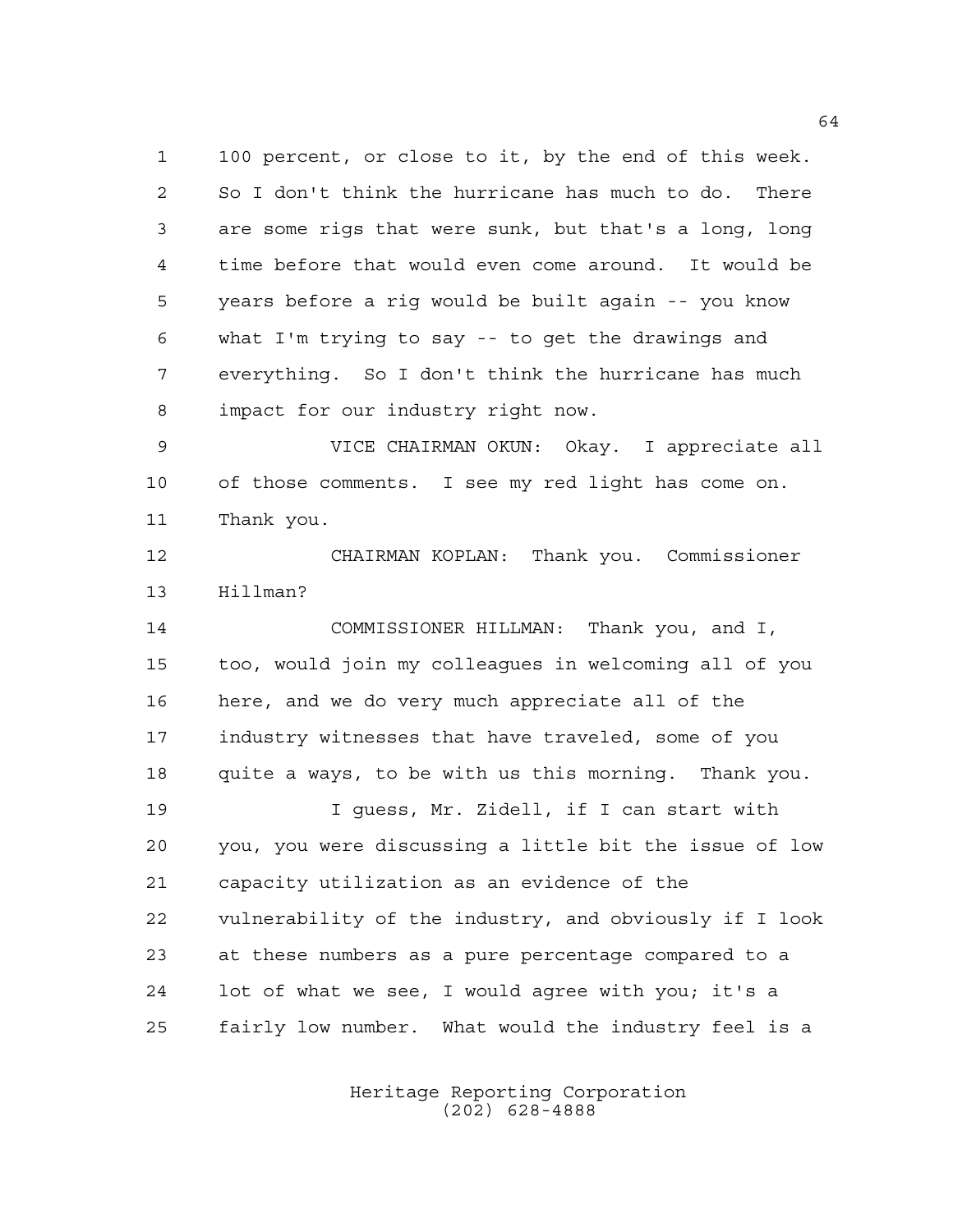healthy level of capacity utilization? What's realistic? What's achievable that would leave you, in your view, healthy?

 MR. ZIDELL: I've been in this business now for 30-plus years, and in almost that entire time period we've been confronted with a lot of low-priced foreign competition, and I don't know that we have ever found ourselves at a point where we have found a comfortable percentage of capacity utilization from a profitability standpoint.

11 11 I know this, that according to the staff report and based on my own knowledge of our facility, we have a substantial amount of unused capacity and would welcome the opportunity to put more people to work and run our equipment more hours and help provide the marketplace with domestically produced product, but we've never been able to quantify what is that right number of an operating capacity, whether it's 70, 75, 80. We just haven't been able to do that.

 COMMISSIONER HILLMAN: When I look at the numbers, one of the things that is sort of odd on this is that the lowest level of capacity utilization was in the first half of 2005, and yet that is the period in our data in which you have the highest level of profitability.

> Heritage Reporting Corporation (202) 628-4888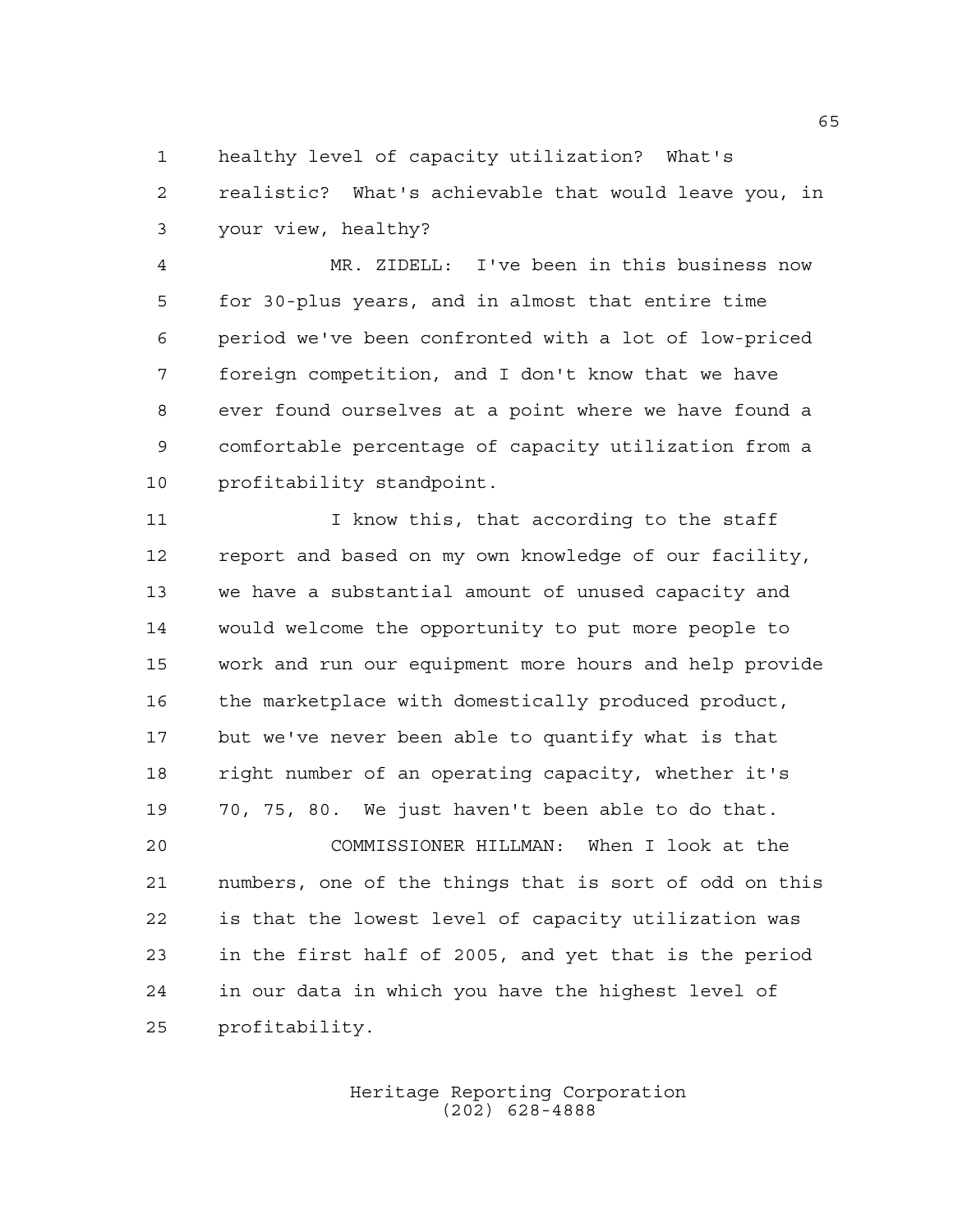MR. ZIDELL: That's correct. I think I can give you a pretty good answer for that, and this sort of is a follow-on answer to a previous question. Our primary raw material is carbon steel seamless pipe. Historically, for years and years and years, the cost of that material to us would not move up or down very much. When there would be an increase, it would be rather modest, maybe 3 to 5 percent, in which case we may or may not be able to or have to raise our prices. But because of the aberration that's taken place in the entire world steel industry, starting in late 2003, we've seen our raw material costs go up in excess of 100 percent, maybe even more than 150 percent, and with those kinds of increases, it's utterly impossible for any of us to stay in business without passing those costs along.

 So what's happened is, starting in February, there was a succession of price increases, seven of them, to be exact, between February of '04 and August of '05, and I think it's fair to say for at least our firm and, I'm guessing, for the rest of the industry that the impact of those price increases on what we were charging for our product generally preceded by some amount of time, from a financial-impact standpoint, the impact of the higher cost of raw

> Heritage Reporting Corporation (202) 628-4888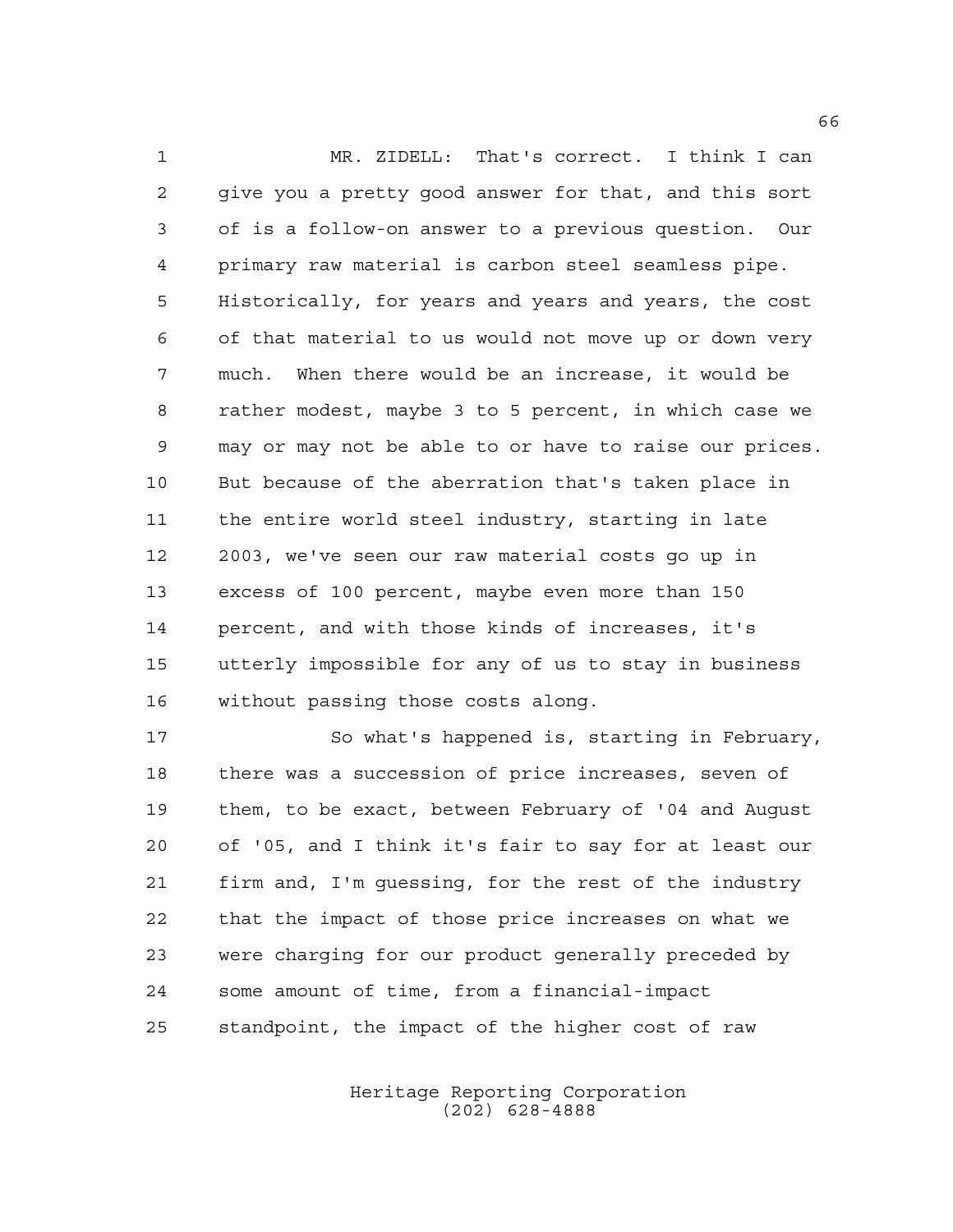materials.

| $\overline{2}$ | So while our costs for materials have, in              |
|----------------|--------------------------------------------------------|
| 3              | fact, gone up 100 to 150 percent, we've raised the     |
| 4              | price, but it's been a little bit ahead of the impact  |
| 5              | of that cost increase. Our shipments for the first     |
| 6              | half of this year have gone down because of greater    |
| 7              | import penetration, but we're still operating on raw   |
| 8              | materials that haven't quite caught up to our selling  |
| 9              | price.                                                 |
| 10             | COMMISSIONER HILLMAN: Would others in the              |
| 11             | industry comment on this issue of what is a healthy    |
| 12             | capacity-utilization level for this industry? Mr.      |
| 13             | Berger? Mr. Coulas?                                    |
| 14             | MR. BERGER: This is Ken Berger. With most              |
| 15             | manufacturing companies, you want to have at least 80  |
| 16             | percent of capacity, I think. Anything above that is   |
| 17             | where you're really getting value from the machines.   |
| 18             | As it goes below that number, you've got an awful lot  |
| 19             | of overhead and an awful lot of sunk cost in the       |
| 20             | machinery and not getting any real return from it.     |
| 21             | It, of course, varies by industry and all of that sort |
| 22             | of thing.                                              |
| 23             | COMMISSIONER HILLMAN: If I look at the                 |
| 24             | data, this industry, at least from what we would see,  |
| 25             | has never come close to that in the time that I've     |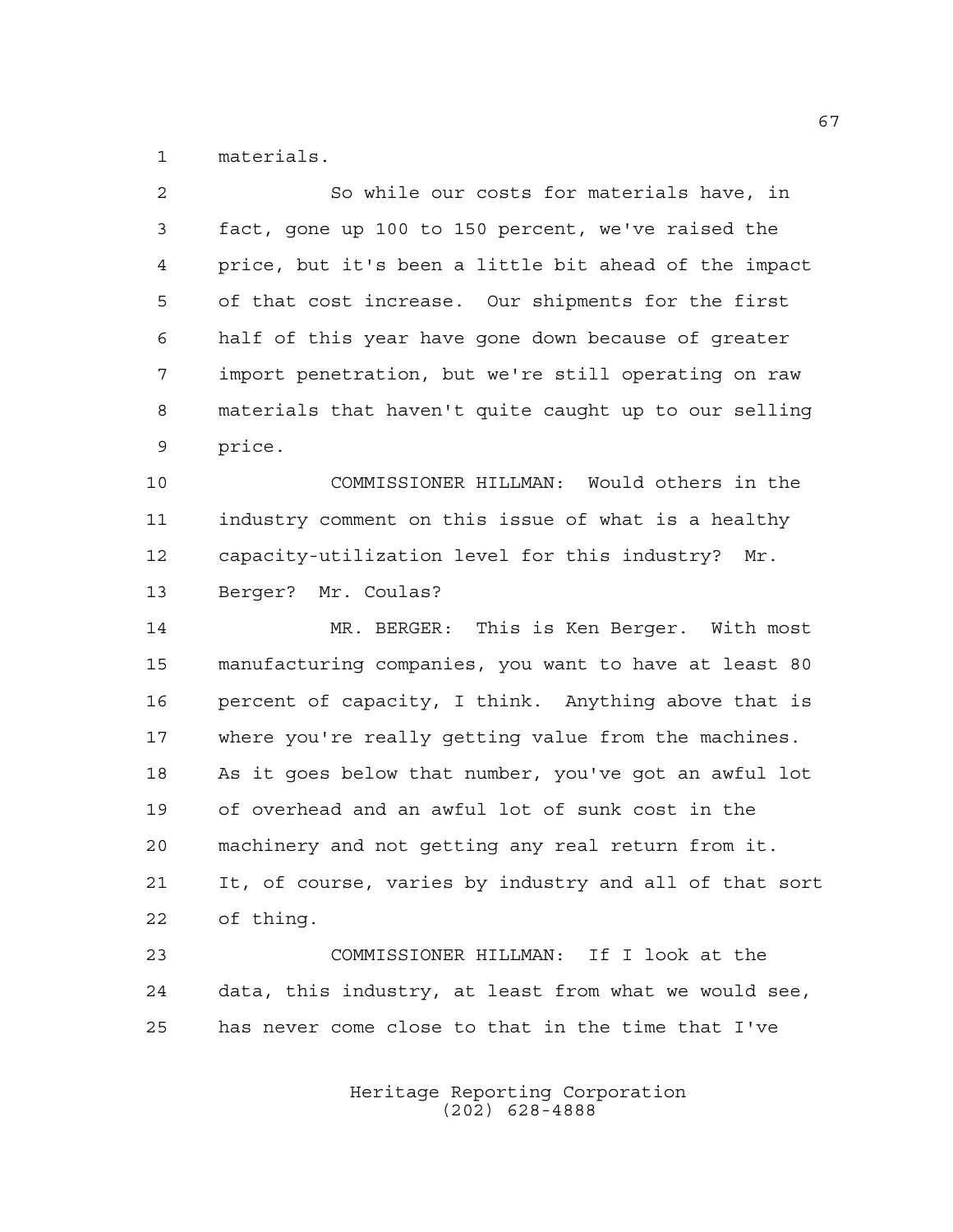looked at it, and yet, obviously, you've more or less been profitable throughout this period of review. So is 80 really the number for this industry?

 MR. BERGER: I can't answer it from that standpoint. Yes, we've been profitable, but are we profitable from a standpoint of justifying the kinds of costs of getting into this kind of business? As we all talked about, the number of companies in this industry has continued to shrink. I think that that is very meaningful that trying to operate at 50, 60 percent of capacity, many, many of them, especially 12 the larger ones, have simply disappeared.

 That's why three out of the four companies that are before you are family owned because the conglomerate kinds of operations have all been out of the business. They simply can't succeed with those low capacities and have said, this business doesn't make sense.

 COMMISSIONER HILLMAN: Others comment on this area of what's a reasonable level of capacity utilization? Mr. Forbis?

 MR. FORBIS: I think that 80 is as good a number as there is. We've never operated as high as we would like to. As far as your question on the difference between low capacity utilization and high

> Heritage Reporting Corporation (202) 628-4888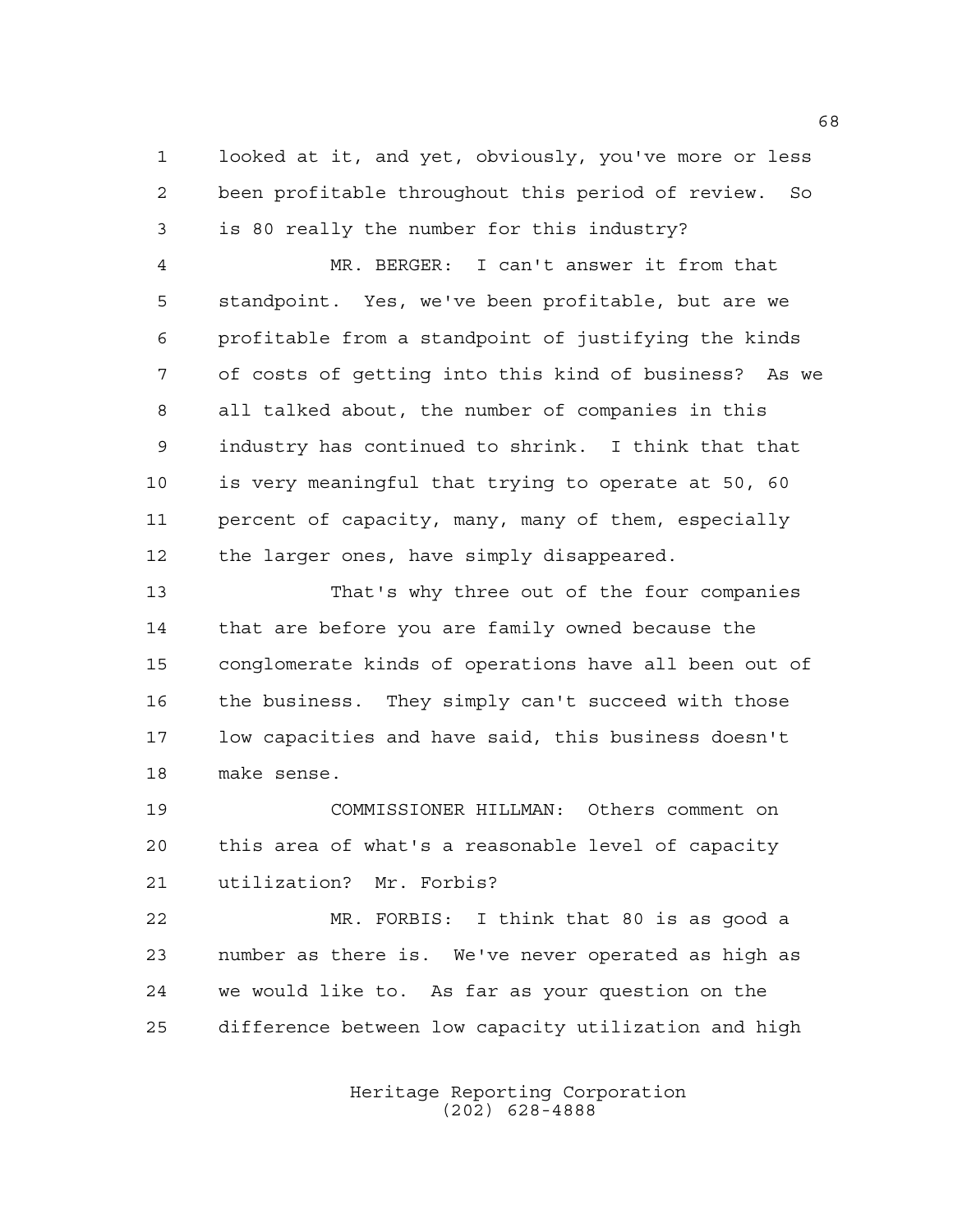profitability, I think that is a result of we had raw materials ahead of price increases and that's what you see in the higher profitability even though we were making fewer units in that period.

 COMMISSIONER HILLMAN: Okay. Then looking forward, again, from the record that we have it appears that you have been able consistently to pass along the cost increases in the form of your own price increases and yet I'm hearing all of you say that's 10 qoing to come to an end.

 I guess there's where I want to try to understand if you've been able to do it throughout this period of review what will be different going forward that will not allow this ability to pass along cost increases in the form of raising your prices? I mean, you've done it seven times I hear, so why not eight, nine, 10 going forward?

 MR. BOGARD: Commissioner Hillman, this is Mr. Bogard. I'll make a couple of points of clarification. One, as Mr. Zidell testified, his price increases that have been allowed by this atmosphere created by the rising pike prices were preceded by three entire years in which he was unable to raise his prices at all, so there has not been a consistent ability to raise prices throughout the POR.

> Heritage Reporting Corporation (202) 628-4888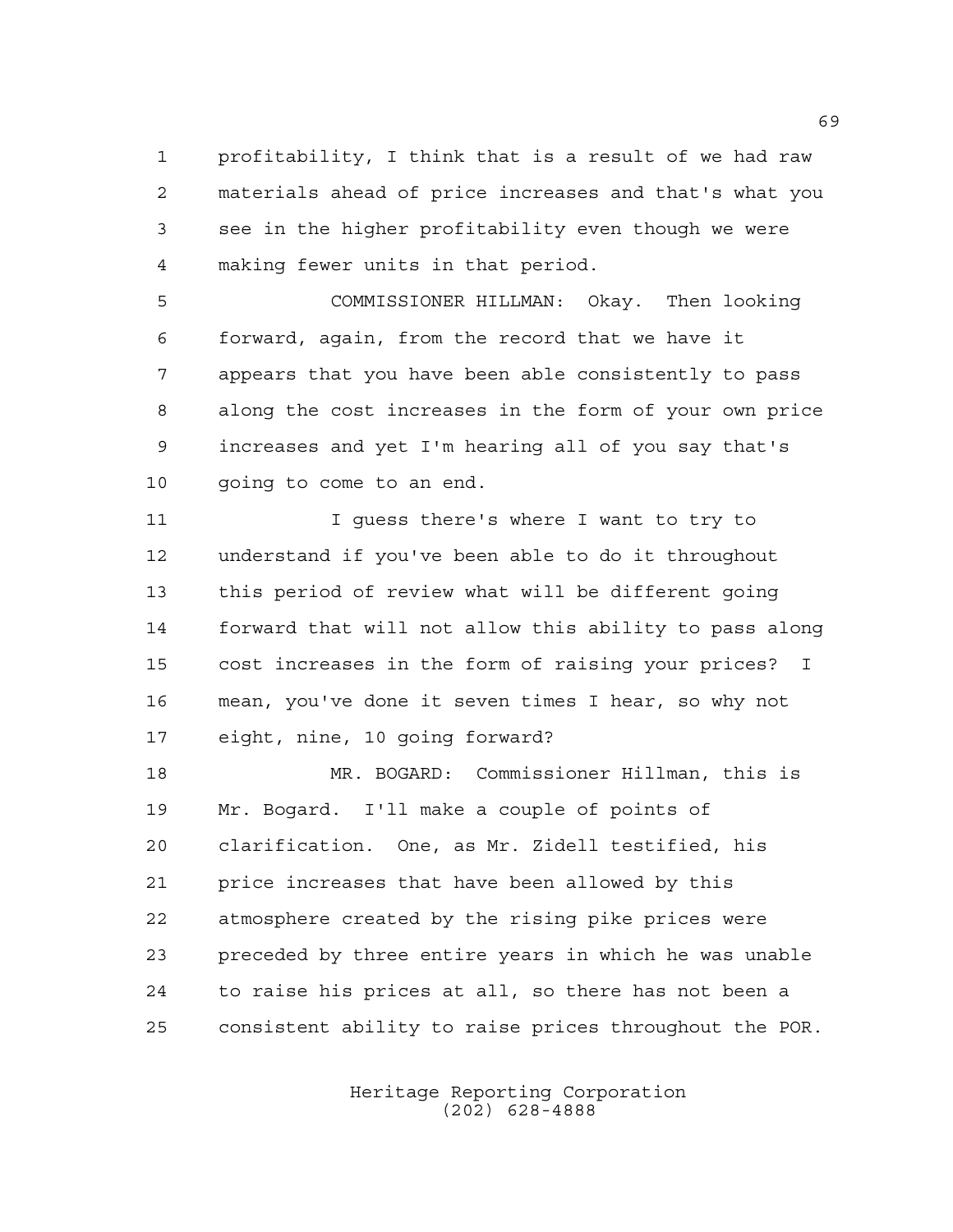The evidence doesn't support that. Also, in looking at the public staff report at Section 3, page 8, either at the operating income or net income with respect to your observation the industry's been able to consistently realize profits, a track of the six full years covered in that table, two of them are losses for the industry, three more reflect profitability below a five percent level.

 If one were to look at the confidential version of the staff report that goes back historically and includes proprietary data as to the industry's profitability during the original investigations the 4.8, 1.7, 6.5 percent levels shown during this POR are substantially smaller than the profitability of the industry in 1990, 1991, 1992 when the Commission made an affirmative determination with respect to China and Thailand.

 So I don't want you to come away with a sense that the industry has in fact been consistently profitable during this POR because they haven't. They've been barely profitable and even then only in the recent years.

 COMMISSIONER HILLMAN: I appreciate that answer. I see that the yellow light has come on, so I will come back to trying to understand a little bit

> Heritage Reporting Corporation (202) 628-4888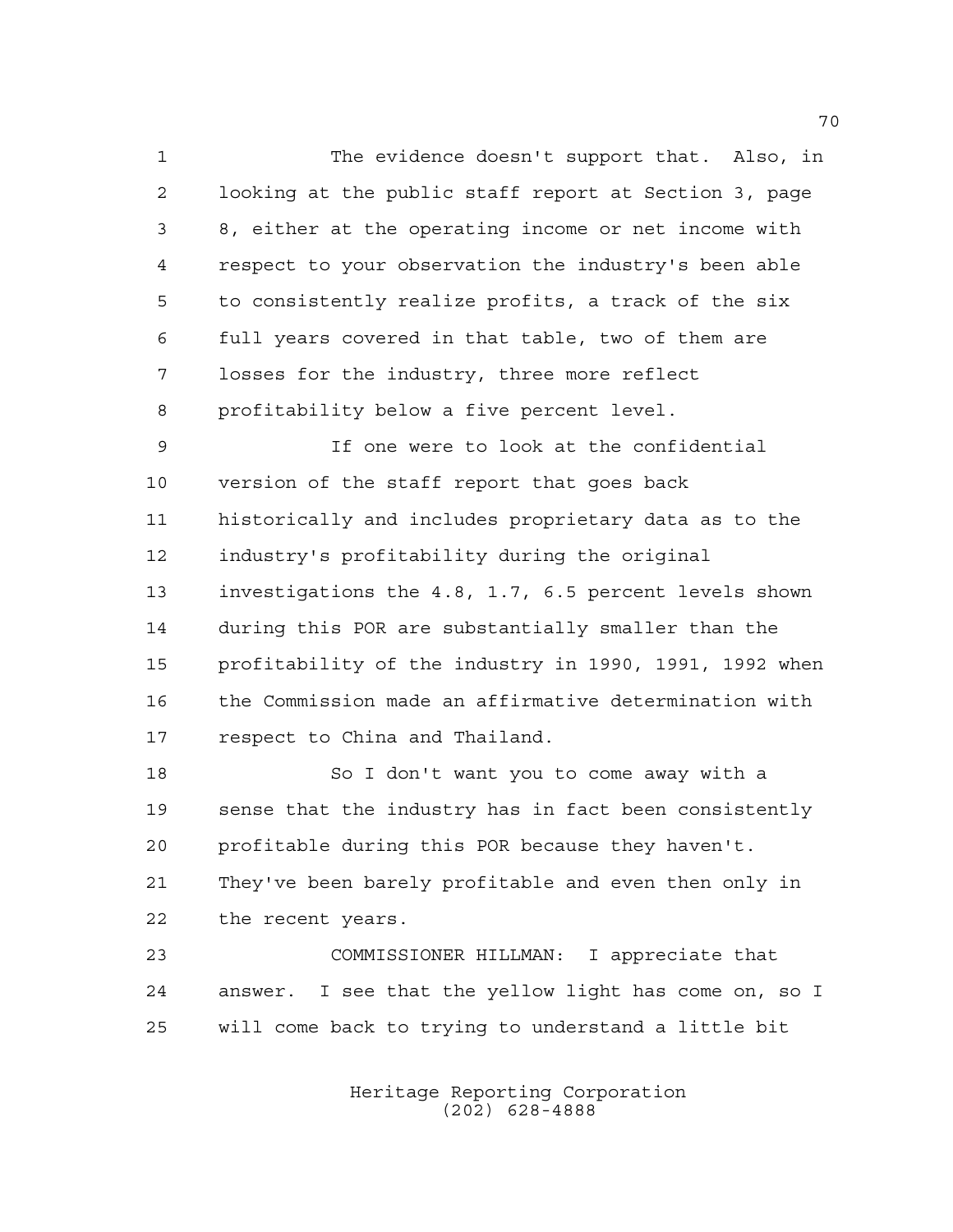more of this issue of price pressures from the nonsubject imports. Thank you.

 CHAIRMAN KOPLAN: Thank you, Commissioner. Commissioner Lane? COMMISSIONER LANE: Good morning. I'd like to start my questioning with Mr. Zidell. As a matter of fact, I think maybe all of my questions might be for him in the beginning, so you're the lucky one today, Mr. Zidell. Looking at the staff report on Table 3.7 I note an increase in gross profit in 2004 and in the interim 2005. This reflects a greater increase in average unit value of net sales than the increase in cost of goods sold. What conditions in the industry account for the ability of the industry to increase net sales value per pound sold more than the cost of goods sold is increasing? MR. ZIDELL: Jay Zidell responding. To the

 extent that I understand your question correctly I think it all gets back to this phenomenon that we've had these horrific increases in our raw material costs, but there has been a lag time from the time that the increases are implemented by the steel mills and the time we place an order, the mill makes the material and we receive it as compared to when we have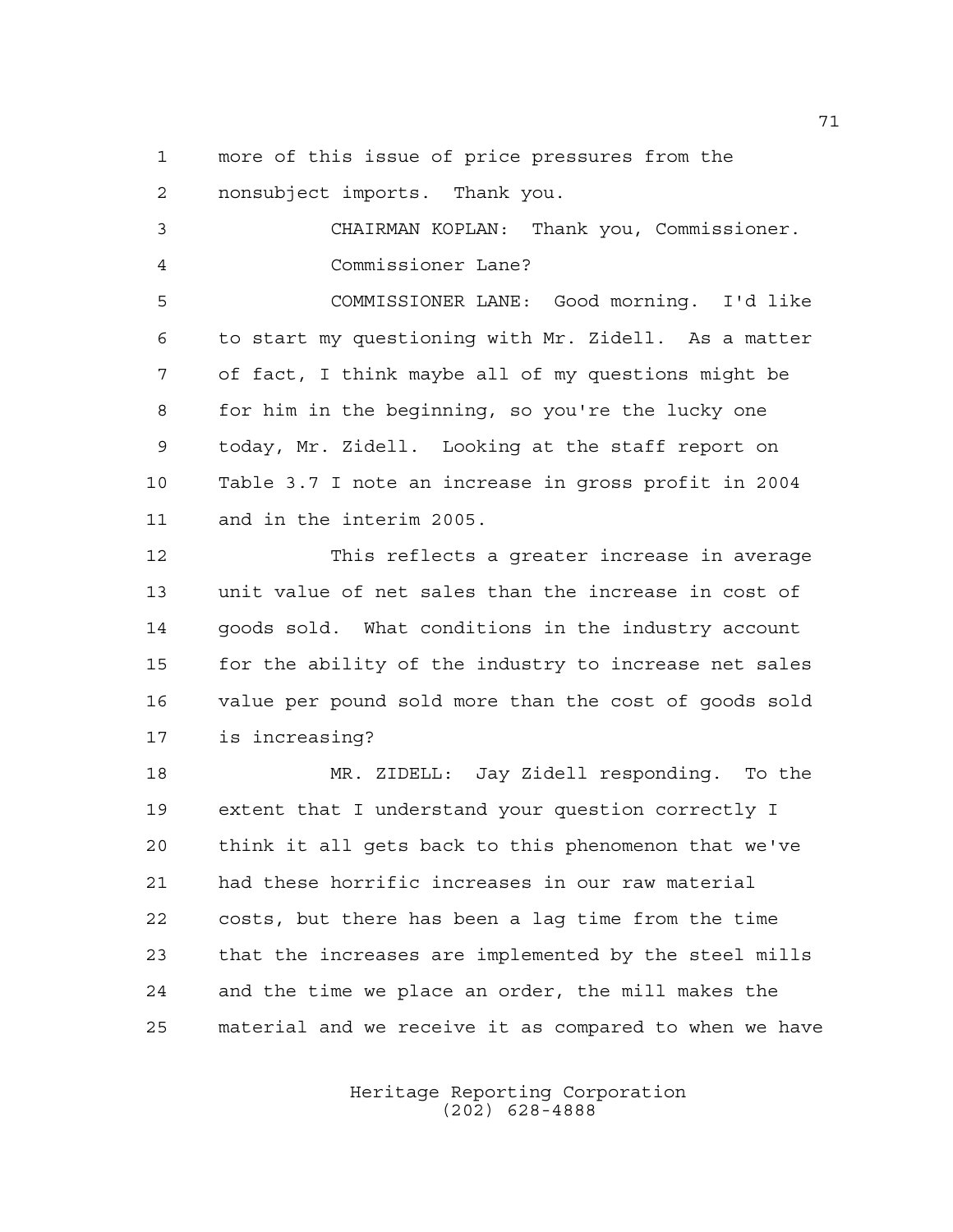implemented our own price increases on our products and we've been able to get that into the marketplace a little quicker.

 That would account for the more rapidly increasing selling price.

 COMMISSIONER LANE: Thank you. This is a follow-up question. I have heard today several times about references to raw material cost increases of 100 percent. Looking at the same table and you answered that you say that you are talking about a lag issue, would you expect to see the increase in raw material costs shown in the first half of 2005 to continue to increase in 2005 and 2006?

MR. ZIDELL: Yes.

 COMMISSIONER LANE: Do I understand that although we could expect to see somewhat increasing raw material costs in the immediate future that there would not be continuing price increases?

 MR. ZIDELL: I would not expect to see any further increases.

 COMMISSIONER LANE: Okay. Go ahead. Finish. I'm sorry.

 MR. ZIDELL: Well, the nonsubject product -- as Mr. Coulas made reference to in some of his earlier comments, for a good part of 2004 there was this

> Heritage Reporting Corporation (202) 628-4888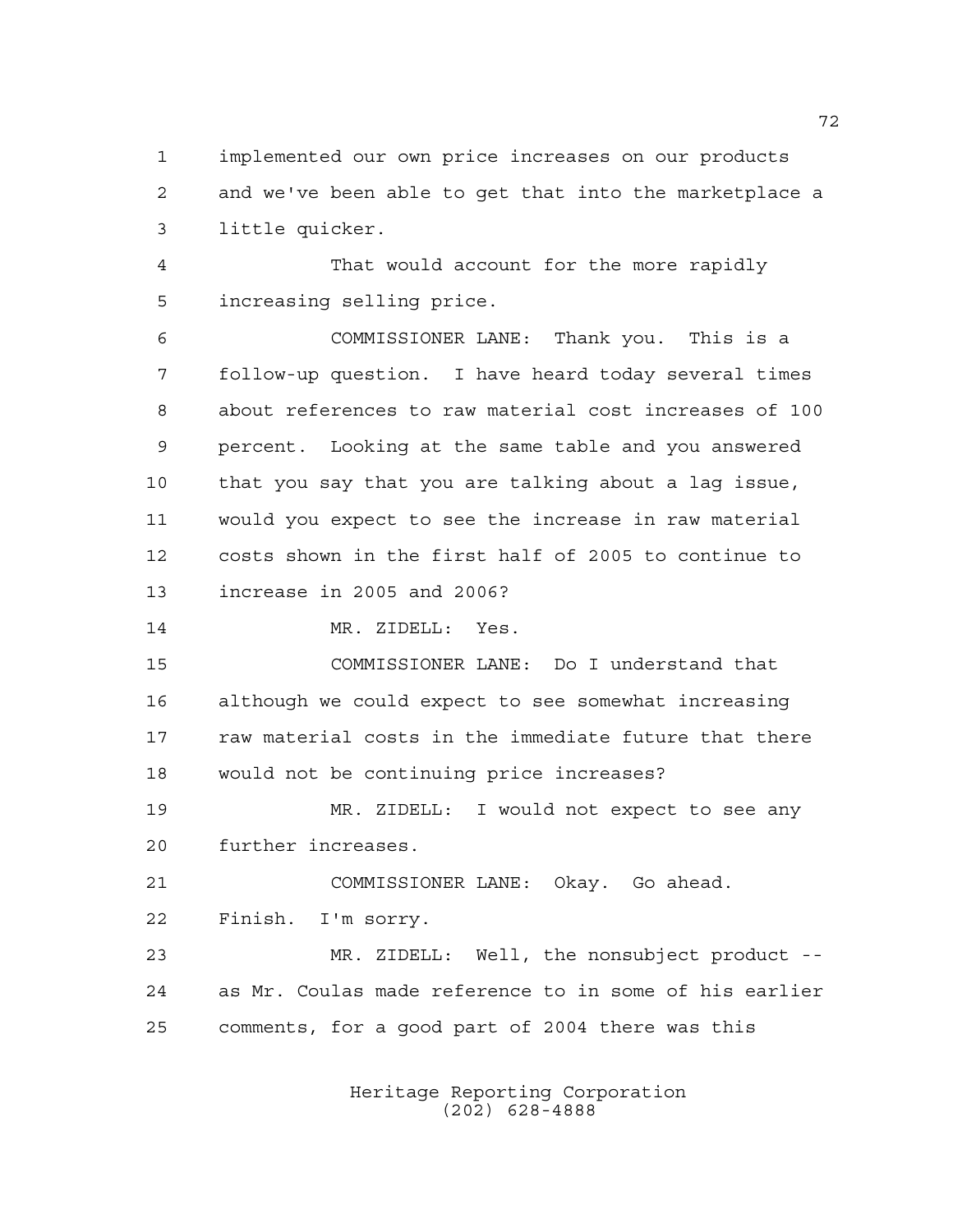almost sense of panic buying by our customers out of a concern of general availability for pipe fitting. As a result of that, all of us experienced this panic buying and people were probably buying more than what they really needed.

 That demand, that artificial demand has now sort of normalized because product is more available or readily available. At the same time, nonsubject product has been coming in at greater and greater levels.

 Earlier in this year we did some analysis on a year-to-date basis which indicated for nonsubject countries there was a 100 percent increase year over year for the time period that we looked at on nonsubject countries. That would have probably been 16 for the first three or four months of this year.

 So what you've got is all of a sudden you've got a vastly greater quantity of product available to the market and at the same time you've got demand actually going down to what would normally be a normal level as opposed to an artificially high level because it was induced because of the panic buying of the preceding year.

 COMMISSIONER LANE: Okay. I'm going to come back in a minute to the nonsubject imports, but I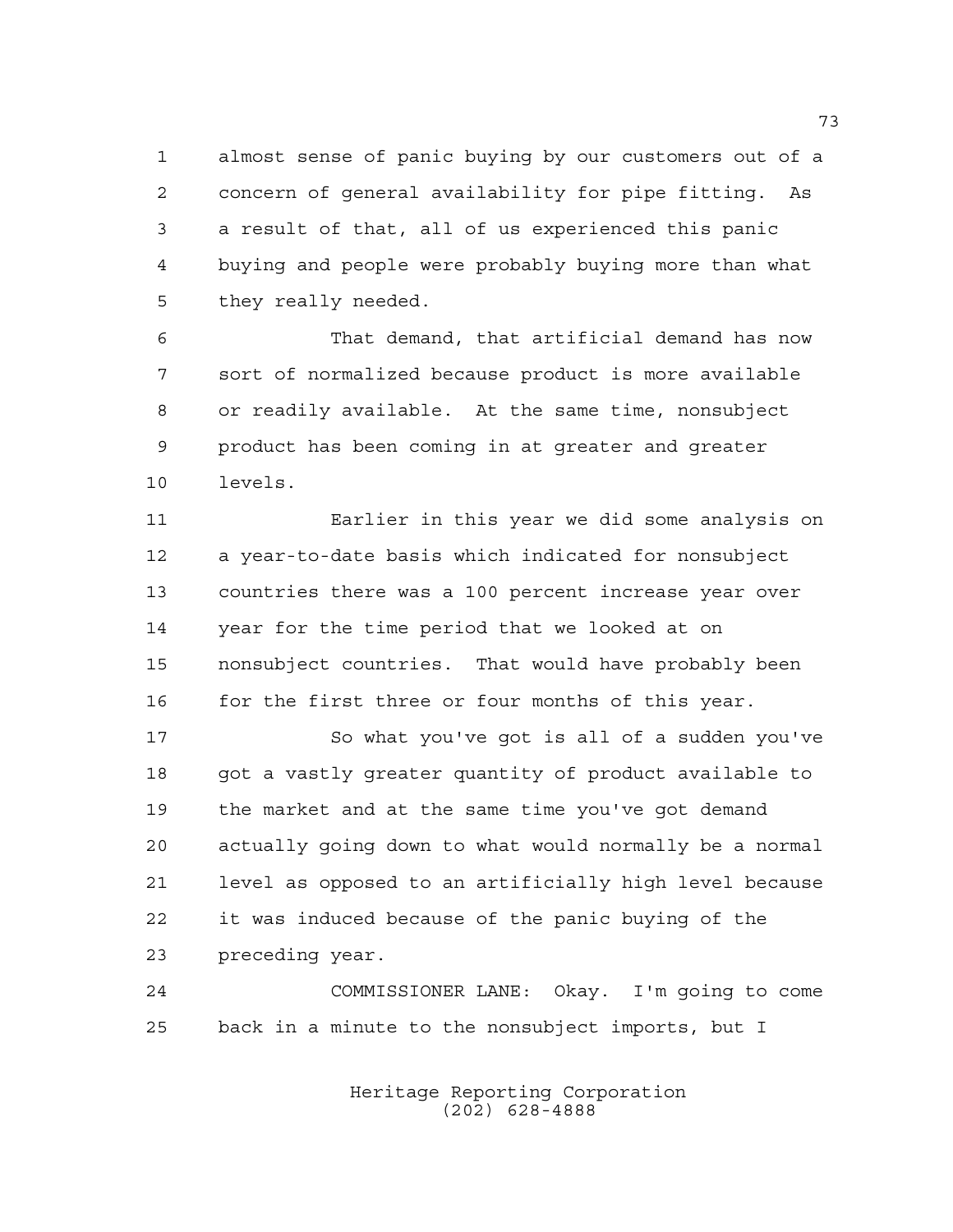wanted to ask you, Mr. Zidell, and anybody else that wants answer, although the industry's level of profitability is measured by either operating income ratio to net sales or return on assets is higher in 2004 than in any other year reflected in the staff report you referred to the 2000 profits as *modest*. Could you give me your view as to what a reasonable, sustainable return on assets would be given current capital markets, and from your experience is there any benchmark operating income ratio to net sales that you would expect to achieve such a level of return on assets? MR. BOGARD: Commissioner Lane, I think we need to give that question a little thought to give you a thorough answer, and we'll be happy to respond in the posthearing. COMMISSIONER LANE: Okay. Is there anyone else that wants to answer that question? (No response.) COMMISSIONER LANE: Thank you. Mr. Forbis, and perhaps Mr. Graham and Mr. Coulas, if you want to answer, Mr. Forbis you've testified regarding changes in 2005. As you point out, total industry sales do appear to be lower in the first half of 2005 than in

> Heritage Reporting Corporation (202) 628-4888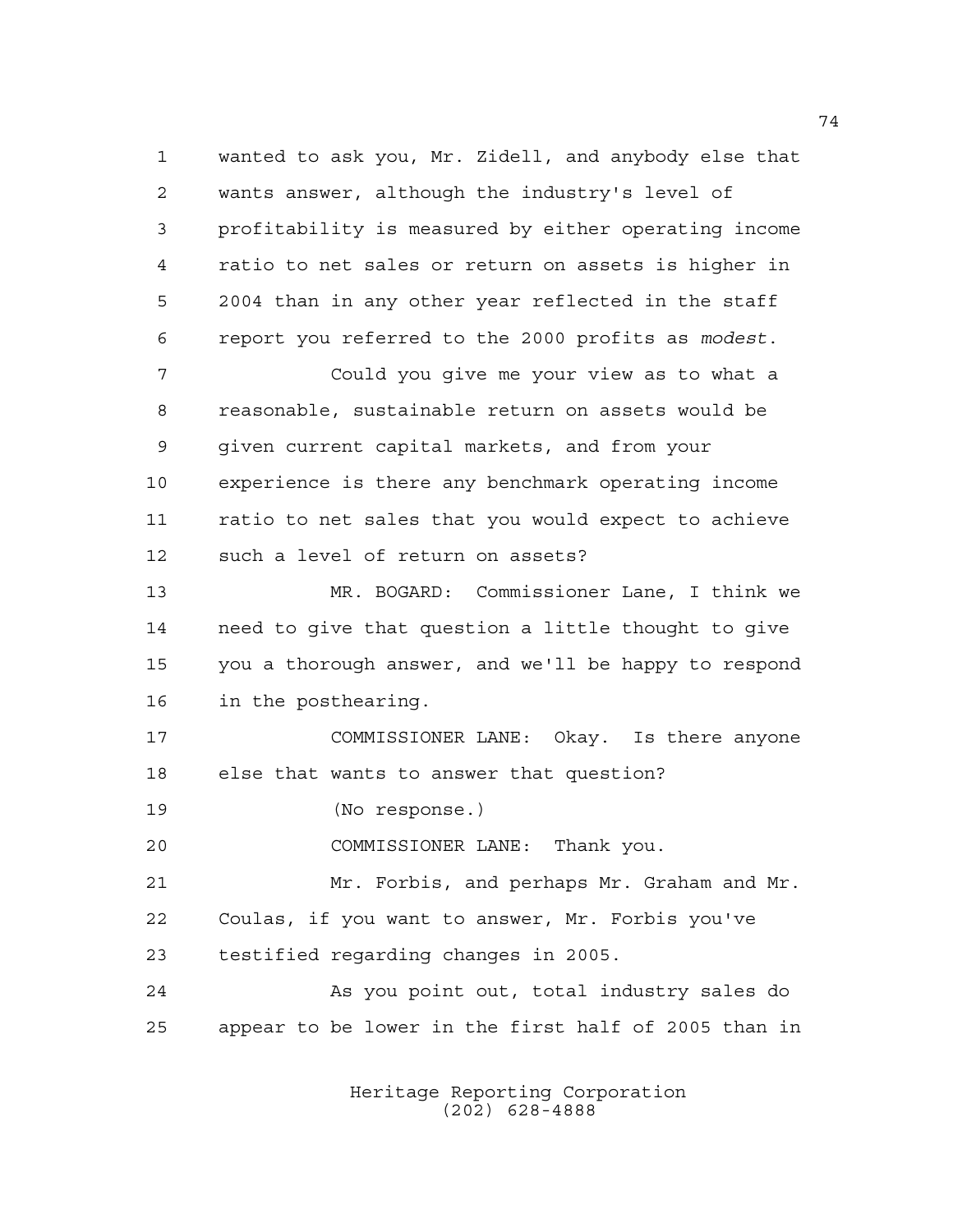the first half of 2004; however, the data also shows that gross profit and operating income of the industry is higher in 2005 than in 2004.

 I note that according to Table 3.7 in the staff report the industry's cost of goods sold increased in the first half of 2005 as compared to the first half of 2004, yet the average unit value of sales increased more than the increase in cost. Is this data inconsistent with the softening market and competitive pressures that you have described?

 MR. FORBIS: No. I think, again, we're talking about a timing issue. I think as we go forward in time you will see that normalize, if you will.

 COMMISSIONER LANE: Now, Mr. Zidell, going back to the nonsubject imports. Right now the domestic industry average unit values are higher than the subject imports and the nonsubject imports. What would you expect to happen if these orders came off to the level of subject imports as opposed to the nonsubject imports?

 MR. ZIDELL: Jay Zidell. You're asking what I would expect the relation between subject and nonsubject product would be?

COMMISSIONER LANE: Where would the domestic

Heritage Reporting Corporation (202) 628-4888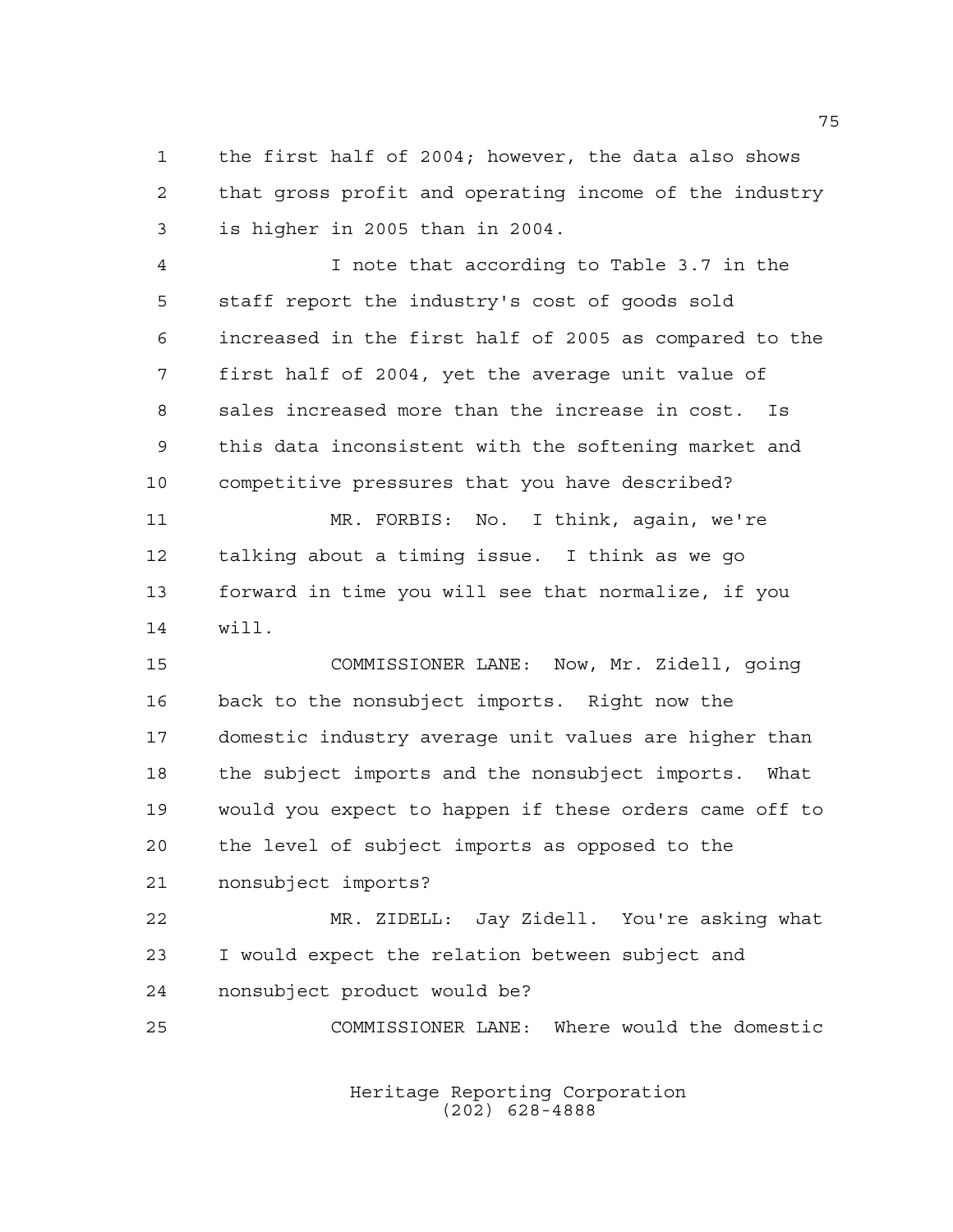industry face -- or if the orders came off would it be the domestic industry that suffered the most from subject imports or would the subject imports perhaps replace nonsubject imports in the U.S.?

 MR. ZIDELL: My sense is that the domestic industry would take the brunt of the damage. there would be significant pressure on pricing. We're already experiencing that pressure with just the nonsubject product that's been coming into this country. If you were to add the subject countries it would just be unbearable.

 COMMISSIONER LANE: All of you talked about the increase in raw material costs and how that has affected your industry. Would any of you care to talk about the increase in transportation costs and what that is doing to your industry?

 Mr. Graham, I saw you smile. Why don't you answer that, please?

 MR. GRAHAM: Well, it's not going to help. I mean, every time you drive by a gas station --

 CHAIRMAN KOPLAN: Can you move your microphone closer to you, sir?

 MR. GRAHAM: Sure. I say every time you drive by a gas station you see the price going up or somebody's flipping one of those numbers on the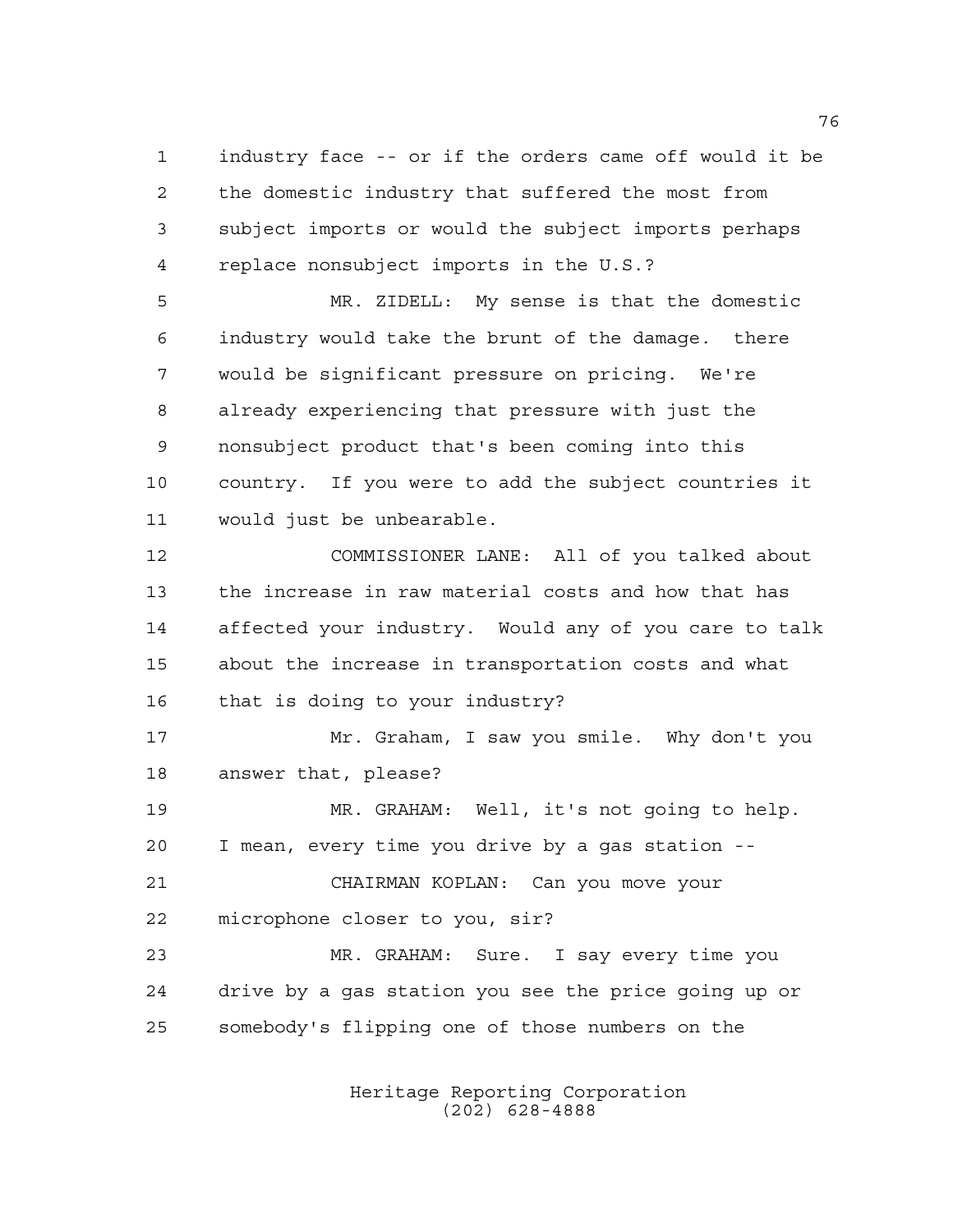filling station. Trinity's centered in the middle of the country and we transport east and west off both coasts and that affects us just like it would anybody else we transport the product from. COMMISSIONER LANE: Does Trinity bear the increased cost of the transportation -- MR. GRAHAM: Yes. COMMISSIONER LANE: -- or do you pass it along to your customer, or does the customer pay for it? MR. GRAHAM: Customer has -- we provide the transportation to all. COMMISSIONER LANE: Thank you. CHAIRMAN KOPLAN: Thank you, Commissioner. Commissioner Pearson? COMMISSIONER PEARSON: Thank you, Mr. Chairman. Let me extend my welcome also to the panel. I have to confess that I have no direct experience with butt-weld pipe fittings; however, I spent a number of years working for a major U.S. manufacturing company and been in quite a number of plants. I have really admired not so much the fittings because you know you're in a plant, all you see is the elbow takes it around the corner, but I've admired the welds. I gave up welding a couple of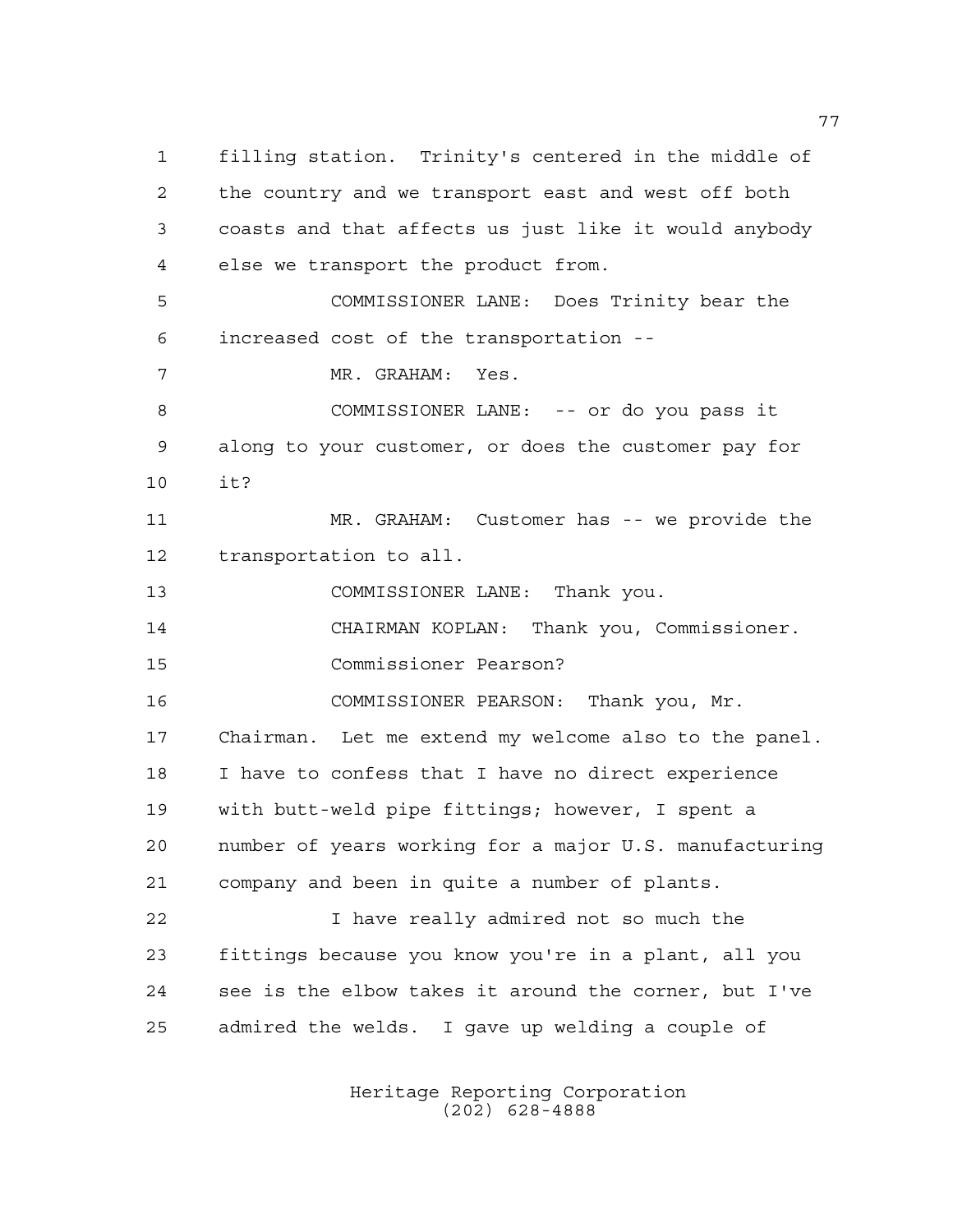decades ago. If you can't weld, become a Commissioner I guess.

 So I see what your products are doing. Even though I've not held them and looked at them directly I've seen them in place. I did actually have questions here, too.

 Mr. Forbis, you in your prepared statement cast a lot of, well, you indicated that in 2005 the operating environment is getting worse, the market is becoming more challenging. Were your comments focused on the industry in general or more specifically on Trinity?

 MR. FORBIS: Well, my comments are as it relates to Trinity, but I suspect it's domestic industry-wide.

 COMMISSIONER PEARSON: Some of my colleagues have already touched on this, but you're aware that we have data that take us through the first half of 2005, through the end of June and in looking at these numbers I can see part of what you're talking about because the quantity sold is not quite what one might wish, but as we look at the financial indicators I reach the conclusion that if these are hard times give me more of them. Could you comment, please? MR. FORBIS: Okay. In early 2004 is when we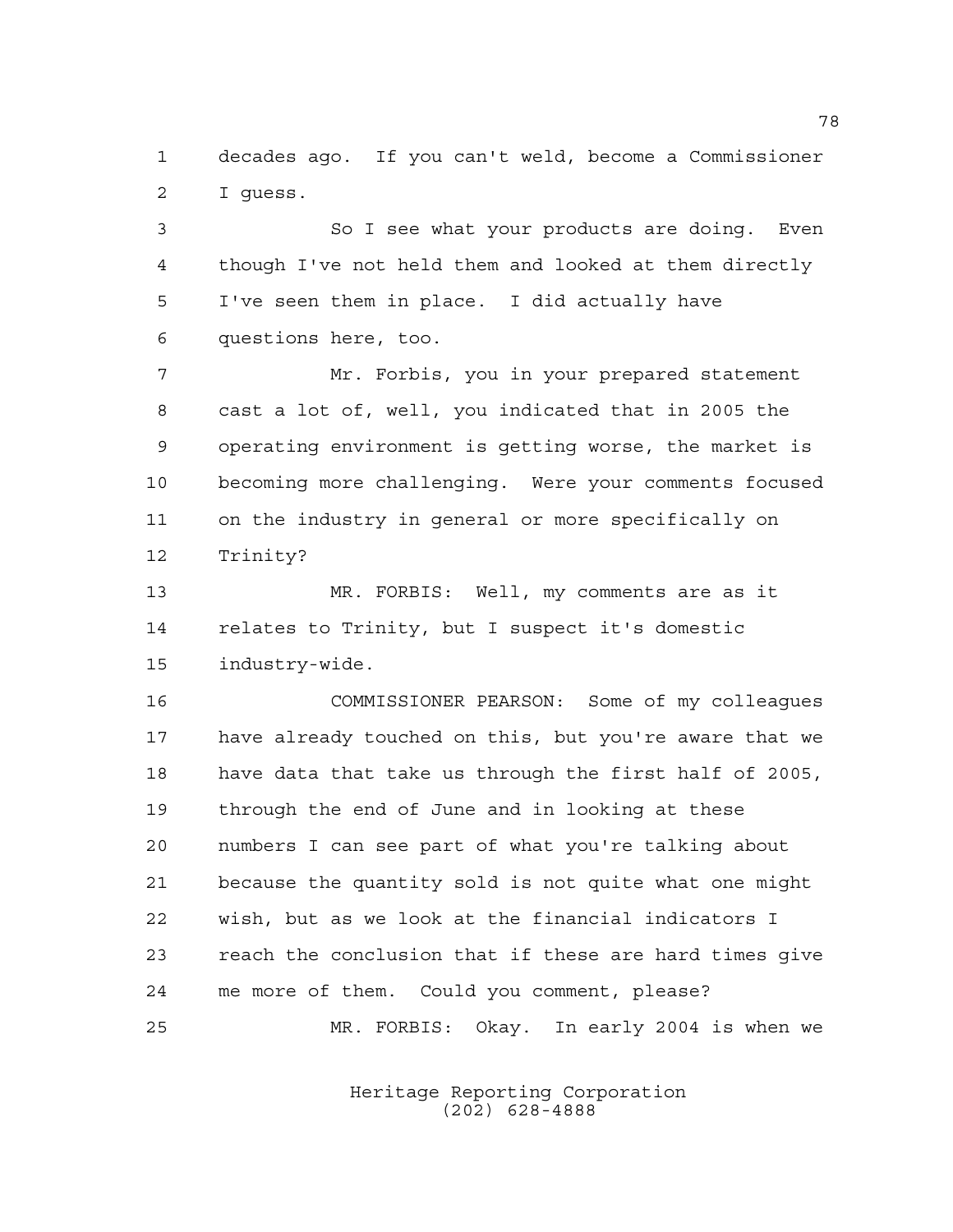started raising prices. It's been mentioned that there's been seven increases and I think you'll find five of those were all in 2004, so while raw material has continued to go up there's kind of two things.

 2004 had this scarcity concern. There was more buying than there was demand, there was a concern about that so there was additional buying, so I think there was a more willingness to accept higher prices. We've already seen that erode in 2005 by just the fact that there has not been anywhere near the number of increases in this year as there was last year.

**I** think as Mr. Zidell said even though material continues to go up, based on what's happened this year and the way the markets reacted to increases that we've already put through I don't expect we will be able to raise our prices further.

 So the enhanced financial results are the benefit of us having the raw material ahead of at a lower price while we raised our fitting selling price and as that worked its way out, you know, the timing where we're buying material possibly even higher than today and still selling fittings at this current price you'll see those financial results come back to a more historical level.

COMMISSIONER PEARSON: So if you had to go

Heritage Reporting Corporation (202) 628-4888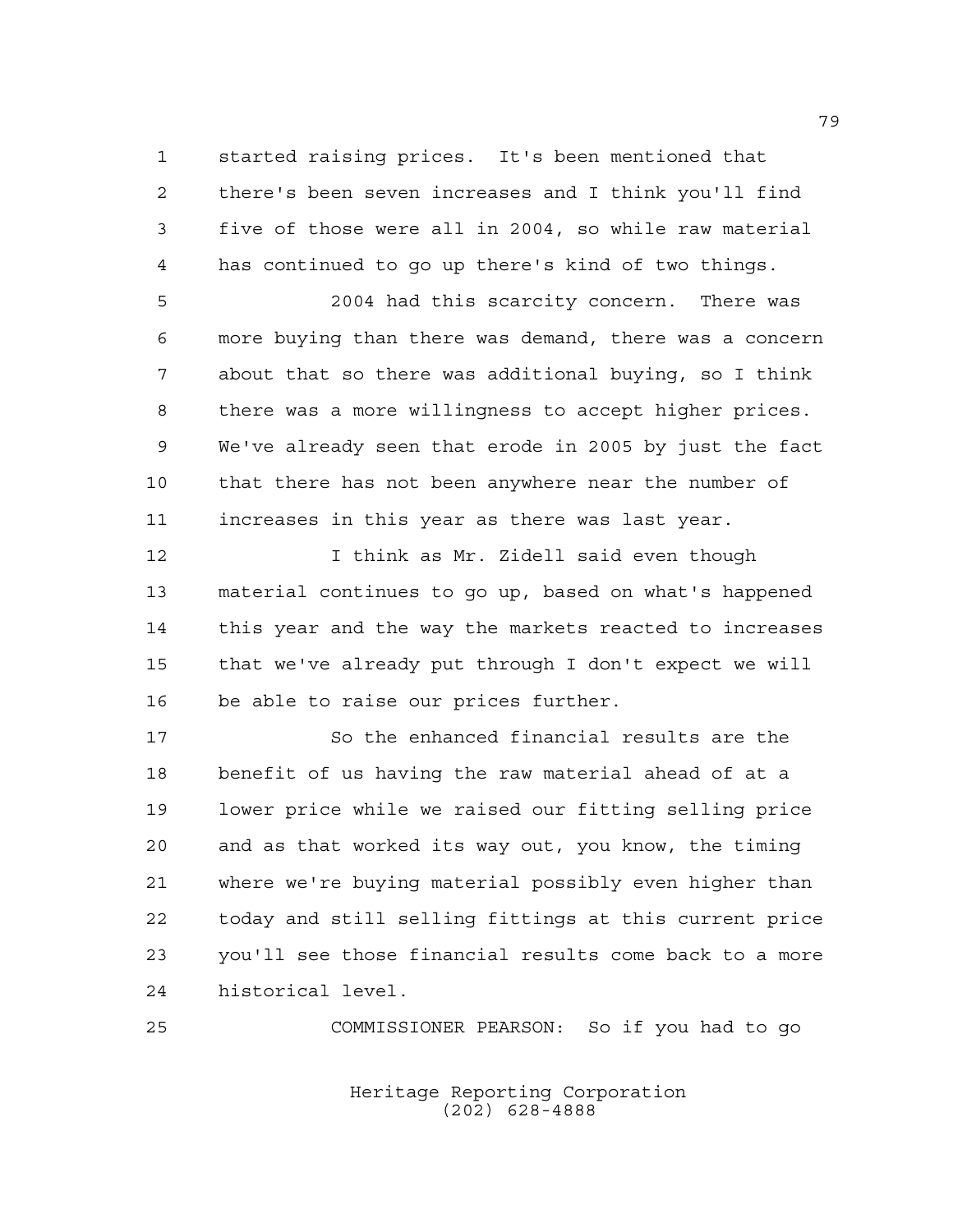out and by a seamless pipe today to make fittings how would that compare in price to a year ago, September 2004?

 MR. FORBIS: Close to 100 percent increase. COMMISSIONER PEARSON: Well, that's noticeable.

MR. FORBIS: Yeah.

MR. BOGARD: Commissioner Pearson?

COMMISSIONER PEARSON: Yes?

 MR. BOGARD: This is Mr. Bogard. If I could follow-up on that response briefly because all of the Commissioners seem to be interested in this issue. I want to try to paraphrase what my clients told me when I asked them the same question in preparing for this hearing, and then as I sort of miss the mark hopefully they'll correct me.

 All of them have explained how this lag in the inventory acquisitions has affected profitability on the rising side, that they've been able to raise the prices for their product in anticipation essentially of increased raw material costs.

 What my clients explained to me is even if you place an order for the seamless pipe that you need it will take a number of weeks, if not months, for that order to be filled you don't incur an inventory

> Heritage Reporting Corporation (202) 628-4888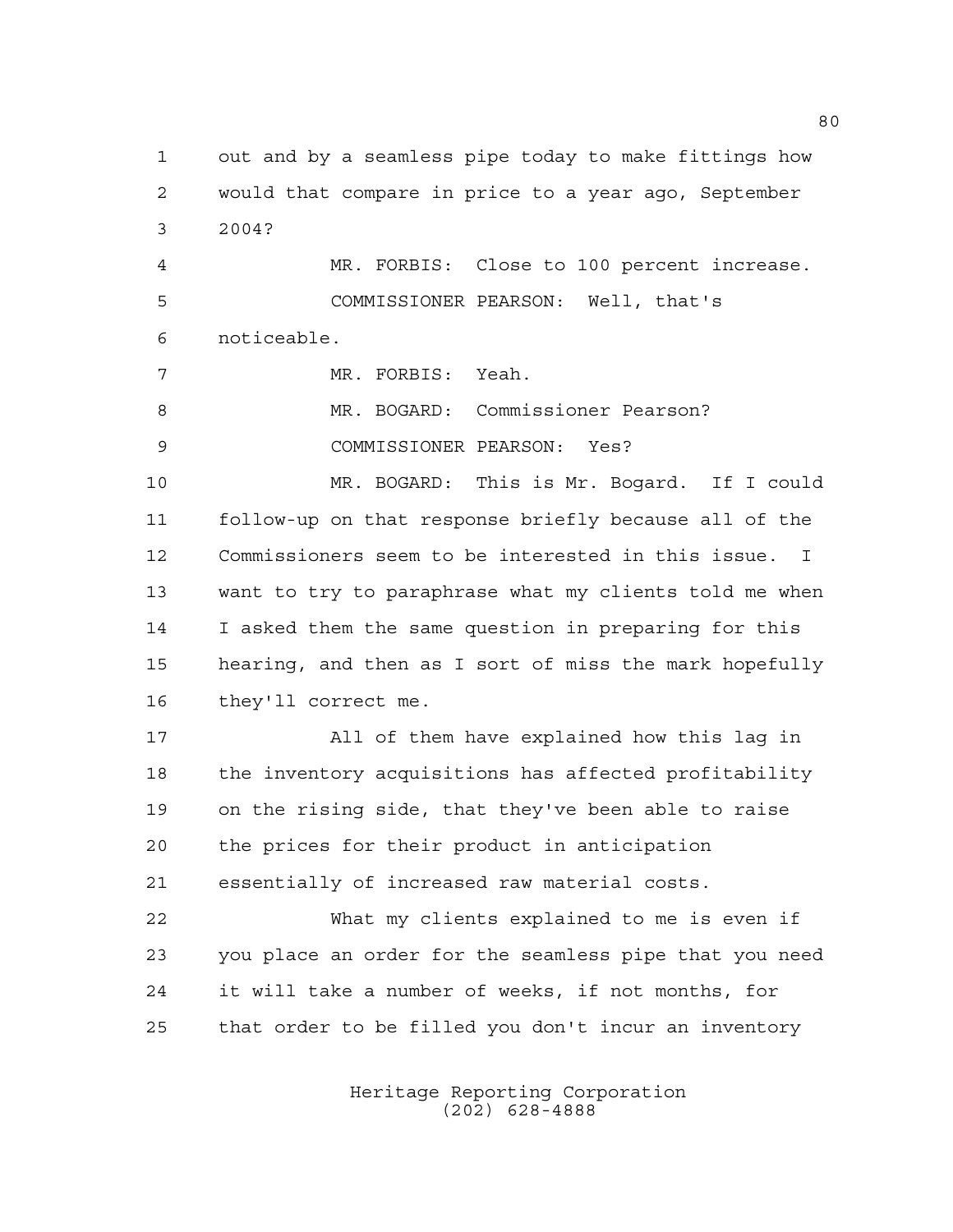cost for that seamless pipe until the time it's delivered.

 In the meantime, you have been selling your pipe fittings so that as the price of the pipe fittings rises your raw material costs are lagging behind, you're seeing an increase in profitability.

 What will happen when prices flatten out or stabilize is the inventory costs for the raw materials will continue to rise and not only will it catch up, but the concern of the industry is that the raw material cost will then surpass the price increases for the pipe fittings.

 If the pipe fittings prices decline or can't rise any further, then the inventory costs at that point will squeeze profitability in the industry and in fact will squeeze profits at an accelerated rate. To paraphrase Mr. Zidell when he explained this to me yesterday, you see a benefit on the ride up, but it's a very ugly ride down.

 I hope that was helpful, and if you all have something to add to that? Thank you.

 COMMISSIONER PEARSON: No doubt all firms are managing their inventory of pipe as closely as possible in anticipation that the price for the products may go down.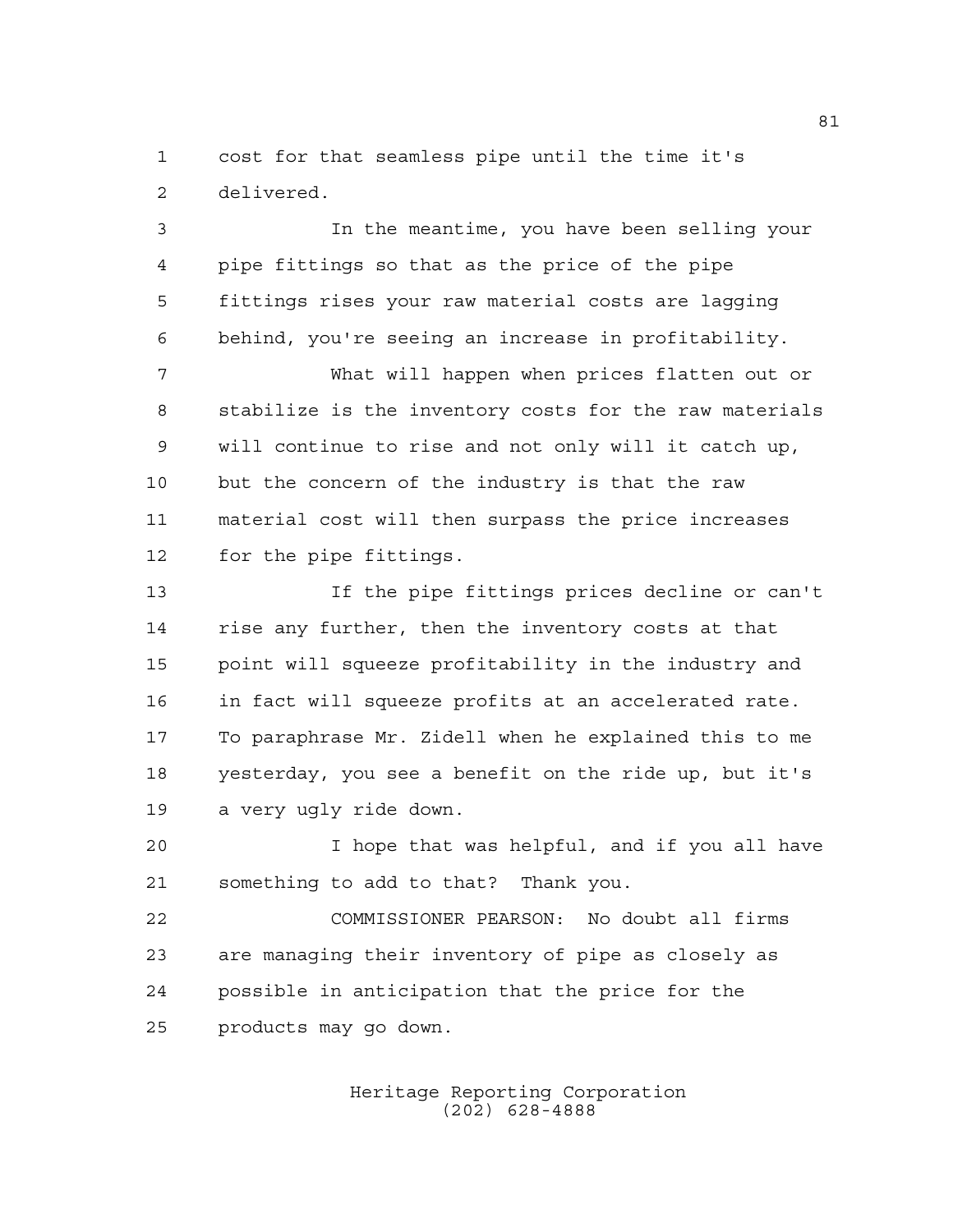MR. ZIDELL: If I might just add another comment to that? Jay Zidell, for the record. Our product being seamless pipe is probably the only steel commodity that I know today that is continuing to go up in price. We have seen moderation, even downward pricing trends in other types of steel commodities.

 Seamless pipe is the lone exception to that and there's a really sound reason for it. Not sound, but there is a reason for it.

 That reason is that it is the same product that's used for oil country tubular goods, which with the price of gas at over \$10 1,000, with the price of oil at, I don't know what it is today, \$65 a barrel, the exploration side of the energy business is blistering and they are using a tremendous volume of oil country tubular goods.

 Our raw materials are essentially coming off the same mills, and the mills have been able to continue to raise the price in oil country tubular goods and we just sort of get our raw materials sucked up into that same phenomenon. If they can charge more money for the oil country tubular goods they're going to charge us more money as well.

 COMMISSIONER PEARSON: Okay. Fair enough. That same phenomenon of strong demand for oil country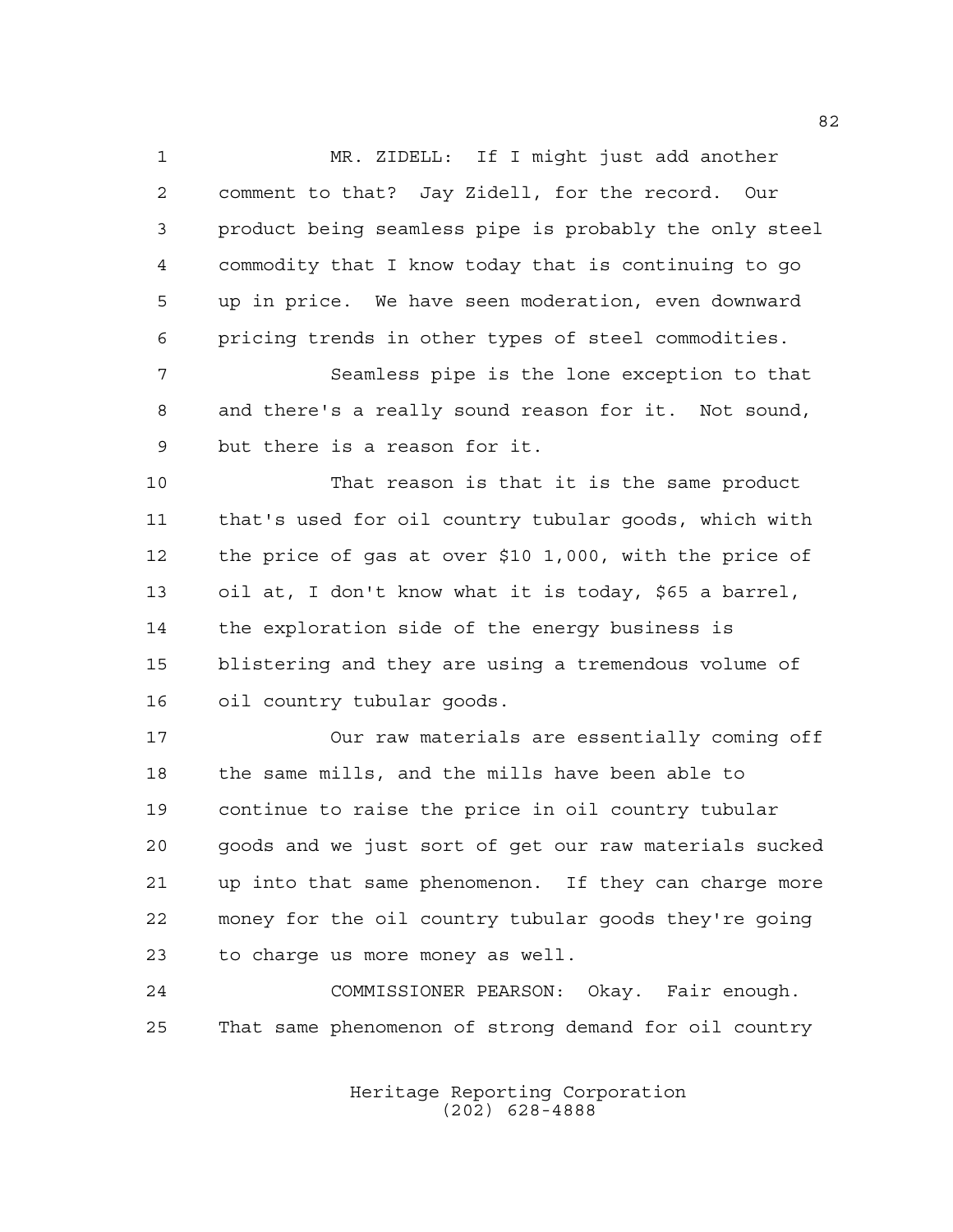tubular goods, it's a world-wide issue no doubt, so would it not affect all manufacturers of butt-weld fittings in roughly the same way?

 MR. ZIDELL: Again, Jay Zidell. As we've seen repeatedly the subject countries have over the years not focused their price structure in this country so much on their cost as much as they've focused it on a strategy of maintaining market share in the U.S.

 That's been evidenced through the dumping cases that have been brought in the past.

 COMMISSIONER PEARSON: Okay. Looking forward the question already has been raised about the affects of hurricane Katrina and I would agree with the response that basically it's too early to know what influence if any it might have on total consumption, but certainly the potential would be for increased demand as plants are maintained or rebuilt rather than any decrease.

 Would that be correct? The potential is on the upside in terms of demand, right?

 MR. FORBIS: I would say there's two things to that. It's likely that the demand on any damage would be in size of fittings that are not in this orders. In other words, they would be the larger than

> Heritage Reporting Corporation (202) 628-4888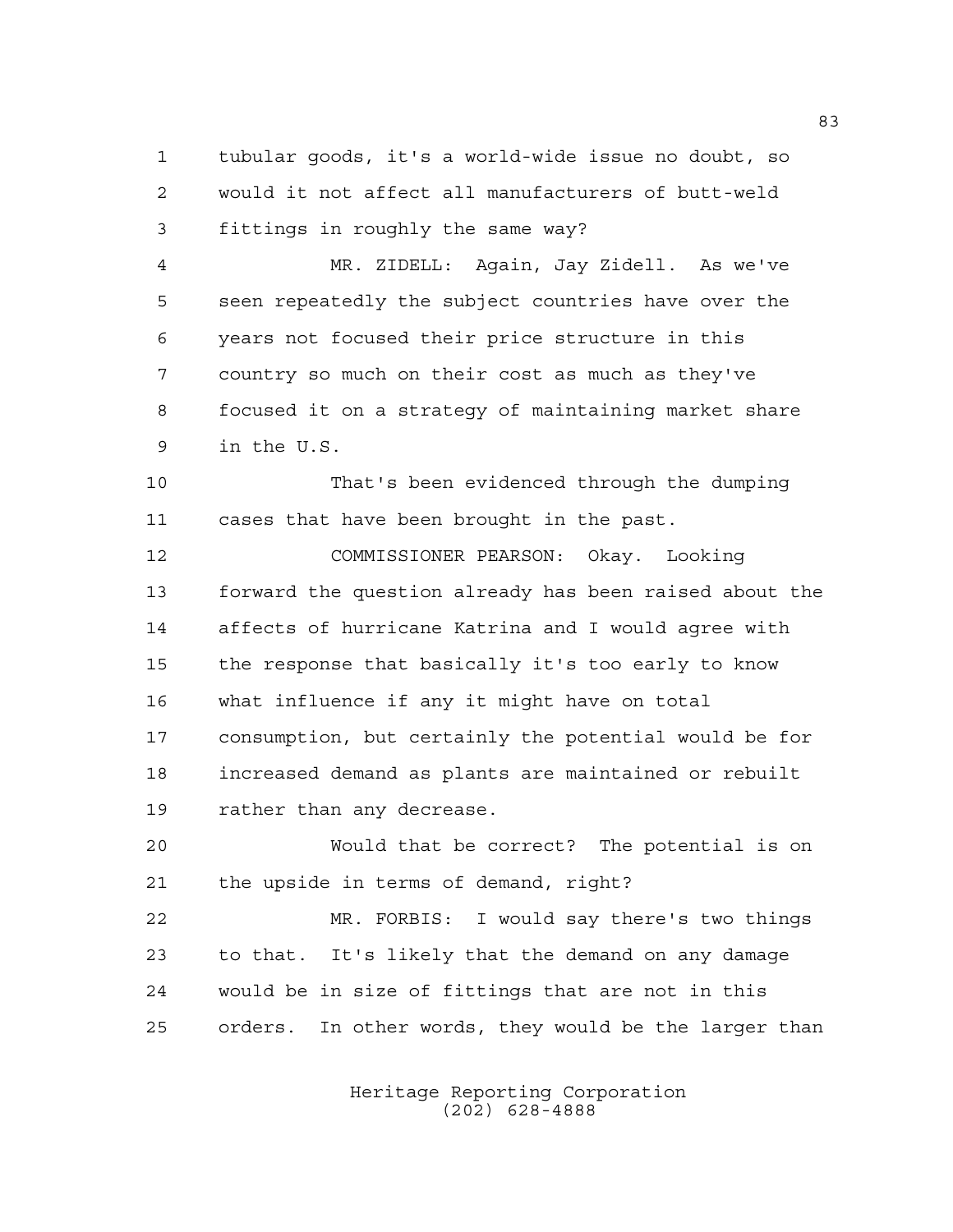14 inch size. The other part of that is a lot of the platforms and that are my estimation predominantly import fittings. COMMISSIONER PEARSON: Any other comment on that? (No response.) COMMISSIONER PEARSON: Mr. Chairman, the light's changing, so I will pass. Thank you. CHAIRMAN KOPLAN: Thank you, Commissioner. Mr. Zidell, if I remember correctly in response to a question from Commissioner Lane you mentioned that you've done some kind of a study or analysis of nonsubjects. Is that correct? MR. ZIDELL: That's correct, sir. CHAIRMAN KOPLAN: Could you provide that to us for the record if you haven't already done so? MR. ZIDELL: We'll be happy to do that. CHAIRMAN KOPLAN: Would you do that? If you could do that with your posthearing submission that would be appreciated. MR. ZIDELL: Certainly. CHAIRMAN KOPLAN: Thank you. I'm still struggling a bit with this one thing. I'm trying to understand why nonsubject imports have taken such a substantial market share in 2005. I'm looking at a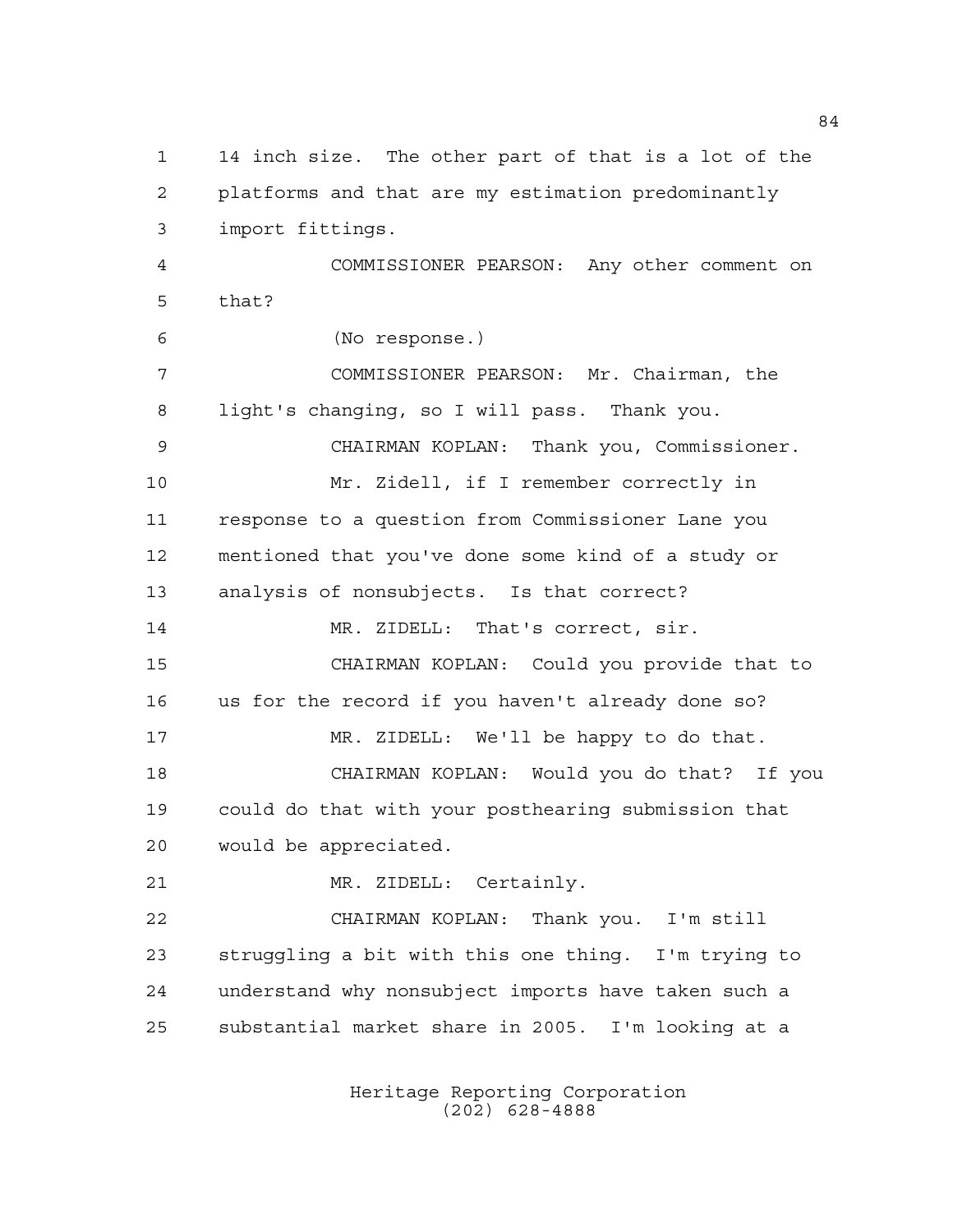table that appears on I, page 25 of our staff report and the version I have is the confidential version, but the numbers I'm going to cite to you are not confidential.

 What I'm looking at is nonsubject market share of U.S. producers' shipments. When I say *nonsubject* I'm not referring to Thailand, I'm not referring to any of the five countries, okay, that we're looking at. In the interim period, the sixth month period comparing 2004 to 2005 the percent jumps from 28.9 to 43.2 percent and that's share of quantity by percent.

 The share of value by percent jumps from 21.4 percent to 32 percent. What I'm trying to understand is what their market dynamic is right now. Aren't they subject to the same rising raw material costs that you all are subject to? If they are, what's driving that kind of an increase because it's way beyond what I'm looking at elsewhere in the period. Can someone help me out with this? MR. ZIDELL: Jay Zidell, again. CHAIRMAN KOPLAN: Yes. MR. ZIDELL: I guess my response to that would be that these nonsubject producers, as the

subject producers do, view the United States being the

Heritage Reporting Corporation (202) 628-4888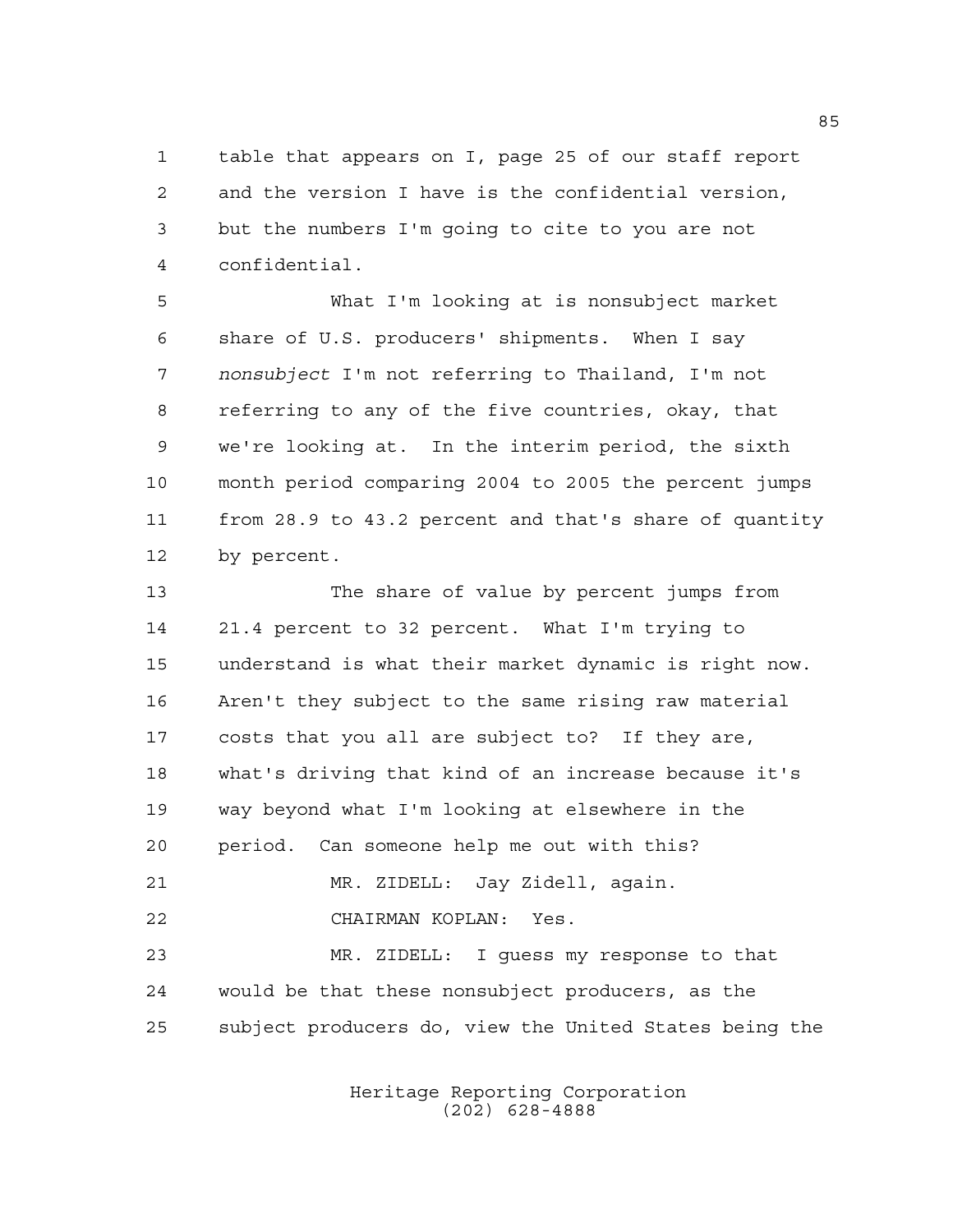largest market for fittings in the world as a key strategic market that they have to be in. CHAIRMAN KOPLAN: Now, that's in your briefs. I've seen that. MR. ZIDELL: Okay. They don't necessarily take into regard the cost increases in an effort to maintain market share. CHAIRMAN KOPLAN: They've gone way beyond maintaining market share. All of a sudden in 2005 they've jumped off the chart so to speak -- 11 MR. ZIDELL: That's correct. CHAIRMAN KOPLAN: -- and that's what I'm trying to understand. What happened in 2005 to cause that? What's the dynamic here? You're saying they're subject to the same raw material price increases that you all are. Am I understanding that they're faced with that same problem? MR. ZIDELL: That's correct. CHAIRMAN KOPLAN: Okay. If that's the case, what's the dynamic in the first six months of 2005 that's compared to the first six months of 2004 that's caused this dramatic increase? MR. FORBIS: My answer would be that they've always maintained this gap if you will of say 20, 30 percent of what they sell at below us and as our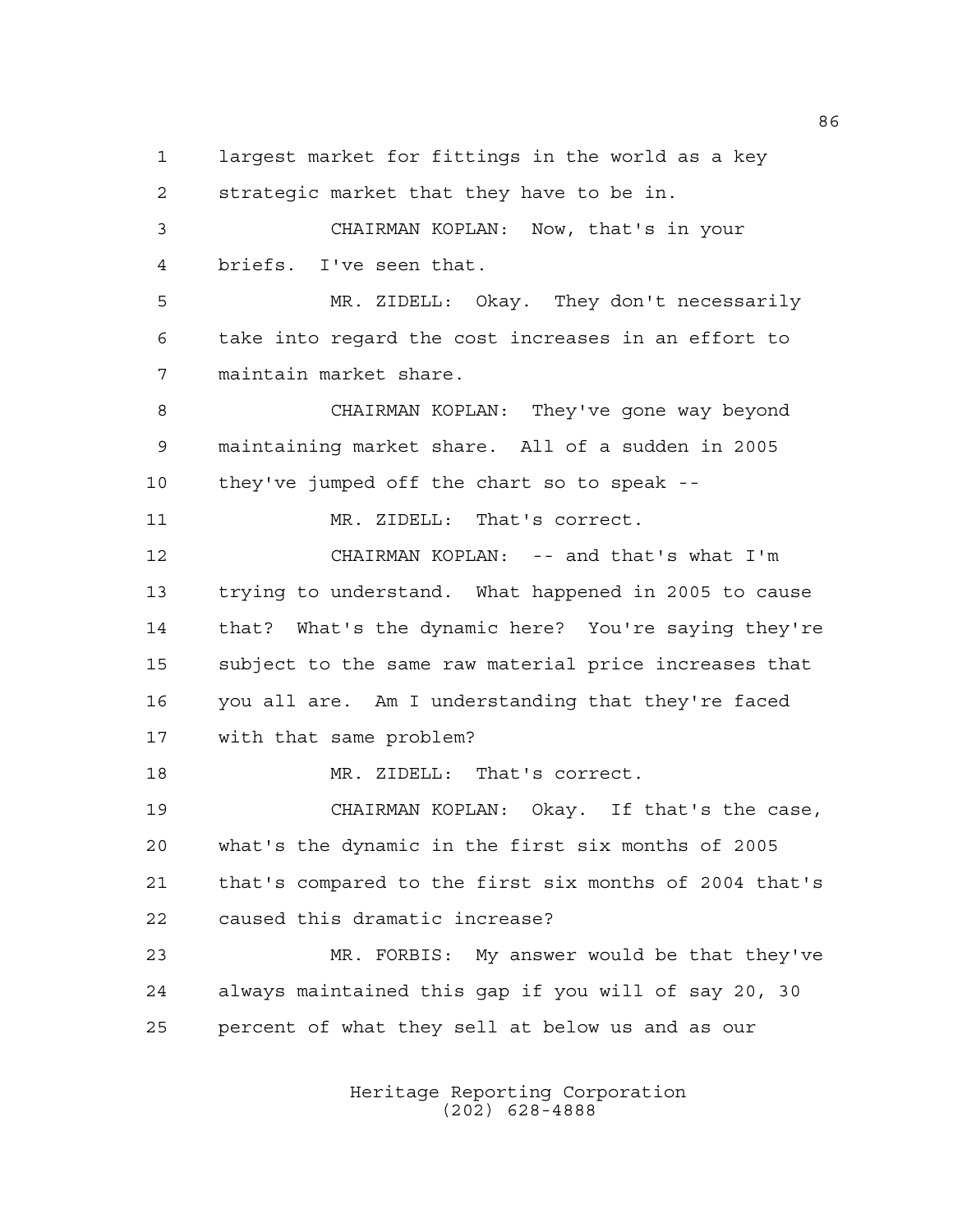prices have gone up I think there's been more interest domestically from purchasers to consider import because of the price. So that has probably driven some buyers in the U.S. to take more -- CHAIRMAN KOPLAN: I'm looking at nonsubject, excuse me, I'm looking at fairly traded, right? MR. FORBIS: Yeah. True. CHAIRMAN KOPLAN: Okay. Go ahead. Continue. I'm struggling with it. MR. FORBIS: I think the other thing is it's possible that the nonsubject may not be having as much of an increase on raw material as we've seen domestically. I don't know that for sure, but I suspect that may be true. CHAIRMAN KOPLAN: Is there any way to quantify that because I'm looking at numbers and I'm wondering if there's any way to quantify it. Ms. Ellsworth? MS. ELLSWORTH: This is Cheryl Ellsworth. I think that if there had been anybody that showed up on the other side you could have asked them that question. CHAIRMAN KOPLAN: Well, I would have, but you're here, so I'm asking whether you all have any idea of what's going on.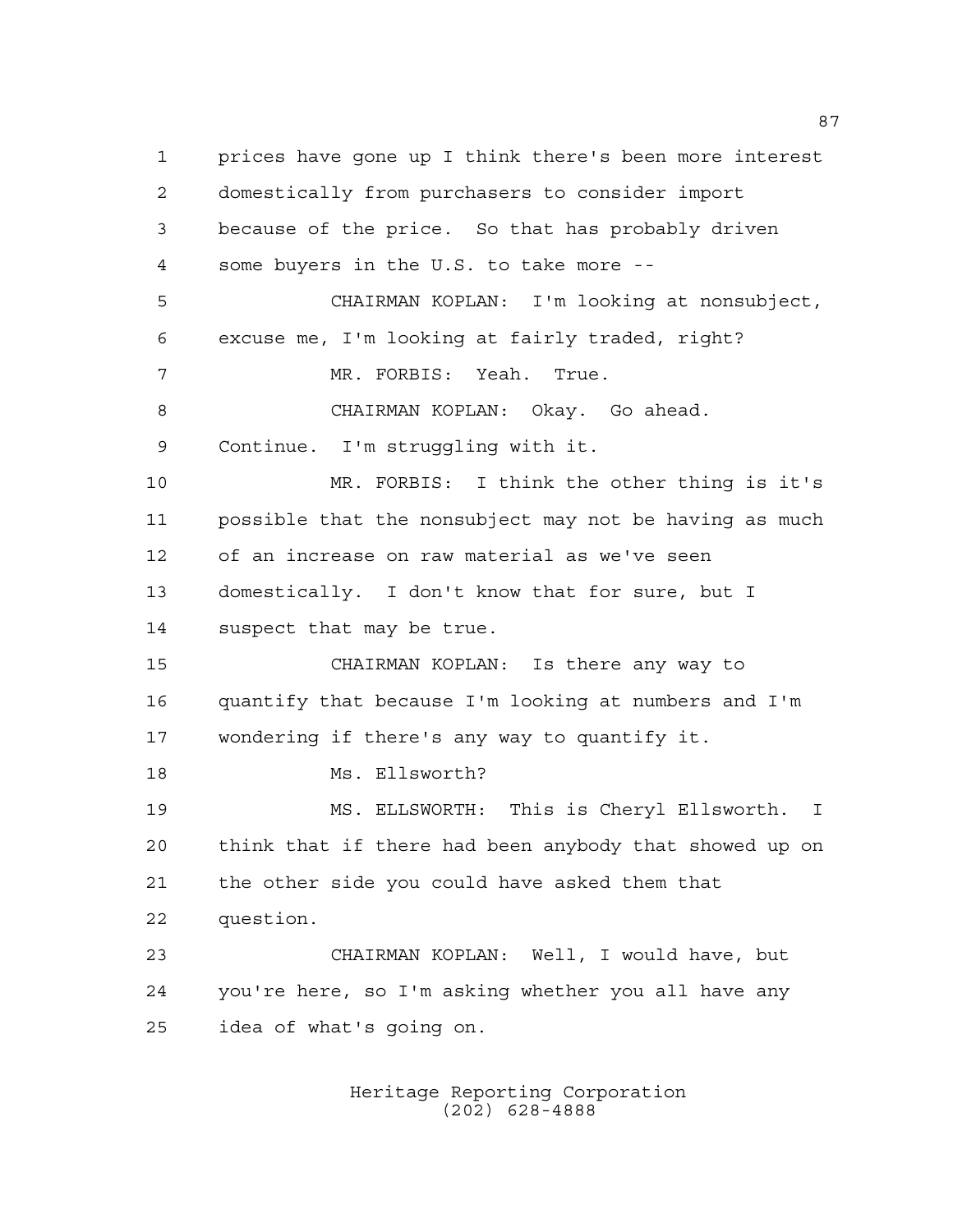MR. FORBIS: I don't think we have a means of verifying that. No. CHAIRMAN KOPLAN: Okay. MR. ZIDELL: If I might? CHAIRMAN KOPLAN: Yes, Mr. Zidell? MR. ZIDELL: I think maybe part of the answer lies here. In 2004 there was this panic buying syndrome that was referred earlier. CHAIRMAN KOPLAN: That's in your brief as well. MR. ZIDELL: Okay. All of us have customers who buy domestic as well as import product. Import product has a tendency to have a longer lag time in terms of the delivery from order to shipment date, it could be as long as six months, and during that panic buying period our customers were placing large orders with us and I suspect they were also placing large orders with foreign suppliers. Maybe what we're seeing in these statistics is a wave of that panic buying of the foreign products that are hitting the shores now just because of the extended delivery times of the foreign producers. CHAIRMAN KOPLAN: Does Weldbend probably want to jump in on this as well? MR. KRIESBERG: Simeon Kriesberg. A couple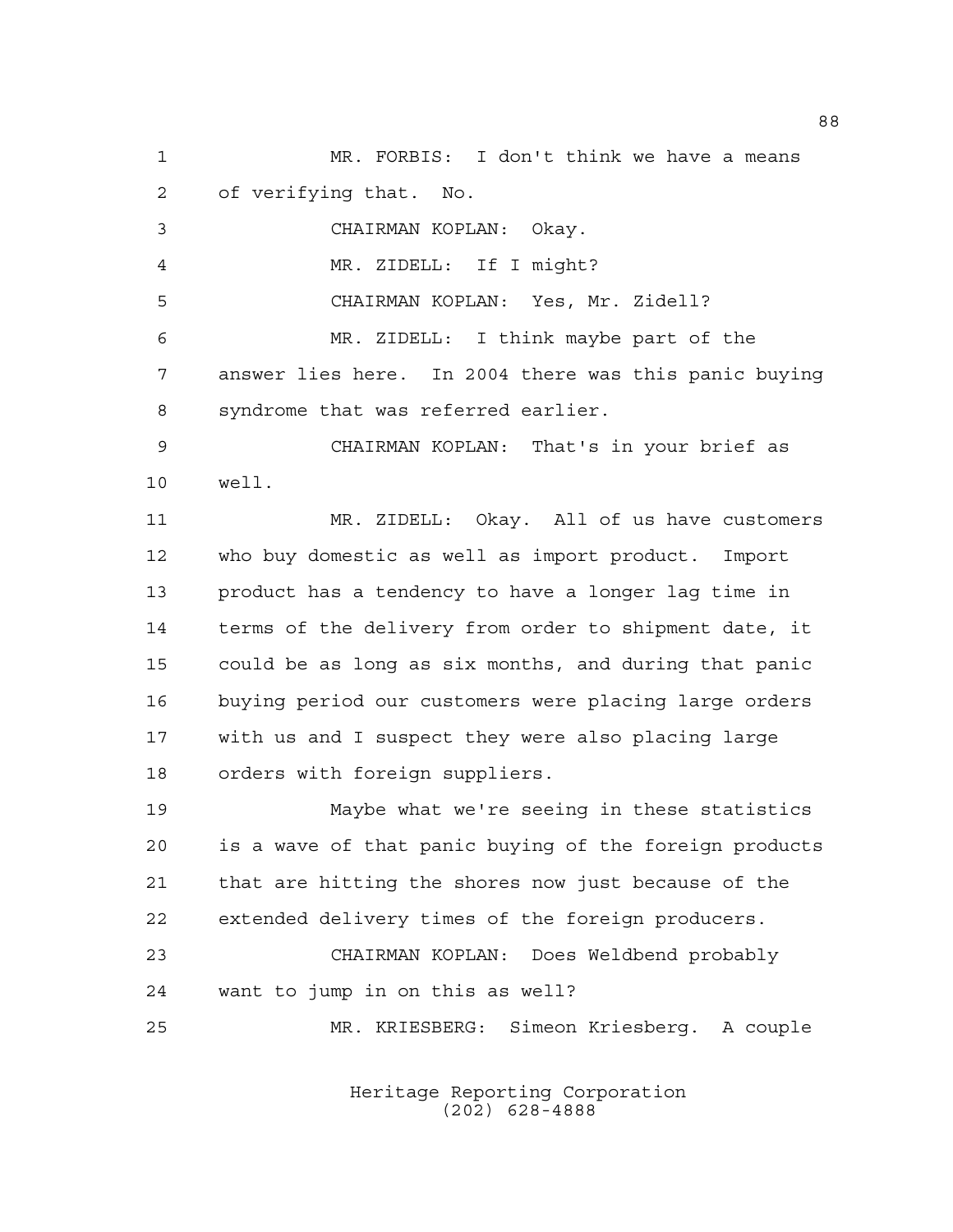of explanations that have occurred to us. One is that although the rise in raw material cost has been an international phenomenon there are many costs embedded in the foreign producers' structure that are nowhere close to what a domestic producer has to face.

 We're talking about regulatory costs, we're talking about health insurance costs and other costs so that there is always a gap in the cost structure. So they start with a much lower cost structure than we do and then they're --

 CHAIRMAN KOPLAN: That's remained a constant during our period hasn't it?

 MR. KRIESBERG: Well, we're not really sure. My point is that even if their raw material costs have risen to some degree as ours certainly have in the latest year or so they've started from a lower point to begin with, so they have a considerable amount of room to undersell and as the Commissioner report indicates they have been underselling throughout this period.

 So what you have in the U.S. market now is in part because of this panic buying and in part because of the price increases to cover the raw material costs, a historically very high level of pricing, and it makes the appeal of these lower priced

> Heritage Reporting Corporation (202) 628-4888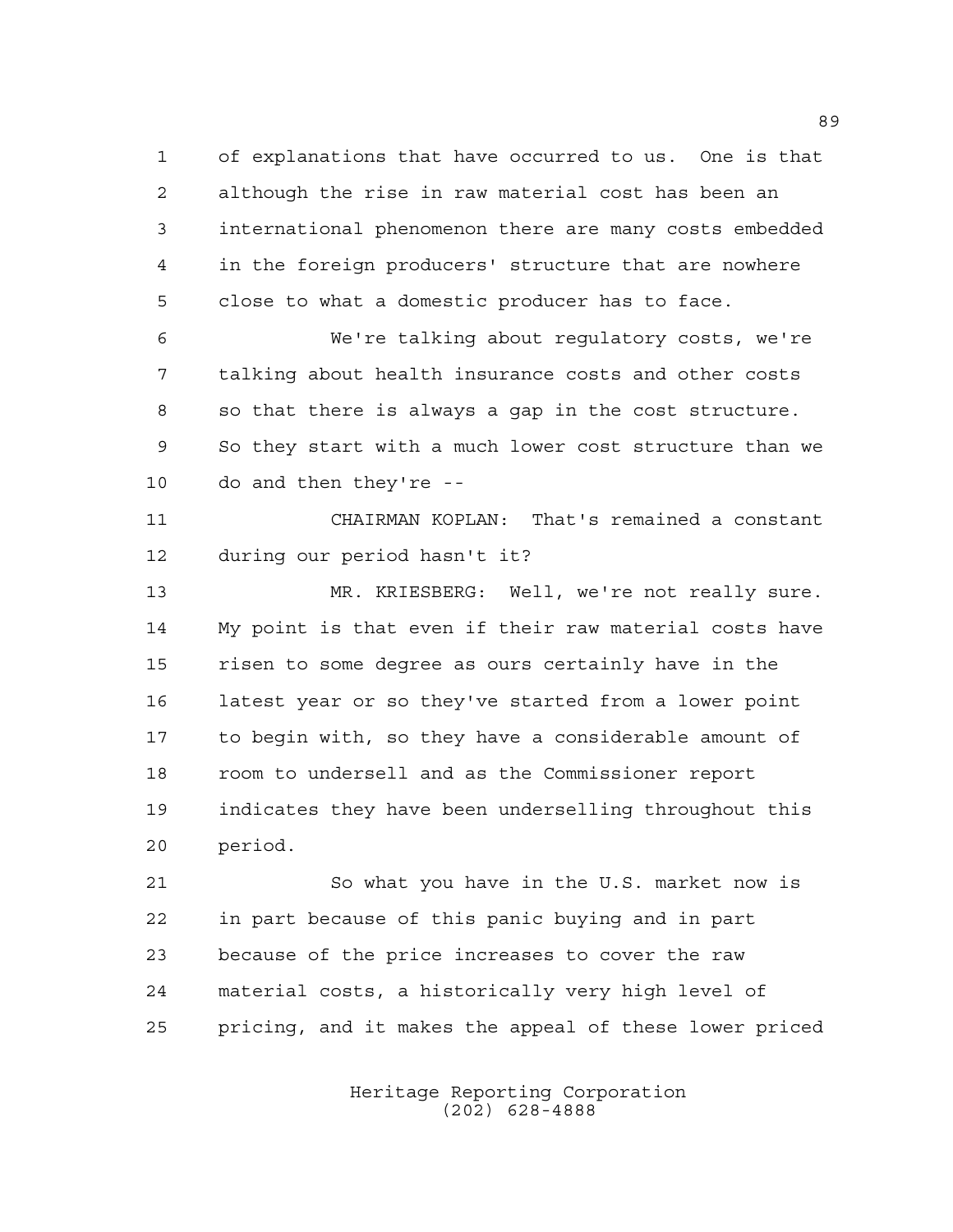imports, subject or nonsubject, all that much greater in terms of domestic customers.

 CHAIRMAN KOPLAN: Is there any way you can quantify that for me for purpose of the posthearing? MR. KRIESBERG: Well, we can try, but I think the evidence is simply the tremendous shift in shipment levels from the domestic suppliers to the foreign suppliers that we have seen in this stub period, that as I think all the producers have testified the price increases that have been in place and which have tended to lead costs upward so there has been some improvement in profitability has been at the expense of market share and sales in 2005. So we're already beginning to see that

 cannot be sustained if they expect to be able to regain their sales volumes of only a couple of years back. The result is that what we all anticipate from the testimony is that we're going to see now the prices leading the costs down so that you'll find a foreshortening of the gap between the pricing and the costs on the way down.

 CHAIRMAN KOPLAN: Thank you. Mr. Graham, you look like you wanted to get in on this. Have you changed your mind? MR. GRAHAM: I'm just looking at the cost of

> Heritage Reporting Corporation (202) 628-4888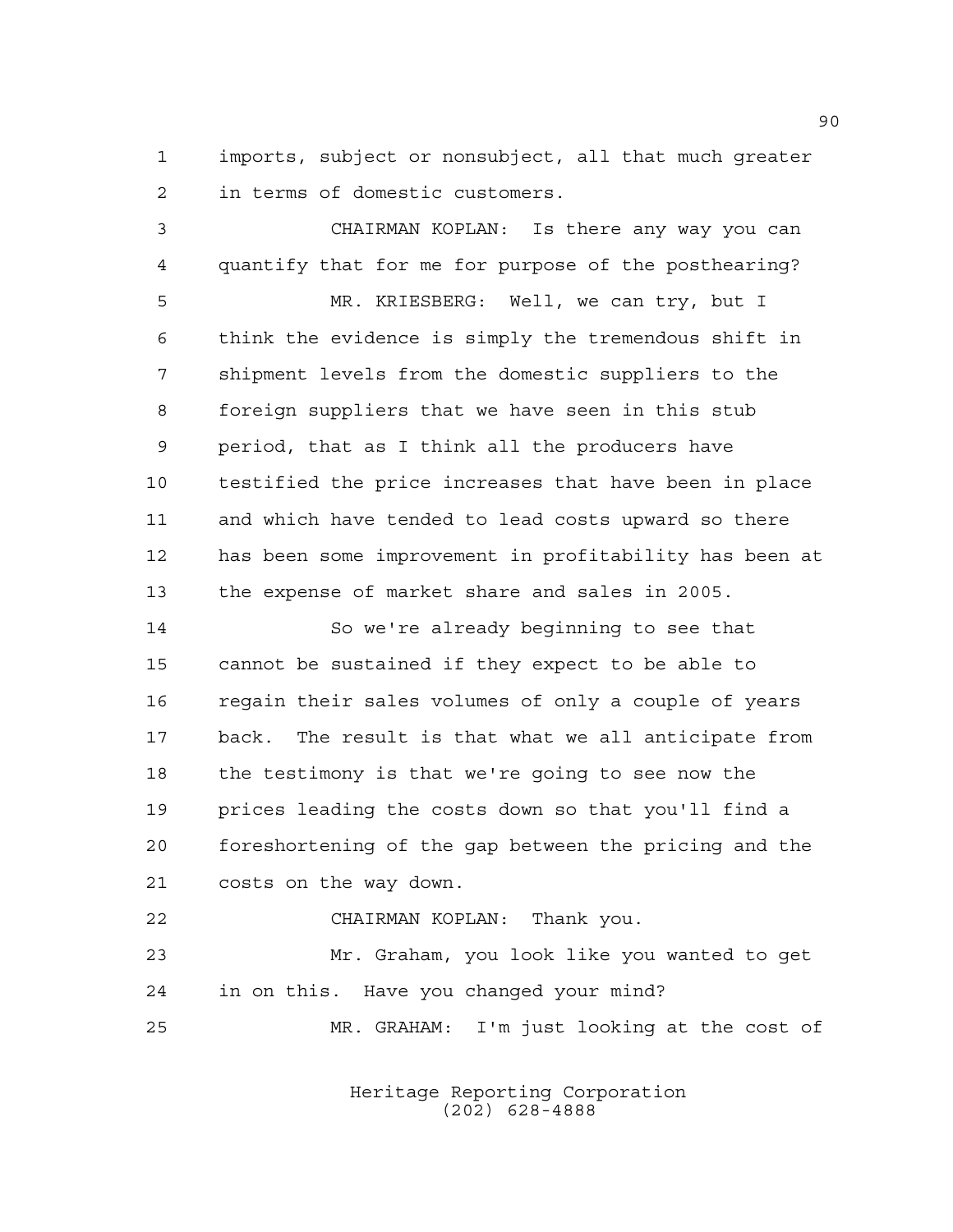the labor.

 CHAIRMAN KOPLAN: And? MR. GRAHAM: There's no comparison. As low as a \$1, \$1.12 in some countries, and we'd probably be \$25 and that would be low in a domestic plant. CHAIRMAN KOPLAN: Well, did that dynamic change in 2005 or has that always been the same? 8 MR. GRAHAM: Always there. CHAIRMAN KOPLAN: It's always been there. MR. GRAHAM: It gives you a big spread of a profit margin. MR. TOTARO: If I could add just one point, Mr. Chairman? CHAIRMAN KOPLAN: Sure. MR. TOTARO: This is John Totaro. It's difficult to quantify, but maybe one comparison that you could look at in the staff report are the comparison between the unit values of what's identified here as nonsubject imports and the unit values of the U.S. shipments. You'll see that the nonsubject imports show an increase in the first half of 2004 to the first half of 2005 as do domestic shipments, but that imports are on a different scale, a much lower scale, indicating that maybe they are experiencing some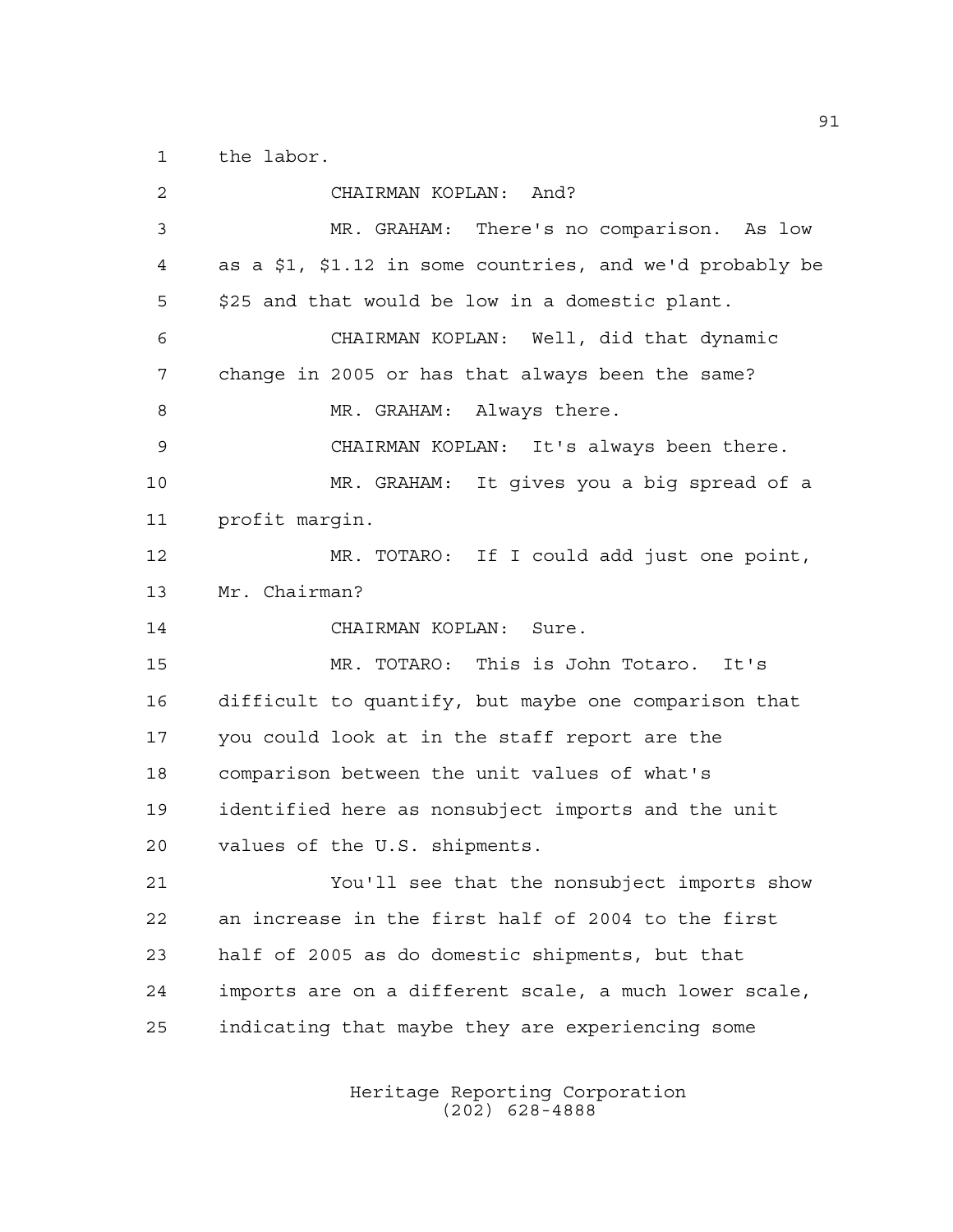increases in raw material prices perhaps, but as other witnesses have said they're overall costs are different to start with. CHAIRMAN KOPLAN: I appreciate that. Thank you. I see my red light's on. Vice Chairman Okun? VICE CHAIRMAN OKUN: Thank you. Mr. Totaro, maybe since you had just responded to that question in terms of this product and looking at average unit value is it a good proxy for looking? Should we be looking at average unit value in terms of what might be a product mix issue either between domestic and foreign or rather just help me understand a little bit more how much weight I should put on AUV's here. MR. TOTARO: Well, I think you're right. I think because there is this scope of this investigation that the order covers a wide range of sizes I think that it's difficult to place too much weight on average unit values, but that said, if the Chairman is looking for one indication, something on the record, some number, that's what I've pointed at for that reason. VICE CHAIRMAN OKUN: Well, okay. How about

> Heritage Reporting Corporation (202) 628-4888

in terms of just more generally about the nonsubjects?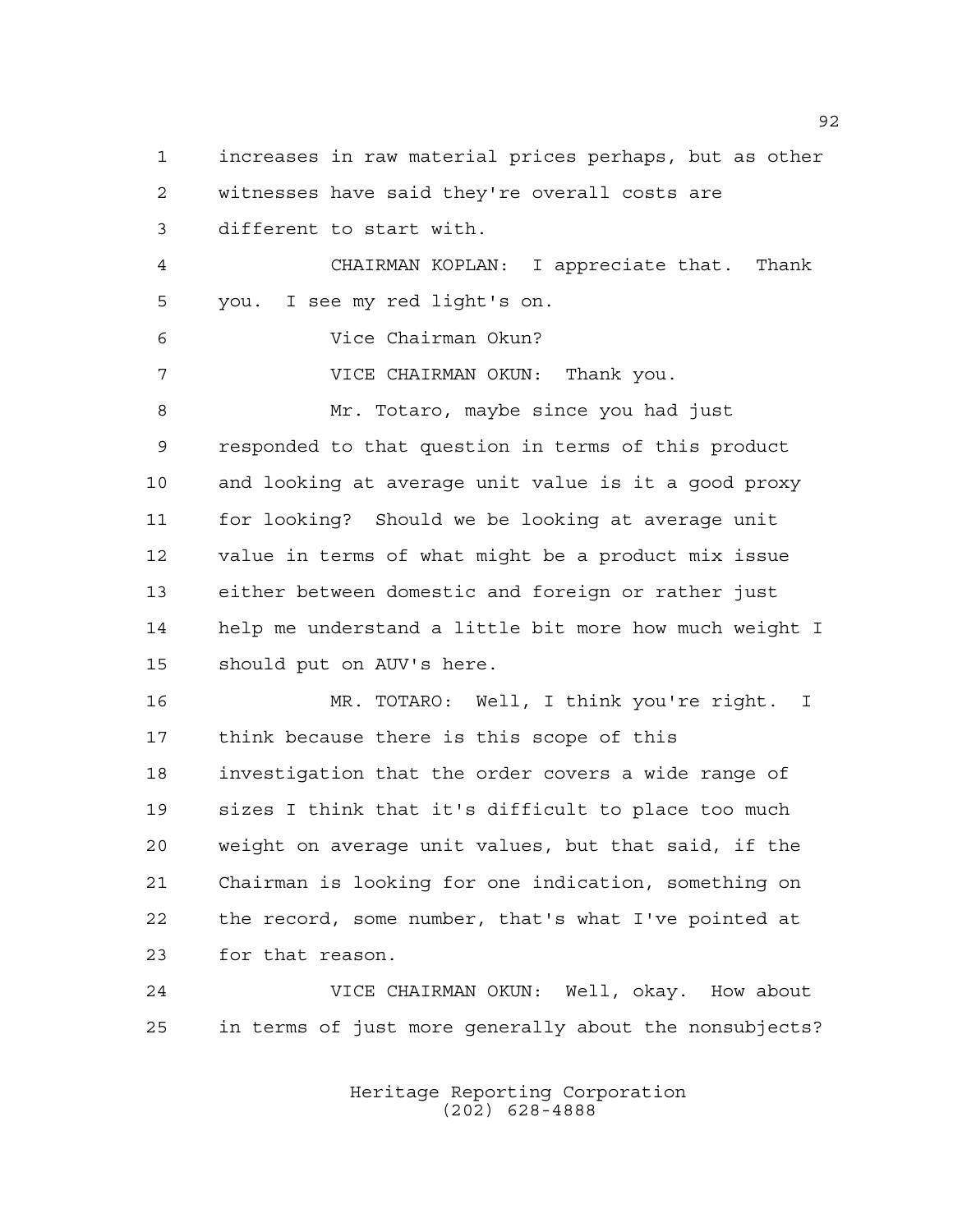Some information I think that some of you have put on the record, but in terms of the nonsubjects main competition. Are we looking at Mexico? I mean, who do you see pressure from if you're saying you've got pressure and that's why the record is reflecting a move towards the nonsubjects? Do you have any sense of that in terms of which nonsubjects, or particular countries? MR. FORBIS: Yeah. I would say you mentioned Mexico is one, Malaysia and probably Korea. VICE CHAIRMAN OKUN: That's shaking hands. Anyone else out there from the industry have anymore sense of that? MR. COULAS: Weldbend Corporation. We agree completely with that. VICE CHAIRMAN OKUN: Mexico, Malaysia -- MR. COULAS: Mexico, Malaysia and Korea. **VICE CHAIRMAN OKUN:** -- and Korea. Okay. Mr. Zidell, I had written down in my notes I think during your testimony, although it could have been a response to the question you mentioned that customers were, I think your words were *beginning to resist price increases*. Does that sound familiar? MR. ZIDELL: Yes, ma'am, it does. VICE CHAIRMAN OKUN: I had gone back to look

> Heritage Reporting Corporation (202) 628-4888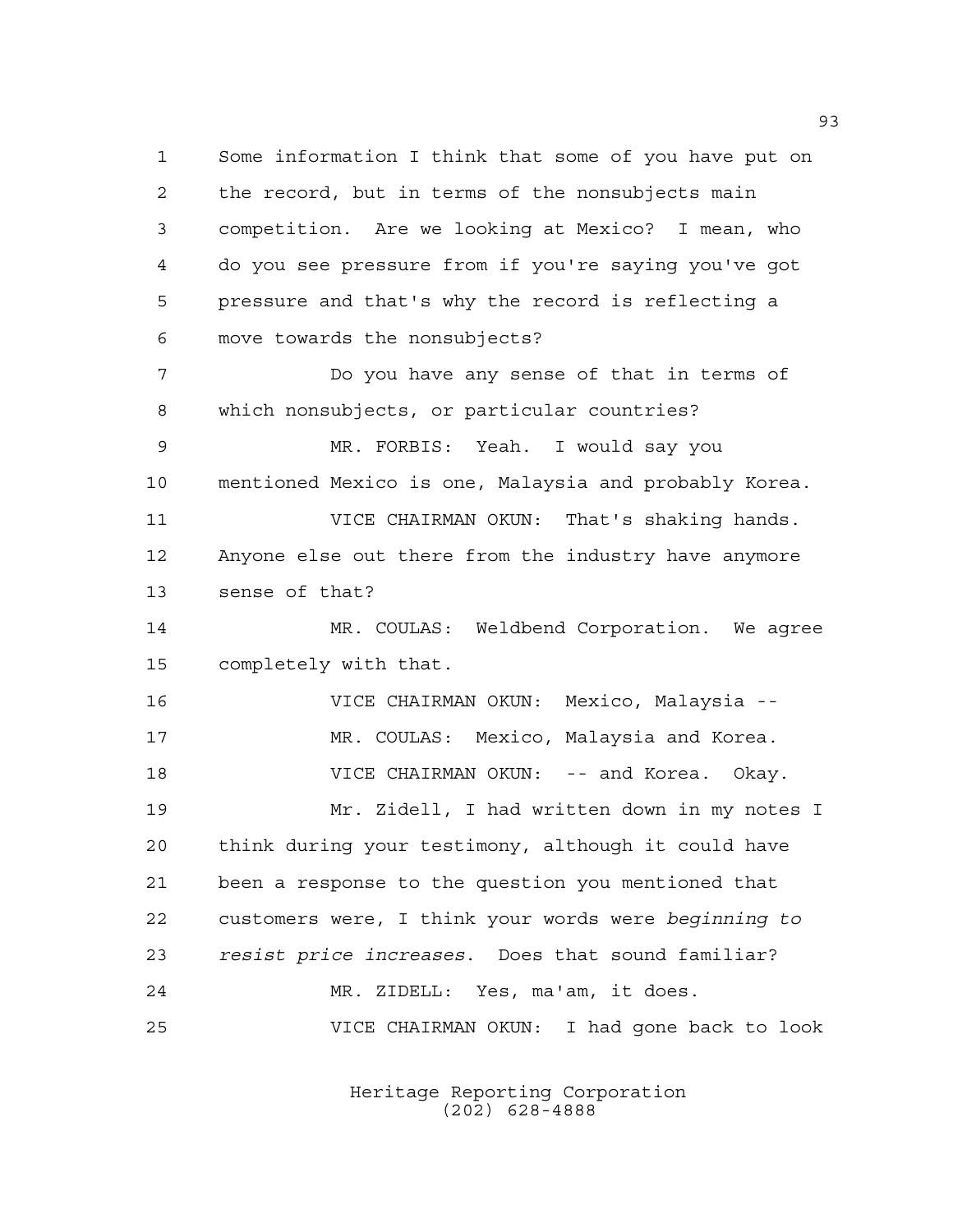at the phrase again. Is there anything concrete that you can point to in terms of have you seen customers, anything you can give to us specifically where customers have said no, we won't? No price increase. MR. ZIDELL: I can't report to you any firsthand conversations I've had with customers, but my sales people have reported to me that because of

 the price increase the domestic industries have implemented it's putting their customers under much greater pressure and our customers are getting pressure from their customers to seek cheaper products.

 That's why we believe we're seeing in part this increased market penetration by the foreign products. We also went through a period of time just this last summer two or three months ago when there had been efforts to raise prices by domestic producers and largely based again on rapidly increasing costs of raw materials and I will tell you that we were the last producer to raise our prices.

21 11 Vas only, well, let me say very substantially driven by our concern of the growth in import that we see, and that every time we raise our price even though we need to do it it just makes the delta bigger and makes our market more attractive to

> Heritage Reporting Corporation (202) 628-4888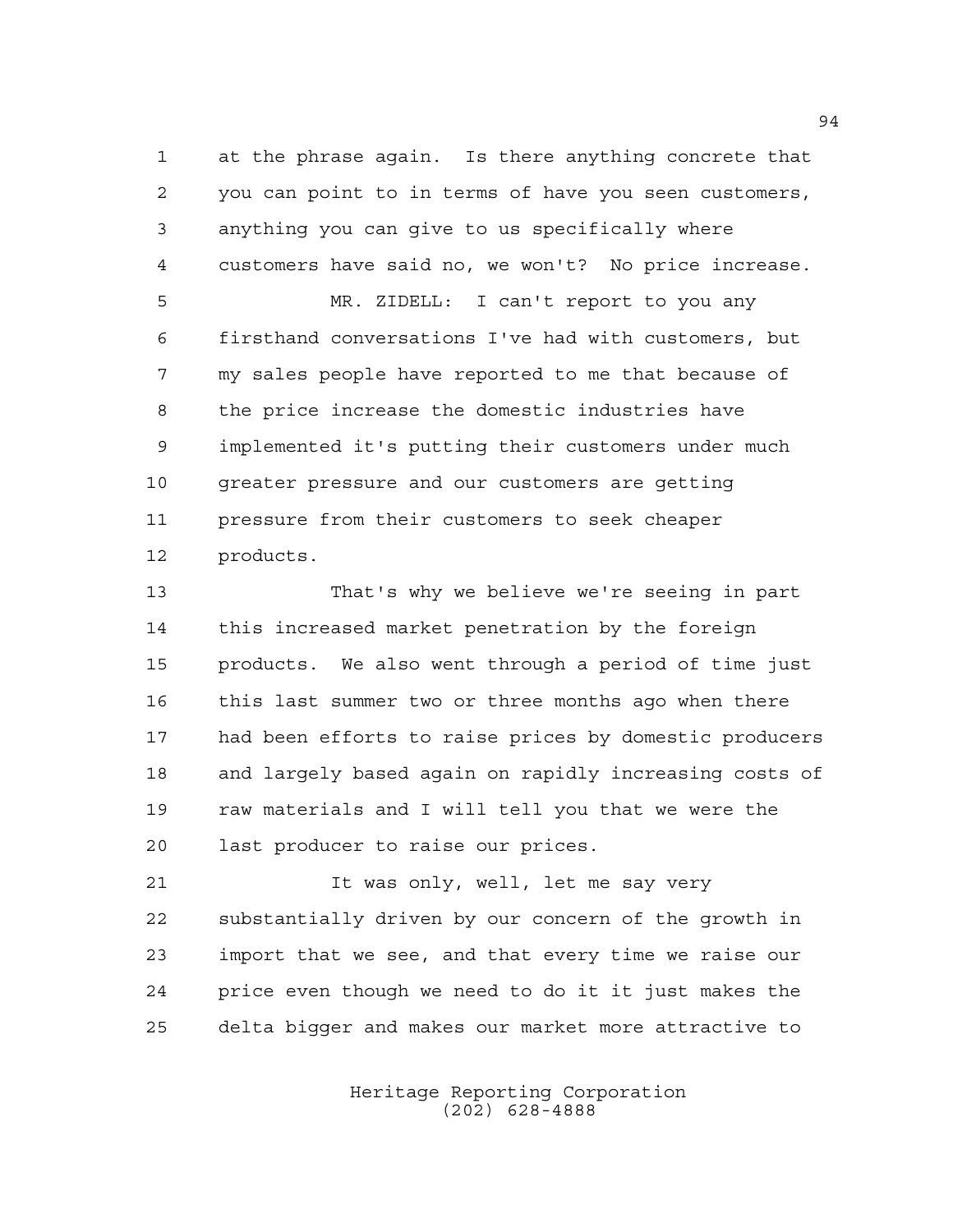the foreign suppliers.

| $\overline{a}$ | VICE CHAIRMAN OKUN: Then let me just go                |
|----------------|--------------------------------------------------------|
| 3              | back. I've been trying to look and I'm not sure of     |
| 4              | whether to put this to counsel because I know for      |
| 5              | industry you're sometimes reporting your financials,   |
| 6              | and you're telling us your story and I'm just trying   |
| 7              | to make sure that I understand that.                   |
| 8              | When I look at the charts I understand what            |
| $\mathsf 9$    | you're saying about the lag between the raw material   |
| 10             | you have in inventory being a lower price than the     |
| 11             | increased price you're able to sell it for. I          |
| 12             | understand that, but when I look at how we qather our  |
| 13             | data and if I look at 2004, again, and see what        |
| 14             | happened to raw material help me understand.           |
| 15             | The lag, is it beyond 2004? In other words,            |
| 16             | what I'm saying is if I look at 2004 I see that you've |
| 17             | reported increased raw materials. You can see it in    |
| 18             | our numbers that your raw material costs went way up,  |
| 19             | but we can still see what happened on the financial,   |
| 20             | so I'm trying to understand what your argument is with |
| 21             | the lag.                                               |
| 22             | That 2004 doesn't really reflect what you're           |
| 23             | feeling in 2005 raw material costs? Do you understand  |
| 24             | my question? I'm just trying to understand. I keep     |

Heritage Reporting Corporation (202) 628-4888

hearing you talk about lag, but I'm trying to look at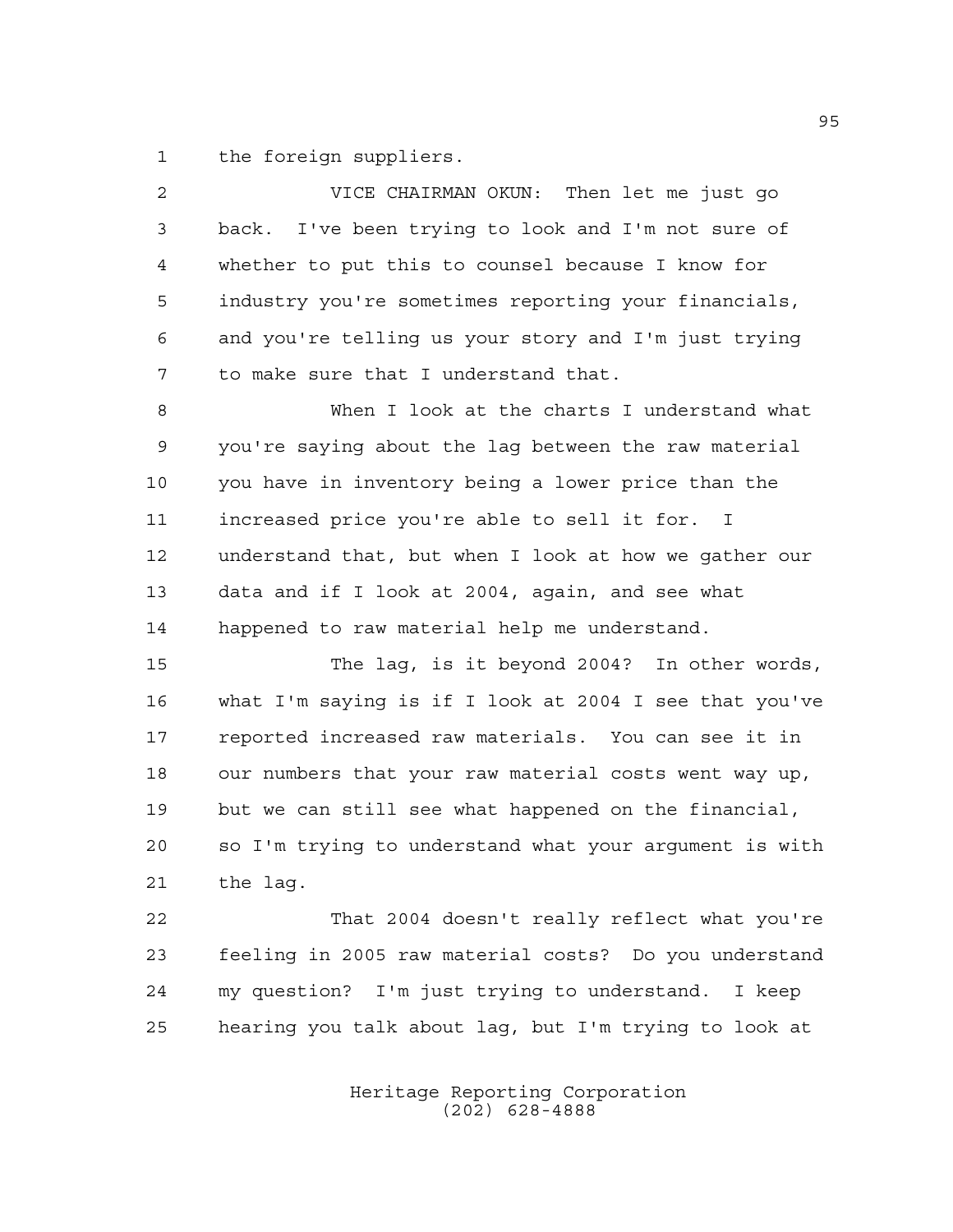the information that was gathered and say, okay, I can understand the lag as you sell each fitting, but in the overall year I still see prices have gone up and they've more than covered your raw material price increases, is the way I would look at it.

 MR. BOGARD: Commissioner, this is Lawrence Bogard. I'm not positive I understand the question because the time period, the POR is divided into calendar years so we've taken a continuum and we've sliced it up into finite periods for the sake of having a point at which to measure.

 The lag in the inventory value or cost, the raw material cost and the pricing is as I say a continuum. So what's happened is we're looking at a snapshot of something that's an ongoing phenomena. So if I understand your question correctly the lag affect continued on into the first half of 2005 so that the data that you're seeing in the staff report reflects that lag all the way through the POR.

 What the industry witnesses have been saying is that as prices do not increase or decline and inventory costs catch up then after the cut off point in the POR you're going to start seeing the rebound affect of profitability that you saw in the last part of the POR.

> Heritage Reporting Corporation (202) 628-4888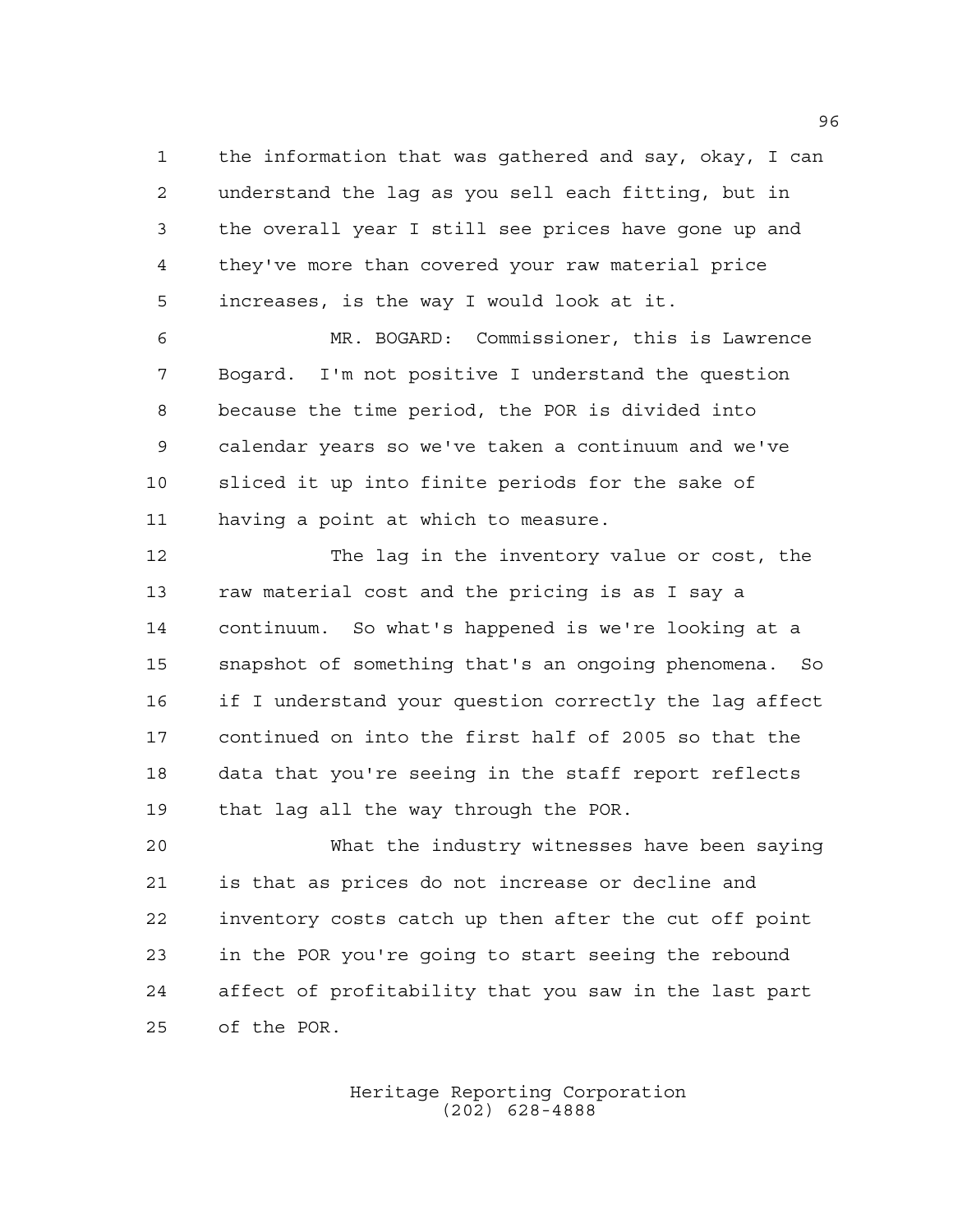VICE CHAIRMAN OKUN: You're talking about then beyond the interim even 2005 data -- MR. BOGARD: Absolutely. VICE CHAIRMAN OKUN: -- that you would be looking to or that would reflect that? Okay. MR. BOGARD: Yes. That's correct. VICE CHAIRMAN OKUN: That's what I was trying to understand about that. I appreciate that. I know Commissioner Hillman talked in length in about capacity utilization, so I think I understand all your answers on that. I don't have anything further with regard to that. I think my final question will be with regard to vulnerability and how the Commission looks at this record. Again, it relates to a number of things we're talking about, which is if in a review I'm looking at the end of the period and seeing improved financial reports, and again, understand the argument you've made regarding the improved financials come at a cost in terms of your volume, but looking at what I typically look at in other, I mean, looking at everything that relates to vulnerability help me again understand how if I'm looking at this record and saying what you've managed to do is pass on price

> Heritage Reporting Corporation (202) 628-4888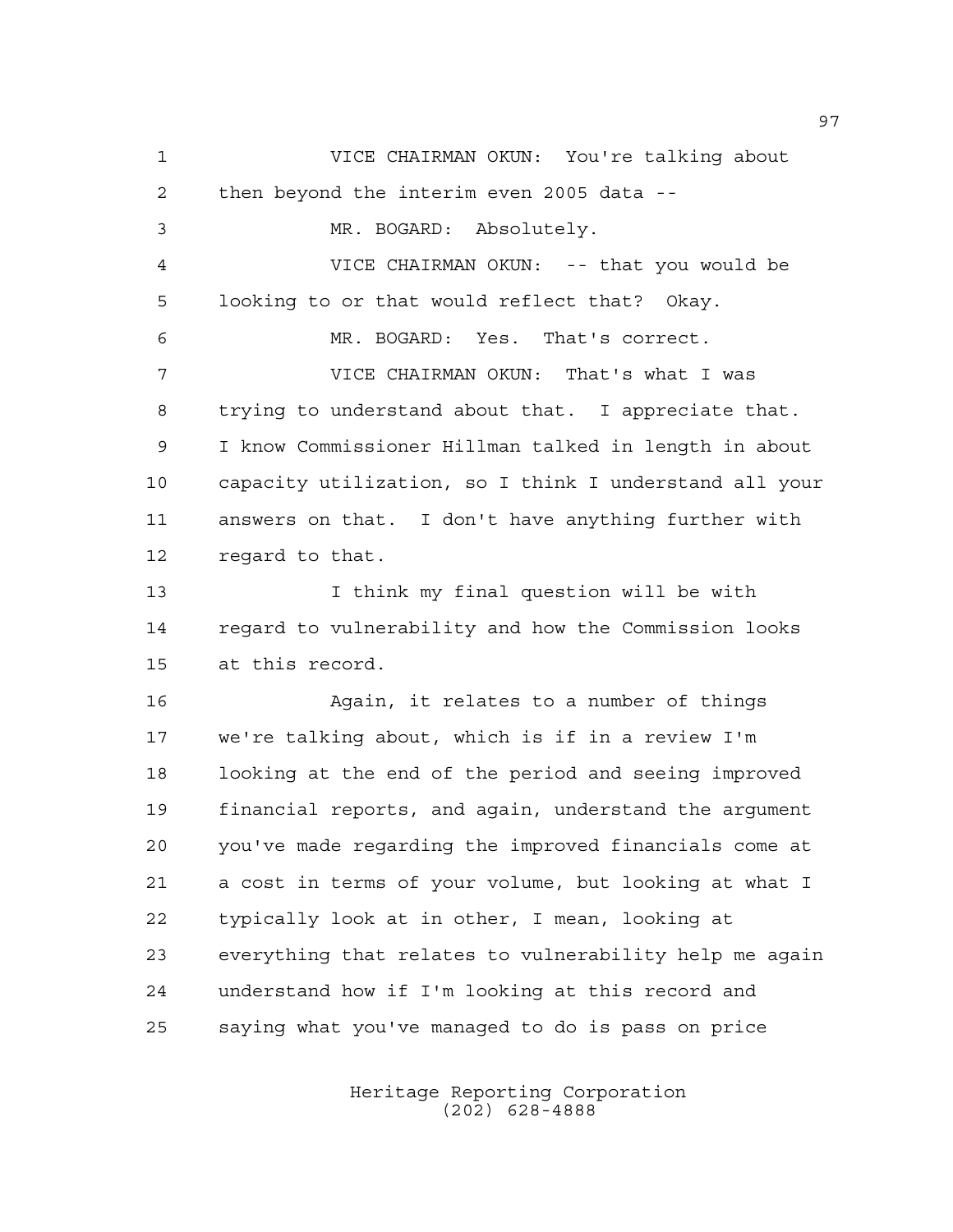increases sufficient to cover cost goods sold, at least on the record we have, why should I find the industry vulnerable to subject imports at this point based on the data in the latest part of the review? MR. TOTARO: This is John Totaro. Just to add one other point to that continuum there is that in 2005 where we see decreased volumes of U.S. shipments, but also higher levels of profit, also in 2005 you see levels of imports much higher than in 2004. So it's not only that domestic producers are selling less, but there are more imports in the market or more imports gaining market share, so -- VICE CHAIRMAN OKUN: Nonsubjects gaining market share, -- MR. TOTARO: Right. VICE CHAIRMAN OKUN: -- less expenses on financials. MR. TOTARO: At the moment, but as the witnesses have testified this is not something that can keep going on. The volumes of domestic shipments continuing to go down, I don't think that will continue to result in improved financials. I think that this is a trend nearing the top and that something will have to change as I've said. VICE CHAIRMAN OKUN: My yellow light's come

> Heritage Reporting Corporation (202) 628-4888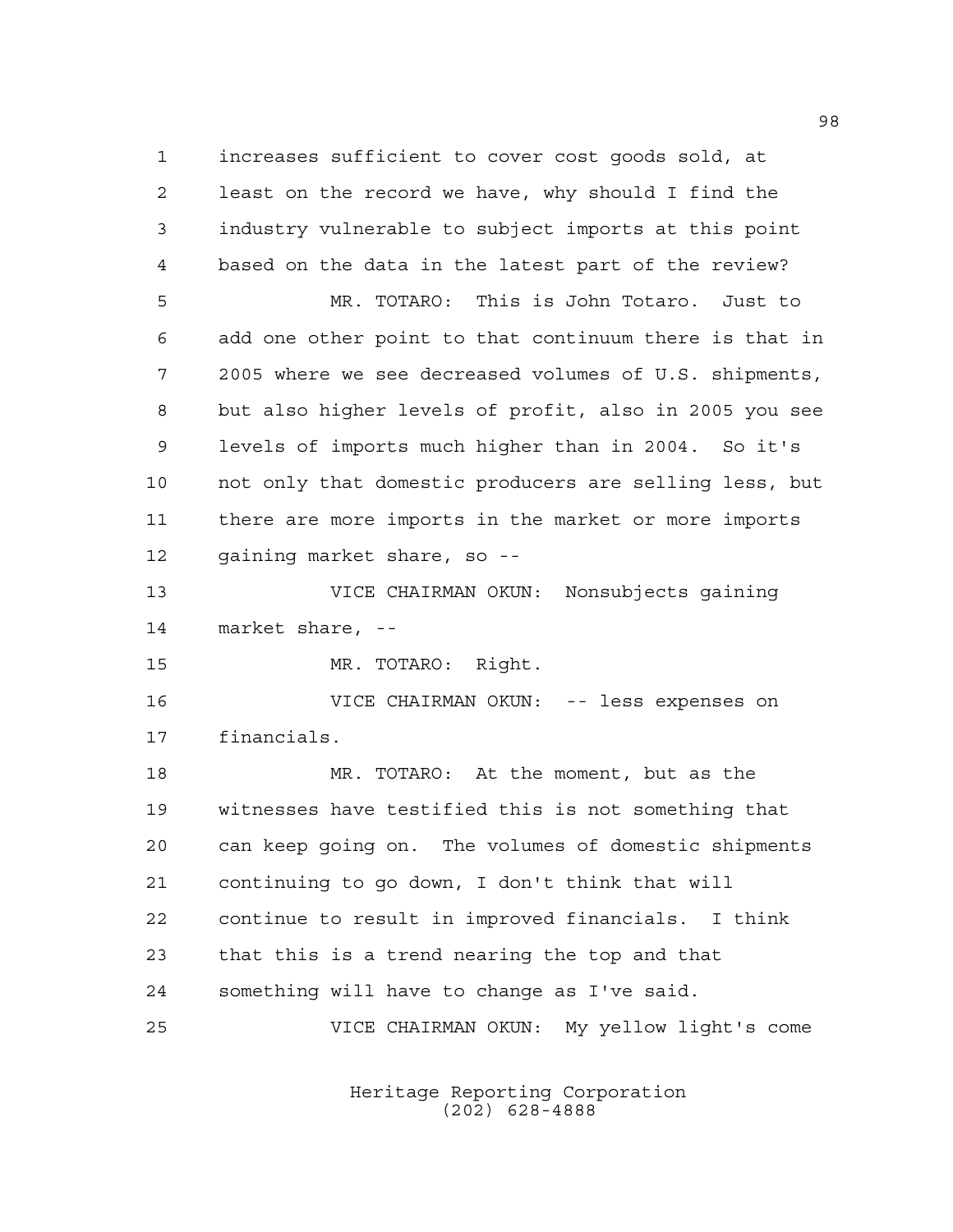on, so my last question will just be for posthearing and that is, it probably relates to one of the first questions I had which is anything you can put on the record with regard to both future demand and future raw material prices because, again, while it's uncertain what the economic impact of the hurricane is there's certainly stories even in today's clips in the *Wall Street Journal* talking about still prices going up again, and so I am interested in the best industry data you have available that you could put on the record with regard to future demand, future raw material prices for your industry. Again, I appreciate all the information you've provided today. Thank you. COMMISSIONER PEARSON: Thank you. Commissioner Hillman? COMMISSIONER HILLMAN: Thank you. I'd like to talk just a little bit about some of the nonprice issues that may be affecting it. If I can start with you, Mr. Graham, I believe you testified in your opening statement that the distributors basically stock imported product, domestic product, et cetera, and that where the U.S. industry may continue to have some edge is in the produced order sort of specialty goods.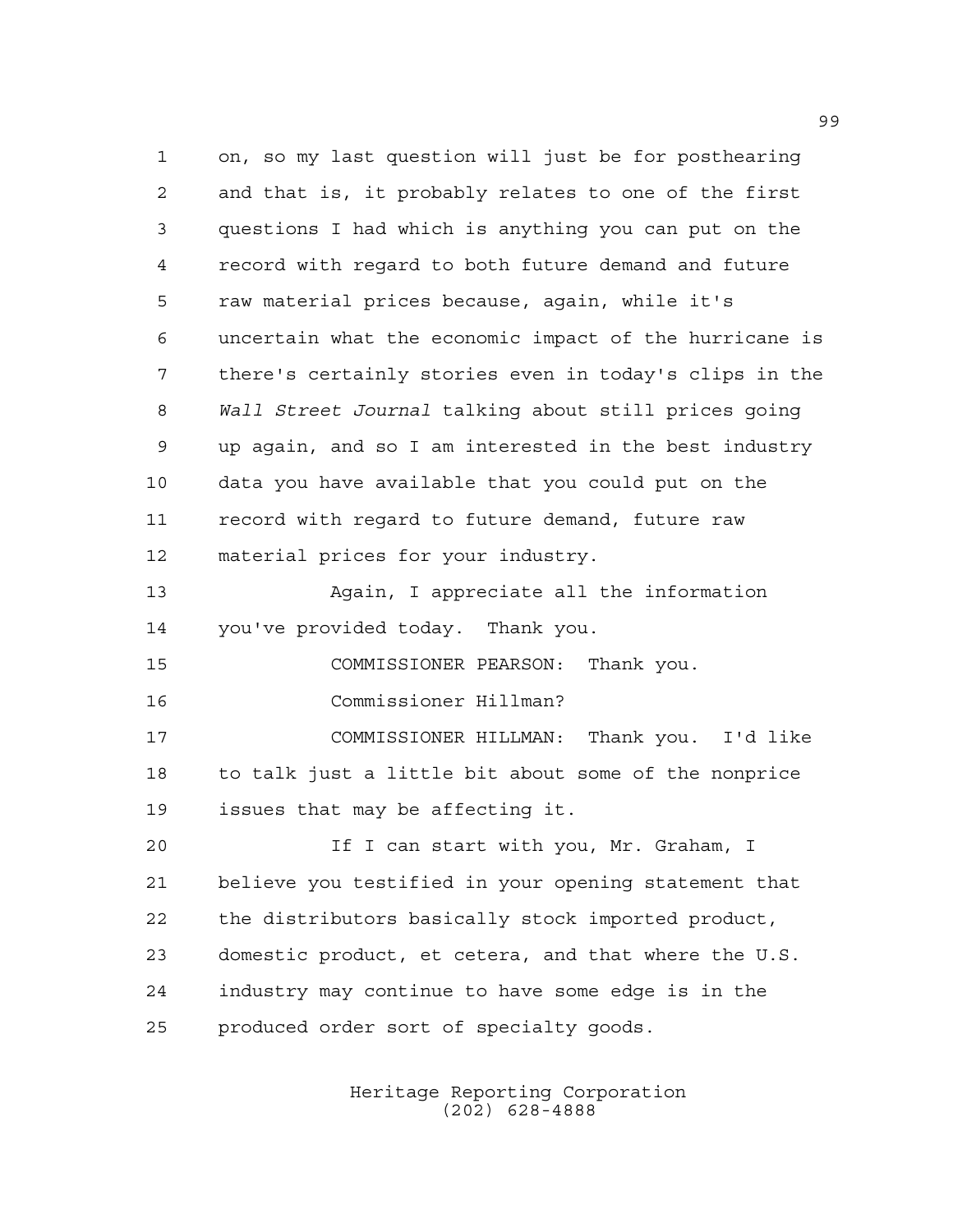Did I hear that correctly, and can you help me understand what portion of your sales would be of that nature? It's a produce to order kind of fitting. MR. GRAHAM: I don't know that we have a produce to order special item process. I mean, we have a stocking level that we guess at and that's what we go with.

 COMMISSIONER HILLMAN: So you're saying nobody produces anything that would be considered sort of produced on the order of specialty products unique in any way? Everything is a stock item, distributors are going to buy yours and everybody else's same thing?

 MR. GRAHAM: We have a grouping of fittings and that's what we look at month over month to see what is in demand and outside of that is an order from a customer that wants something different, which is a different process.

 COMMISSIONER HILLMAN: Okay. So there is some that's specifically ordered?

 MR. GRAHAM: Yes. I would say in the 14 inch and down, which is what we're talking about in this, there really is no special orders. It would all be a make the stock and our customers, the distributors, would sell some stock in these size

> Heritage Reporting Corporation (202) 628-4888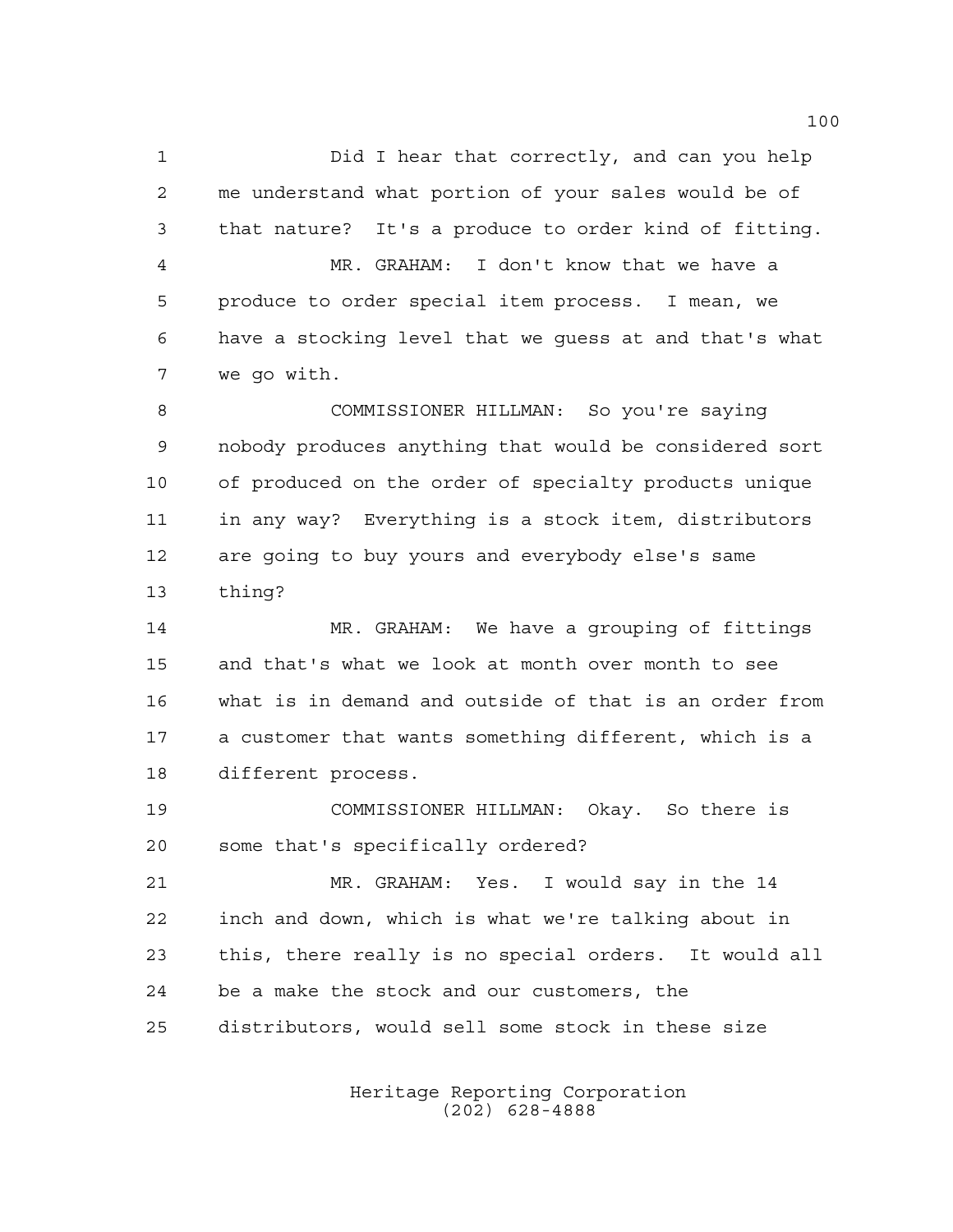range.

| COMMISSIONER HILLMAN: Anyone else?                     |
|--------------------------------------------------------|
| Everything is a stock item.                            |
| MR. TOTARO: Just to clarify I think it was             |
| Mr. Graham that was saying in his opening statement it |
| was not an issue of different products being provided, |
| but there may be occasions where timing is an issue.   |
| COMMISSIONER HILLMAN: Then, Mr. Zidell, you            |
| comment on the issue of the manufacture lists. Again,  |
| I'm trying to just make sure I understand how widely   |
| used they are. Does every distributor, every customer  |
| want to make sure that the manufacturer is on an       |
| approved list or is it some portion of the industry    |
| for whom that's a significant factor?                  |
| MR. ZIDELL: Jay Zidell responding.<br>The              |
| approved manufacturers list actually comes out of the  |
| end user marketplace not the distributor, who is our   |
| customer. Principally where you see approved vendors   |
| lists is in the energy sector: oil companies,          |
| refineries, chemical plants and what have you where    |
| you've got extraordinary risks for failure.            |
| COMMISSIONER HILLMAN: So would you have a              |
| sense of what portion of the pipe fitting sold are     |
| required to be on these manufacturers approved lists?  |
| MR. ZIDELL: We've tried to figure that out             |
|                                                        |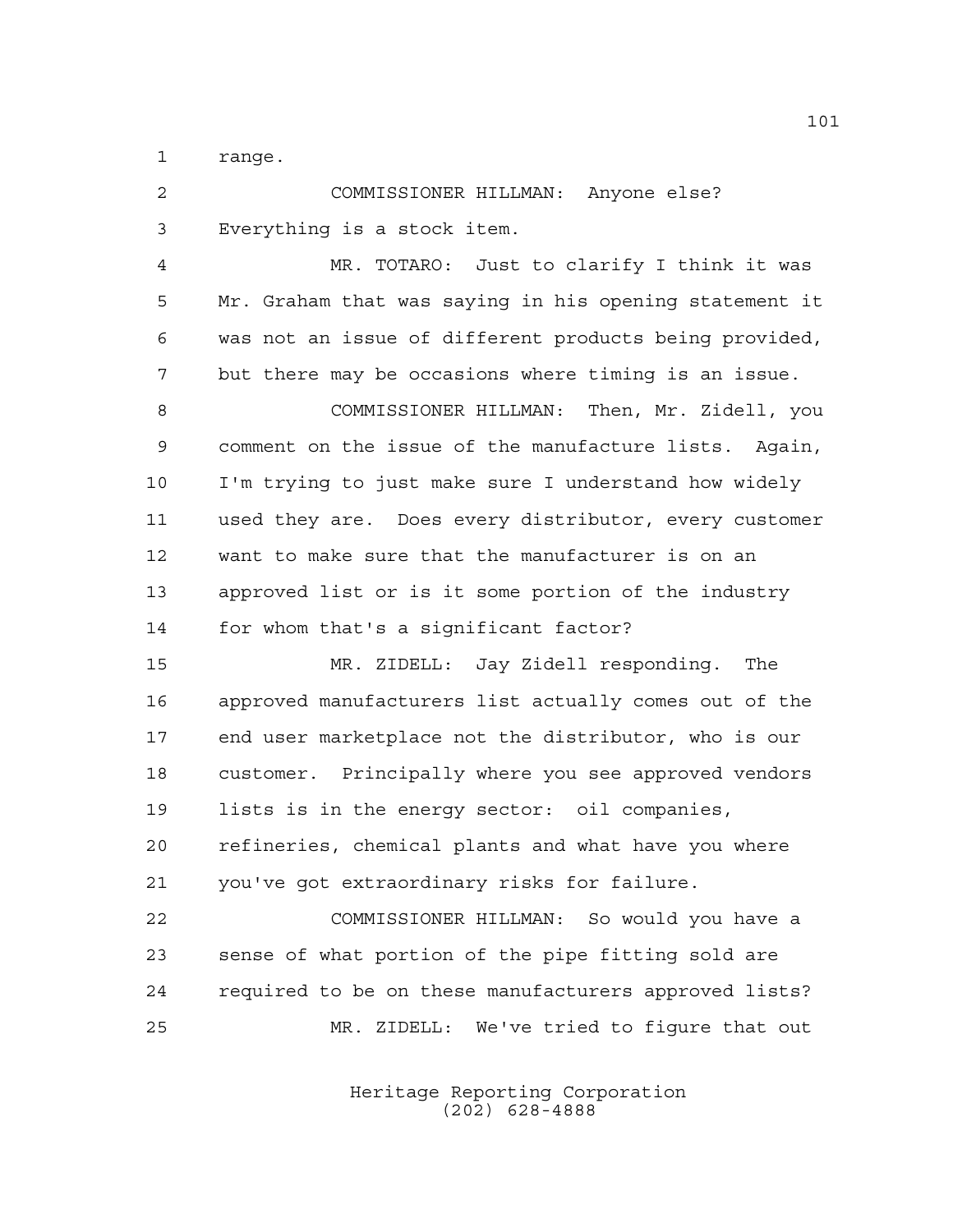for years and it's very tough because our customers, they may sell to Exxon, they may sell to Conoco, but they can sell to the local sewage treatment plant, a high-rise being built and it becomes a fungible inventory for our customers.

 COMMISSIONER HILLMAN: Okay. Now, I think you mentioned that for sure all the Japanese and the Taiwanese producers are on these manufacturers approved lists?

 MR. ZIDELL: I'm sorry. I missed your question.

 COMMISSIONER HILLMAN: I'm trying to make sure I understand whether all of the subject producers have qualified for these manufactured approved lists. I thought I heard you say that the producers in Japan and Taiwan had, I wasn't certain whether anyone had said whether the producers in Thailand, or China, or Brazil are all on this manufactured approved list.

 MR. BOGARD: Commissioner Hillman, I think the testimony was manufacturers in Japan and at least some in Thailand. I think his testimony was subject manufacturers including.

 We do not have further information in our prehearing brief with respect to approved vendor lists, but I believe at least one of the other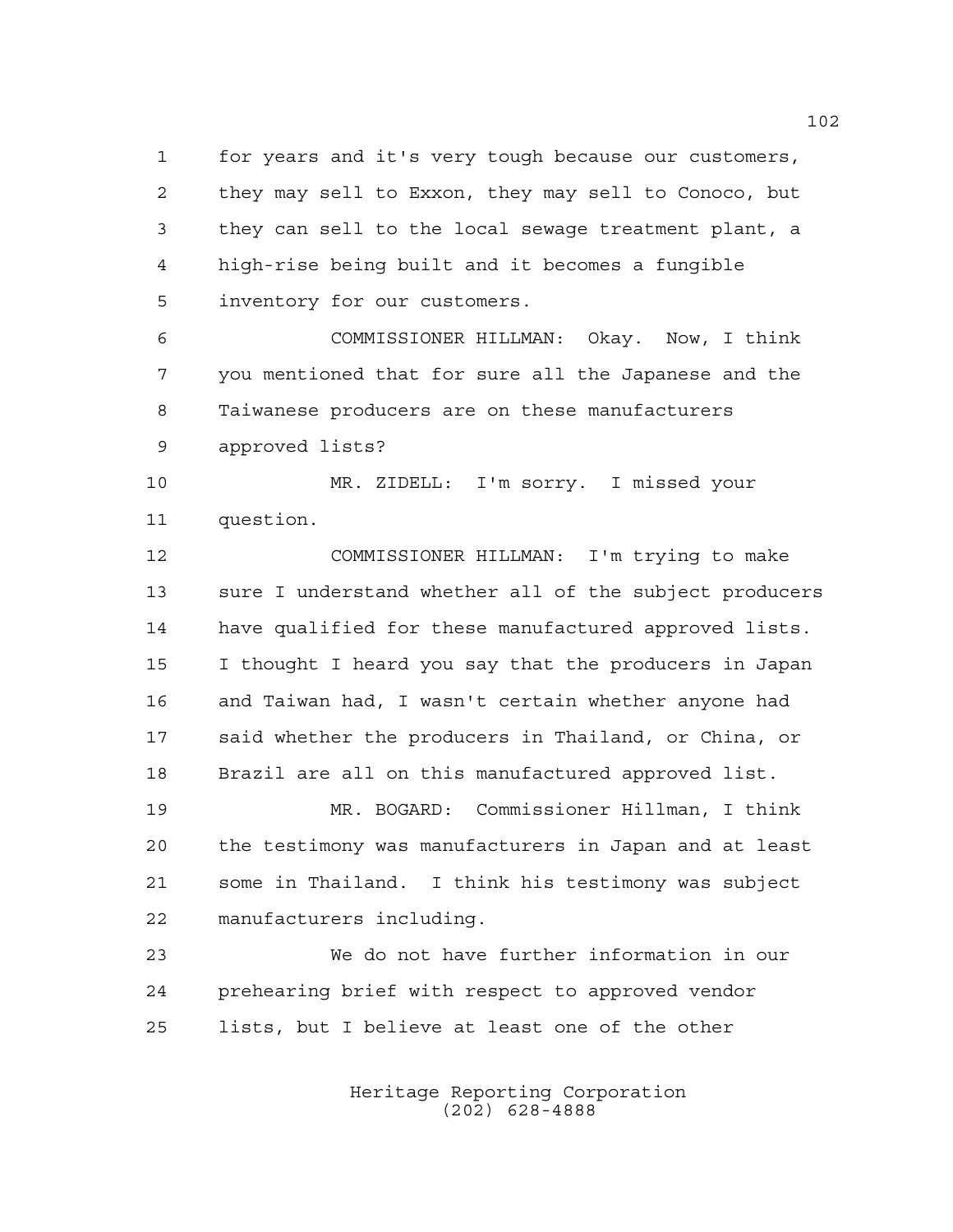industry members in their prehearing brief did append some approved vendor lists to their brief and I think you could turn there.

 MR. TOTARO: This is John Totaro. We provided one list in our prehearing brief as an example. From talking to Trinity I know there are several out there. We wanted to give an example.

 I think from what I believe Chris Forbis was saying earlier is that the impact of these lists is very limited both in terms of purchasers who would be consumers who are bound by the list, many are not, and that may have come from another witness today. So I think the overall sense of the industry is that this did not have a very significant limiting impact on which fittings are purchased by which customer.

 COMMISSIONER HILLMAN: Okay. Would everyone agree with that, that the lists are not significant to the purchasers?

 MR. FORBIS: Yes, I would, and I would also say to your point I think the countries we're talking about are on a lot of these approved lists.

 COMMISSIONER HILLMAN: The Chinese as well, the Brazilians? MR. FORBIS: I don't know about China, but

the others would be. I haven't personally seen China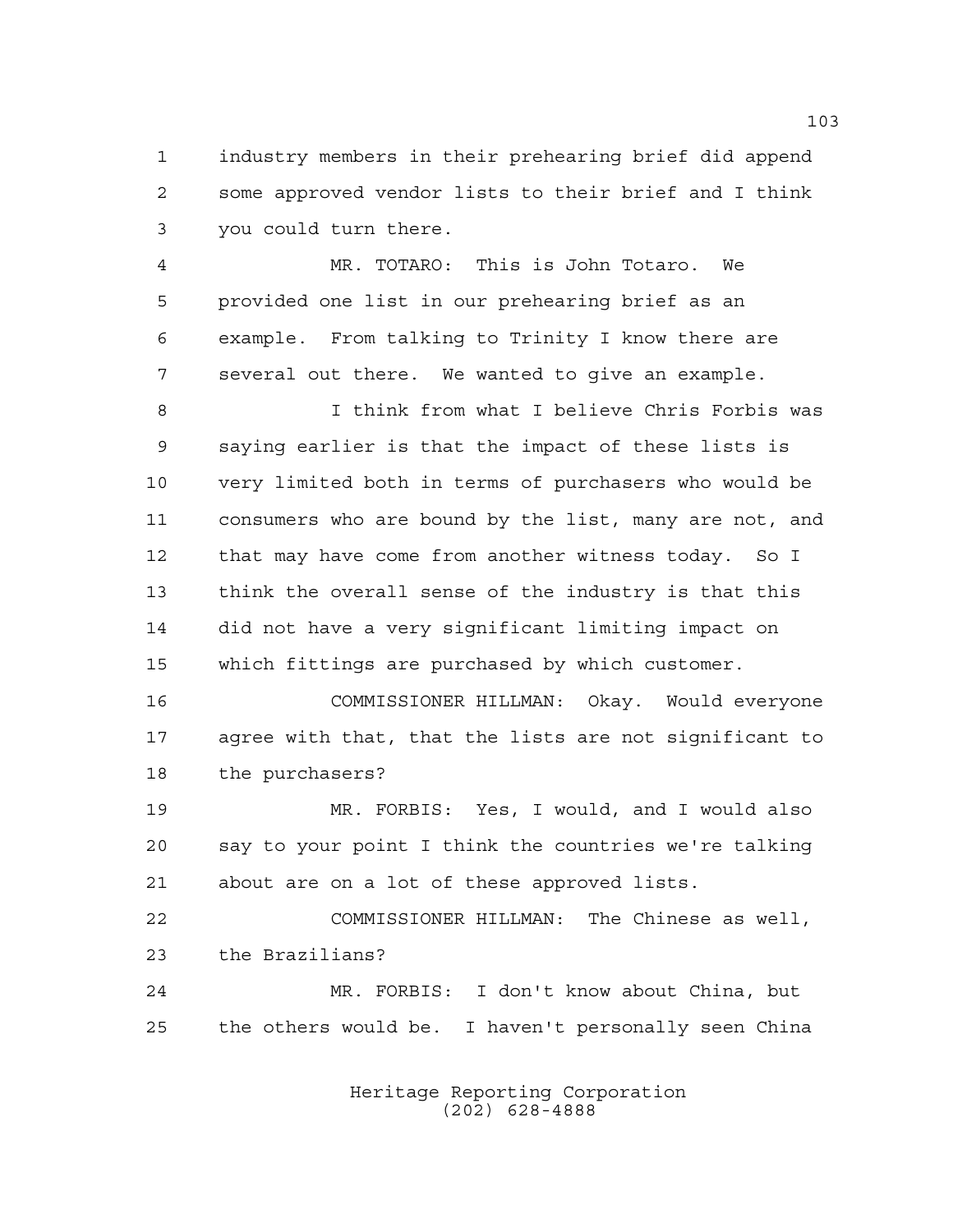on a list. No.

| 2  | COMMISSIONER HILLMAN: Okay. Now, you also              |
|----|--------------------------------------------------------|
| 3  | obviously touched on the issue of the standards. I     |
| 4  | presume that the Chinese do meet the relevant -- I'm   |
| 5  | sorry I don't remember the agency doing the standards  |
| 6  | in this industry, NSPS, or NEIS, or whoever they are,  |
| 7  | are the standards for these parts are the Chinese      |
| 8  | again meeting those standards, the basic ASTM I guess  |
| 9  | it is standards?                                       |
| 10 | MR. FORBIS: Yes.                                       |
| 11 | COMMISSIONER HILLMAN: So none of the                   |
| 12 | subject producers would not be able to meet the        |
| 13 | relevant standards, which is the issue of whether they |
| 14 | are or not on a manufacturers approved list?           |
| 15 | MR. FORBIS: That's correct.                            |
| 16 | COMMISSIONER HILLMAN: What I'm hearing is              |
| 17 | the Chinese may not be, but the understanding is most  |
| 18 | of the rest of the subject producers are.              |
| 19 | MR. FORBIS: Yes.                                       |
| 20 | COMMISSIONER HILLMAN:<br>Okay.                         |
| 21 | MR. BERGER: This is Ken Berger.                        |
| 22 | COMMISSIONER HILLMAN: Yes, Mr. Berger?                 |
| 23 | MR. BERGER: You cannot sell a butt-weld                |
| 24 | fitting in this country if it doesn't indicate that it |
| 25 | meets the ASTM fitting specification. When you get     |
|    |                                                        |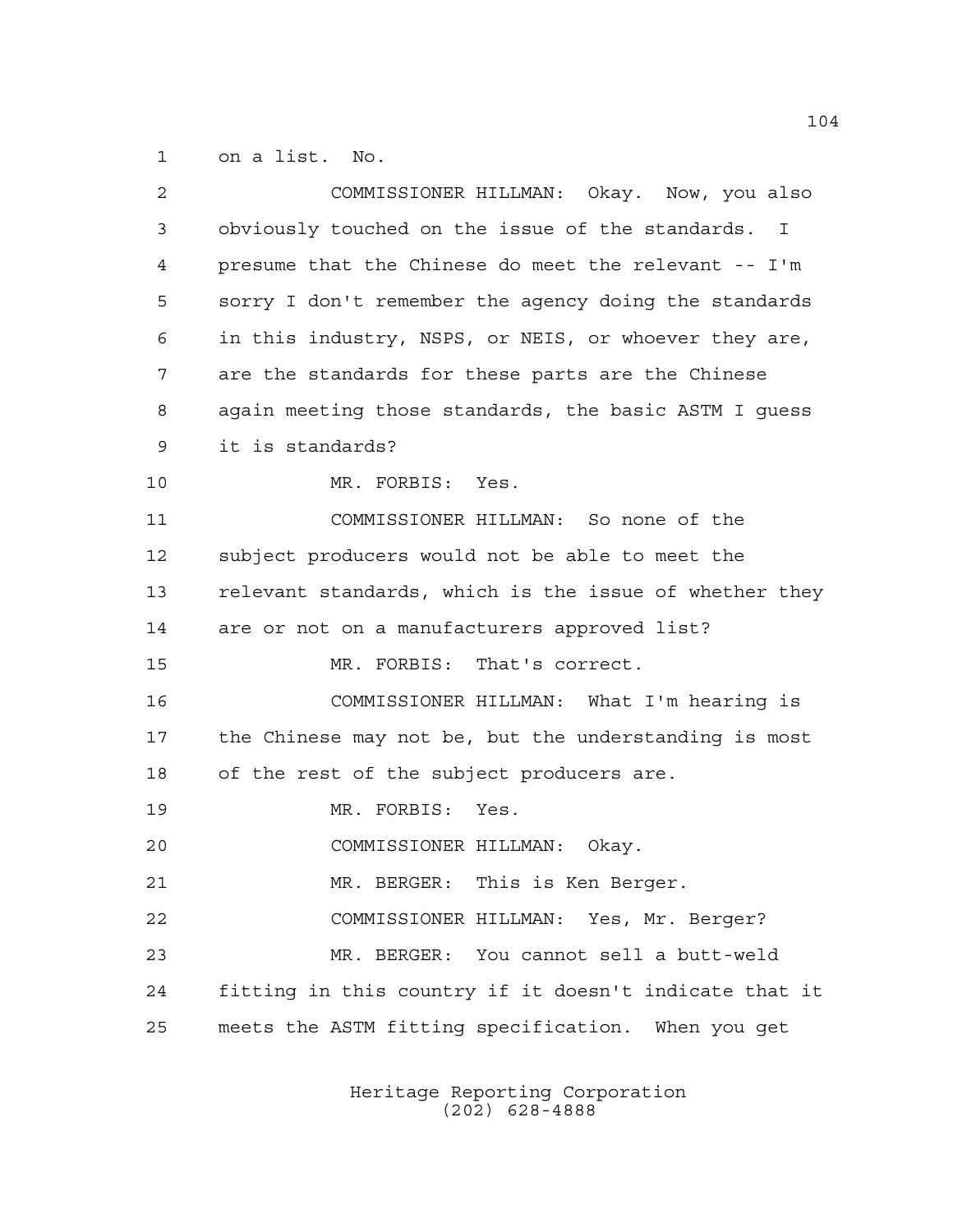into contractors what they're going to tend to do is to find whatever meets that specification at the lowest price. Now, does that fitting actually meet it?

 As you well probably recognized, when you're dealing with low-bid contracts all they want is that it says yes, I meet the specification. As to China, as we mentioned in our testimony Chinese pipe in the west coast has now gotten onto some of the approved lists for oil companies.

**If they are going to accept Chinese pipe**  that's what the fittings are made out of, so if China were to be free to bring stuff into this country without the dumping duties there's no question in my mind that they would start getting on the approved lists.

 COMMISSIONER HILLMAN: Okay. I appreciate that. The other issue I was curious about was third country pricing.

 A number of you have touched on the relative attractiveness of the U.S. market vis-a-vis other markets, but I'm trying to make sure I understand from your perspective whether in fact the U.S. is the high- priced market or how do prices here compare with prices in Asia, prices in Europe, prices in other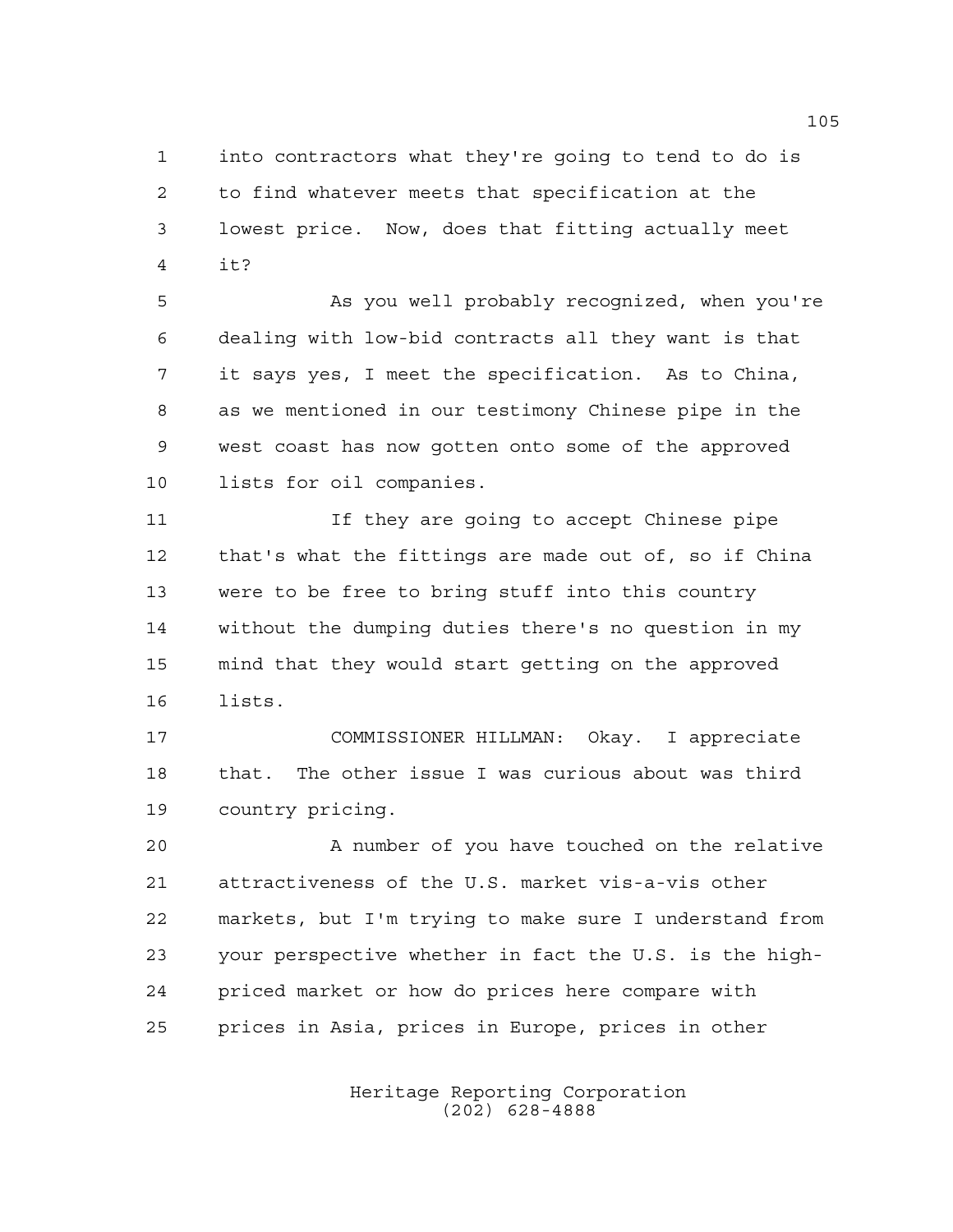markets for these fittings?

 Do you have any data or information that would tell us where we stand vis-a-vis prices in some of the other major markets? MR. COULAS: Weldbend Corporation. I checked a few weeks ago and our prices are higher than in England, and in France and in Italy. COMMISSIONER HILLMAN: When you say *you checked*, who do you check with to find this out? MR. COULAS: We have friends in the business over in Europe. COMMISSIONER HILLMAN: So U.S. price is higher than European prices? MR. COULAS: What I am told. Yes, ma'am. COMMISSIONER HILLMAN: How would we stand vis-a-vis Asian prices? MR. COULAS: I didn't check those, but I would imagine we're higher than there. If we're higher than Europe we'd be higher than Asia. COMMISSIONER HILLMAN: Obviously, we read and hear a lot about the booms within China in terms of energy production, chemical production, et cetera. Is the Chinese demand going to be such that it will take in more of all of the Chinese production of these fittings and/or other Japanese, Taiwanese fittings?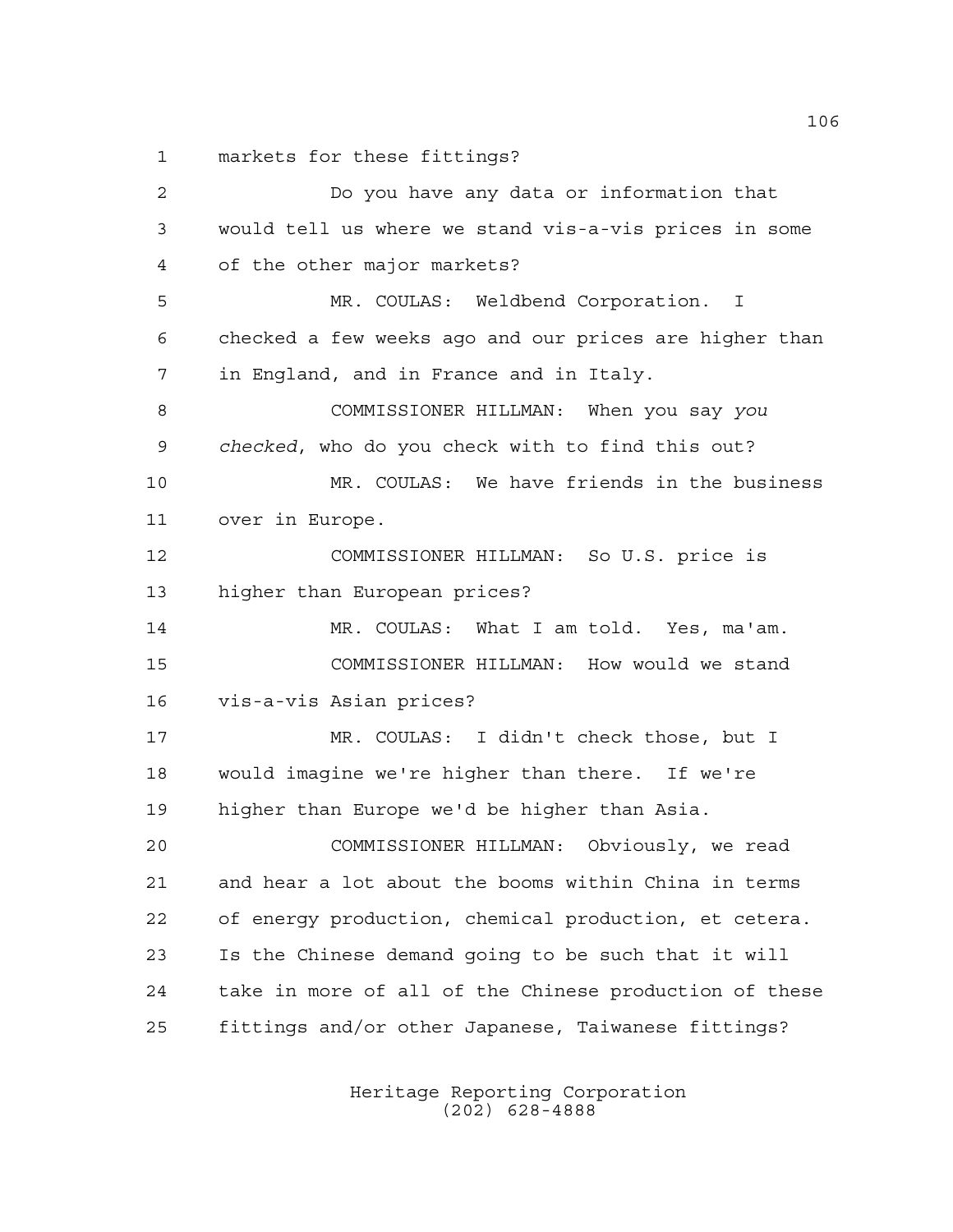MR. BERGER: This is Ken Berger. I wish the answer were yes, but you're right. Everybody talks about China and bringing all the steel in, but China is still selling pipe into this country today and has throughout this entire period and so have a lot of other products.

 Part of that is the Chinese government encourages their producers to always keep contact with the outside world, so at the same time their producers are sending pipe or fittings out of the country they're also importing from other places similar pipe and fittings.

 COMMISSIONER HILLMAN: If there is anything on this issue of third country pricing that any of you can put on the record just to help us understand from your perspective where the U.S. prices stand, again, vis-a-vis prices in China, in the other Asian markets or within Europe, I've obviously heard your testimony, Mr. Coulas, but if there's anything in terms of actual numbers to give us some sense of where the U.S. prices stand vis-a-vis these third country prices I think it would be very useful. Thank you very much.

 MR. KRIESBERG: Just one quick point, Commissioner Hillman, on your question about whether Chinese market growth would soak up its own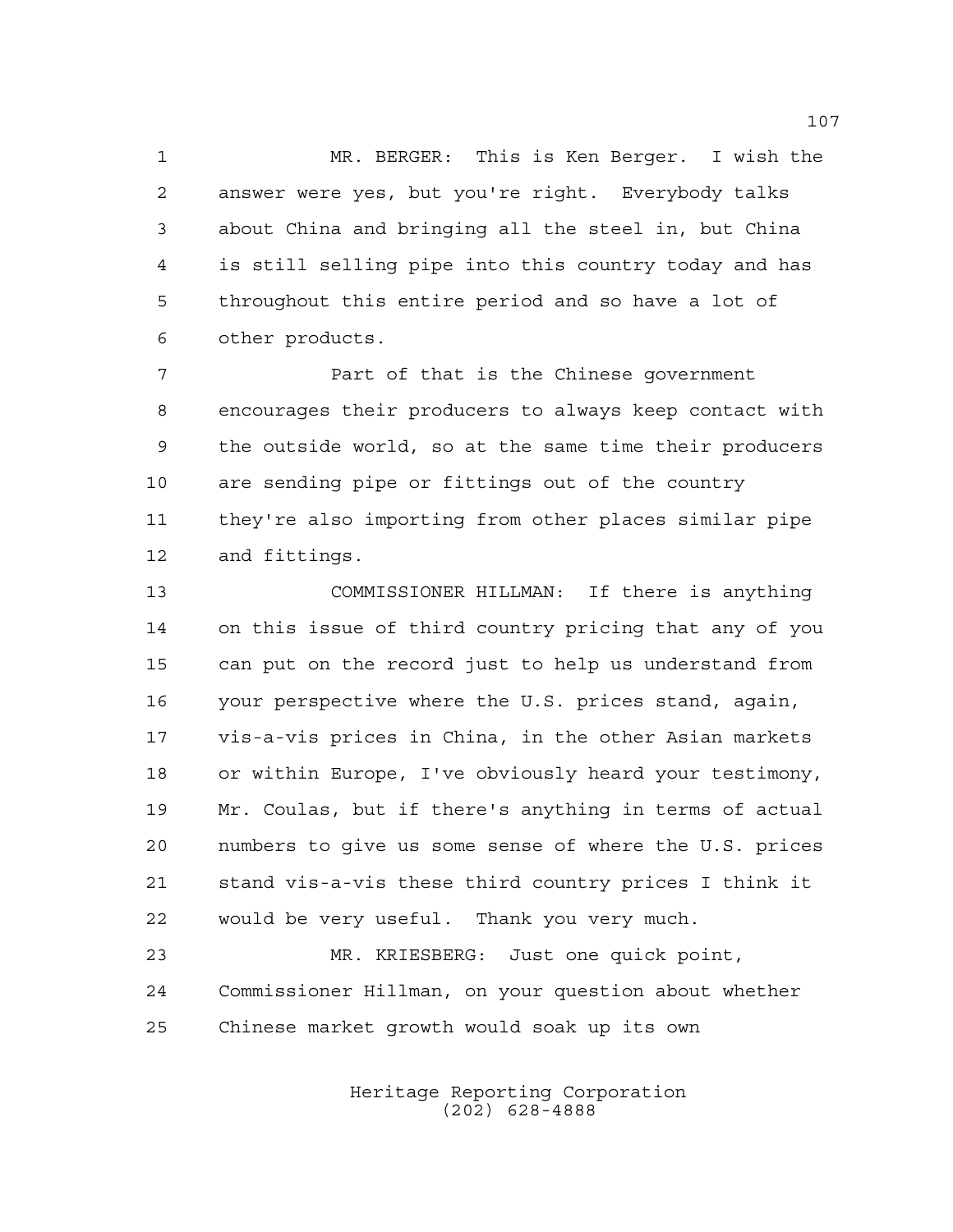capabilities.

| 2           | According to the data that the Commission              |
|-------------|--------------------------------------------------------|
| 3           | obtained, and I'm looking at the table on page IV-8,   |
| 4           | the Chinese exports to the world have been growing     |
| 5           | dramatically just in the last few years in which we've |
| 6           | heard all these stories as you have about Chinese      |
| 7           | internal growth, so apparently it is not soaking up    |
| 8           | anywhere near the capacity this has.                   |
| $\mathsf 9$ | COMMISSIONER HILLMAN: I appreciate that                |
| 10          | response. Thank you very much.                         |
| 11          | CHAIRMAN KOPLAN: Thank you, Commissioner.              |
| 12          | Commissioner Lane?                                     |
| 13          | COMMISSIONER LANE: Thank you, Chairman                 |
| 14          | Koplan.                                                |
| 15          | I'd like each of the companies represented             |
| 16          | here today to answer these questions and you can       |
| 17          | either do it on the record or posthearing, whichever   |
| 18          | you prefer. The question relates to your inventory     |
| 19          | valuations accounting. Do you use LIFO, FIFO or        |
| 20          | average cost for valuing your raw material use in      |
| 21          | inventories, and have there been any valuation         |
| 22          | methodology changes since 1999?                        |
| 23          | MS. ELLSWORTH: Trinity will provide that               |
| 24          | information in the posthearing brief.                  |
| 25          | MR. BOGARD:<br>Tube Forgings and Mills will            |
|             |                                                        |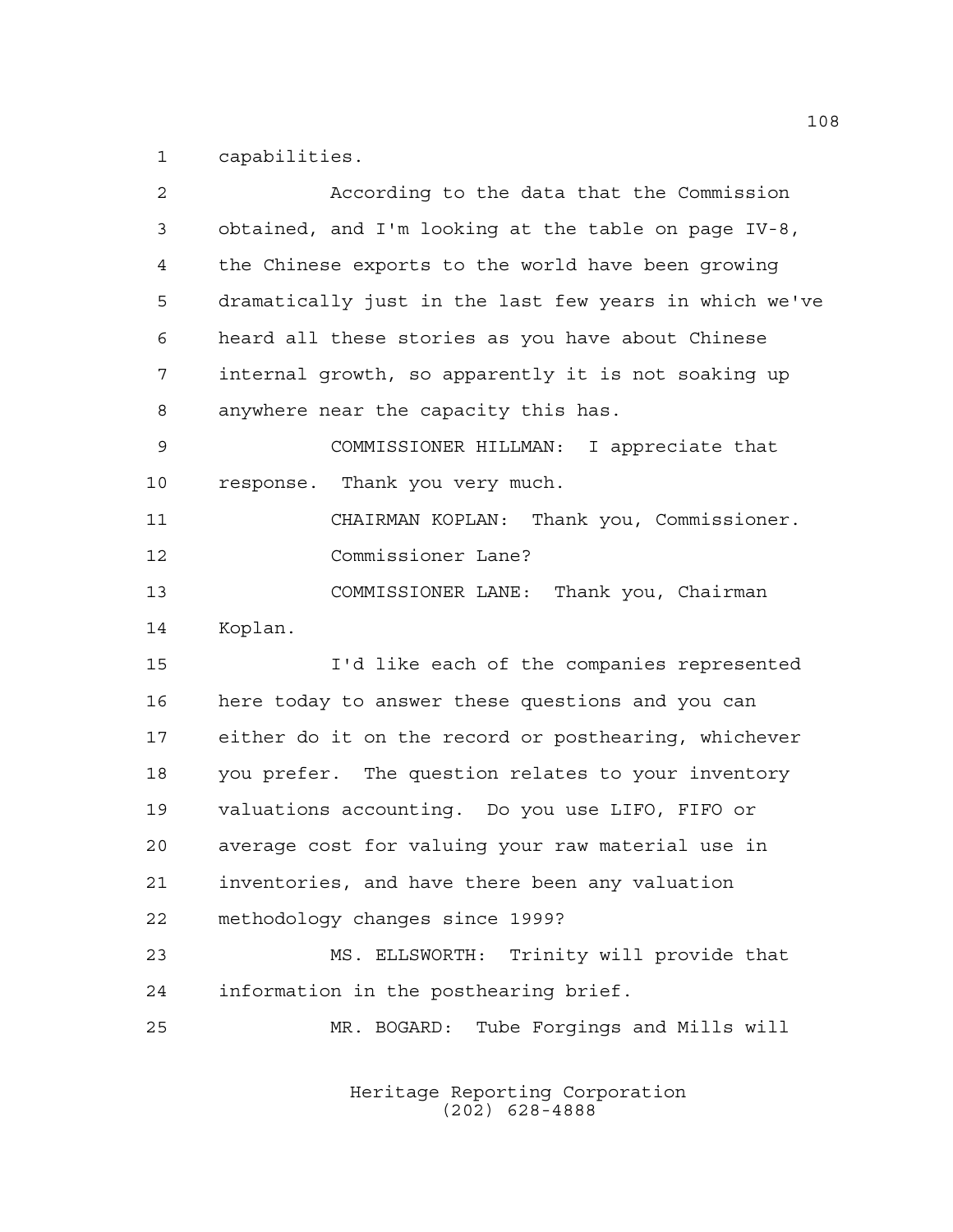provide in the posthearing.

 MR. KRIESBERG: As will Weldbend. COMMISSIONER LANE: Okay. Thank you. Now, my second question is on a tonnage basis and as a percentage of annual volumes of steel in your product what is the normal level of your raw material inventory, and is that number shifting downward in recent years or months? MR. BOGARD: Mills and Tube Forgings will answer in posthearing. MR. TOTARO: Trinity will as well. MR. BOGARD: And Weldbend. COMMISSIONER LANE: Okay. Thank you. Mr. Graham and anyone that would like to respond, in responding to Chairman Koplan you referred to labor as being a big difference between your operations and foreign producers; however, looking at the industry's cost components as shown on Table 3.7 of the staff report I see that direct labor is a very small part of production costs, only about 10 percent. Would this relatively low direct labor reflect mechanization, computerization, robotics or other efficiencies or substitutes for labor intensity and operations of the domestic industry, and if so, how does that compare to foreign operations?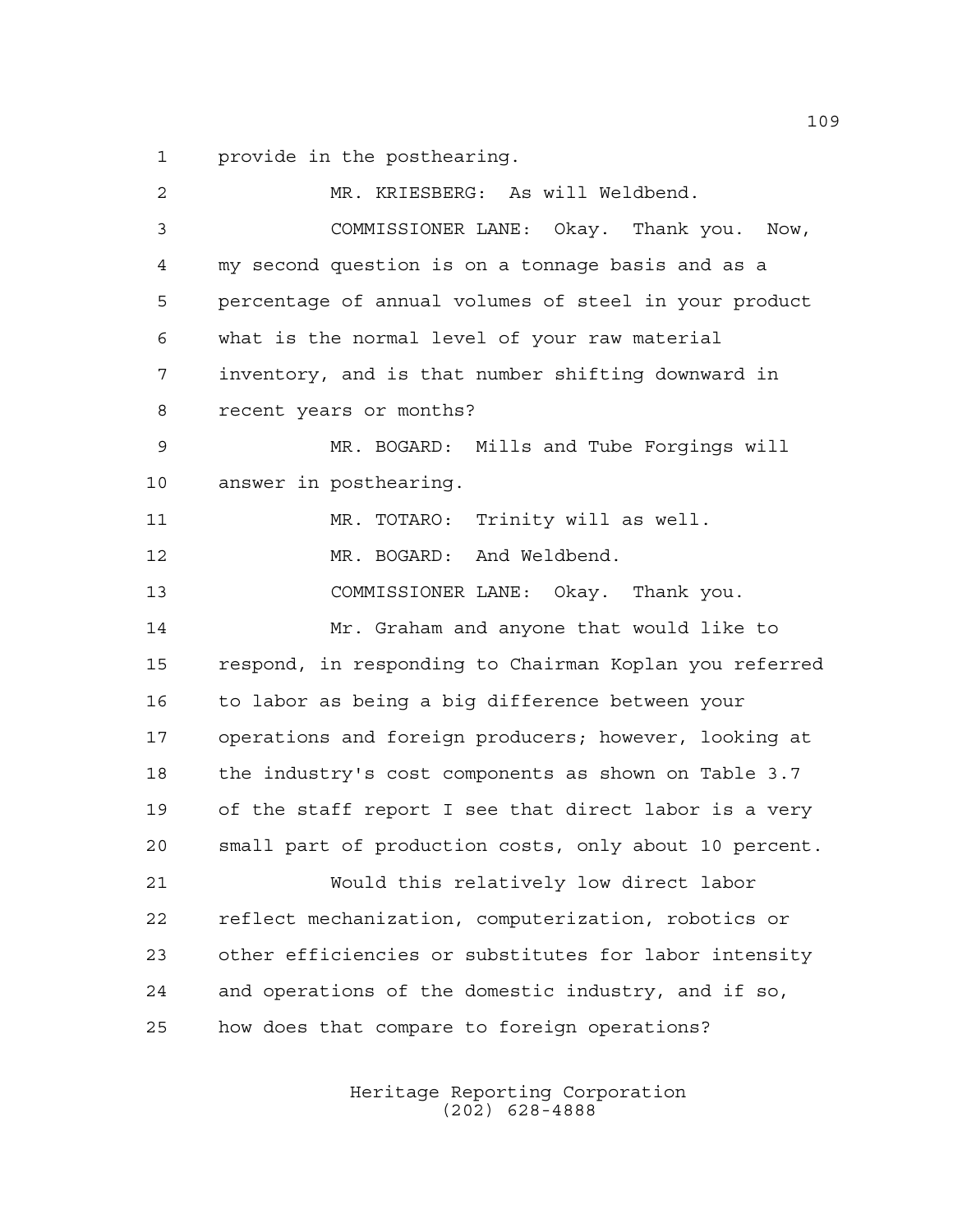MR. GRAHAM: I wouldn't know that much about foreign operations, but I'm looking at and reading about China all the time and that's where I start with the lowest of the low. They're getting ready for the olympics, they're building up, they've brought steel mills across the water, picked them up here in the United States, whole steel mills, and floored them across the water.

 When I read the article I was staggered by the cost of the labor. It's \$1.12 an hour. Our costs are \$25, to \$35, to \$40 depending on the process. That's a big difference.

 MS. ELLSWORTH: Commissioner Lane, if I can also add it may be that for Trinity the percentage relation of direct labor to overall cost is higher simply because of the nature of their production as compared to some other producers, so Don may have a slightly different view of that than others would.

 COMMISSIONER LANE: Does anyone else care to respond?

(No response.)

 COMMISSIONER LANE: My next question is, and this goes back to the earlier question I asked in the first round to Mr. Graham, could you provide us with what portion of your costs were transportation related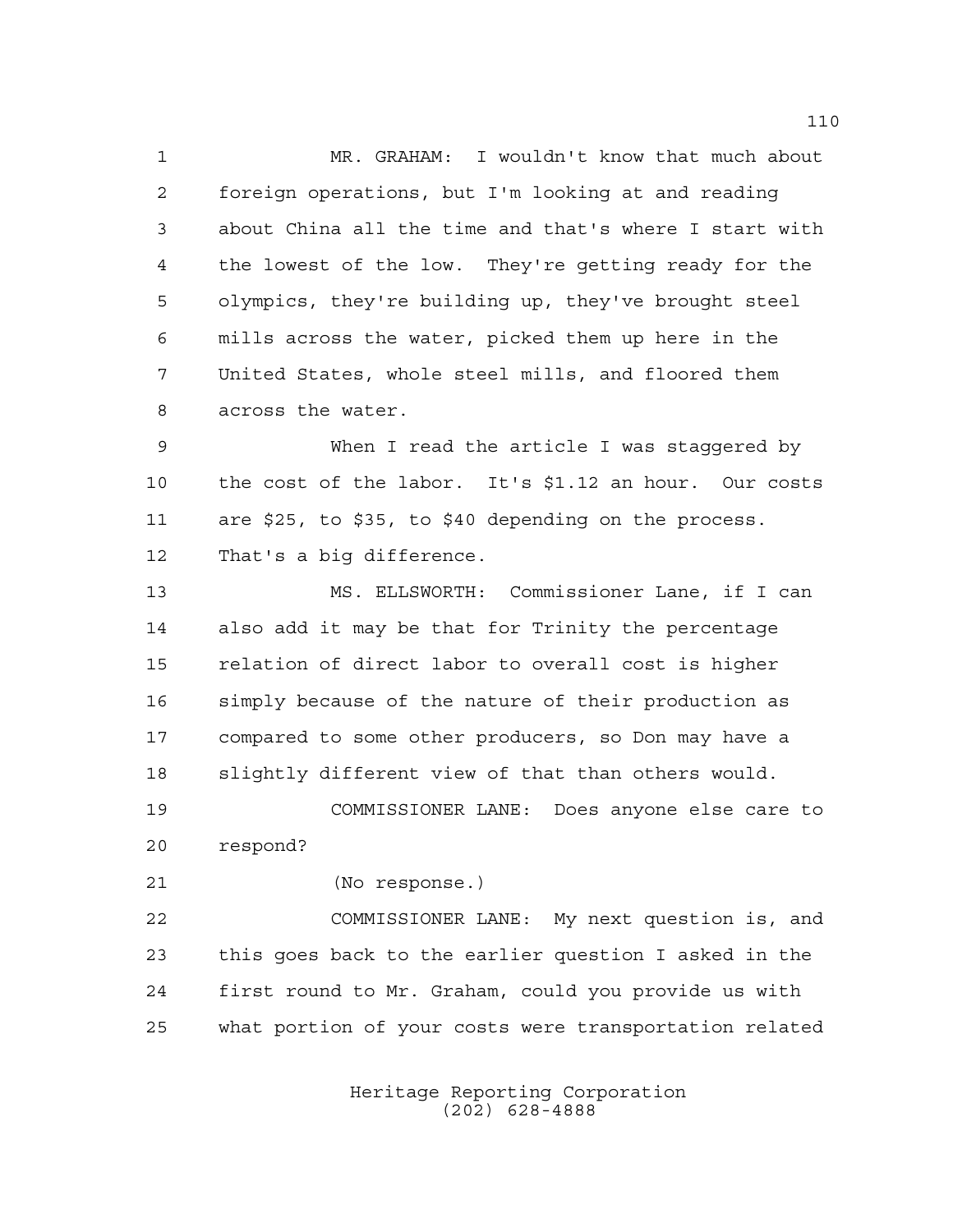in 2005? The staff report says that transportation costs were less than five percent of the total delivered costs. I'm just sort of curious as to whether or not you have seen as everybody else has seen an increase in transportation costs and how that has affected your business. MR. GRAHAM: We can provide it for you I think. COMMISSIONER LANE: Okay. What about the other companies? MR. ZIDELL: Jay Zidell. I would say that we've probably seen somewhere between a 25 to 35 percent increase in our freight costs, but it's actually become a lower percentage of sales because our selling price has gone up at a rate in excess of what the transport costs have.

in 2003, and then 2004 and then in the current period

 COMMISSIONER LANE: Thank you. I know that you've been asked about the affects of hurricane Katrina and everybody's been focusing on the refineries, but as I understand your product it is used in lots of other uses. For instance, it's used in water, natural gas, steam and other components that I would say are your more every day uses that the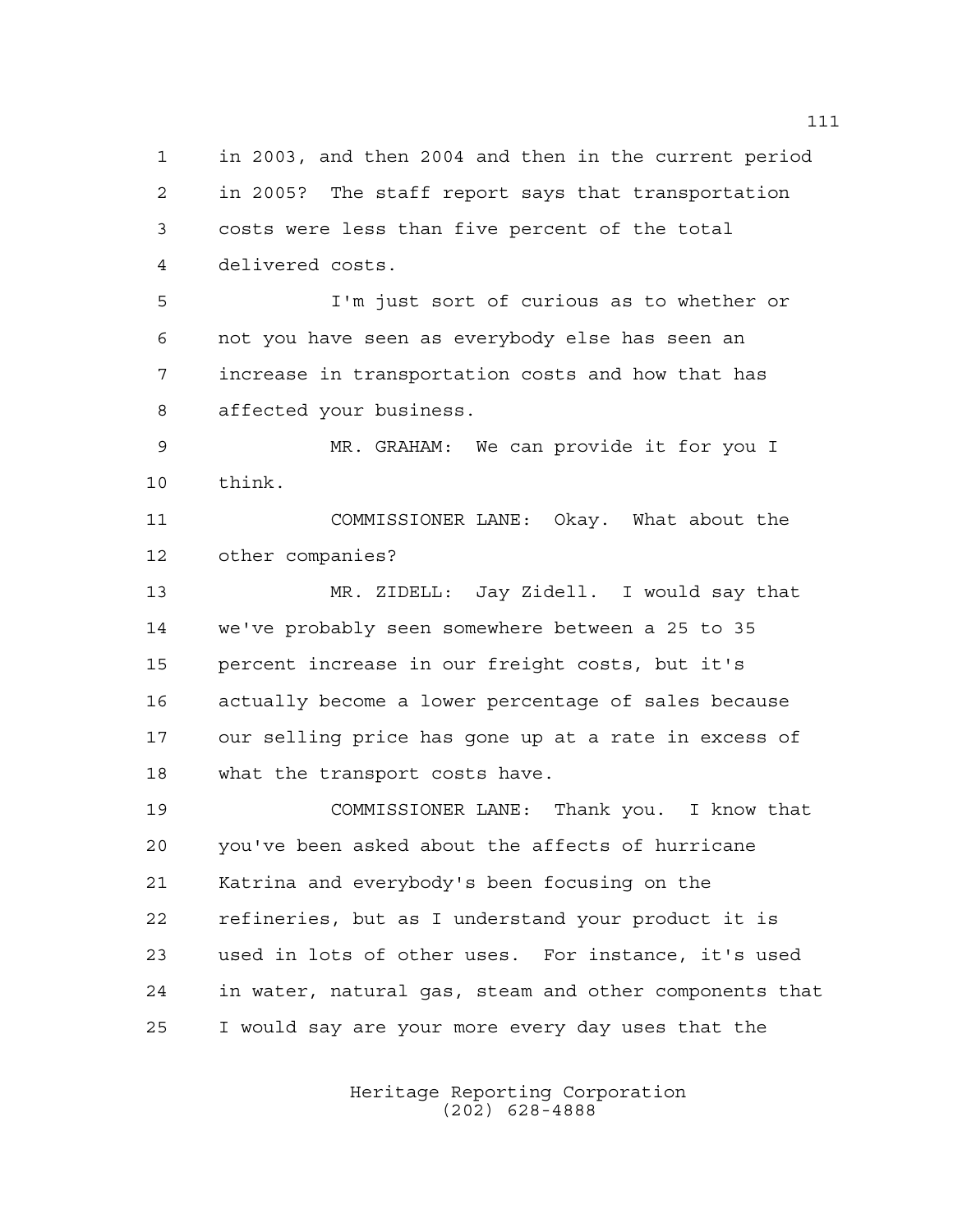normal consumer would use.

 So in looking at what has happened in the states that have been severely affected by Katrina, the home devastation, et cetera, are you not expecting that you're going to have to be replacing an awful lot of your product in uses other than refineries? MR. COULAS: Weldbend Corporation. Our product is not used in homes, it's used in industrial and for all the infrastructure probably a lot of that will remain and the only thing that will change would be from the ground up. CHAIRMAN KOPLAN: Your time is not up. COMMISSIONER LANE: No, but what's going on here with all of these electronics? So the water uses are industrial uses and you don't expect that the hurricane will have affected any of that? 18 MR. COULAS: Not at any time soon. COMMISSIONER LANE: Okay. MR. BERGER: This is Ken Berger. I can specifically speak to the water situation. Most people don't like rust in their water and so no carbon steel pipe fittings or carbon steel pipe will not be used in any water situation that's going for home use. The closest we'd get to a home would potentially be a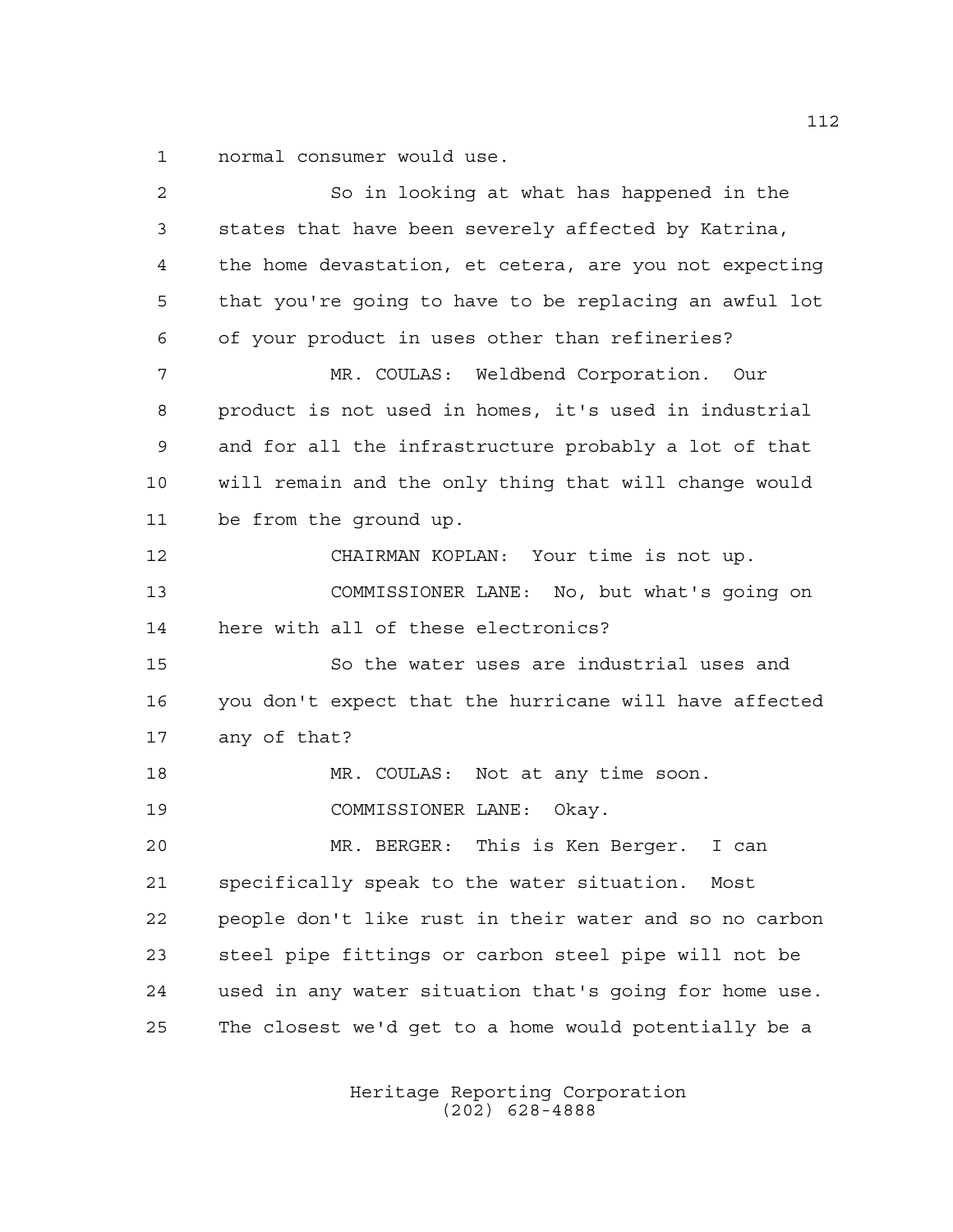natural gas line coming into your house.

 COMMISSIONER LANE: So all of the distribution systems coming up to the home won't be affected either? Okay. MR. BERGER: Correct. COMMISSIONER LANE: Do any of your firms purchase or import subject imports? 8 MR. FORBIS: Trinity does not. MR. ZIDELL: Jay Zidell. Tube Forgings does not. MR. BERGER: Mills Iron. We don't import anything. MR. COULAS: Weldbend. We purchase subject material, not imported. COMMISSIONER LANE: I'm sorry. You do purchase? MR. COULAS: Subject imports. We do not import. COMMISSIONER LANE: Okay. Thank you. I don't have any more questions. CHAIRMAN KOPLAN: Thank you, Commissioner Lane. Commissioner Pearson? COMMISSIONER PEARSON: Mr. Coulas, in your statement you had mentioned that prices in the U.S. generally are higher than in foreign markets, and I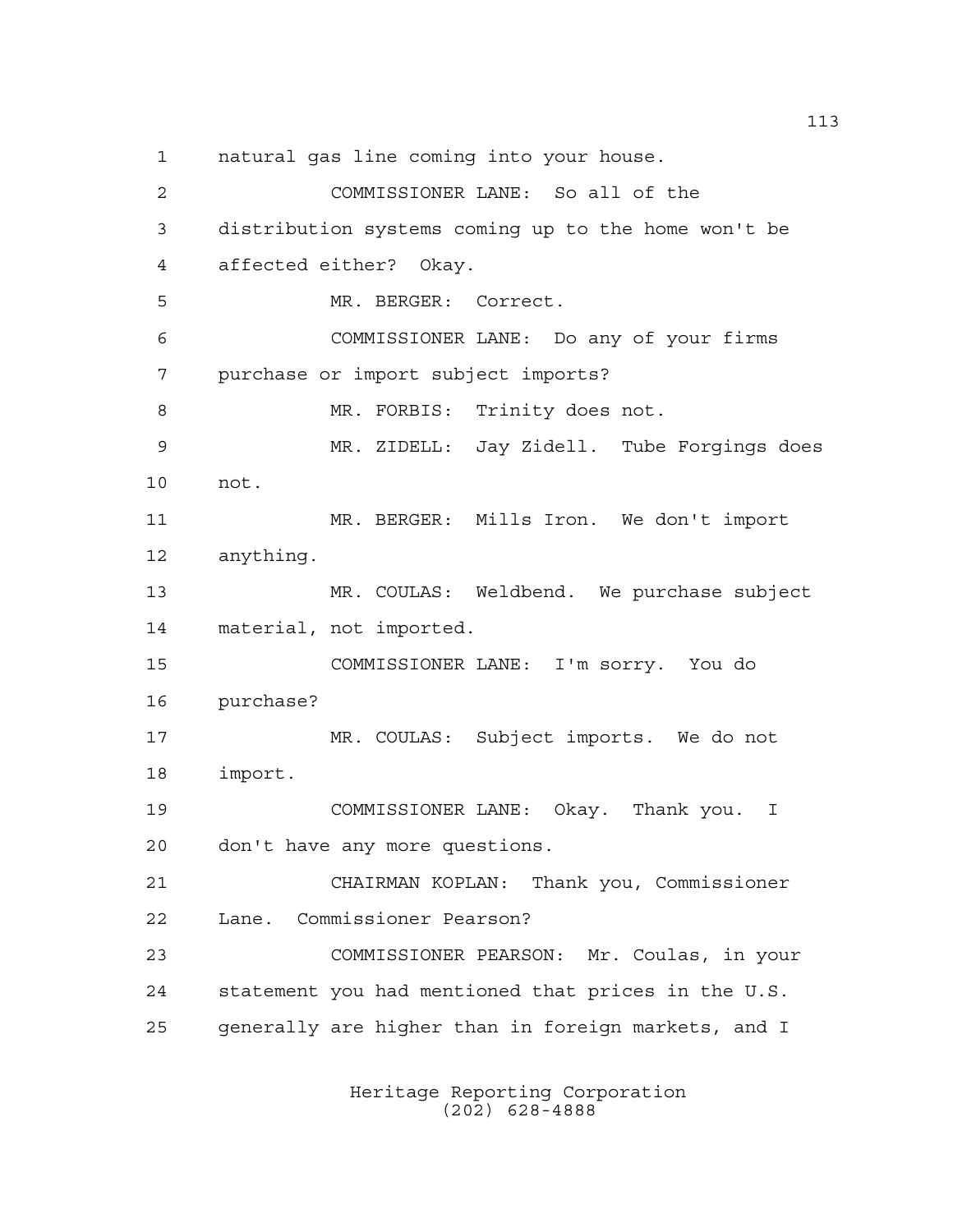know this has been discussed a little bit earlier, but my question is, if this is the case, doesn't it suggest that imports have not yet had the effect of lowering U.S. prices relative to those in the rest of the world?

 This is in the context of statements that certain firms exporting to the United States just want to maintain market share and are thus not as attuned to prices as others might be. I just don't think we're seeing those effects in the market at the present time. Could you comment, please?

 MR. COULAS: Right now, raw material costs, labor costs, health insurance -- all that does drive -- energy costs -- drives our prices up.

 COMMISSIONER PEARSON: But then why don't we have more imports coming in? It's very difficult in an open, global economy to maintain a higher price in the United States than in other countries other than the transportation cost differences. That's what I'm trying to understand. What's going on here that's keeping nonsubject imports from coming in in such an amount to equalize the price basically so that we have a uniform price across the world instead of a higher price in the United States?

MR. KRIESBERG: Simeon Kriesberg.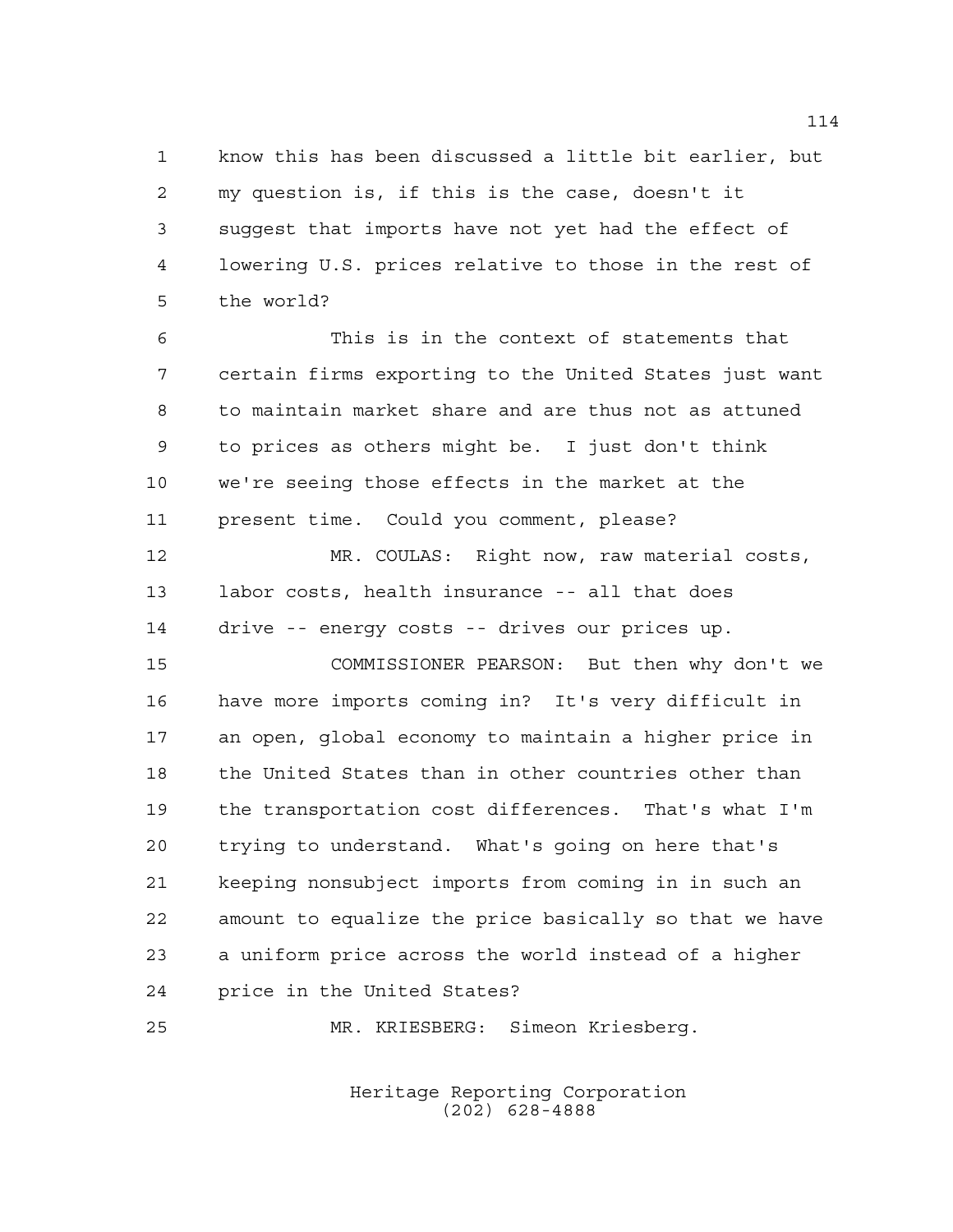Commissioner, I'll give a try at that. I understand the theoretical attractiveness of the notion that there would be some sort of single price throughout the world. I'm not aware, unfortunately, of any markets in which that actually exists.

 I think what we have seen, however, is as the prices in the domestic market rise, as they did very sharply in 2004 and at the beginning of 2005, that, in fact, there has been a very substantial erosion in the domestic industry's market share so that we are seeing what I think all of the parties here have testified to as the beginning of the end of our ability to maintain that price differential and that, in very short order, in order to maintain our sales, the prices are going to come back down to earth again. So we will have a narrowing of the gap that you're identifying, but I think there will always be some imperfections in the marketplace that will maintain certain distinctions from market to market in their pricing.

 COMMISSIONER PEARSON: Okay. Well, that's fair enough. I perhaps am more familiar with markets in which traders earn money by trying to get stuff from where it's relatively low priced to somewhere where it's worth more. I don't have a sense for the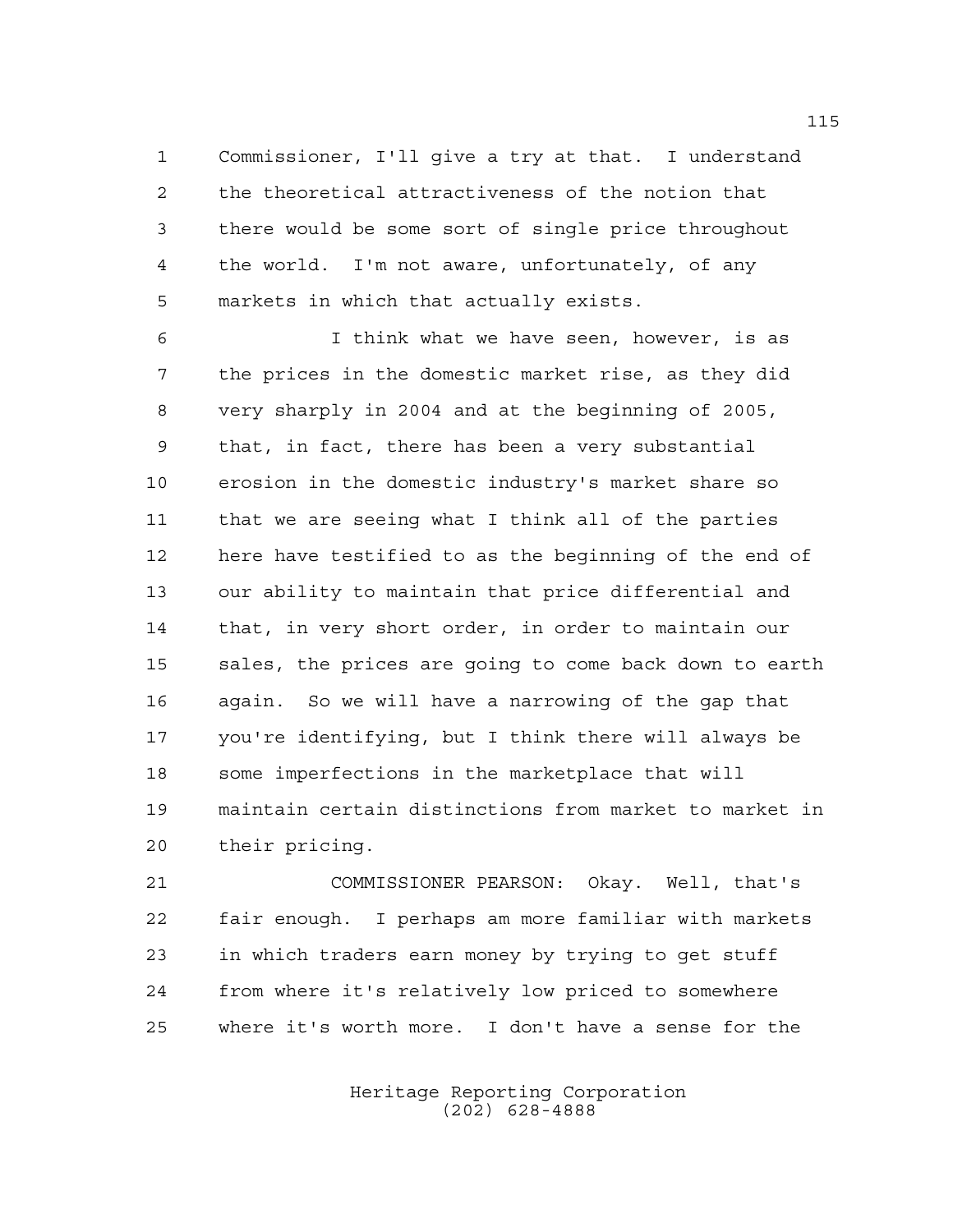liquidity and fluidity of the market for butt-weld pipe fittings, and maybe it's just a smaller, more segmented marketplace that never will -- you'll never get all of the kinks out of it.

 One would think that, over time, there is no theoretical reason why the United States shouldn't have a higher price for these fittings than you might find in Europe or in another developed economy. If there is a rationale why we should have a higher price in the United States, I would love to hear it. Feel free to respond in post-hearing. Okay?

**I** wanted to ask a question about what seems to be the divergence in financial performance among the firms in this industry. Now, if we look at the data that we have available in the confidential record, there is one subset of firms that appears to be handling the challenges of the current market environment quite well while another subset has not fared so well. In that light, is it fair to assume that at least some of the problems facing the domestic industry, facing the lower-performing subset of the domestic industry, are due not so much to imports but, rather, due to issues relating to cost structures or operating efficiencies? Could anyone address that? (Pause.)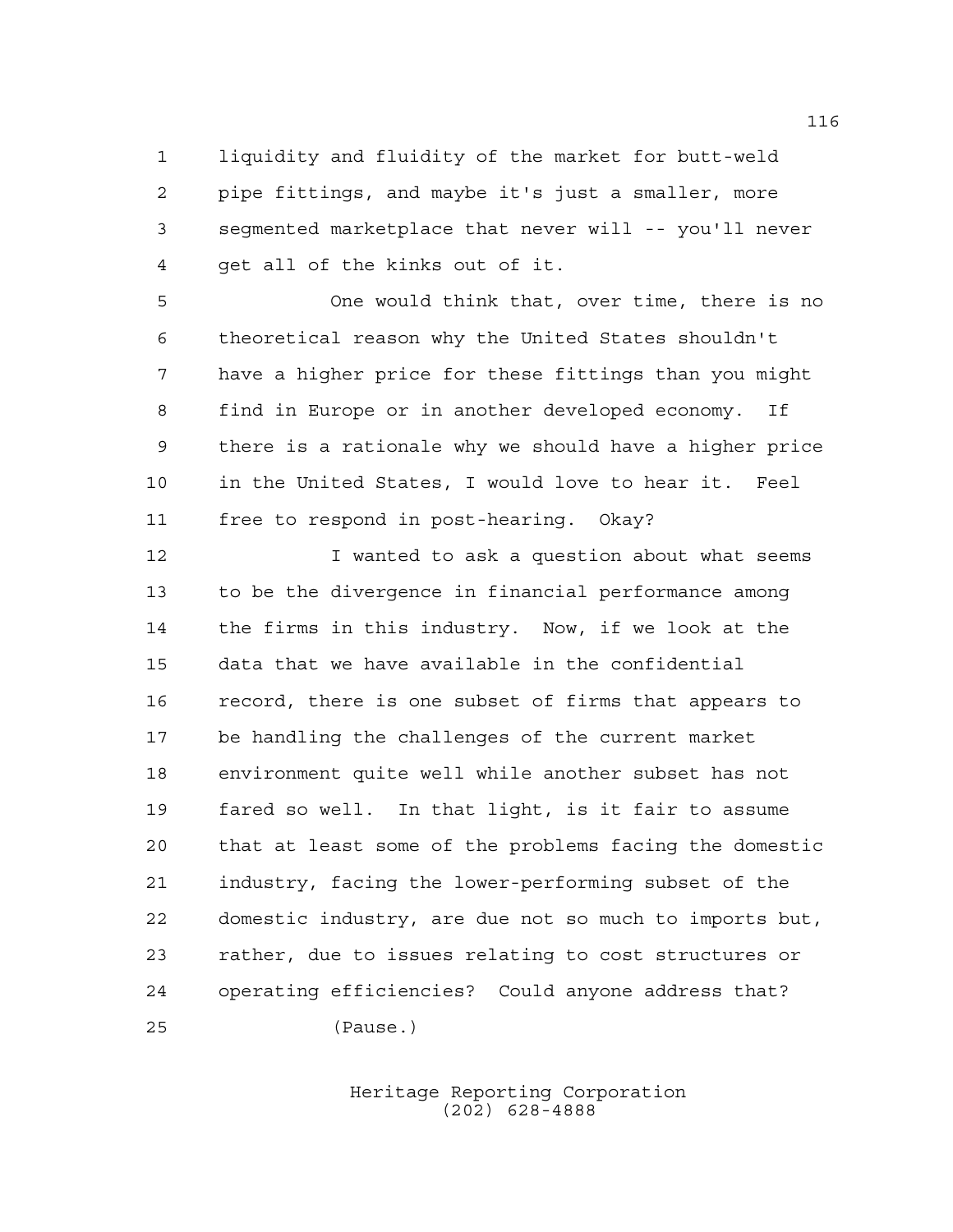MR. BOGARD: Commissioner, this is Lawrence Bogard. I will try to address in the post-hearing brief -- addressing structural differences among the companies in a public forum is probably difficult for all of us.

 COMMISSIONER PEARSON: I appreciate that. I didn't expect everyone to just jump up and start commenting.

 As we look at this record, this is interesting to me because I think I'm seeing a wider divergence in performance among firms than I'm accustomed to, and there may be reasons for it, and I understand that we can't discuss all of that in great detail here, but I would like to understand it better. Mr. Graham?

 MR. GRAHAM: I mentioned earlier that we had done a consolidation of the plants and an improvement of the process, and in light of that, I would hope you would take some favor in thinking that we did a pretty good job and that we saved a little money. Beyond that, I wouldn't know what to tell you. COMMISSIONER PEARSON: Ms. Ellsworth?

MS. ELLSWORTH: (Off mike.)

 COMMISSIONER PEARSON: Let me ask one last question, if I might. Mr. Berger, you had mentioned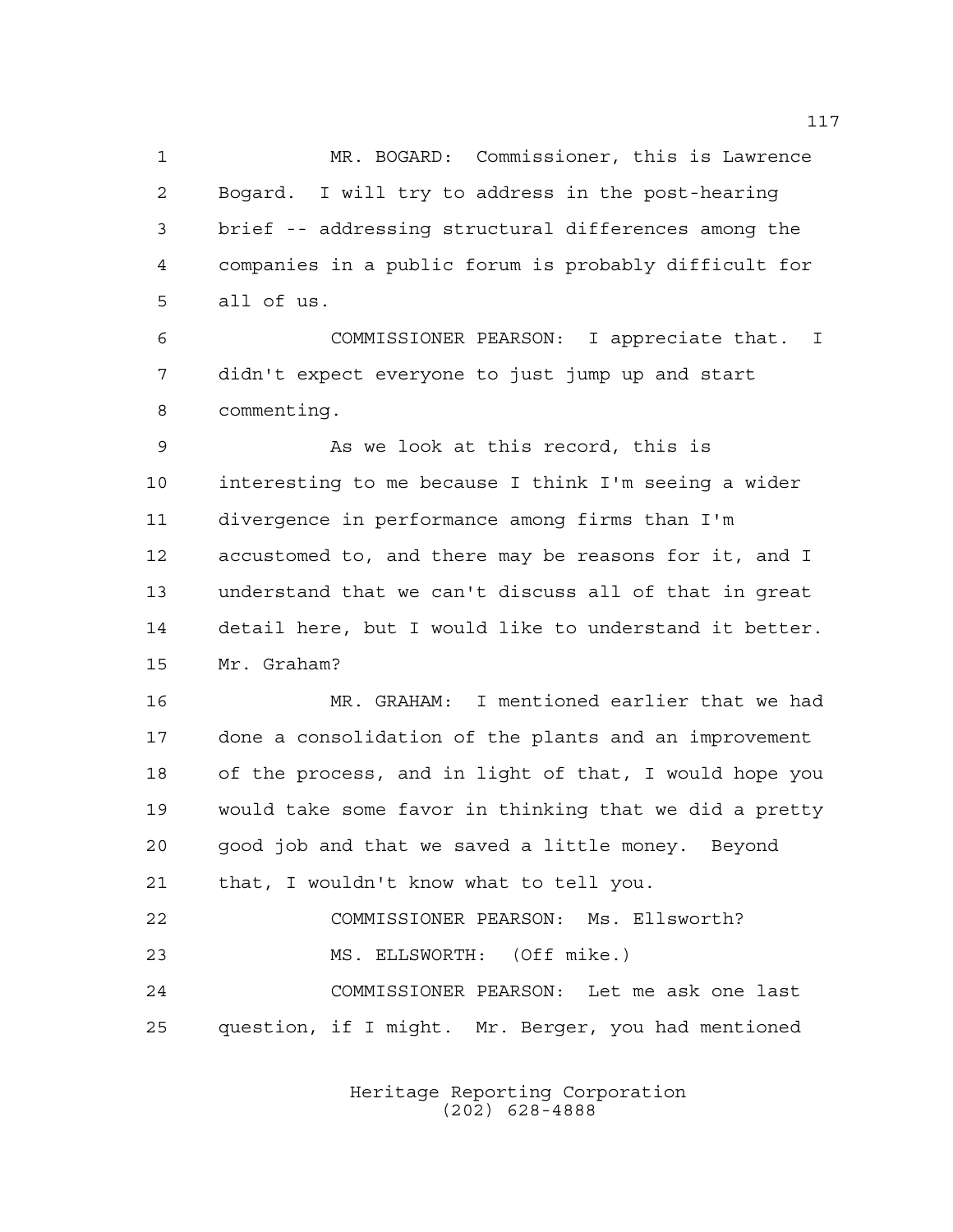that recently some Chinese seamless pipe has been approved for use in the United States, and would that be for oil country tubular good use?

 MR. BERGER: Both for oil country tubular and for line pipe.

 COMMISSIONER PEARSON: Okay. In that case, has this approval had the effect of increasing the availability and perhaps lowering the price for your raw material? You can now use that Chinese pipe as an input. Am I correct?

 MR. BERGER: The difficulty is it's only been on the West Coast, and there has only been one or two of the not-as-major players. The approval lists are sort of driven by Exxon and maybe Dow. Neither of them have done it, and so if we were to use Chinese pipe at this point, those two basically take the position, if you use raw material pipe from somebody who is not on our approved list, we don't want your fitting. So until it becomes more common, but because of the price differential that China tends to have in everything they sell, yes, I think it will tend to go more that direction.

 COMMISSIONER PEARSON: Thanks. That's, I think, a good explanation. Would anyone else care to comment?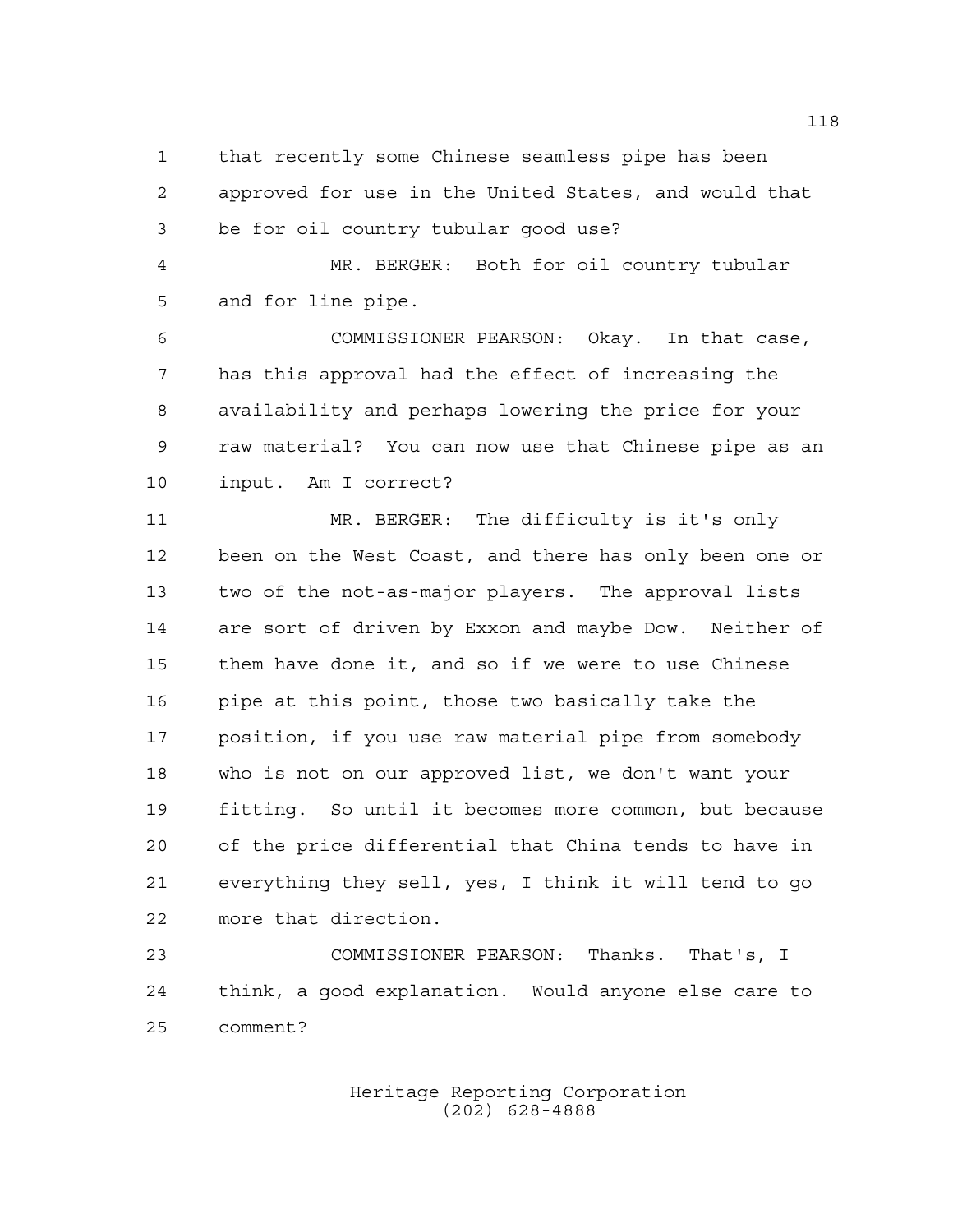MR. FORBIS: My comments would be that it's too early to tell. It very well may increase the supply, but I haven't noticed that yet.

 COMMISSIONER PEARSON: Well, I thank you very much for your indulgence. I ask questions that occur to me, and you've been very patient and forthright, to the extent you could be, in your answers.

 Mr. Chairman, I have no further questions. CHAIRMAN KOPLAN: Thank you, Commissioner. I don't have any further questions. I don't have another round.

13 13 I want to thank you all for your responses to our questions thus far. I appreciate how far some of you have come, from as far as southern California and Oregon. So let me turn to Vice Chairman Okun. Commissioner Hillman?

 COMMISSIONER HILLMAN: I have just two quick follow-ups. One, Mr. Kriesberg, in your response to me, you drew my attention to the data that we do have on the record on the issue of exports and how they have increased, which does, for me, beg just one question, maybe for post-hearing or not. Some of the data that we have relied on is

U.N. data that is at a six-digit, HTS level, so not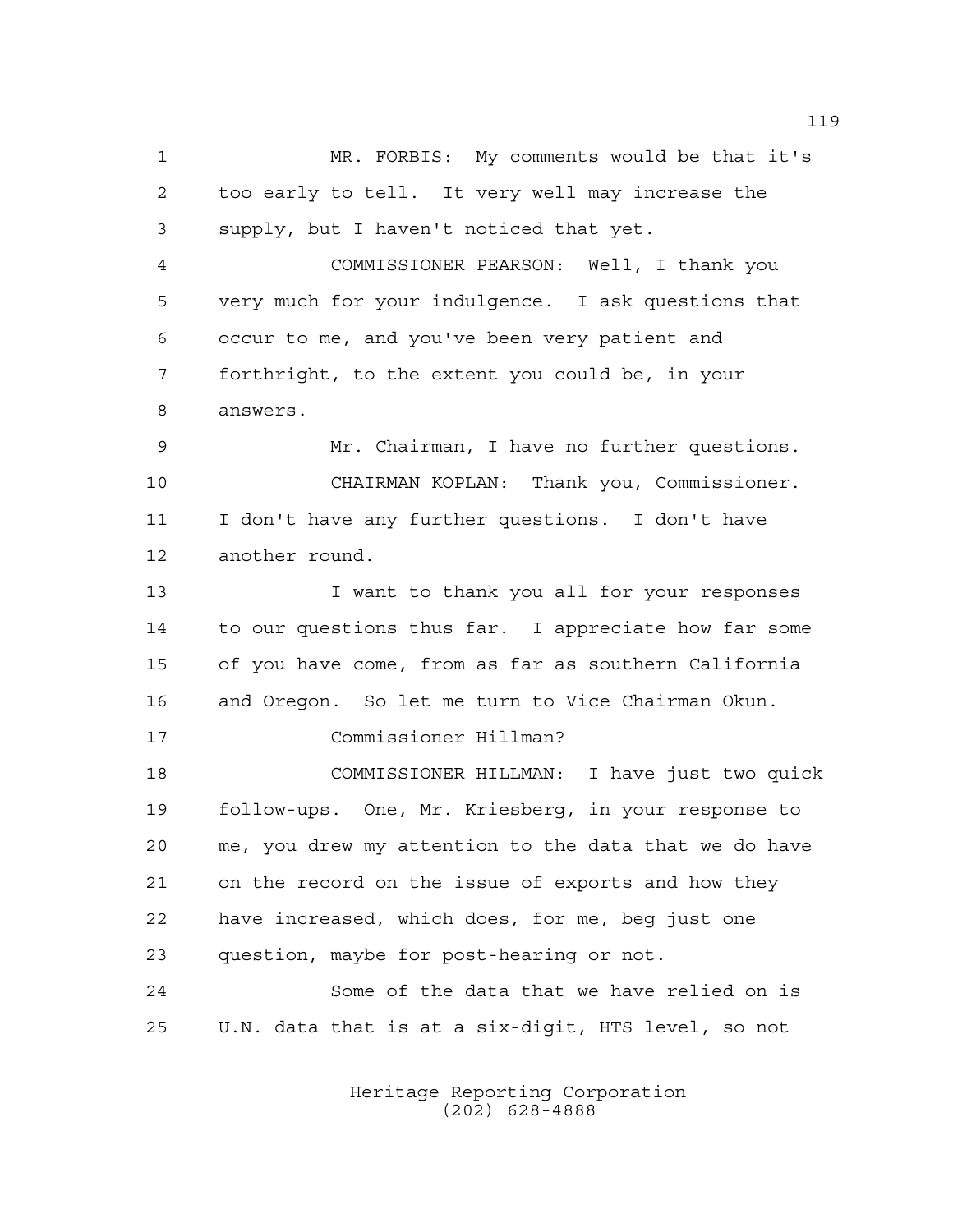anywhere near as precise as the specific category that we're looking at here. If there is anything that you can do to help me understand how overstated the data would be, in other words, how much stuff is likely to be included in that broader category that would not be subject to that review. I don't know enough about this particular product to understand how much broader that would be than what we're really looking at. If there is anything that you could do to help me understand that, I would very much appreciate it.

 MR. KRIESBERG: We'll look into that and include it in the post-hearing.

 COMMISSIONER HILLMAN: Okay. Then the final question: One of the witnesses, and I apologize that I don't recall who, mentioned this issue of an increase in the importations of forgings that are then finished here, and I guess I wanted to understand a little bit how significant a phenomenon that is and where the value added really lies. For your industry, is the real meat of what you're doing in the production of the forgings themselves, or is it in the finishing out of them into the final fittings? I'm 23 just trying to understand how big this phenomenon is and how we should view it in this issue of the vulnerability of the industry. Perhaps it was you,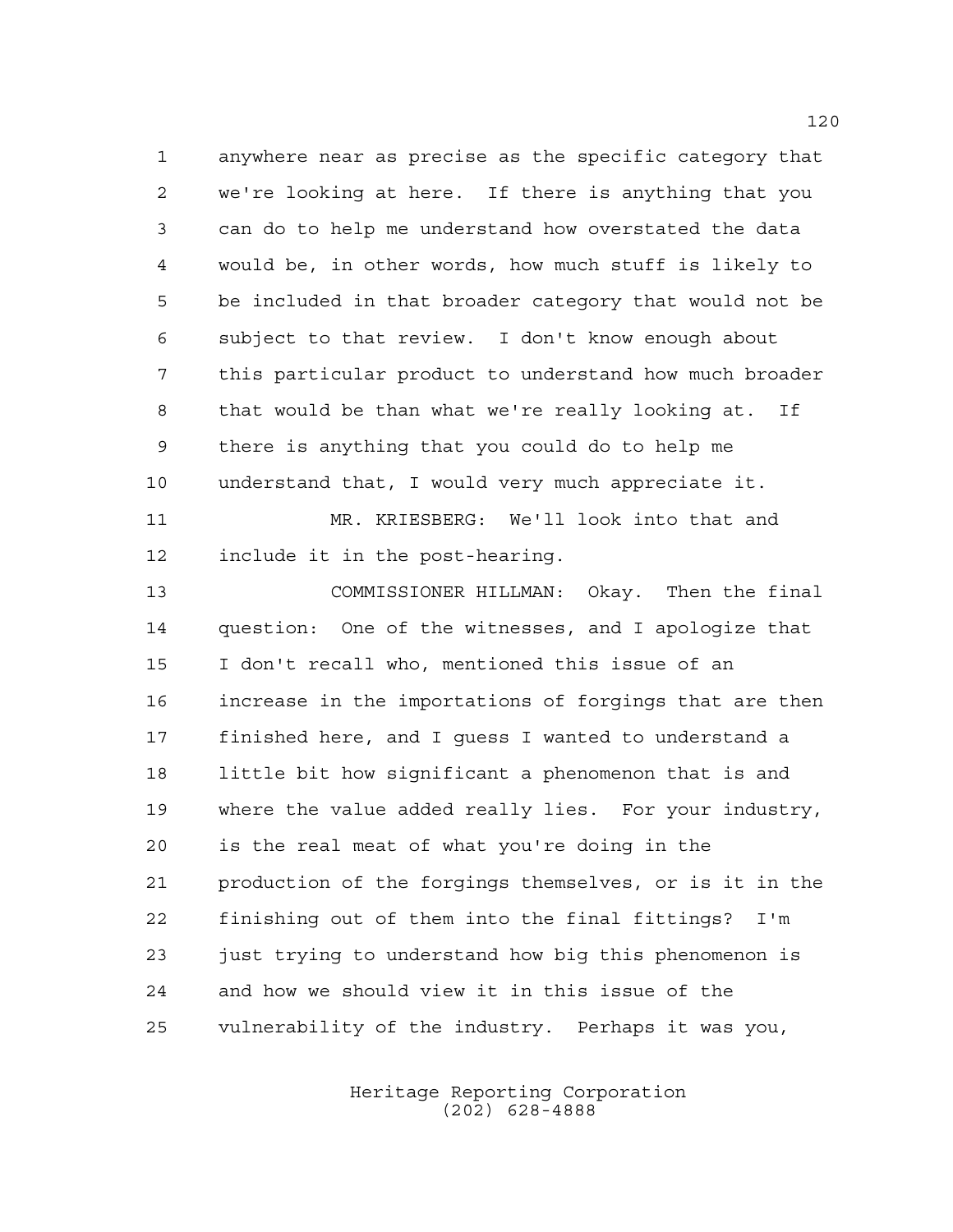Mr. Zidell, who commented or Mr. Forbis. Go ahead. MR. FORBIS: It was in my testimony about that we don't do it, but others in the industry do, and I think it's just done as a way to reduce your costs. If you're starting from something that's imported, it's at a lower cost basis than what you would start with if you start with pipe in the United States. COMMISSIONER HILLMAN: And in terms of the relative value added, producing the forging versus finishing the fitting, where would that continuum lie? Where would that portion of value added be? MR. FORBIS: I'm not sure I can answer that one. COMMISSIONER HILLMAN: Do you have a sense of how significant this phenomenon is? What portion of the finished fittings sold in the U.S. would have started with imported forgings that are finished here? MR. FORBIS: I don't have the data on that. COMMISSIONER HILLMAN: Big phenomenon? minor? MR. FORBIS: I don't know. I really don't. COMMISSIONER HILLMAN: Mr. Graham? MR. GRAHAM: Well, I have an opinion. COMMISSIONER HILLMAN: Go ahead. If you

> Heritage Reporting Corporation (202) 628-4888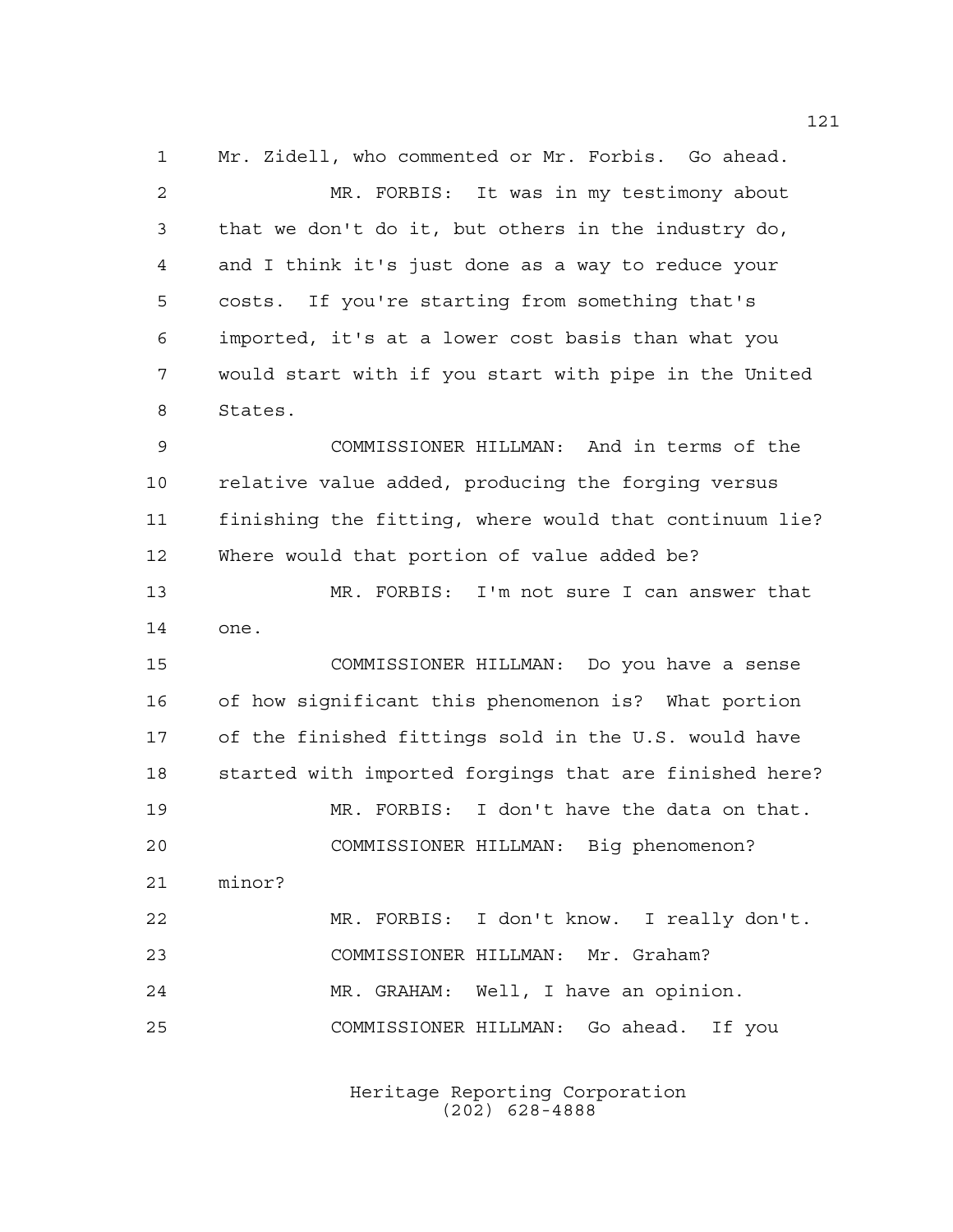could pull that microphone just a little bit closer. MR. GRAHAM: I haven't seen any process like you're describing, this big to start with and this much left to do, that this wasn't very costly at all, at all. COMMISSIONER HILLMAN: Okay. So these imported forgings that are coming in are bringing in the lion's share of the value. MR. GRAHAM: That would be my guess, and that's what we've seen. COMMISSIONER HILLMAN: And do you have a sense of how significant a phenomenon it is? MR. GRAHAM: No. As far as tonnage or volume, no way of knowing. MS. ELLSWORTH: But what I think we can clarify is that Trinity, at this point, does not use any imported rough forgings to produce butt-weld pipe fittings. COMMISSIONER HILLMAN: Does anyone else in the industry want to comment? (No response.) COMMISSIONER HILLMAN: All right. I think, with that, I have no further questions, Mr. Chairman. Thank you. CHAIRMAN KOPLAN: Thank you, Commissioner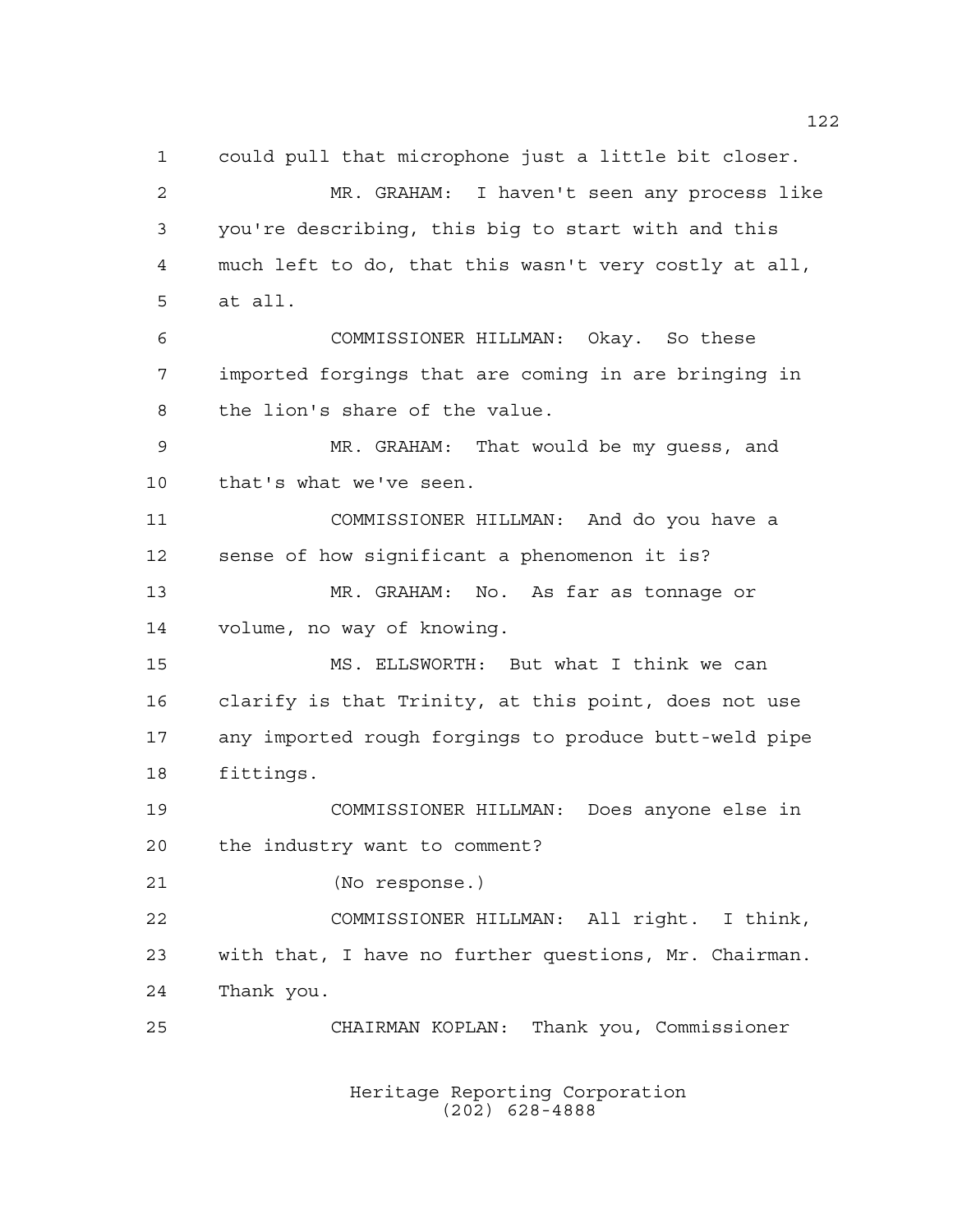Hillman. Commissioner Lane? No further questions? I'm going to turn to staff and see if staff has questions. I do have a request. Mr. Totaro, if you could get together with our staff with regard to that division between Thailand, subject and nonsubject, and confer with them whether it got to that methodology after the hearing so that we can get that resolved.

 MR. TOTARO: Sure. I would be glad to. CHAIRMAN KOPLAN: Good. Ms. Mazur, does the staff have questions of this panel?

 MS. MAZUR: Just one question, Mr. Chairman. As a follow-up to Commissioner Hillman's question regarding the value added by finishing unfinished forgings, if the rest of the witnesses or counsel thereof could provide, in post-hearing submissions, any information they might have on the value added that their firms may be adding to imported forgings on finished product, please.

 MR. HUGHES: You used seamless pipe in your production. Could you give us the proportions of standard pipe and line pipe or other pipe that you use, just roughly?

 MS. ELLSWORTH: Could you please repeat the question?

> Heritage Reporting Corporation (202) 628-4888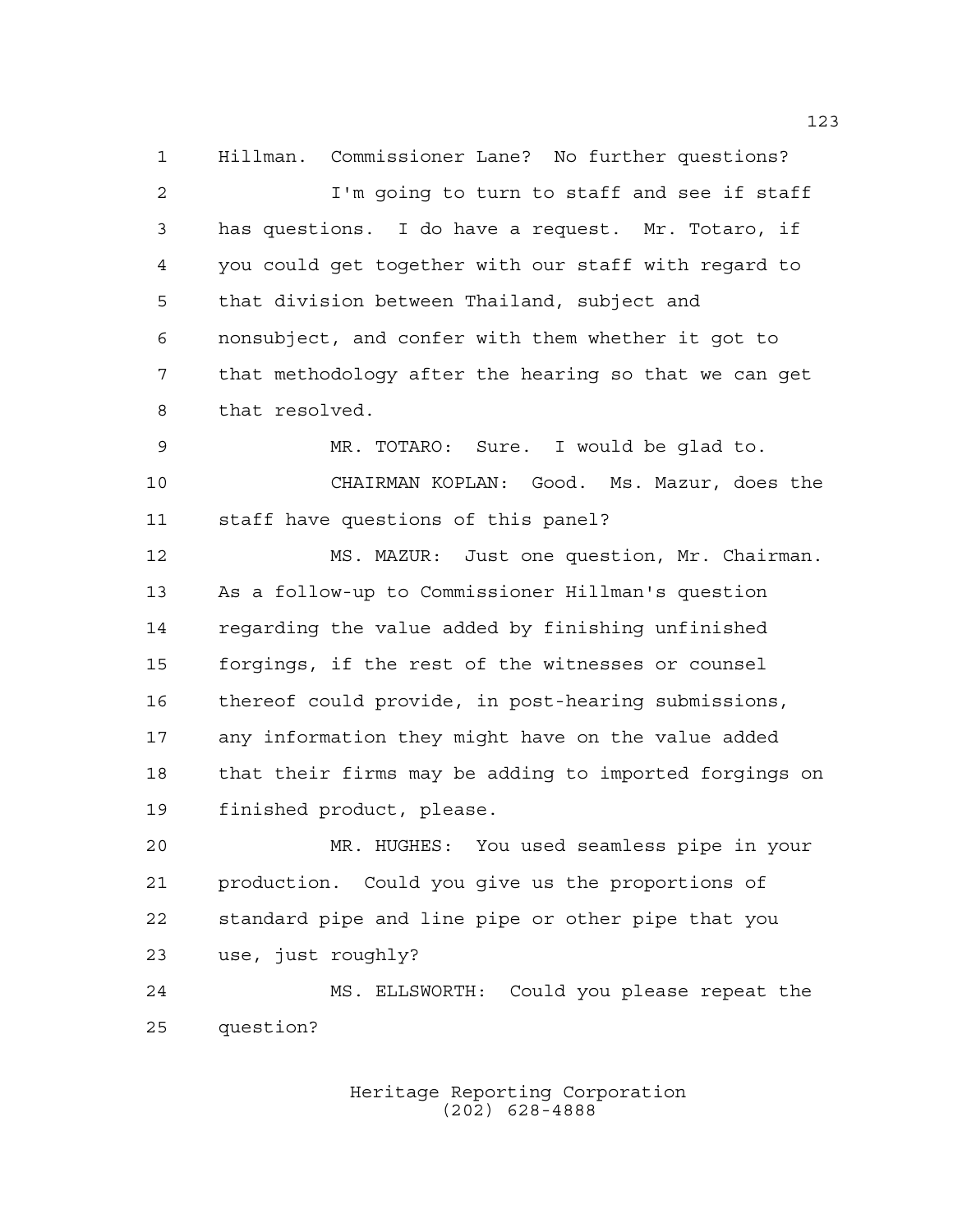MR. HUGHES: I understand that you use seamless pipe, and two types of seamless pipe that I think are used are standard pipe and something called line pipe, and I wondered if you could give the proportions. MR. COULAS: Line pipe is used in oil drilling, and seamless is used for the manufacture of fittings. We wouldn't use any line pipe. MR. HUGHES: So you don't use any seamless, line pipe at all. MR. COULAS: We wouldn't use any seamless line pipe. MR. HUGHES: That's the case for everyone? Thank you. MS. MAZUR: The staff has no further questions. CHAIRMAN KOPLAN: Thank you. Mr. Secretary, I believe that concludes all of the questioning, and I think we are now ready to turn to closing. MR. BISHOP: Yes, Mr. Chairman. That concludes direct testimony. Giving closing remarks in support of continuation of orders is Lawrence Bogard, Nelville Peterson.  $25 / /$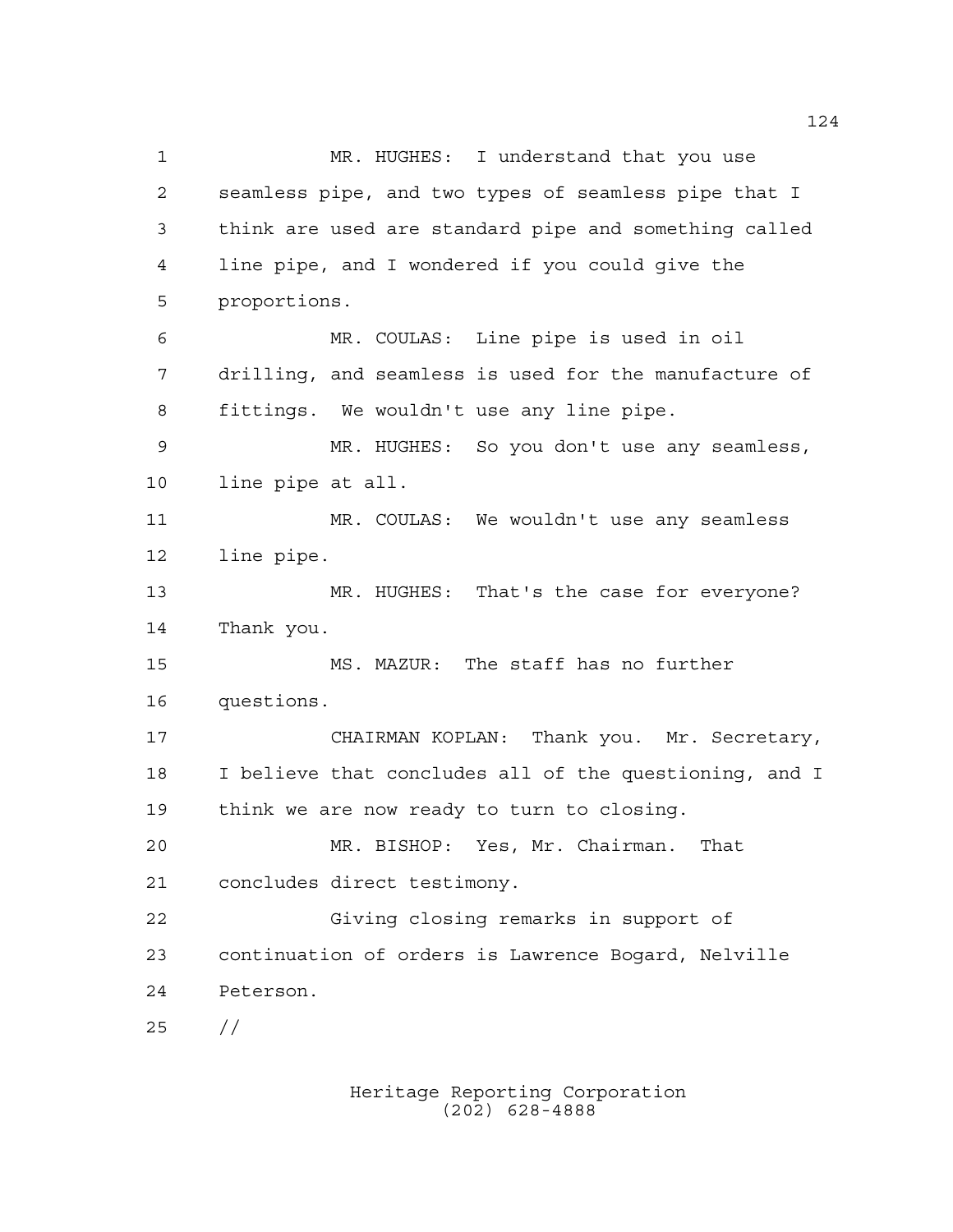CLOSING REMARKS OF LAWRENCE J. BOGARD

 MR. BOGARD: Thank you. In the testimony you've heard today, I think there are three words that you've heard repeatedly with regard to the domestic butt-weld pipe fittings industry. The first of these is "stagnant." The butt-weld pipe fittings industry has been stagnant throughout the review period. You've heard testimony that it's a mature industry with no opportunities for growth or innovation. You've heard that the economic outlook of the industry has changed very little since any of these orders were issued, and that's despite the industry's success at improving its production management and efficiency.

 The second word you've heard a lot was "unsustainable." That was the witnesses today testifying unanimously their view that the modest profits recognized in 2004 and the profits of 2005 in the first half of the year were related directly to sharp increases in prices for the raw materials as well as for all steel products. They were also unanimous in their view that the financial improvements they saw in 2004 and 2005 are unsustainable. We believe that that testimony is corroborated by the data in the staff report. The third word you heard to describe the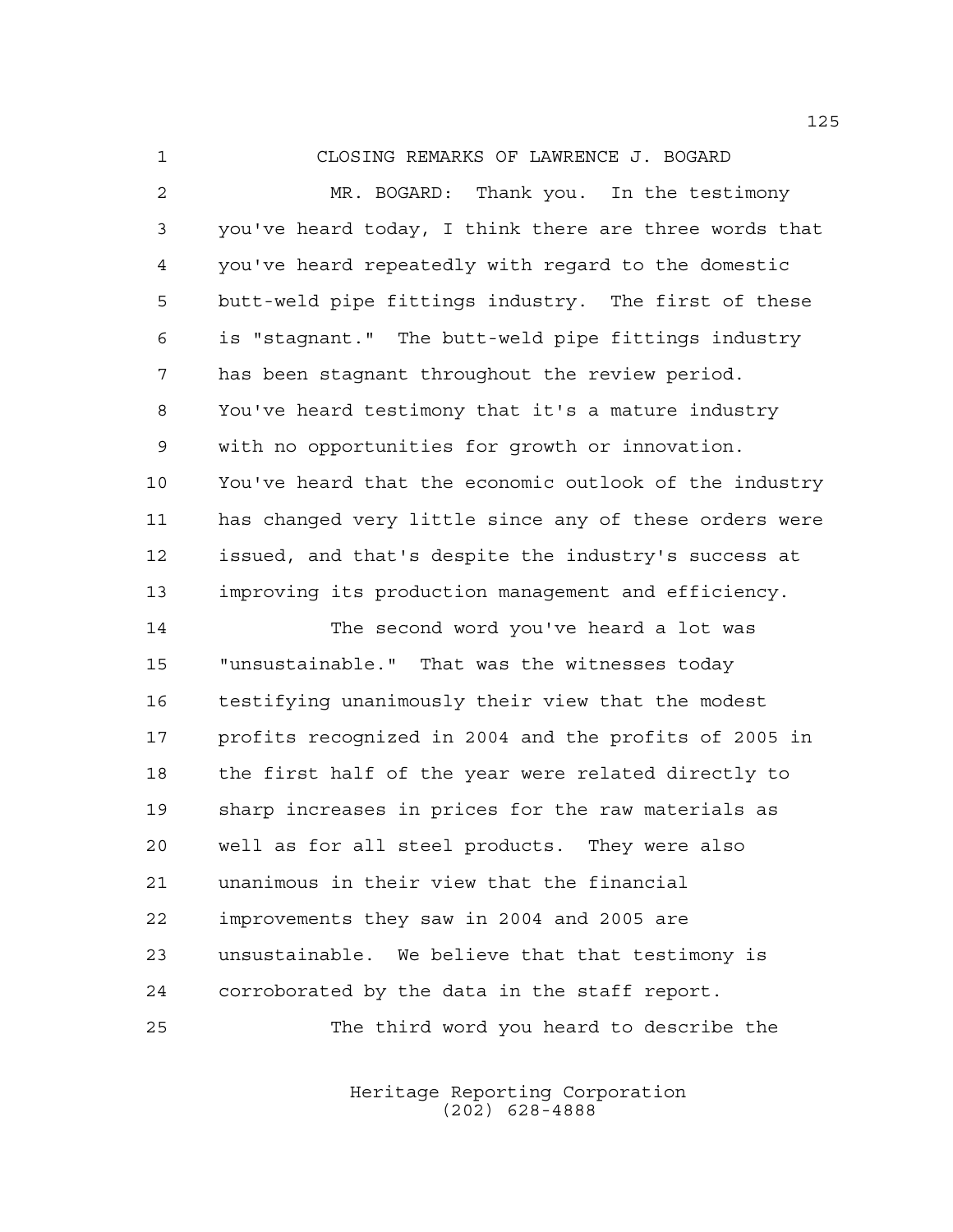domestic industry today in all of the testimony is that it's "vulnerable." The U.S. butt-weld pipe fittings industry is vulnerable to material injury caused by the subject imports. The evidence shows that, starting in mid-2004 through the second half of 2004 and the first half of 2005, domestic production declined, domestic shipments declined, and the domestic share of the U.S. market declined in the face of competition from nonsubject imports.

 Now, the introduction now of large volumes of imports from the five subject countries would further erode domestic sales, prices, and market share to the point where the industry would certainly suffer material injury.

 The information that the Commission has developed in this review -- the staff report and the testimony you've heard today -- fully supports the conclusion that the revocation of these five antidumping duty orders would result in the continuation or recurrence, within a reasonably foreseeable time, of material injury to this industry. We urge you to make that determination. On behalf of the U.S. fittings industry and

 my clients, I thank you for your time and attention today.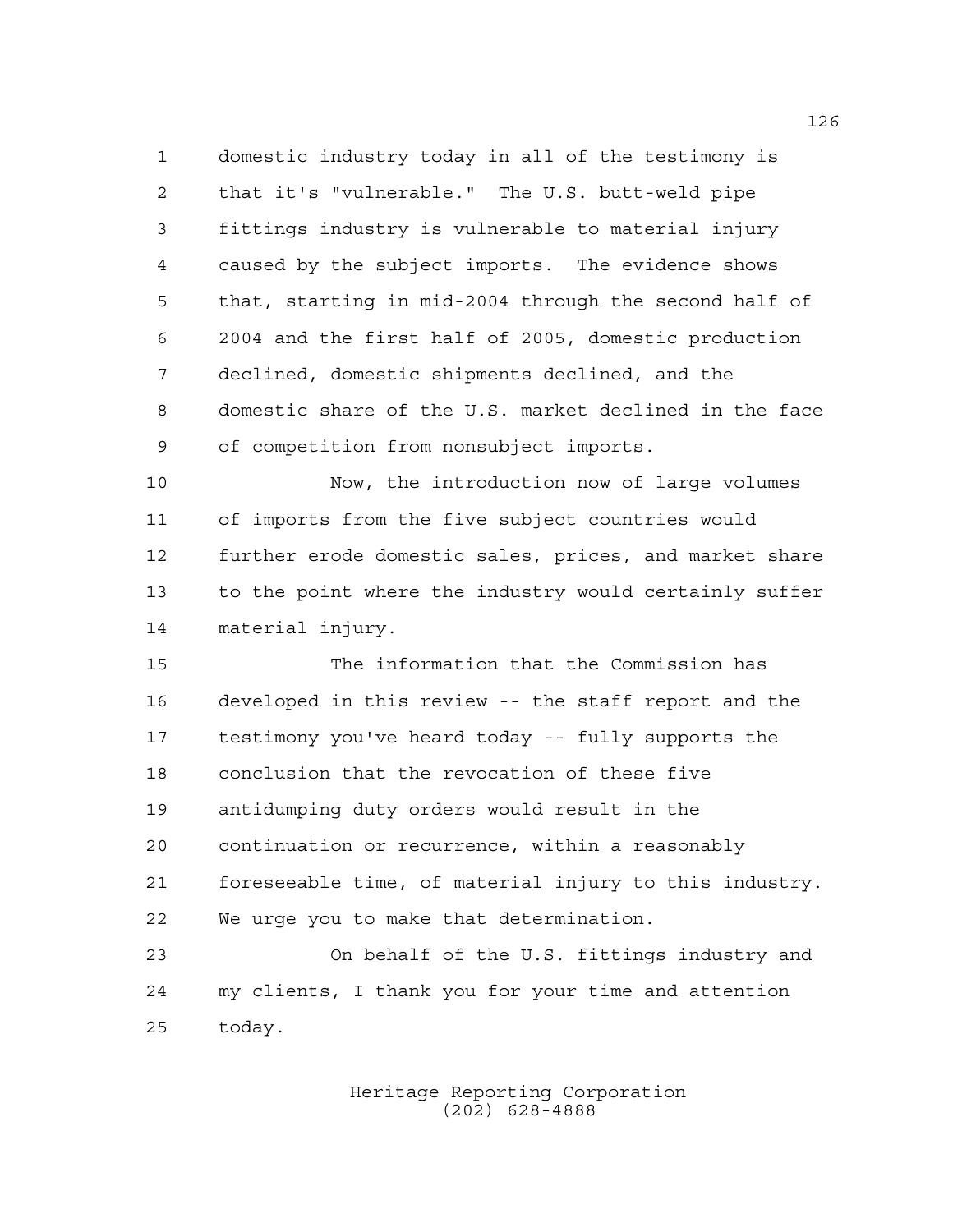| 1              | CHAIRMAN KOPLAN: Thank you.                         |
|----------------|-----------------------------------------------------|
| $\overline{c}$ | Post-hearing briefs, statements responsive          |
| 3              | to questions and requests of the Commission, and    |
| 4              | corrections to the transcript must be filed by      |
| 5              | September 16, 2005. Closing of the record and final |
| 6              | release of data to parties is October 6, 2005, and  |
| 7              | final comments are due October 11, 2005. With that, |
| 8              | this hearing is adjourned.                          |
| 9              | (Whereupon, at 12:16 p.m., the hearing in           |
| 10             | the above-entitled matter was concluded.)           |
| 11             | $\frac{1}{2}$                                       |
| 12             | $\frac{1}{2}$                                       |
| 13             | $\frac{1}{2}$                                       |
| 14             | $\frac{1}{2}$                                       |
| 15             | $\frac{1}{2}$                                       |
| 16             | $\frac{1}{2}$                                       |
| 17             | $\frac{1}{2}$                                       |
| 18             | $\frac{1}{2}$                                       |
| 19             | $\frac{1}{2}$                                       |
| 20             | //                                                  |
| 21             | $\frac{1}{2}$                                       |
| 22             | $\frac{1}{2}$                                       |
| 23             | $\frac{1}{2}$                                       |
| 24             | //                                                  |
| 25             | $\frac{1}{2}$                                       |

Heritage Reporting Corporation (202) 628-4888